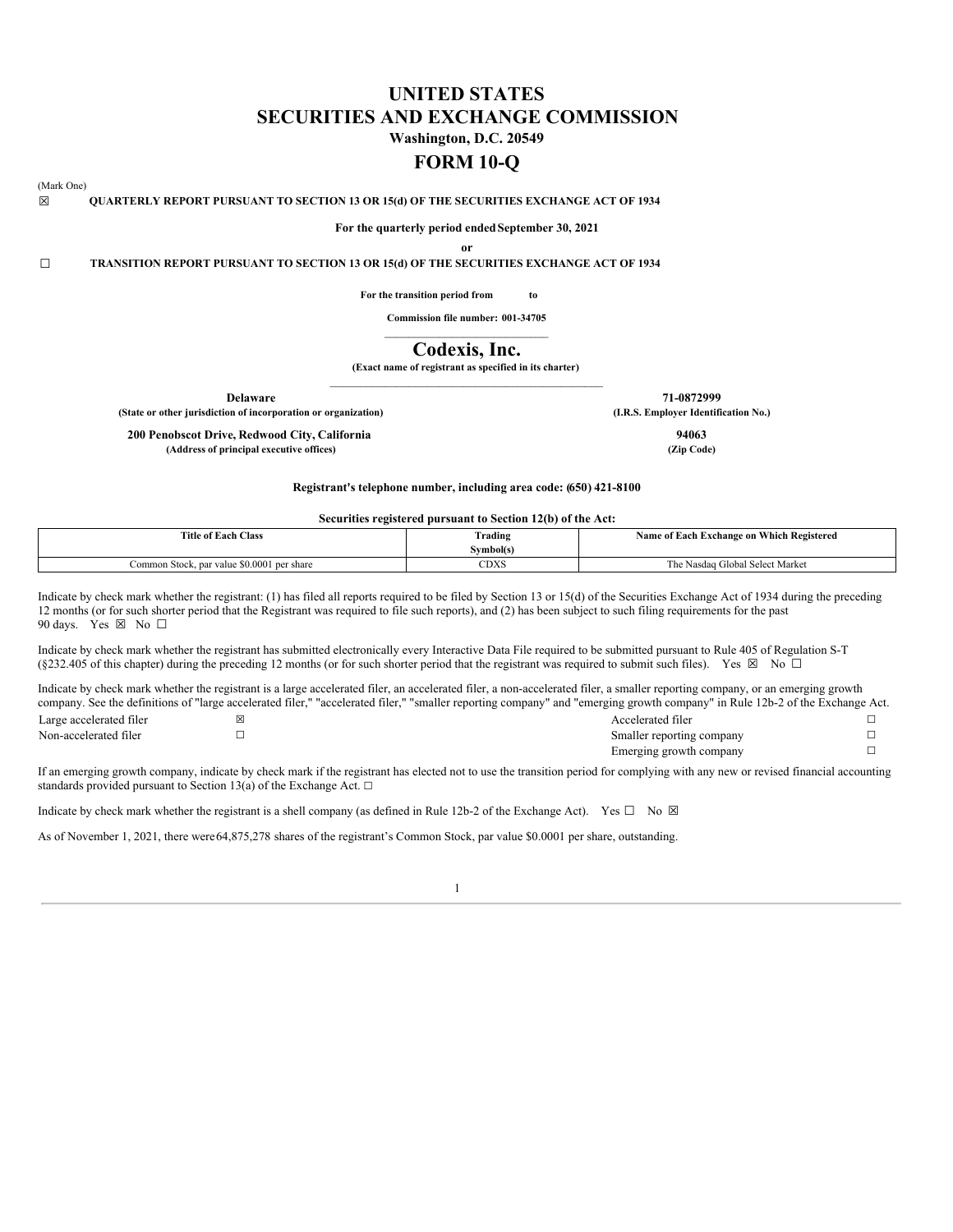# **Codexis, Inc. Quarterly Report on Form 10-Q For the Quarter Ended September 30, 2021**

# **TABLE OF CONTENTS**

**PAGE NUMBER**

# **PART I. FINANCIAL INFORMATION**

| $\tau$ |
|--------|
| 9      |
| 30     |
| 46     |
| 47     |
|        |

# **PART II. OTHER [INFORMATION](#page-46-0)**

<span id="page-1-0"></span>

| ITEM 1.           | <b>Legal Proceedings</b>                                    | 48 |
|-------------------|-------------------------------------------------------------|----|
| ITEM 1A.          | <b>Risk Factors</b>                                         | 48 |
| ITEM 2.           | Unregistered Sales of Equity Securities and Use of Proceeds | 48 |
| ITEM 3.           | <b>Default Upon Senior Securities</b>                       | 48 |
| ITEM 4.           | <b>Mine Safety Disclosures</b>                              | 48 |
| ITEM 5.           | <b>Other Information</b>                                    | 48 |
| ITEM 6.           | <b>Exhibits</b>                                             | 49 |
| <b>Signatures</b> |                                                             | 50 |
|                   |                                                             |    |

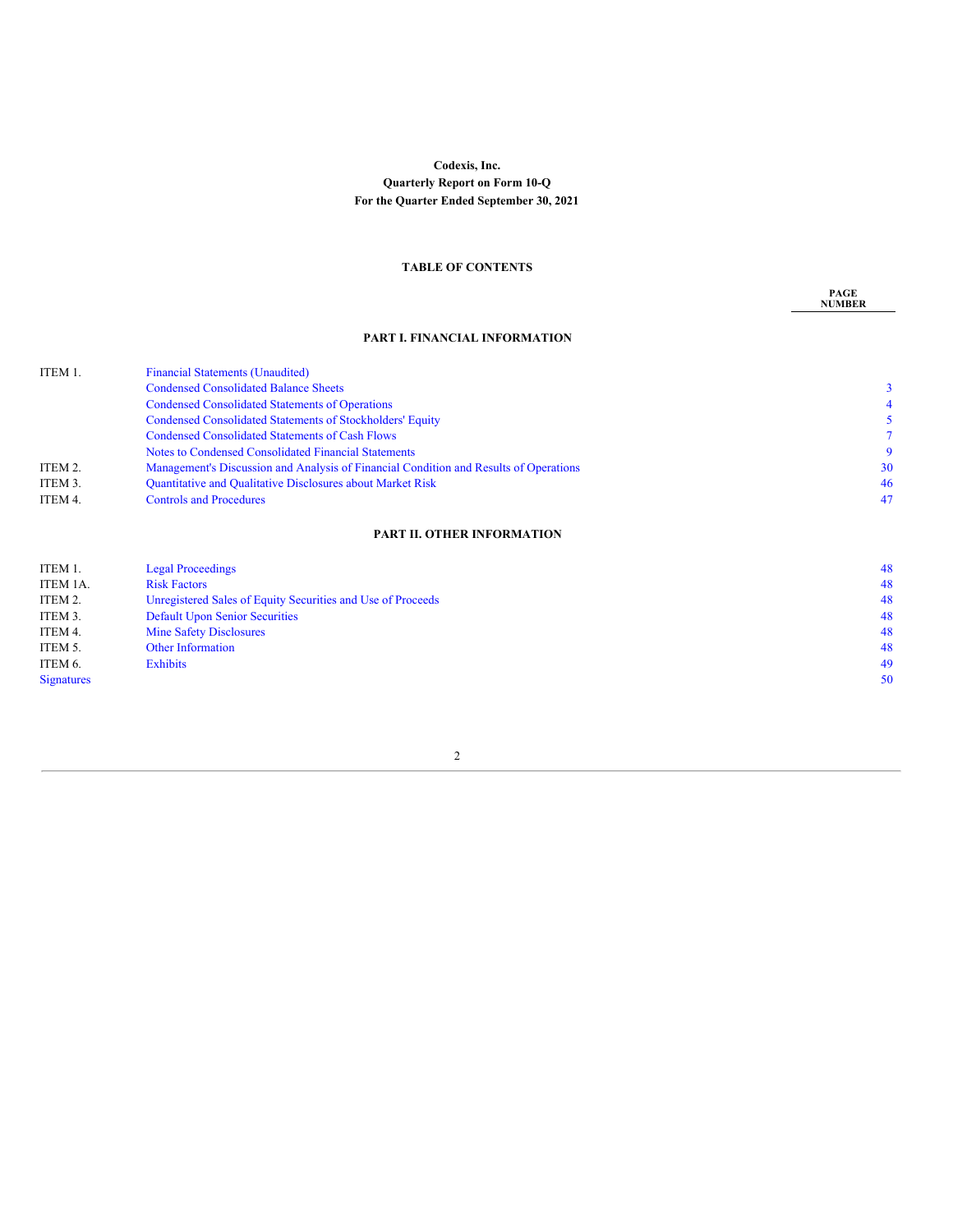#### **PART I. FINANCIAL INFORMATION Item 1. Financial Statements**

#### **Codexis, Inc. Condensed Consolidated Balance Sheets (Unaudited) (In Thousands, Except Per Share Amounts)**

|                                                                                                                                                                                     | September 30, 2021 |               | December 31, 2020 |
|-------------------------------------------------------------------------------------------------------------------------------------------------------------------------------------|--------------------|---------------|-------------------|
| <b>Assets</b>                                                                                                                                                                       |                    |               |                   |
| Current assets:                                                                                                                                                                     |                    |               |                   |
| Cash and cash equivalents                                                                                                                                                           | \$<br>119,189      | $\mathbb{S}$  | 149,117           |
| Restricted cash, current                                                                                                                                                            | 581                |               | 638               |
| Investment in non-marketable debt security                                                                                                                                          |                    |               | 1.000             |
| Financial assets:                                                                                                                                                                   |                    |               |                   |
| Accounts receivable                                                                                                                                                                 | 25,084             |               | 13.894            |
| Contract assets                                                                                                                                                                     | 12,701             |               | 4,526             |
| Unbilled receivables                                                                                                                                                                | 10,760             |               | 10,942            |
| Total financial assets                                                                                                                                                              | 48,545             |               | 29,362            |
| Less: allowances                                                                                                                                                                    | (74)               |               | (74)              |
| Total financial assets, net                                                                                                                                                         | 48,471             |               | 29,288            |
| Inventories                                                                                                                                                                         | 1,084              |               | 964               |
| Prepaid expenses and other current assets                                                                                                                                           | 4,787              |               | 3,416             |
| Total current assets                                                                                                                                                                | 174,112            |               | 184,423           |
| Restricted cash                                                                                                                                                                     | 1,519              |               | 1,062             |
| Investment in non-marketable equity securities                                                                                                                                      | 12,763             |               | 1,450             |
| Right-of-use assets - Operating leases, net                                                                                                                                         | 19,478             |               | 21,382            |
| Right-of-use assets - Finance leases, net                                                                                                                                           | 43                 |               | 119               |
| Property and equipment, net                                                                                                                                                         | 16,124             |               | 9,675             |
| Goodwill                                                                                                                                                                            | 3,241              |               | 3,241             |
| Other non-current assets                                                                                                                                                            | 271                |               | 294               |
| <b>Total</b> assets                                                                                                                                                                 | \$<br>227,551      | $\mathbb{S}$  | 221,646           |
| <b>Liabilities and Stockholders' Equity</b>                                                                                                                                         |                    |               |                   |
| Current liabilities:                                                                                                                                                                |                    |               |                   |
| Accounts payable                                                                                                                                                                    | \$<br>3,281        | \$            | 2,970             |
| Accrued compensation                                                                                                                                                                | 9,041              |               | 7,288             |
| Other accrued liabilities                                                                                                                                                           | 15,927             |               | 10,272            |
| Current portion of lease obligations - Operating leases                                                                                                                             | 2,782              |               | 2,627             |
| Deferred revenue                                                                                                                                                                    | 2,449              |               | 1,824             |
| Total current liabilities                                                                                                                                                           | 33,480             |               | 24.981            |
| Deferred revenue, net of current portion                                                                                                                                            | 3,747              |               | 2,967             |
| Long-term lease obligations - Operating leases                                                                                                                                      | 20,218             |               | 22,324            |
| Other long-term liabilities                                                                                                                                                         | 1,051              |               | 1,271             |
| <b>Total liabilities</b>                                                                                                                                                            | 58,496             |               | 51,543            |
| Commitments and Contingencies (Note 10)                                                                                                                                             |                    |               |                   |
| Stockholders' equity:                                                                                                                                                               |                    |               |                   |
| Preferred stock, \$0.0001 par value per share; 5,000 shares authorized, none issued and outstanding                                                                                 |                    |               |                   |
| Common stock, \$0.0001 par value per share; 100,000 shares authorized;<br>64,833 and 64,283 shares issued and outstanding at September 30, 2021 and December 31, 2020, respectively | 6                  |               | 6                 |
| Additional paid-in capital                                                                                                                                                          | 546,557            |               | 536,516           |
| Accumulated deficit                                                                                                                                                                 | (377,508)          |               | (366, 419)        |
| Total stockholders' equity                                                                                                                                                          | 169,055            |               | 170,103           |
| Total liabilities and stockholders' equity                                                                                                                                          | \$<br>227,551      | $\mathcal{S}$ | 221,646           |

<span id="page-2-0"></span>See accompanying notes to the unaudited condensed consolidated financial statements.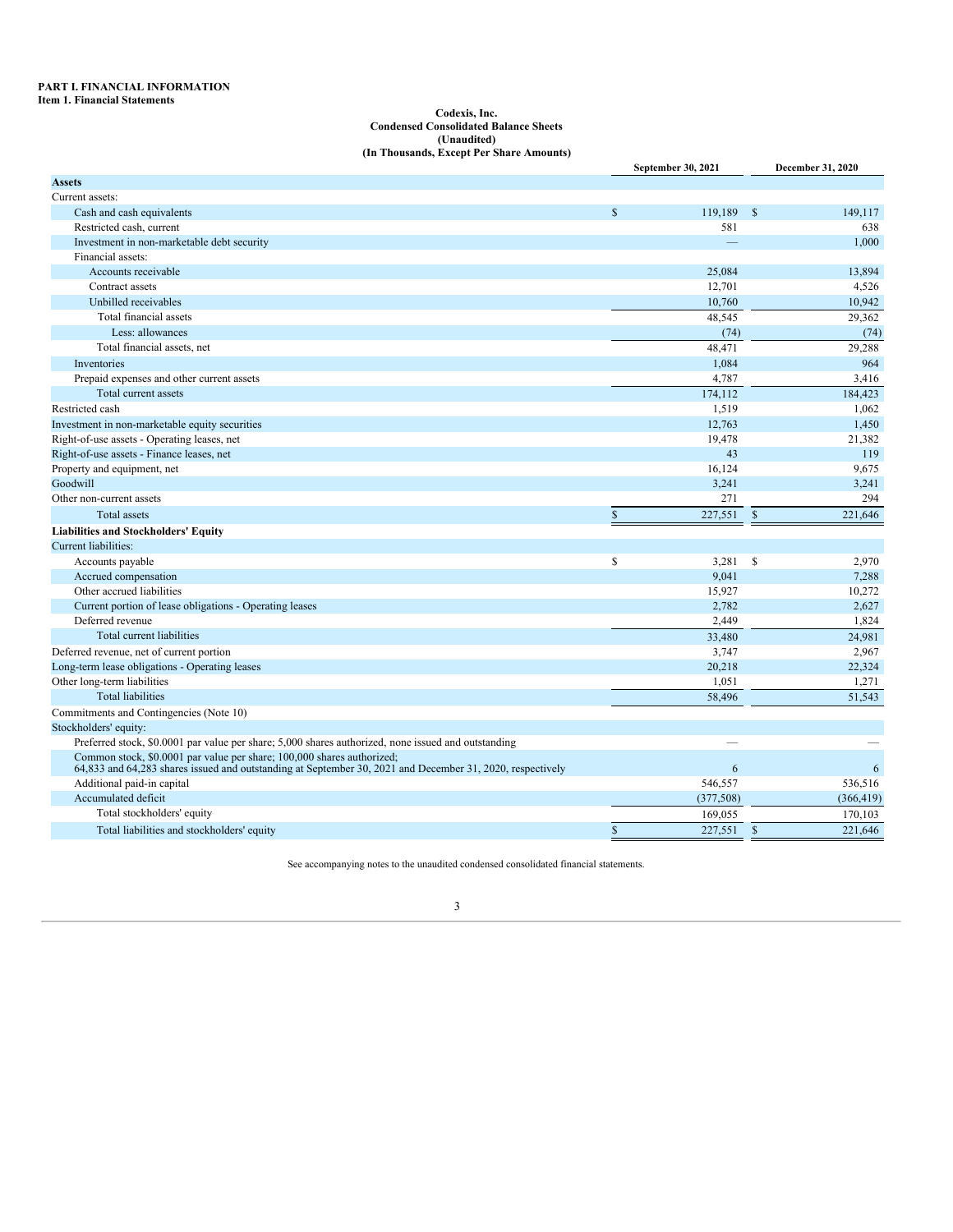# **Codexis, Inc. Condensed Consolidated Statements of Operations (Unaudited) (In Thousands, Except Per Share Amounts)**

|                                                                                                | Three Months Ended September 30, |                 |    |             | Nine Months Ended September 30, |             |               |          |
|------------------------------------------------------------------------------------------------|----------------------------------|-----------------|----|-------------|---------------------------------|-------------|---------------|----------|
|                                                                                                |                                  | 2021            |    | 2020        |                                 | 2021        |               | 2020     |
| <b>Revenues:</b>                                                                               |                                  |                 |    |             |                                 |             |               |          |
| Product revenue                                                                                | \$                               | 28,731 \$       |    | 8,401 \$    |                                 | 53,674 \$   |               | 18,005   |
| Research and development revenue                                                               |                                  | 8,038           |    | 9,984       |                                 | 26,579      |               | 30,018   |
| Total revenues                                                                                 |                                  | 36,769          |    | 18,385      |                                 | 80,253      |               | 48,023   |
| Costs and operating expenses:                                                                  |                                  |                 |    |             |                                 |             |               |          |
| Cost of product revenue                                                                        |                                  | 6,867           |    | 3,642       |                                 | 15,403      |               | 7,882    |
| Research and development                                                                       |                                  | 15,165          |    | 12,010      |                                 | 39,562      |               | 33,830   |
| Selling, general and administrative                                                            |                                  | 13,407          |    | 8,797       |                                 | 37,600      |               | 26,307   |
| Total costs and operating expenses                                                             |                                  | 35,439          |    | 24,449      |                                 | 92,565      |               | 68,019   |
| Income (loss) from operations                                                                  |                                  | 1,330           |    | (6,064)     |                                 | (12, 312)   |               | (19,996) |
| Interest income                                                                                |                                  | 41              |    | 39          |                                 | 424         |               | 362      |
| Other income (expense), net                                                                    |                                  | 983             |    | (50)        |                                 | 920         |               | (125)    |
| Income (loss) before income taxes                                                              |                                  | 2,354           |    | (6,075)     |                                 | (10,968)    |               | (19,759) |
| Provision for income taxes                                                                     |                                  | 110             |    | 19          |                                 | 121         |               | 331      |
| Net income (loss)                                                                              |                                  | 2,244           | S  | (6,094)     | $\mathbf S$                     | (11,089)    | <sup>\$</sup> | (20,090) |
|                                                                                                |                                  |                 |    |             |                                 |             |               |          |
| Net income (loss) per share, basic                                                             | \$                               | $0.03 \quad$ \$ |    | $(0.10)$ \$ |                                 | $(0.17)$ \$ |               | (0.34)   |
| Net income (loss) per share, diluted                                                           | \$                               | 0.03            | -S | $(0.10)$ \$ |                                 | $(0.17)$ \$ |               | (0.34)   |
| Weighted average common stock shares used in computing net income (loss) per<br>share, basic   |                                  | 64,628          |    | 59,061      |                                 | 64,452      |               | 58,984   |
| Weighted average common stock shares used in computing net income (loss) per<br>share, diluted |                                  | 67,741          |    | 59,061      |                                 | 64,452      |               | 58,984   |

<span id="page-3-0"></span>See accompanying notes to the unaudited condensed consolidated financial statements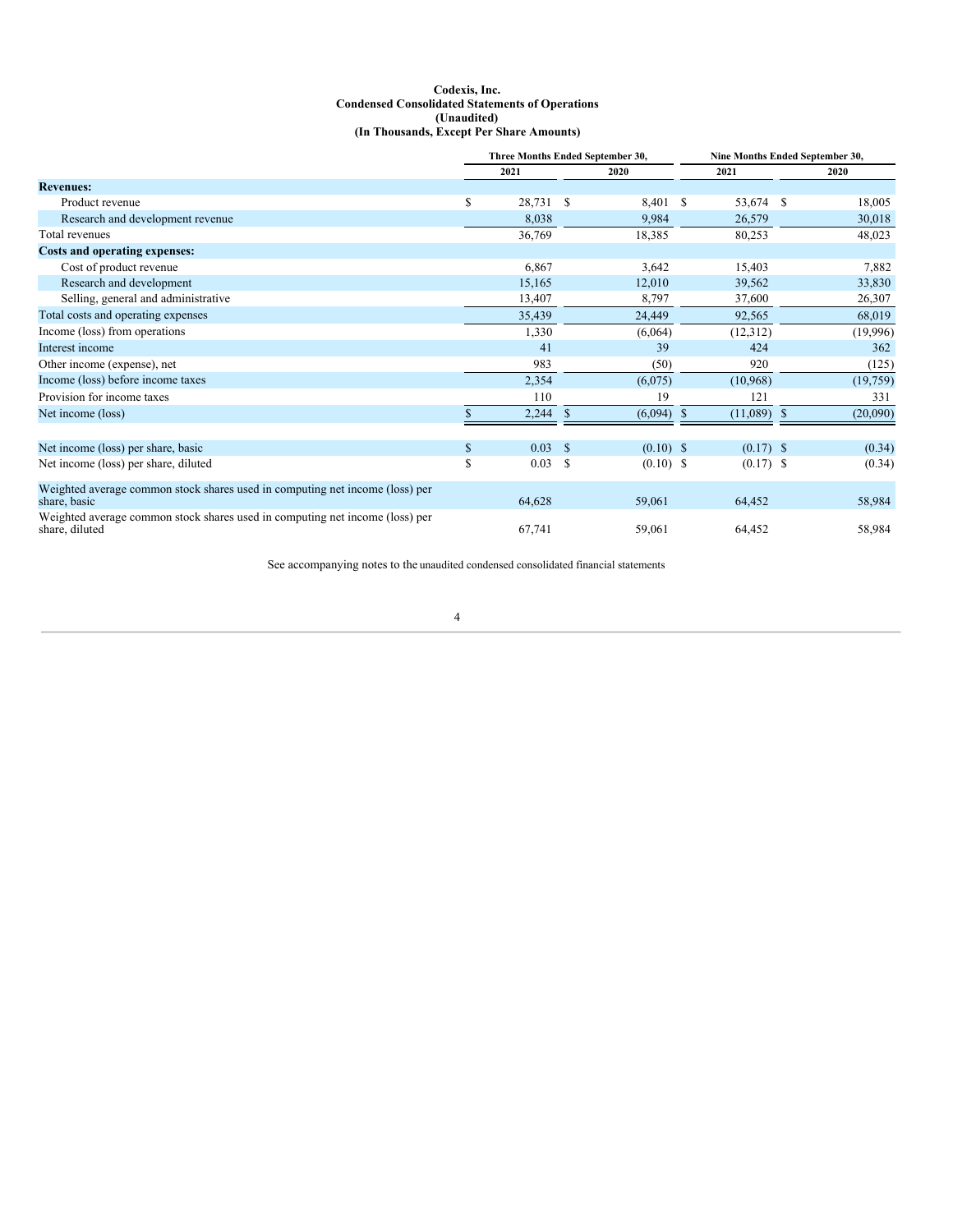# **Codexis, Inc. Condensed Consolidated Statements of Stockholders' Equity (Unaudited) (In Thousands)**

|                                       | Common Stock  |  |        |      | Additional<br>paid-in |  | Accumulated    |  | <b>Total Stockholders'</b> |  |
|---------------------------------------|---------------|--|--------|------|-----------------------|--|----------------|--|----------------------------|--|
| Three months ended September 30, 2021 | <b>Shares</b> |  | Amount |      | Capital               |  | Deficit        |  | Equity                     |  |
|                                       |               |  |        |      |                       |  |                |  |                            |  |
| Balance as of July 1, 2021            | 64,623 \$     |  | 6      | - \$ | 542,519 \$            |  | $(379,752)$ \$ |  | 162,773                    |  |
| Exercise of stock options             | 210           |  |        |      | 1.022                 |  |                |  | 1,022                      |  |
| Employee stock-based compensation     |               |  |        |      | 2,955                 |  |                |  | 2,955                      |  |
| Non-employee stock-based compensation |               |  |        |      | 61                    |  |                |  | 61                         |  |
| Net income                            |               |  |        |      |                       |  | 2,244          |  | 2,244                      |  |
| Balance as of September 30, 2021      | 64,833        |  | 6.     |      | 546,557               |  | (377, 508)     |  | 169,055                    |  |

|                                                              | <b>Common Stock</b> |  |        |    | <b>Additional</b><br>paid-in | Accumulated |                 | <b>Total Stockholders'</b> |               |
|--------------------------------------------------------------|---------------------|--|--------|----|------------------------------|-------------|-----------------|----------------------------|---------------|
| Three months ended September 30, 2020                        | <b>Shares</b>       |  | Amount |    | Capital                      |             | <b>Deficit</b>  |                            | <b>Equity</b> |
|                                                              |                     |  |        |    |                              |             |                 |                            |               |
| Balance as of July 1, 2020                                   | 59,125 \$           |  | 6      | -8 | 451.185                      | - \$        | $(356, 405)$ \$ |                            | 94,786        |
| Exercise of stock options                                    | 55                  |  |        |    | 342                          |             |                 |                            | 342           |
| Release of stock awards                                      | 70                  |  |        |    | $-$                          |             |                 |                            | _             |
| Taxes paid related to net shares settlement of equity awards | (18)                |  |        |    | (217)                        |             |                 |                            | (217)         |
| Employee stock-based compensation                            |                     |  |        |    | 1,941                        |             |                 |                            | 1,941         |
| Non-employee stock-based compensation                        | __                  |  |        |    | 43                           |             |                 |                            | 43            |
| Net loss                                                     |                     |  |        |    |                              |             | (6,094)         |                            | (6,094)       |
| Balance as of September 30, 2020                             | 59.232              |  | 6      |    | 453.294                      |             | (362, 499)      |                            | 90,801        |

See accompanying notes to the unaudited condensed consolidated financial statements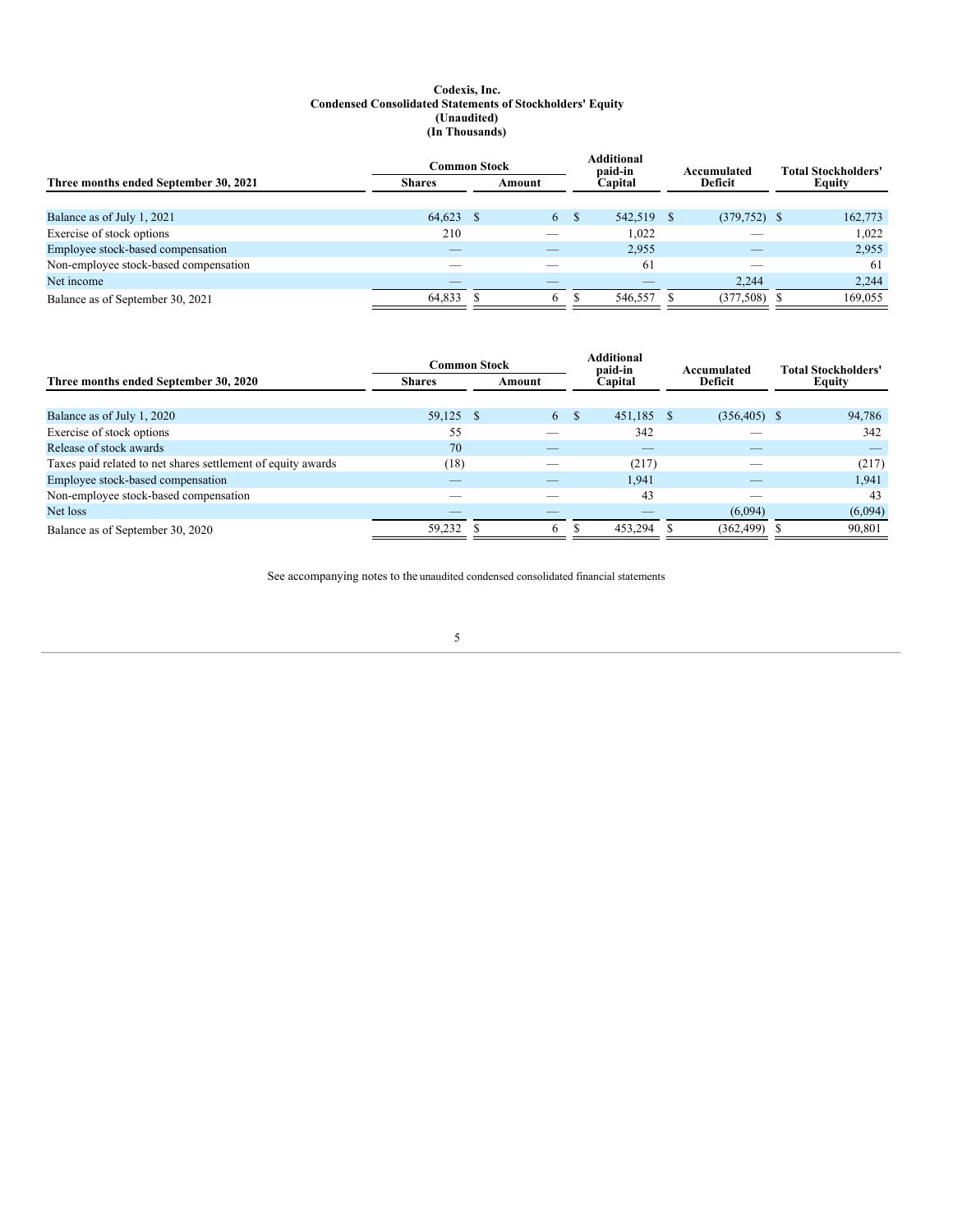# **Codexis, Inc. Condensed Consolidated Statements of Stockholders' Equity (Unaudited) (In Thousands)**

|                                                              | <b>Common Stock</b> |        |   |         | <b>Additional</b><br>paid-in |         | Accumulated     |  | <b>Total Stockholders'</b> |  |
|--------------------------------------------------------------|---------------------|--------|---|---------|------------------------------|---------|-----------------|--|----------------------------|--|
| Nine months ended September 30, 2021                         | <b>Shares</b>       | Amount |   | Capital |                              | Deficit |                 |  | Equity                     |  |
|                                                              |                     |        |   |         |                              |         |                 |  |                            |  |
| Balance as of January 1, 2021                                | 64,283              | -S     | 6 | -S      | 536,516                      |         | $(366, 419)$ \$ |  | 170,103                    |  |
| Exercise of stock options                                    | 423                 |        |   |         | 2.700                        |         |                 |  | 2,700                      |  |
| Release of stock awards                                      | 181                 |        |   |         |                              |         |                 |  |                            |  |
| Taxes paid related to net shares settlement of equity awards | (54)                |        |   |         | (1,206)                      |         |                 |  | (1,206)                    |  |
| Employee stock-based compensation                            |                     |        |   |         | 8.360                        |         |                 |  | 8,360                      |  |
| Non-employee stock-based compensation                        |                     |        |   |         | 187                          |         |                 |  | 187                        |  |
| Net loss                                                     |                     |        |   |         |                              |         | (11,089)        |  | (11,089)                   |  |
| Balance as of September 30, 2021                             | 64,833              |        | 6 |         | 546,557                      |         | (377, 508)      |  | 169,055                    |  |

|                                                              | <b>Common Stock</b> |  |        |          | <b>Additional</b><br>paid-in |  | Accumulated     |  | <b>Total Stockholders'</b> |  |
|--------------------------------------------------------------|---------------------|--|--------|----------|------------------------------|--|-----------------|--|----------------------------|--|
| Nine months ended September 30, 2020                         | <b>Shares</b>       |  | Amount |          | Capital                      |  | <b>Deficit</b>  |  | <b>Equity</b>              |  |
|                                                              |                     |  |        |          |                              |  |                 |  |                            |  |
| Balance as of January 1, 2020                                | 58,877 \$           |  | 6      | <b>S</b> | 447,920                      |  | $(342, 409)$ \$ |  | 105,517                    |  |
| Exercise of stock options                                    | 87                  |  |        |          | 539                          |  |                 |  | 539                        |  |
| Release of stock awards                                      | 370                 |  |        |          |                              |  |                 |  |                            |  |
| Taxes paid related to net shares settlement of equity awards | (102)               |  |        |          | (1,257)                      |  |                 |  | (1,257)                    |  |
| Employee stock-based compensation                            |                     |  |        |          | 6.045                        |  |                 |  | 6,045                      |  |
| Non-employee stock-based compensation                        |                     |  |        |          | 47                           |  |                 |  | 47                         |  |
| Net loss                                                     |                     |  |        |          |                              |  | (20,090)        |  | (20,090)                   |  |
| Balance as of September 30, 2020                             | 59.232              |  | 6      |          | 453,294                      |  | (362, 499)      |  | 90,801                     |  |

<span id="page-5-0"></span>See accompanying notes to the unaudited condensed consolidated financial statements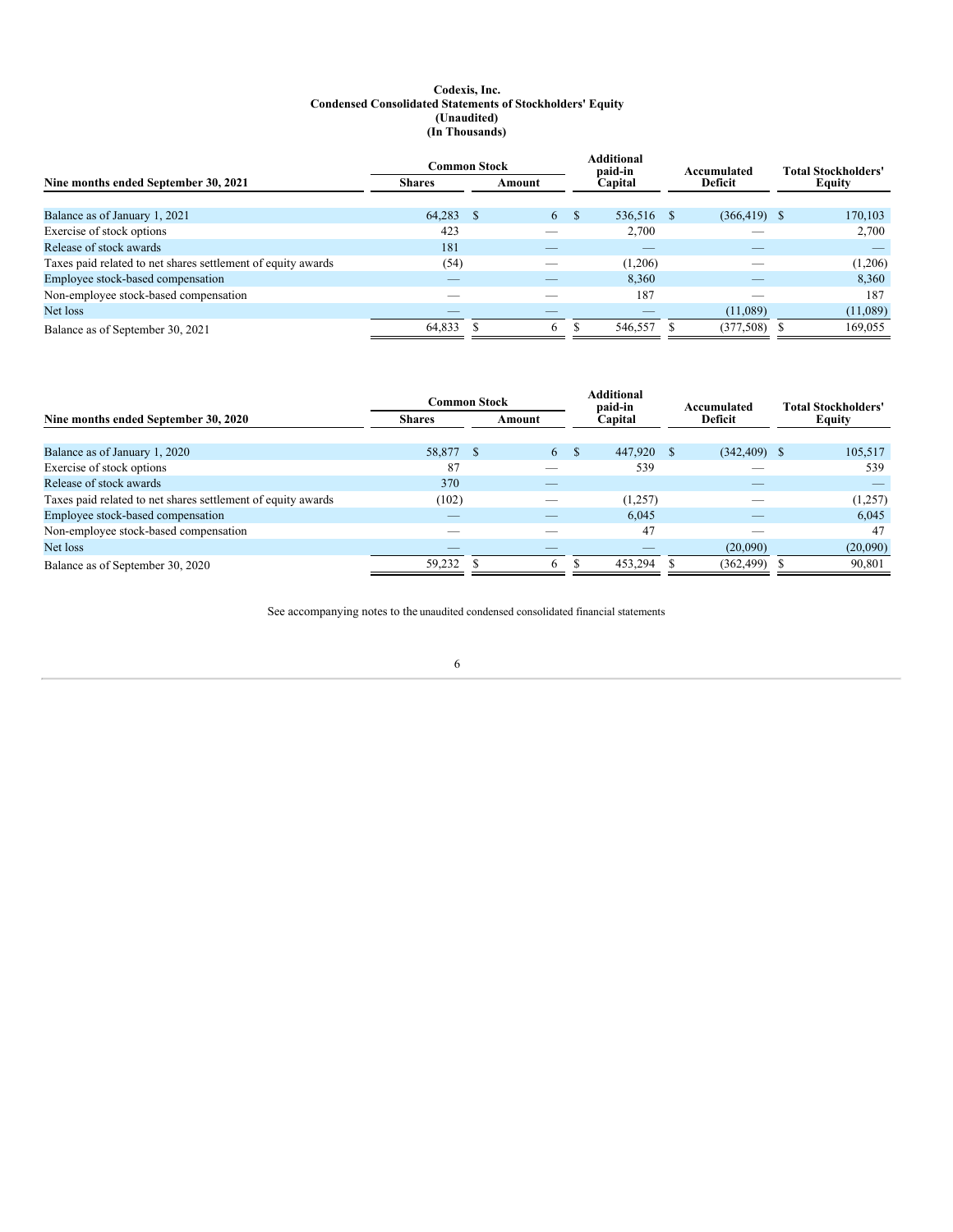# **Codexis, Inc. Condensed Consolidated Statements of Cash Flows (Unaudited, in Thousands)**

|                                                                             |    | Nine Months Ended September 30, |              |          |
|-----------------------------------------------------------------------------|----|---------------------------------|--------------|----------|
|                                                                             |    | 2021                            |              | 2020     |
| <b>Operating activities:</b>                                                |    |                                 |              |          |
| Net loss                                                                    | S  | $(11,089)$ \$                   |              | (20,090) |
| Adjustments to reconcile net loss to net cash used in operating activities: |    |                                 |              |          |
| Depreciation                                                                |    | 2,143                           |              | 1,403    |
| Amortization expense - right-of-use assets - operating and finance leases   |    | 1,980                           |              | 1,964    |
| Stock-based compensation                                                    |    | 8,547                           |              | 6,092    |
| Allowance for credit losses                                                 |    |                                 |              | 40       |
| Equity securities earned from research and development activities           |    | (675)                           |              |          |
| Unrealized gain on non-marketable securities                                |    | (1,033)                         |              |          |
| Other non-cash items                                                        |    | (19)                            |              |          |
| Changes in operating assets and liabilities:                                |    |                                 |              |          |
| Financial assets, net                                                       |    | (19, 633)                       |              | (6, 482) |
| Inventories                                                                 |    | (120)                           |              | (366)    |
| Prepaid expenses and other assets                                           |    | (1,195)                         |              | (1,105)  |
| Accounts payable                                                            |    | 575                             |              | (101)    |
| Accrued compensation and other accrued liabilities                          |    | 7,036                           |              | 3,581    |
| Other long-term liabilities                                                 |    | (2,324)                         |              | (1,920)  |
| Deferred revenue                                                            |    | 880                             |              | 2,012    |
| Net cash used in operating activities                                       |    | (14, 927)                       |              | (14,972) |
| <b>Investing activities:</b>                                                |    |                                 |              |          |
| Purchase of property and equipment                                          |    | (8,348)                         |              | (2,260)  |
| Proceeds from sale of property and equipment                                |    | 36                              |              |          |
| Investment in equity securities                                             |    | (7,630)                         |              | (1,000)  |
| Net cash used in investing activities                                       |    | (15,942)                        |              | (3,260)  |
| <b>Financing activities:</b>                                                |    |                                 |              |          |
| Proceeds from exercises of stock options                                    |    | 2,700                           |              | 539      |
| Costs incurred in connection with equity financing                          |    | (153)                           |              |          |
| Payments of lease obligations - Finance leases                              |    |                                 |              | (60)     |
| Taxes paid related to net share settlement of equity awards                 |    | (1,206)                         |              | (1,257)  |
| Net cash provided by (used in) financing activities                         |    | 1,341                           |              | (778)    |
| Net decrease in cash, cash equivalents and restricted cash                  |    | (29, 528)                       |              | (19,010) |
| Cash, cash equivalents and restricted cash at the beginning of the period   |    | 150,817                         |              | 92,221   |
| Cash, cash equivalents and restricted cash at the end of the period         | S  | 121,289 \$                      |              | 73,211   |
|                                                                             |    |                                 |              |          |
| Supplemental disclosure of cash flow information:                           |    |                                 |              |          |
| Interest paid                                                               | \$ | 6S                              |              | 15       |
| Income taxes paid                                                           | \$ | 101S                            |              | 312      |
| Supplemental non-cash investing and financing activities:                   |    |                                 |              |          |
| Capital expenditures incurred but not yet paid                              | S  | 2,012                           | <sup>S</sup> | 289      |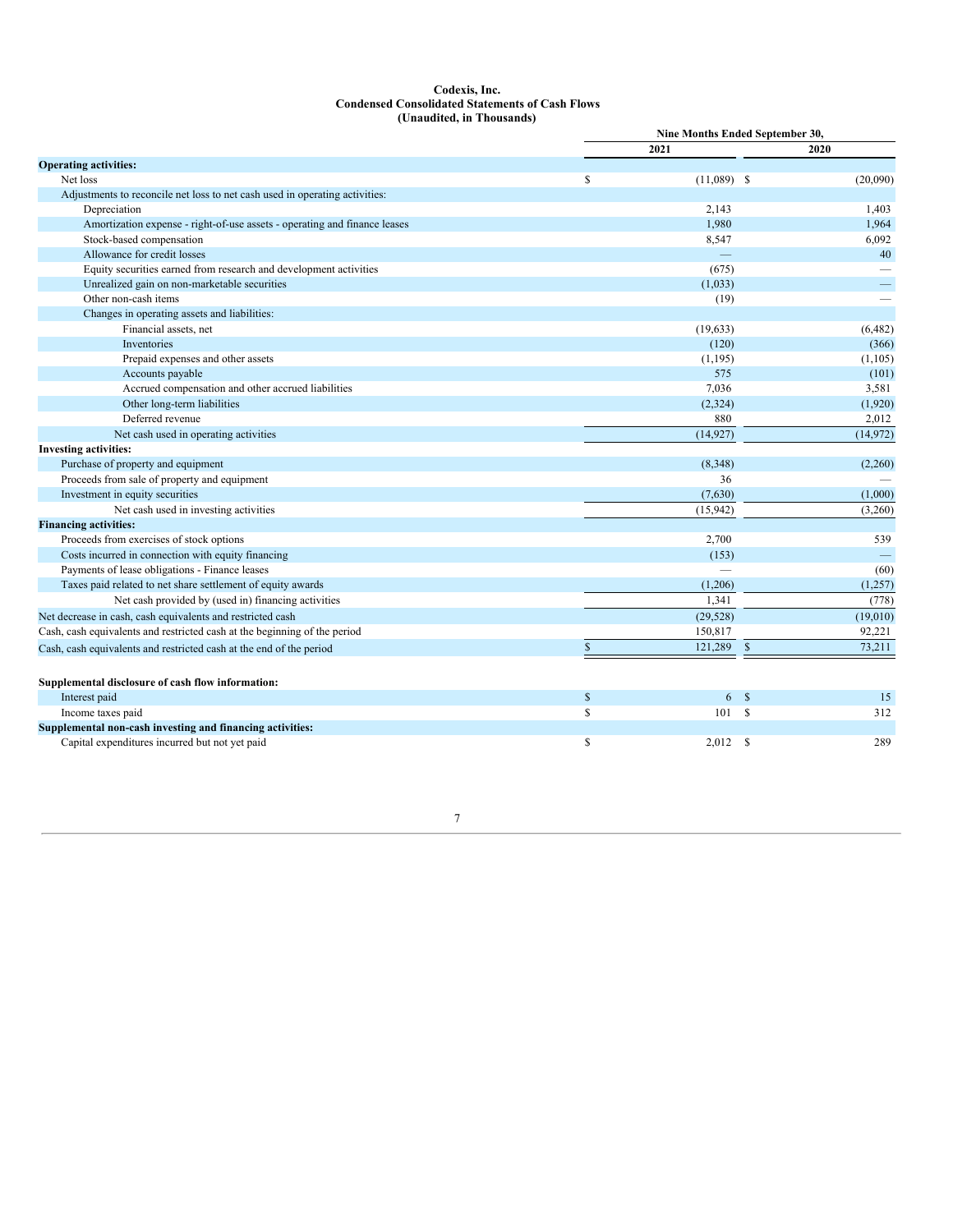The following table provides a reconciliation of cash, cash equivalents and restricted cash reported within the unaudited condensed consolidated balance sheets as of September 30, 2021 and 2020 to the total of the same such amounts shown above in the unaudited condensed consolidated statements of cash flows:

<span id="page-7-0"></span>

|                                                  | September 30. |         |  |        |  |  |  |
|--------------------------------------------------|---------------|---------|--|--------|--|--|--|
|                                                  | 2021          |         |  | 2020   |  |  |  |
| Cash and cash equivalents                        |               | 119,189 |  | 71.516 |  |  |  |
| Restricted cash, current and non-current         |               | 2.100   |  | .695   |  |  |  |
| Total cash, cash equivalents and restricted cash |               | 121,289 |  | 73,211 |  |  |  |

See accompanying notes to the unaudited condensed consolidated financial statements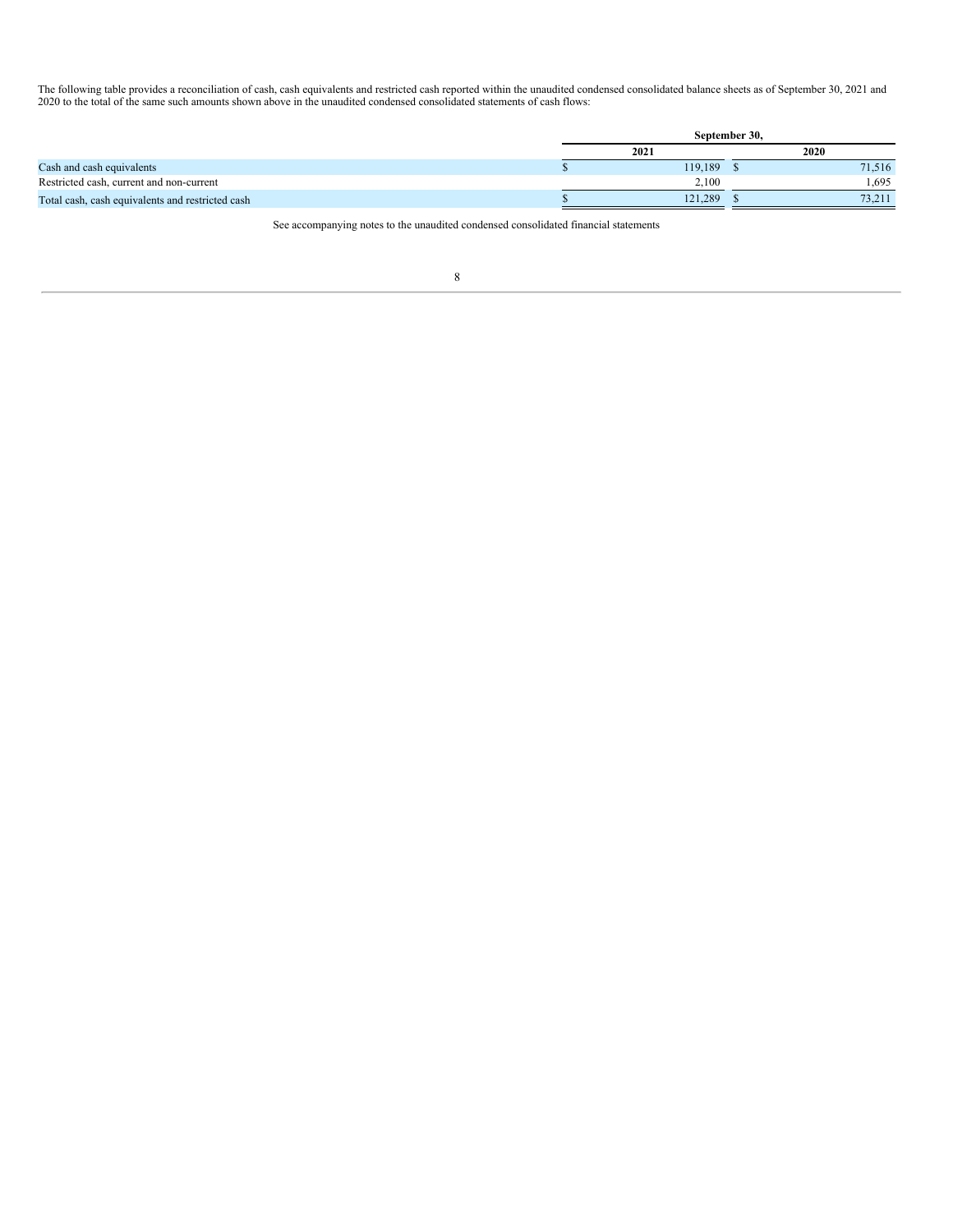#### **Codexis Inc.**

# **Notes to Condensed Consolidated Financial Statements (Unaudited)**

# **Note 1. Description of Business**

In these notes to the unaudited condensed consolidated financial statements, the "Company," "we," "us," and "our" refers to Codexis, Inc. and its subsidiaries on a consolidated basis.

We discover, develop and sell enzymes and other proteins that deliver value to our clients in a growing set of industries to commercialize an increasing number of novel enzymes, both as proprietary Codexis products and in partnership with our customers.

We are a pioneer in harnessing computational technologies to drive biology advancements. Since 2002, we have made substantial investments in the development of our CodeEvolver® protein engineering technology platform. Our technology platform is powered by proprietary, artificial intelligence-based, computational algorithms that rapidly mine the structural and performance attributes of our large and continuously growing library of protein variants. These computational outputs enable increasingly reliable predictions for next generation protein variants to be engineered, enabling time- and cost-efficient delivery of the targeted performance enhancements. Additionally, our CodeEvolver® protein engineering technology platform integrates additional modular competencies, including robotic high-throughput screening and genomic sequencing, organic chemistry and bioprocess development which are all coordinated to rapidly innovate novel, fit-for-purpose products.

The core historical application of the technology has been in developing commercially viable biocatalytic manufacturing processes for more sustainable production of complex chemicals. This begins by conceptually designing the most cost-effective and practical process for a targeted product. We then develop optimized biocatalysts to enable the designed process, using our CodeEvolver® platform. Engineered biocatalyst candidates, numbering many thousands for each project, are then rapidly screened and validated using high throughput methods under process-relevant operating conditions. This approach results in an optimized biocatalyst that enables cost-efficient processes that are relatively simple to run in conventional manufacturing equipment. This also allows for efficient technical transfer of our processes to our manufacturing partners.

We initially commercialized our CodeEvolver® protein engineering technology platform and products in the manufacture of small molecule pharmaceuticals, which remains a primary business focus. Our customers, which include many large, global pharmaceutical companies, use our technology, products and services in their process development and in manufacturing. Additionally, we have licensed our proprietary CodeEvolver® protein engineering technology platform to global pharmaceutical companies enabling them to use this technology, in house, to engineer enzymes for their own businesses. Most recently, in May 2019, we entered into a Platform Technology Transfer and License Agreement (the "Novartis CodeEvolver® Agreement") with Novartis. The Novartis CodeEvolver® Agreement (our third such agreement with large pharma companies) allows Novartis to use our proprietary CodeEvolver<sup>®</sup> protein engineering platform technology in the field of human healthcare.

As evidence of our strategy to extend our technology beyond pharmaceutical manufacturing, we have also used the technology to develop biocatalysts and enzyme products for use in a broader set of industrial markets, including several large verticals, such as food, feed, consumer care and fine chemicals. In addition, we are using our technology to develop enzymes for various life science related applications, such as next generation sequencing ("NGS") and polymerase chain reaction ("PCR/qPCR") for in vitro molecular diagnostic and genomic research applications. In December 2019, we entered into a license agreement to provide Roche Sequencing Solutions, Inc. with our first enzyme for this target market: the Company's EvoT4™ DNA ligase. In June 2020, we entered into a co-marketing and enzyme supply collaboration agreement with Alphazyme LLC for the production and co-marketing of enzymes for life science applications including, initially, high-fidelity DNA polymerase, T7 RNA polymerase and reverse transcriptase enzymes.

We have been using the CodeEvolver® protein engineering technology platform to develop early stage, novel biotherapeutic product candidates, both in partnership with customers and for our own proprietary Codexis drug candidates. Our first program was for the potential treatment of phenylketonuria ("PKU") in humans. PKU is an inherited metabolic disorder in which the enzyme that converts the essential amino acid phenylalanine into tyrosine is deficient. In October 2017, we entered into a Global Development, Option and License Agreement (the "Nestlé License Agreement") with Société des Produits Nestlé S.A., formerly known as Nestec Ltd. ("Nestlé Health Science") to advance CDX-6114, our enzyme biotherapeutic product candidate for the potential treatment of PKU. In February 2019, Nestlé Health Science exercised its option to obtain an exclusive license to develop and commercialize CDX-6114.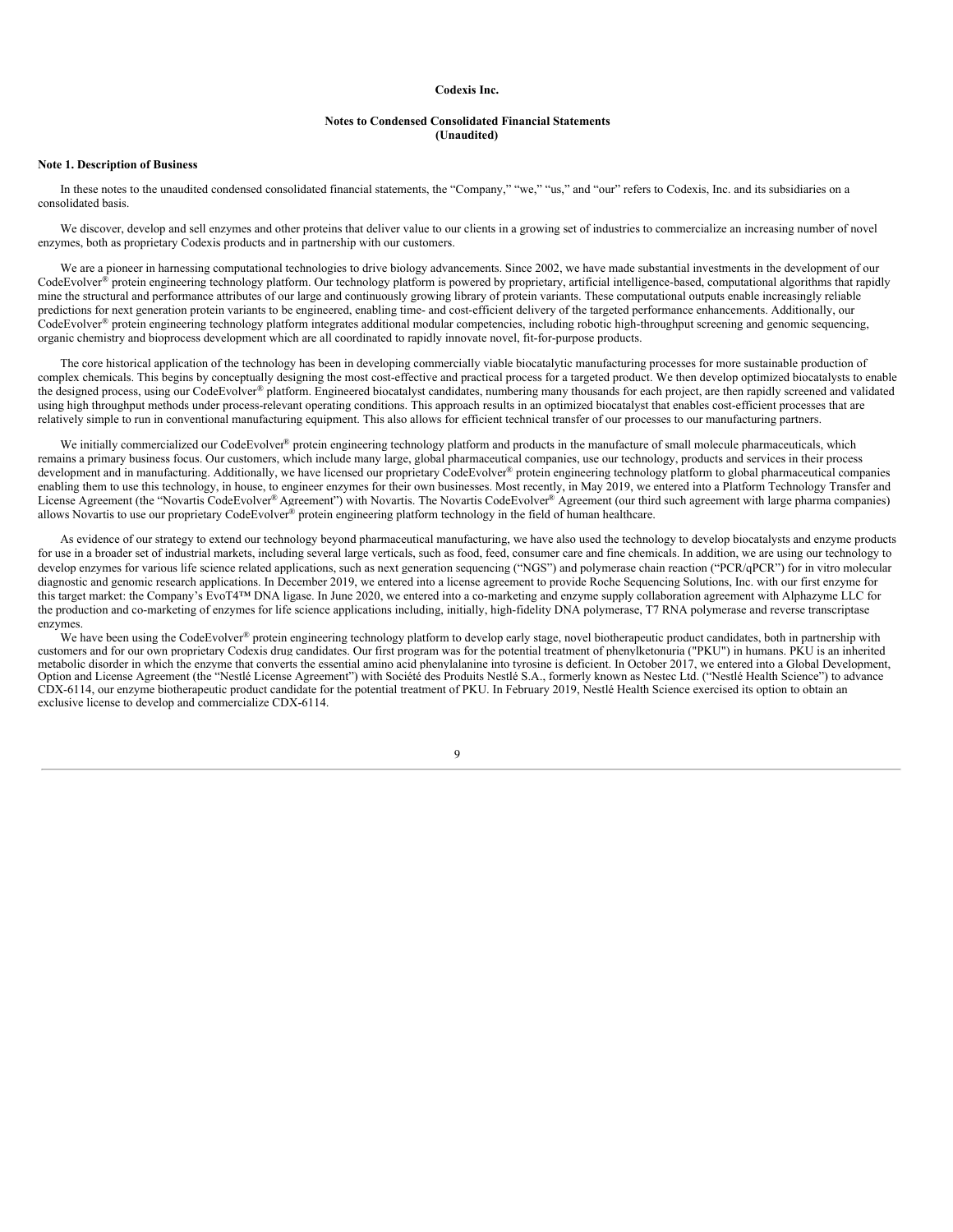Also in October 2017, we entered into a strategic collaboration agreement with Nestlé Health Science ("Nestlé SCA") pursuant to which we and Nestlé Health Science are collaborating to leverage the CodeEvolver® platform technology to develop other novel enzymes for Nestlé Health Science's established Consumer Care and Medical Nutrition business areas.

In January 2020, we entered into a development agreement with Nestlé Health Science to advance a new lead candidate discovered under the Nestlé SCA, CDX-7108, into preclinical development and early clinical studies as a potential treatment for a gastrointestinal disorder.

In March 2020, we entered into a Strategic Collaboration and License Agreement ("Takeda Agreement") with Shire Human Genetic Therapies, Inc., a wholly-owned subsidiary of Takeda Pharmaceutical Company Limited ("Takeda"), for the research and development of novel gene therapies for certain disease indications, including the treatment of lysosomal storage disorders and a blood factor deficiency.

In June 2020, we entered into a Master Collaboration and Research Agreement (the "MAI Agreement") with Molecular Assemblies, Inc ("MAI") pursuant to which we are leveraging our CodeEvolver® platform technology to improve the DNA polymerase enzymes that are critical for enzymatic DNA synthesis. Concurrently with the MAI Agreement, we purchased 1,587,050 shares of MAI's Series A preferred stock for \$1.0 million and, in connection with the transaction, John Nicols, our President and Chief Executive Officer, joined MAI's board of directors. In April 2021, we purchased an additional 1,000,000 shares of MAI's Series A preferred stock for \$0.6 million. In September 2021, we purchased 9,198,423 shares of MAI's Series B preferred stock for \$7.0 million (see Note 11 "Related Party Transactions" for additional information).

See Note 12 "Segment, Geographical and Other Revenue Information" for additional information.

Below are brief descriptions of our business segments:

### *Performance Enzymes*

We initially commercialized our CodeEvolver® protein engineering technology platform and products in the manufacture of small molecule pharmaceuticals and, to date, this continues to be our largest market served. Our customers, which include many large global pharmaceutical companies, use our technology, products and services in their manufacturing processes and process development. We have also used the technology to develop customized enzymes for use in other industrial markets. These markets consist of several large industrial verticals, including food, feed, consumer care, and fine chemicals. We also use our technology in the life sciences markets to develop enzymes for customers using NGS and PCR/qPCR for in vitro molecular diagnostic and molecular biology research applications, as well DNA/RNA synthesis and health monitoring applications.

# *Novel Biotherapeutics*

We are also targeting new opportunities in the pharmaceutical industry to discover, improve, and/or develop biotherapeutic drug candidates. We believe that our CodeEvolver® protein engineering platform technology can be used to discover novel biotherapeutic drug candidates that will target human diseases that are in need of improved therapeutic interventions. Similarly, we believe that we can deploy our platform technology to improve specific characteristics of a customer's pre-existing biotherapeutic drug candidate, such as its activity, stability or immunogenicity.

Our first lead program was for the potential treatment of PKU in humans. PKU is an inherited metabolic disorder in which the enzyme that converts the essential amino acid phenylalanine into tyrosine is deficient. In October 2017, we announced a global development, option and license agreement with Nestlé Health Science to advance CDX-6114, our own novel orally administrable enzyme therapeutic candidate for the potential treatment of PKU. In February 2019, Nestlé Health Science exercised its option to obtain an exclusive, worldwide, royalty-bearing, sub-licensable license for the global development and commercialization of CDX-6114 for the management of PKU. Upon exercising its option, Nestlé Health Science assumed all responsibilities for future clinical development and commercialization of CDX-6114.

In October 2017, we entered into the Nestlé SCA pursuant to which we and Nestlé Health Science are collaborating to leverage the CodeEvolver platform technology to develop other novel enzymes for Nestlé Health Science's established Consumer Care and Medical Nutrition business areas. The Nestlé SCA was extended through December 2021. In January 2020, we and Nestlé Health Science entered into a development agreement pursuant to which we and Nestlé Health Science are collaborating to advance into preclinical and early clinical studies a lead candidate targeting a gastrointestinal disorder, CDX-7108, discovered through the Nestlé SCA. During 2021, we, together with Nestlé Health Science, continued to advance CDX-7108 towards initiation of a Phase 1 clinical trial which commenced in October 2021. Additionally, the parties are progressing three programs under the Nestlé SCA targeting different gastrointestinal disorders.

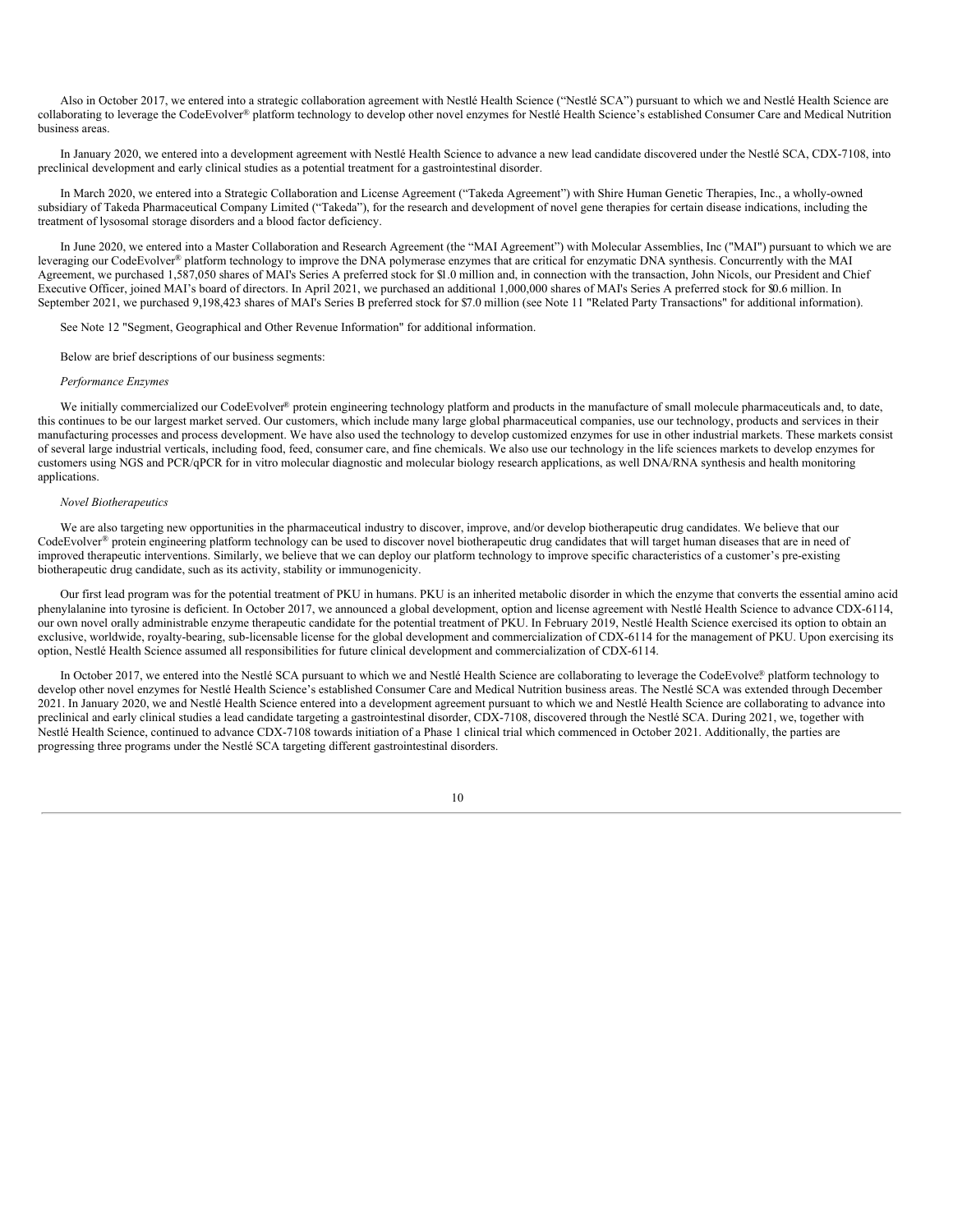In March 2020, we entered into the Takeda Agreement pursuant to which we are collaborating to research and develop protein sequences for use in gene therapy products for certain disease indications in accordance with the respective program plans for Fabry Disease, Pompe Disease, and an undisclosed blood factor deficiency. In March 2020, we received a one-time, non-refundable cash payment of \$8.5 million. Of these programs, the Fabry disease program is the most advanced, with multiple sequences, including CDX-6311, having been provided to Takeda. In May 2021, Takeda elected to exercise their option to expand the collaboration into a fourth program for an undisclosed rare genetic disorder.

## *Business Update Regarding COVID-19*

We are subject to risks and uncertainties as a result of the current COVID-19 pandemic. The COVID-19 pandemic has presented a substantial public health and economic challenge around the world and is affecting our employees, communities and business operations, as well as the U.S. economy and other economies worldwide. The full extent to which the COVID-19 pandemic will directly or indirectly impact our business, results of operations and financial condition will depend on future developments that are highly uncertain and may not be accurately predicted, including the duration and severity of the pandemic and the extent and severity of the impact on our customers, new information that may emerge concerning COVID-19, the actions taken to contain it or treat its impact and the economic impact on local, regional, national and international markets.

To date, we and our collaboration partners have been able to continue to supply our enzymes to our customers worldwide. However, we are dependent on our manufacturing and logistics partners and consequently, disruptions in operations of our partners and customers may affect our ability to supply enzymes to our customers. Furthermore, our ability to provide future research and development ("R&D") services will continue to be impacted as a result of governmental orders and any disruptions in operations of our customers with whom we collaborate. We believe that these disruptions have had a minimal impact on revenue for the three and nine months ended September 30, 2021. The extent to which the pandemic may impact our business operations and operating results will continue to remain highly dependent on future developments, which are uncertain and cannot be predicted with confidence.

In the U.S., the impact of COVID-19, including governmental orders ("Orders") governing the operation of businesses during the pandemic, caused the temporary closure of our Redwood City, California facilities and disrupted our R&D operations in 2020. R&D operations for several projects were temporarily suspended from mid-March 2020 through the end of April 2020 in accordance with these Orders. In May 2020, we initiated limited R&D operations and have ramped up operations such that we are currently utilizing our normal R&D capacity while following county, state and federal COVID-19 guidance for the protection of our employees. Additionally, we resumed manufacturing at our Redwood City pilot plant in May 2020.

Our future results of operations and liquidity could be adversely impacted by delays in payments of outstanding receivable amounts beyond normal payment terms, supply chain disruptions and uncertain demand, and the impact of any initiatives or programs that we may undertake to address financial and operations challenges faced by our customers. The near and long term impact of COVID-19 to our financial condition, liquidity, or results of operations in the future remains uncertain. Although some of the Orders that were enacted to control the spread of COVID-19 were scaled back and the vaccine rollout has expanded, surges in the spread of COVID-19 due to the emergence of new more contagious variants or the ineffectiveness of the vaccines against such strains, may result in the reimplementation of certain Orders, which could adversely impact our business.

# **Note 2. Basis of Presentation and Summary of Significant Accounting Policies**

#### *Basis of Presentation and Principles of Consolidation*

The accompanying Unaudited Condensed Consolidated Financial Statements have been prepared in accordance with generally accepted accounting principles in the United States of America ("GAAP") and the applicable rules and regulations of the Securities and Exchange Commission ("SEC") for interim financial information but does not include all the information and notes required by GAAP for complete financial statements. These interim Unaudited Condensed Consolidated Financial Statements should be read in conjunction with the audited consolidated financial statements and notes thereto contained in our Annual Report on Form 10-K for the year ended December 31, 2020. The condensed consolidated balance sheet at December 31, 2020, has been derived from the audited consolidated financial statements at that date, but does not include all disclosures, including notes, required by GAAP for complete financial statements. The significant accounting policies used in preparation of the Unaudited Condensed Consolidated Financial Statements for the three and nine months ended September 30, 2021 and 2020, are consistent with those discussed in Note 2 to the audited consolidated financial statements in the Company's 2020 Annual Report on Form 10-K and are updated below as necessary. There have been no significant changes in our significant accounting policies or critical accounting estimates since December 31, 2020.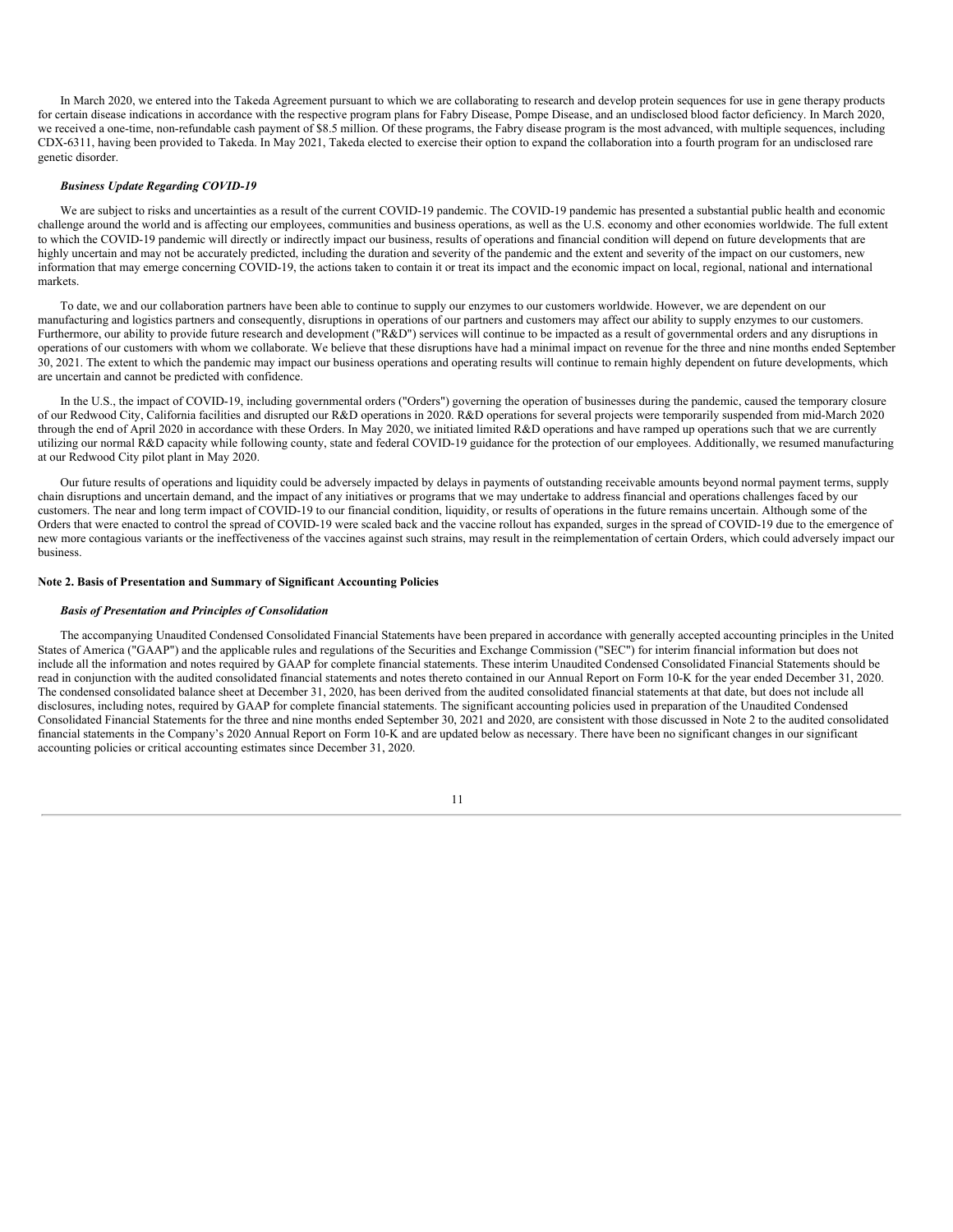Certain prior year amounts have been reclassified in the Unaudited Condensed Statements of Cash Flows to conform to the 2021 presentation, however these reclassifications had no effect on the reported results of operations.

The Unaudited Condensed Consolidated Financial Statements have been prepared on the same basis as the audited consolidated financial statements and, in the opinion of management, reflect all adjustments of a normal recurring nature considered necessary to present fairly our financial position as of September 30, 2021, results of our operations for the three and nine months ended September 30, 2021 and 2020, changes in stockholders' equity for the three and nine months ended September 30, 2021 and 2020, and cash flows for the nine months ended September 30, 2021 and 2020. The interim results are not necessarily indicative of the results for any future interim period or for the entire year.

The Unaudited Condensed Consolidated Financial Statements include the accounts of Codexis, Inc. and its wholly owned subsidiaries. All intercompany balances and transactions have been eliminated in consolidation.

# *Use of Estimates*

The preparation of our unaudited condensed consolidated financial statements in conformity with GAAP requires us to make estimates, judgments and assumptions that may affect the reported amounts of assets, liabilities, equity, revenues and expenses and related disclosure of contingent assets and liabilities. We regularly assess these estimates which primarily affect revenue recognition, inventories, valuation of equity investments, goodwill arising out of business acquisitions, accrued liabilities, stock awards, and the valuation allowances associated with deferred tax assets. Actual results could differ from those estimates and such differences may be material to the consolidated financial statements. The full extent to which the COVID-19 pandemic will directly or indirectly impact our business, results of operations and financial condition, including sales, expenses, reserves and allowances, manufacturing, research and development costs and employee-related amounts, will depend on future developments that are highly uncertain, and may not be accurately predicted, including as a result of new information that may emerge concerning COVID-19 and the actions taken to contain or treat COVID-19, as well as the economic impact on local, regional, national and international customers, markets and economies.

# *Accounting Pronouncements*

#### *Recently adopted accounting pronouncements*

In December 2019, the Financial Accounting Standards Board ("FASB") issued ASU No. 2019-12,*Income Taxes*(Topic 740): *Simplifying the Accounting for Income Taxes* which is intended to simplify various aspects related to accounting for income taxes. We adopted the standard on January 1, 2021, on a modified retrospective basis. The adoption of this standard had no impact on our Unaudited Condensed Consolidated Financial Statements.

In October 2020, the FASB issued ASU No. 2020-10,*Codification Improvement*s. ASU 2020-10 provides amendments to a wide variety of topics in the FASB's Accounting Standards Codification, which applies to all reporting entities within the scope of the affected accounting guidance. We adopted the standard on January 1, 2021 on a retrospective basis. The adoption of this standard had no impact on our Unaudited Condensed Consolidated Financial Statements.

#### *Recently issued accounting pronouncements not yet adopted*

From time to time, new accounting pronouncements are issued by the FASB or other standards setting bodies that are adopted by us as of the specified effective date. Unless otherwise discussed, we believe that the recently issued standards that are not yet effective will not have a material impact on our Unaudited Condensed Consolidated Financial Statements upon adoption.

In May 2021, FASB issued ASU No. 2021-04, Earnings Per Share (Topic 260), Debt-Modifications and Extinguishments (Subtopic 470-50), Compensation-Stock Compensation (Topic 718), and Derivatives and Hedging-Contracts in Entity's Own Equity (Subtopic 815-40), Issuer's Accounting for Certain Modifications or Exchanges of Freestanding Equity-Classified Written Call Options, a consensus of the Emerging Issues Task Force. The standard establishes a principles-based framework in accounting for modifications of freestanding equity-classified written call options on the basis of the economic substance of the underlying transaction. The standard also requires incremental financial statement disclosures. The standard affects entities that present earnings per share in accordance with the guidance in Topic 260, Earnings Per Share. The standard is effective for fiscal years beginning after December 15, 2021, including interim periods within those fiscal years with early adoption is permitted by applying the standard as of the beginning of the fiscal year that includes that interim period. The standard may be adopted prospectively for modifications or exchanges occurring on or after the effective date. We will evaluate modifications of equity-classified written call options to determine applicability of the standard on occurrence; however, we believe that the adoption of ASU 2021-04 will have no significant impact on our Unaudited Condensed Consolidated Financial Statements and related disclosures.

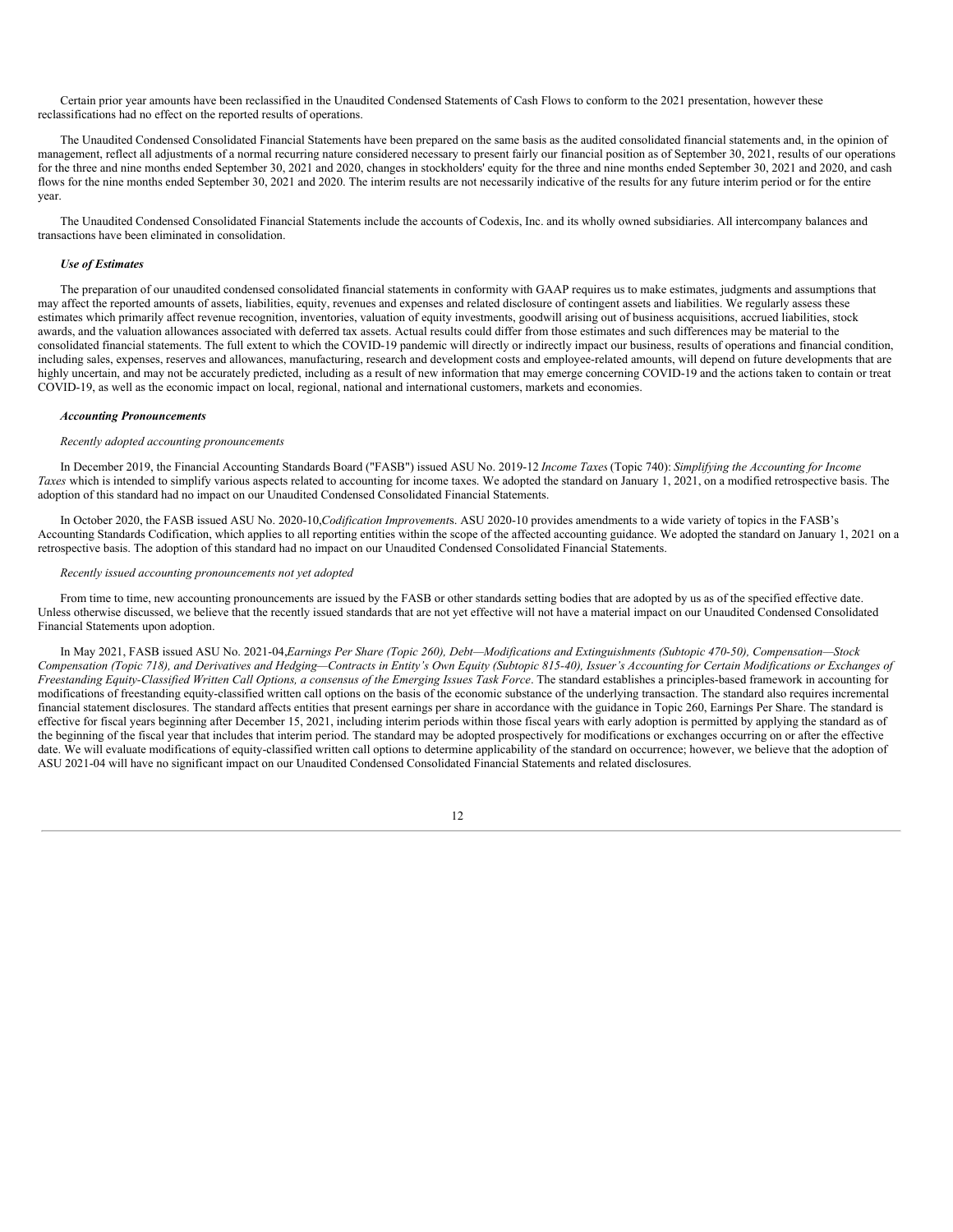In August 2020, FASB issued ASU No. 2020-06Debt-Debt with Conversion and Other Options (Subtopic 470-20) and Derivatives and Hedging-Contracts in Entity's Own Equity (Subtopic 815-40) No. 2020-06 August 2020 Accounting for Convertible Instruments and Contracts in an Entity's Own Equity, to reduce the complexity and to simplify the accounting for convertible debt instruments and convertible preferred stock, and the derivatives scope exception for contracts in an entity's own equity. In addition, the guidance on calculating diluted earnings per share has been simplified and made more internally consistent. The standard is effective for fiscal years beginning after December 15, 2021, including interim periods within those fiscal years with early adoption permitted for fiscal years beginning December 15, 2020. The standard may be adopted on a modified retrospective or fully retrospective method of transition and on adoption, entities may irrevocably elect the fair value option in accordance with Subtopic 825-10, *Financial Instruments—Overall,* for any financial instrument that is a convertible security. We believe that the adoption of ASU 2020-06 will have no significant impact on our Unaudited Condensed Consolidated Financial Statements and related disclosures.

In March 2020, the FASB issued ASU No. 2020-04, Reference Rate Reform (Topic 848): Facilitation of the Effects of Reference Rate Reform on Financial Reporting.The standard provides optional expedients and exceptions for applying GAAP to contracts, hedging relationships, and other transactions in which the reference LIBOR or another reference rate are expected to be discontinued as a result of the Reference Rate Reform. The standard is effective for all entities and can be adopted no later than December 1, 2022, with early adoption permitted. The standard may be adopted on a prospective basis. We will evaluate transactions or contract modifications occurring as a result of reference rate reform and determine whether to elect optional expedients for contract modification; however, we believe that the adoption of ASU 2020-04 will have no significant impact on our Unaudited Condensed Consolidated Financial Statements and related disclosures.

There have been no other recent accounting pronouncements or changes in accounting pronouncements during the three and nine months ended September 30, 2021, as compared to the recent accounting pronouncements described in herein, that are of significance or potential significance to us.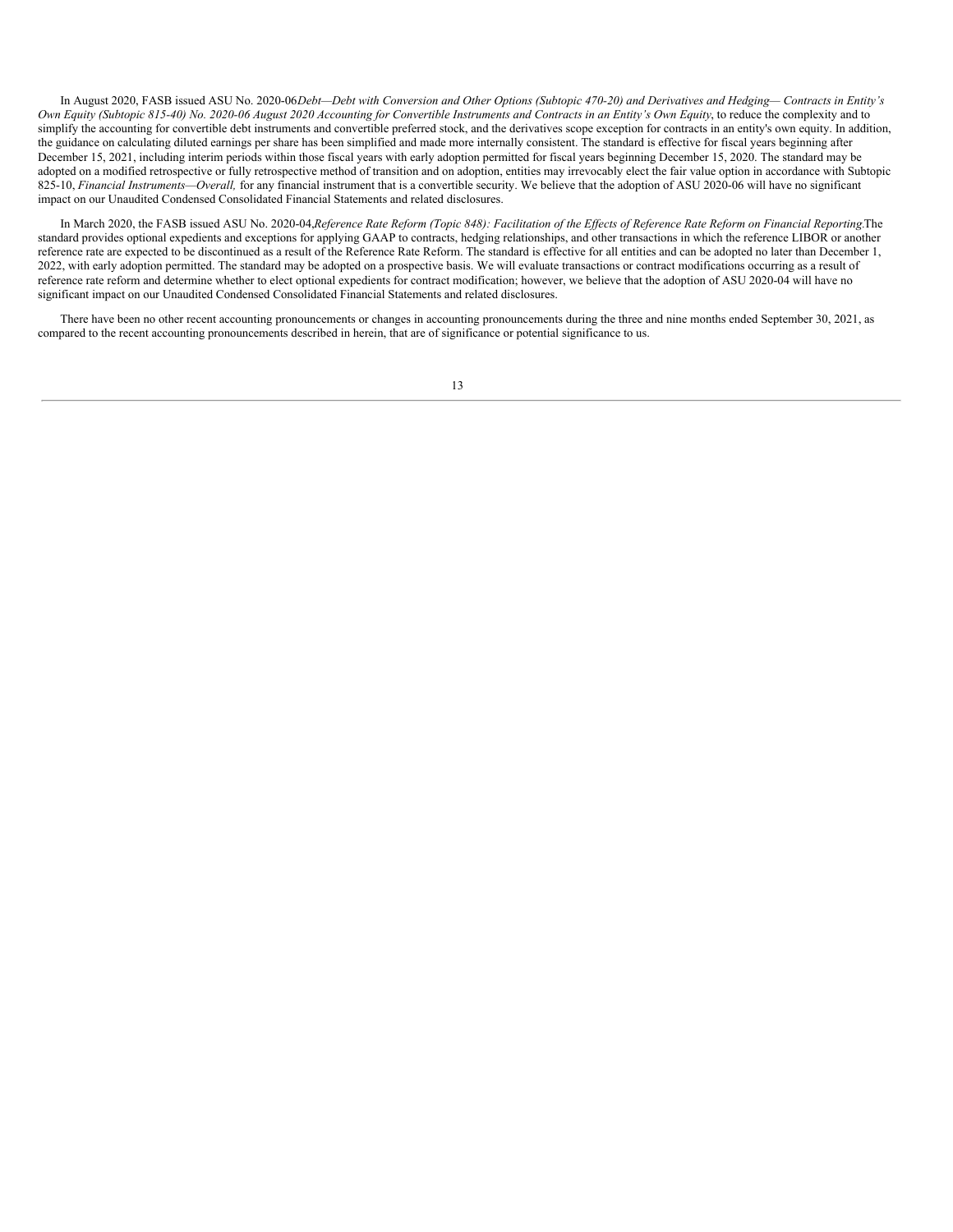# **Note 3. Revenue Recognition**

# *Disaggregation of Revenue*

The following table provides information about disaggregated revenue from contracts with customers into the nature of the products and services, and geographic regions, and includes a reconciliation of the disaggregated revenue with reportable segments. The geographic regions that are tracked are the Americas (United States, Canada, and Latin America), EMEA (Europe, Middle East, and Africa), and APAC (Australia, New Zealand, Southeast Asia, and China).

Segment information is as follows (in thousands):

|                                     | Three months ended September 30, 2021 |                        |                                        |                          |              |        | Three months ended September 30, 2020 |                        |    |                                        |              |        |  |
|-------------------------------------|---------------------------------------|------------------------|----------------------------------------|--------------------------|--------------|--------|---------------------------------------|------------------------|----|----------------------------------------|--------------|--------|--|
|                                     |                                       | Performance<br>Enzymes | <b>Novel</b><br><b>Biotherapeutics</b> |                          |              | Total  |                                       | Performance<br>Enzymes |    | <b>Novel</b><br><b>Biotherapeutics</b> |              | Total  |  |
| Major products and service:         |                                       |                        |                                        |                          |              |        |                                       |                        |    |                                        |              |        |  |
| Product revenue                     |                                       | 28.731                 | \$                                     |                          | S            | 28,731 | \$                                    | 8,401                  | \$ |                                        | \$           | 8,401  |  |
| Research and development<br>revenue |                                       | 3,853                  |                                        | 4,185                    |              | 8,038  |                                       | 4,604                  |    | 5,380                                  |              | 9,984  |  |
| Total revenues                      |                                       | 32,584                 |                                        | 4,185                    |              | 36,769 | л.                                    | 13,005                 |    | 5,380                                  |              | 18,385 |  |
|                                     |                                       |                        |                                        |                          |              |        |                                       |                        |    |                                        |              |        |  |
| Primary geographical markets:       |                                       |                        |                                        |                          |              |        |                                       |                        |    |                                        |              |        |  |
| Americas                            | \$.                                   | 5,999                  | $\mathbb{S}$                           | 1.817                    | $\mathbb{S}$ | 7.816  | $\mathbb{S}$                          | 3.209                  | \$ | 2,632                                  | $\mathbb{S}$ | 5,841  |  |
| <b>EMEA</b>                         |                                       | 2,317                  |                                        | 2,368                    |              | 4,685  |                                       | 2,141                  |    | 2,748                                  |              | 4,889  |  |
| <b>APAC</b>                         |                                       | 24,268                 |                                        | $\qquad \qquad - \qquad$ |              | 24,268 |                                       | 7,655                  |    |                                        |              | 7,655  |  |
| Total revenues                      |                                       | 32,584                 |                                        | 4,185                    |              | 36,769 | \$                                    | 13,005                 | J. | 5,380                                  | ¢            | 18,385 |  |

|                                  | Nine months ended September 30, 2021 |    |                                 |    |        |              | Nine months ended September 30, 2020 |  |                              |               |        |  |  |
|----------------------------------|--------------------------------------|----|---------------------------------|----|--------|--------------|--------------------------------------|--|------------------------------|---------------|--------|--|--|
|                                  | Performance<br><b>Enzymes</b>        |    | <b>Novel Biotherapeutics</b>    |    | Total  |              | Performance<br><b>Enzymes</b>        |  | <b>Novel Biotherapeutics</b> |               | Total  |  |  |
| Major products and service:      |                                      |    |                                 |    |        |              |                                      |  |                              |               |        |  |  |
| Product revenue                  | 53,674                               | S  | $\hspace{0.1mm}-\hspace{0.1mm}$ | S. | 53,674 | S            | 18.005                               |  | $\overline{\phantom{a}}$     | S             | 18,005 |  |  |
| Research and development revenue | 14.723                               |    | 11,856                          |    | 26,579 |              | 13,380                               |  | 16,638                       |               | 30,018 |  |  |
| Total revenues                   | 68,397                               |    | 11,856                          |    | 80,253 |              | 31,385                               |  | 16,638                       |               | 48,023 |  |  |
|                                  |                                      |    |                                 |    |        |              |                                      |  |                              |               |        |  |  |
| Primary geographical markets:    |                                      |    |                                 |    |        |              |                                      |  |                              |               |        |  |  |
| Americas                         | \$<br>12.573                         | -S | $6.015$ \$                      |    | 18,588 | <sup>S</sup> | $7,381$ \$                           |  | 10.591                       | <sup>\$</sup> | 17,972 |  |  |
| <b>EMEA</b>                      | 11,294                               |    | 5,841                           |    | 17,135 |              | 8,128                                |  | 6,047                        |               | 14,175 |  |  |
| <b>APAC</b>                      | 44,530                               |    | $\qquad \qquad -$               |    | 44,530 |              | 15,876                               |  | _                            |               | 15,876 |  |  |
| Total revenues                   | 68,397                               |    | 11,856                          |    | 80,253 |              | 31,385                               |  | 16,638                       |               | 48,023 |  |  |

# *Contract Balances*

The following table presents balances of contract assets, unbilled receivables, contract costs, and contract liabilities (in thousands):

|                                        | September 30, 2021 | <b>December 31, 2020</b> |
|----------------------------------------|--------------------|--------------------------|
| Contract assets                        | 12.701             | 4,526                    |
| Unbilled receivables                   | 10.760             | 10.942                   |
| Contract costs                         | 70                 | 90                       |
| Contract liabilities: deferred revenue | 6.196              | 4.791                    |

We had no asset impairment charges related to financial assets in the three and nine months ended September 30, 2021 and 2020.

The increase in contract assets was primarily due to increase in product revenue from contracts subject to over time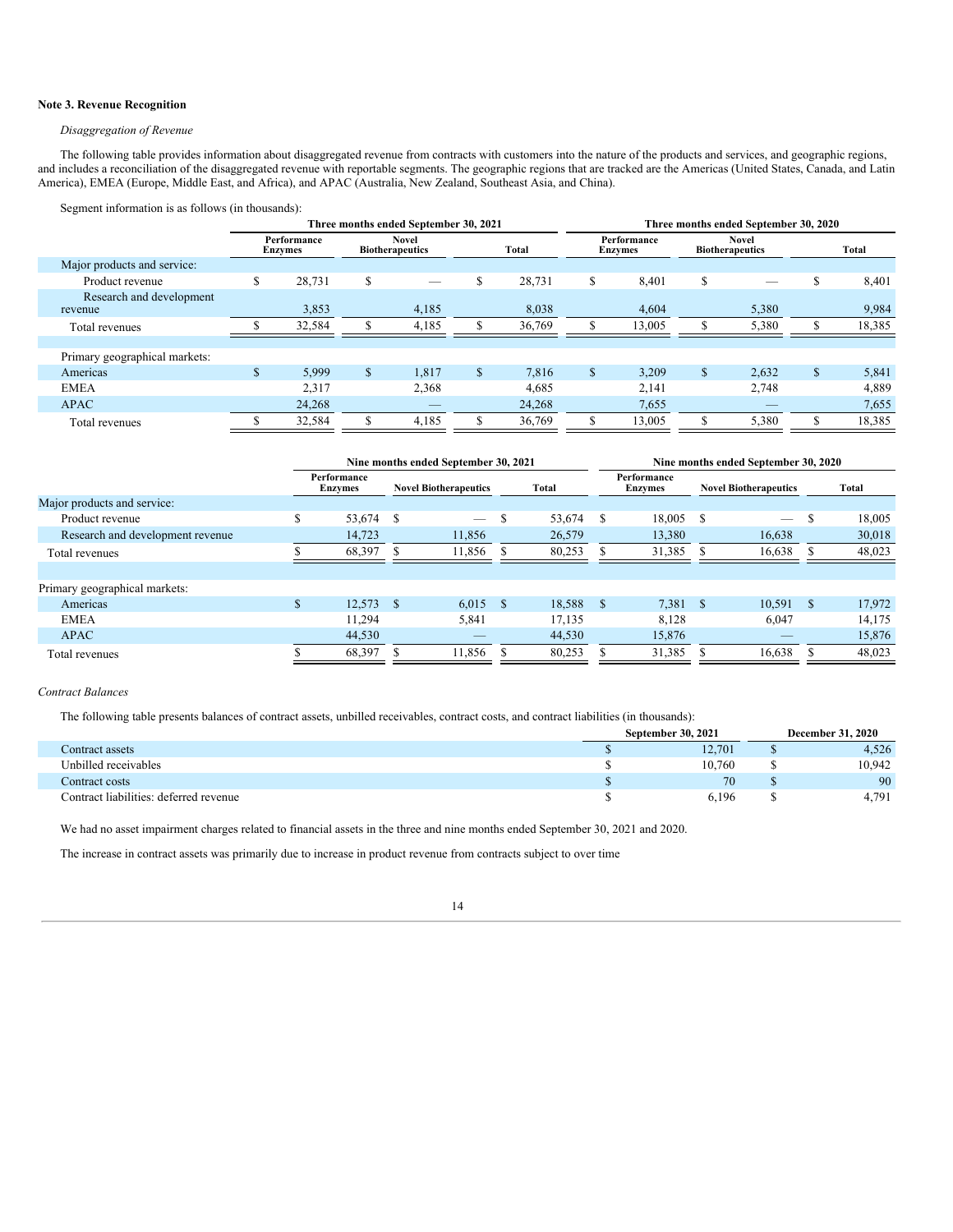revenue recognition. The nominal decrease in unbilled receivables was primarily due to the timing of billings The increase in deferred revenue was primarily due to cash advances received in excess of revenue recognized.

We recognized the following revenues (in thousands):

|                                                                                                               |        | Three months ended September 30, | Nine months ended September 30, |      |            |  |        |
|---------------------------------------------------------------------------------------------------------------|--------|----------------------------------|---------------------------------|------|------------|--|--------|
| Revenue recognized in the period for:                                                                         | 2021   |                                  | 2020                            | 2021 |            |  | 2020   |
| Amounts included in contract liabilities at the beginning of the<br>period:                                   |        |                                  |                                 |      |            |  |        |
| Performance obligations satisfied                                                                             |        | 658 \$                           | 708 \$                          |      | $1,997$ \$ |  | 58     |
| Changes in the period:                                                                                        |        |                                  |                                 |      |            |  |        |
| Changes in the estimated transaction price allocated to<br>performance obligations satisfied in prior periods | 1.521  |                                  | 233                             |      | 5,848      |  | 854    |
| Performance obligations satisfied from new activities in the<br>period - contract revenue                     | 34,590 |                                  | 17.444                          |      | 72,408     |  | 47,111 |
| Total revenues                                                                                                | 36.769 |                                  | 18.385 \$                       |      | 80.253     |  | 48.023 |

#### *Performance Obligations*

The following table includes estimated revenue expected to be recognized in the future related to performance obligations that are unsatisfied or partially unsatisfied at the end of the reporting periods. The estimated revenue does not include contracts with original durations of one year or less, amounts of variable consideration attributable to royalties, or contract renewals that are unexercised as of September 30, 2021.

The balances in the table below are partially based on judgments involved in estimating future orders from customers subject to the exercise of material rights pursuant to respective contracts as of September 30, 2021 (in thousands):

|                                     | <b>Remainder of 2021</b> | 2022                    | 2023 | 2024 and Thereafter | Total         |
|-------------------------------------|--------------------------|-------------------------|------|---------------------|---------------|
| Product revenue                     |                          | $\sigma$                |      | 2,700               | 2,839         |
| Research and development<br>revenue | .106                     | .705                    | 546  |                     | 257<br>ا روبر |
| Total revenues                      | 1.111                    | $\overline{H}$<br>1.774 | 61.  | 2.700               | 6.196         |

#### **Note 4. Net Income (loss) per Share**

Basic net income (loss) per share is computed by dividing the net income (loss) by the weighted-average number of shares of common stock outstanding, less restricted stock awards ("RSAs") subject to forfeiture. Diluted net income (loss) per share is computed by dividing net income (loss) by the weighted-average number of shares of common stock shares outstanding, less RSAs subject to forfeiture, plus all additional common shares that would have been outstanding, assuming dilutive potential common stock shares had been issued for other dilutive securities.

#### *Anti-Dilutive Securities*

In periods of net loss, the weighted average number of shares outstanding, prior to the application of the treasury stock method, excludes potentially dilutive securities from the computation of diluted net loss per common share because including such shares would have an anti-dilutive effect.

The following table sets forth the computation of basic and diluted net income (loss) per share during the three and nine months ended September 30, 2021 and 2020 (in thousands, except per share amounts):

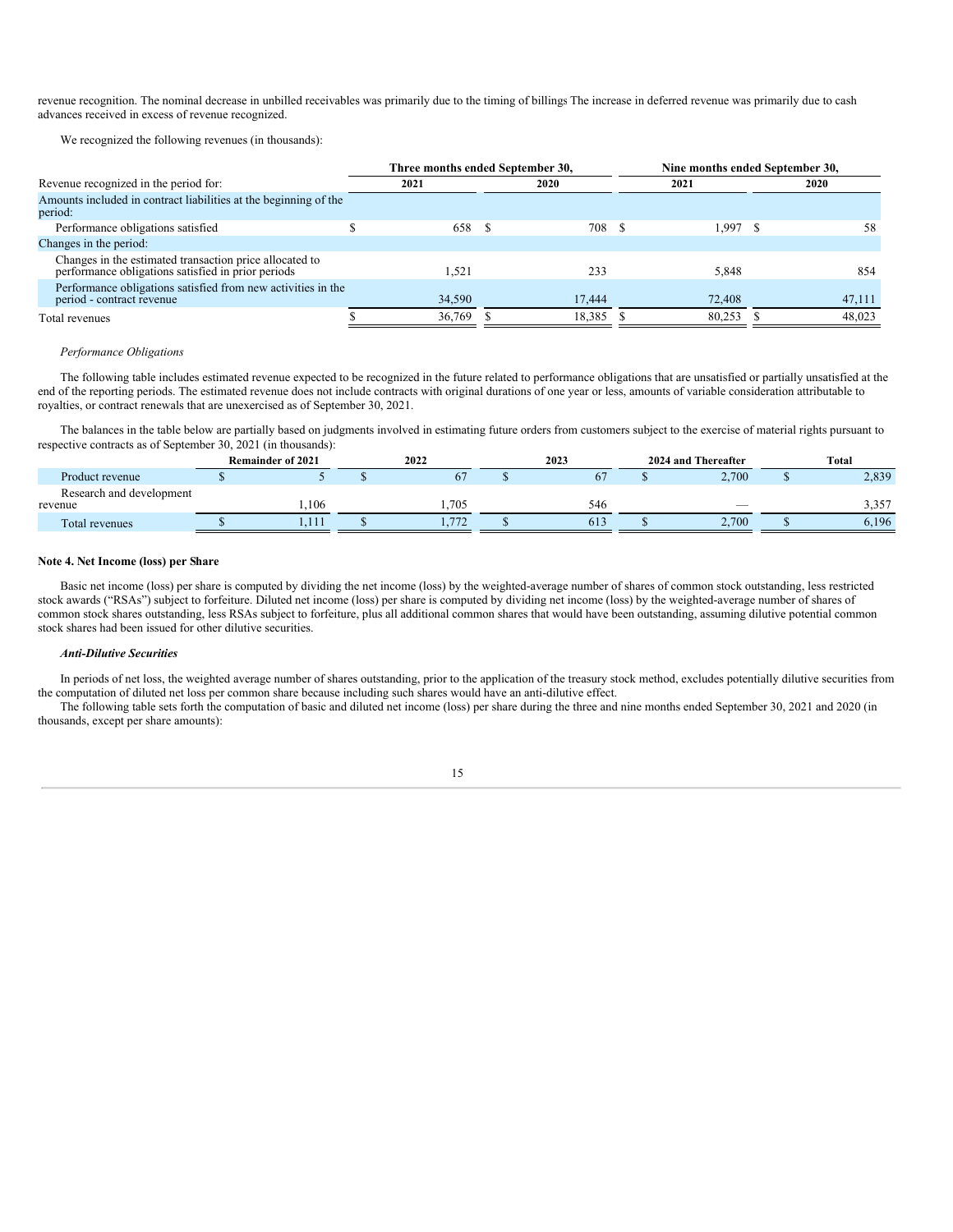|                                                                                                | Three months ended September 30, |  |              |  | Nine months ended September 30, |  |          |  |  |
|------------------------------------------------------------------------------------------------|----------------------------------|--|--------------|--|---------------------------------|--|----------|--|--|
|                                                                                                | 2021                             |  | 2020         |  | 2021                            |  | 2020     |  |  |
| Numerator:                                                                                     |                                  |  |              |  |                                 |  |          |  |  |
| Net income (loss)                                                                              | 2,244                            |  | $(6,094)$ \$ |  | $(11,089)$ \$                   |  | (20,090) |  |  |
| Denominator:                                                                                   |                                  |  |              |  |                                 |  |          |  |  |
| Weighted average common stock shares used in computing net<br>income (loss) per share, basic   | 64,628                           |  | 59,061       |  | 64,452                          |  | 58,984   |  |  |
| Effect of dilutive shares                                                                      | 3,113                            |  | _            |  |                                 |  |          |  |  |
| Weighted average common stock shares used in computing net<br>income (loss) per share, diluted | 67,741                           |  | 59,061       |  | 64,452                          |  | 58,984   |  |  |
| Net income (loss) per share, basic                                                             | 0.03                             |  | $(0.10)$ \$  |  | $(0.17)$ \$                     |  | (0.34)   |  |  |
| Net income (loss) per share, diluted                                                           | 0.03                             |  | $(0.10)$ \$  |  | $(0.17)$ \$                     |  | (0.34)   |  |  |

The following shares were not considered in the computation of diluted net income (loss) per share because their effect was anti-dilutive (in thousands):

|                                                             | l'hree months | $\cdot$ 30<br>; ended Sentember : | Nine months | ended September 30. |
|-------------------------------------------------------------|---------------|-----------------------------------|-------------|---------------------|
|                                                             | 2021          | 2020                              | 2021        | 2020                |
| <b>Shares</b><br>s issuable under the Equity Incentive Plan |               | 102<br>2.102                      | J.          | 102<br>2,104        |

## **Note 5. Investments in Non-Marketable Securities**

# *Non-Marketable Debt Securities*

We classify non-marketable debt securities, which are accounted for as available-for-sale, within Level 3 in the fair value hierarchy because we estimate the fair value based on a qualitative analysis using the most recent observable transaction price and other significant unobservable inputs including volatility, rights, and obligations of the securities we hold.

We determine gains or losses on the sale or extinguishment of non-marketable debt securities using a specific identification method. Unrealized gains and losses from bifurcated embedded derivatives, which represent share-settled redemption features, are recorded as other expense, net, in the unaudited condensed consolidated statements of operations. Unrealized gains and losses on non-marketable debt securities are recorded as a component of other comprehensive loss until realized. Realized gains or losses are recorded as a component of other income (expense), net.

In November 2020, we purchased convertible subordinated notes issued by Arzeda Corp., an early-stage computational protein design company, for \$1.0 million. The investment was classified as available-for-sale non-marketable interest-bearing debt securities with a carrying value of \$1.0 million as of December 31, 2020. In July 2021, we converted the non-marketable debt security with a carrying value of \$1.3 million into 207,070 shares of Series B-2 preferred stock of Arzeda Corp.In the three and nine months ended September 30, 2021, we recognized nil and \$0.3 million, respectively, in interest income from amortization of debt discount and interest earned on our investment in this debt security, and nil and \$10.5 thousand in other expense, respectively, in other income (expense), net, on the change in the fair value of an embedded bifurcated derivative. We recognized no unrealized or realized gains or losses during the three and nine months ended September 30, 2021. We recognizedno interest income, other expenses, and unrealized or realized gains or losses during the three and nine months ended September 30, 2020.

There were no investments in non-marketable debt securities at September 30, 2021.As of December 31, 2020, the adjusted cost and carrying value and fair value of the non-marketable debt security is the following (in thousands):

|                                                    |                                            |                   | <b>December 31, 2020</b> |      |
|----------------------------------------------------|--------------------------------------------|-------------------|--------------------------|------|
|                                                    | <b>Adjusted Cost and Carrying</b><br>Value | <b>Fair Value</b> |                          |      |
| Non-marketable debt security due in 1 year or less |                                            | .000              |                          | .000 |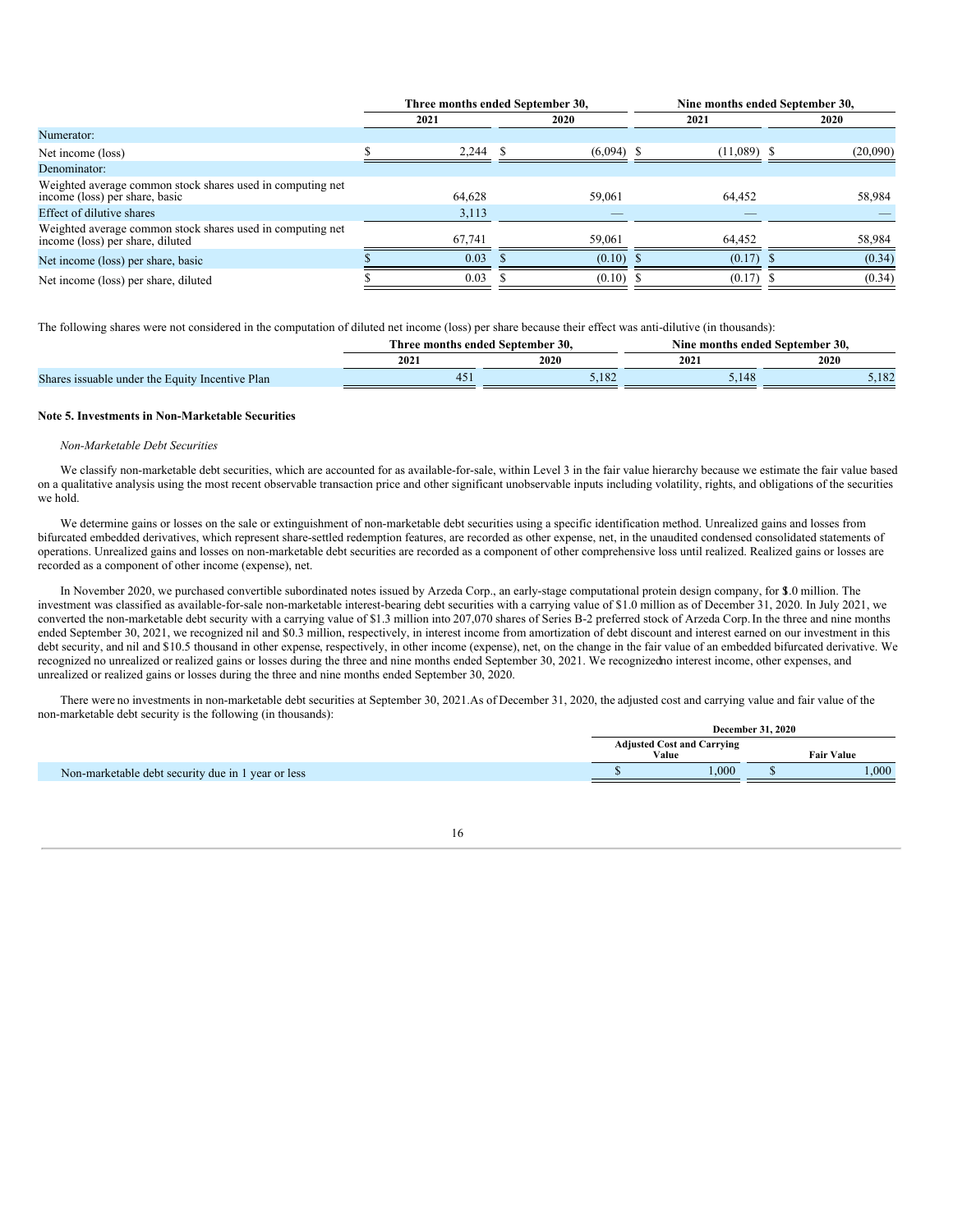## *Non-Marketable Equity Securities*

Non-marketable equity securities are investments in privately held companies without readily determinable market value. We measure investments in non-marketable equity securities without a readily determinable fair value using a measurement alternative that measures these securities at the cost method minus impairment, if any, plus or minus changes resulting from observable price changes on a non-recurring basis. We adjust the carrying value of non-marketable equity securities which have been remeasured during the period and recognize resulting gains or losses as a component of other income (expense), net.

We measured our equity investments in MAI and Arzeda Corp. based on the measurement alternative and adjusted the carrying values for observable price changes in orderly transactions for an identical or similar equity securities of the same issuer. We recognized a \$0.7 million gain in other income (expense), net, on the change in the carrying value of our investment in MAI as a result of a recent round of financing. We recognized no unrealized or realized gain or losses during the three and nine months ended September 30, 2020. The carrying value of our investment in MAI was \$11.5 million and \$1.5 million at September 30, 2021 and December 31, 2020, respectively. The carrying value of our investment in Arzeda Corp. was \$1.3 million at September 30, 2021.

The following table presents balances of the carrying value of non-marketable equity securities (in thousands):

|                                  | <b>Sentember 30, 2021</b> | .2020<br>December : |
|----------------------------------|---------------------------|---------------------|
| Non-marketable equity securities | 12.763                    |                     |
|                                  |                           |                     |

# **Note 6. Fair Value Measurements**

The following tables present the financial instruments that were measured at fair value on a recurring basis within the fair value hierarchy (in thousands):

|                         | September 30, 2021    |  |                                 |  |                                                                                                                                            |       |       |  |  |  |  |
|-------------------------|-----------------------|--|---------------------------------|--|--------------------------------------------------------------------------------------------------------------------------------------------|-------|-------|--|--|--|--|
|                         | Level <sup>*</sup>    |  | $\overline{\phantom{a}}$<br>eve |  | - 10<br><b>Level 3</b>                                                                                                                     | Total |       |  |  |  |  |
| t funds<br>Money market | <b>05 080</b><br>יש כ |  | $\overline{\phantom{a}}$        |  | and the state of the state of the state of the state of the state of the state of the state of the state of th<br>$\overline{\phantom{a}}$ |       | 5,089 |  |  |  |  |

|                              | <b>December 31, 2020</b> |  |                          |  |                          |  |         |  |  |
|------------------------------|--------------------------|--|--------------------------|--|--------------------------|--|---------|--|--|
|                              | <b>Level 1</b>           |  | <b>Level 2</b>           |  | Level 3                  |  | Total   |  |  |
| Money market funds           | 127,567                  |  | $\overline{\phantom{a}}$ |  | $\overline{\phantom{a}}$ |  | 127,567 |  |  |
| Non-marketable debt security | $\overline{\phantom{a}}$ |  | _                        |  | 000.                     |  | 000,1   |  |  |
| Total                        | 127,567                  |  | $\overline{\phantom{a}}$ |  | 000.                     |  | 128,567 |  |  |

During the three and nine months ended September 30, 2021 and 2020, we didnot recognize any significant credit losses nor other-than-temporary impairment losses on non-marketable securities.

# **Note 7. Balance Sheets Details**

# *Cash Equivalents*

Cash equivalents as of September 30, 2021 and December 31, 2020, consisted of the following (in thousands):

|                          | September 30, 2021 |                      |  | December :                                                         | . 2020               |                             |  |
|--------------------------|--------------------|----------------------|--|--------------------------------------------------------------------|----------------------|-----------------------------|--|
|                          |                    | <b>Adiusted Cost</b> |  | $\cdot$ $\cdot$ $\cdot$<br>$\cdots$<br><b>Estimated Fair Value</b> | <b>Adiusted Cost</b> | <b>Estimated Fair Value</b> |  |
| Money market funds $(1)$ |                    | 95.089               |  | 95,089                                                             | 127,567              | 127,567                     |  |

 $<sup>(1)</sup>$  Money market funds are classified in cash and cash equivalents on our consolidated balance sheets. Average Contractual Maturities (in days) is not applicable.</sup>

As of September 30, 2021, the total cash and cash equivalents balance of \$119.2 million was comprised of money market funds of \$95.1 million and cash of \$24.1 million held with major financial institutions. As of December 31, 2020, the total cash and cash equivalents balance of \$149.1 million was comprised of money market funds of \$127.6 million and cash of \$21.5 million held with major financial institutions.

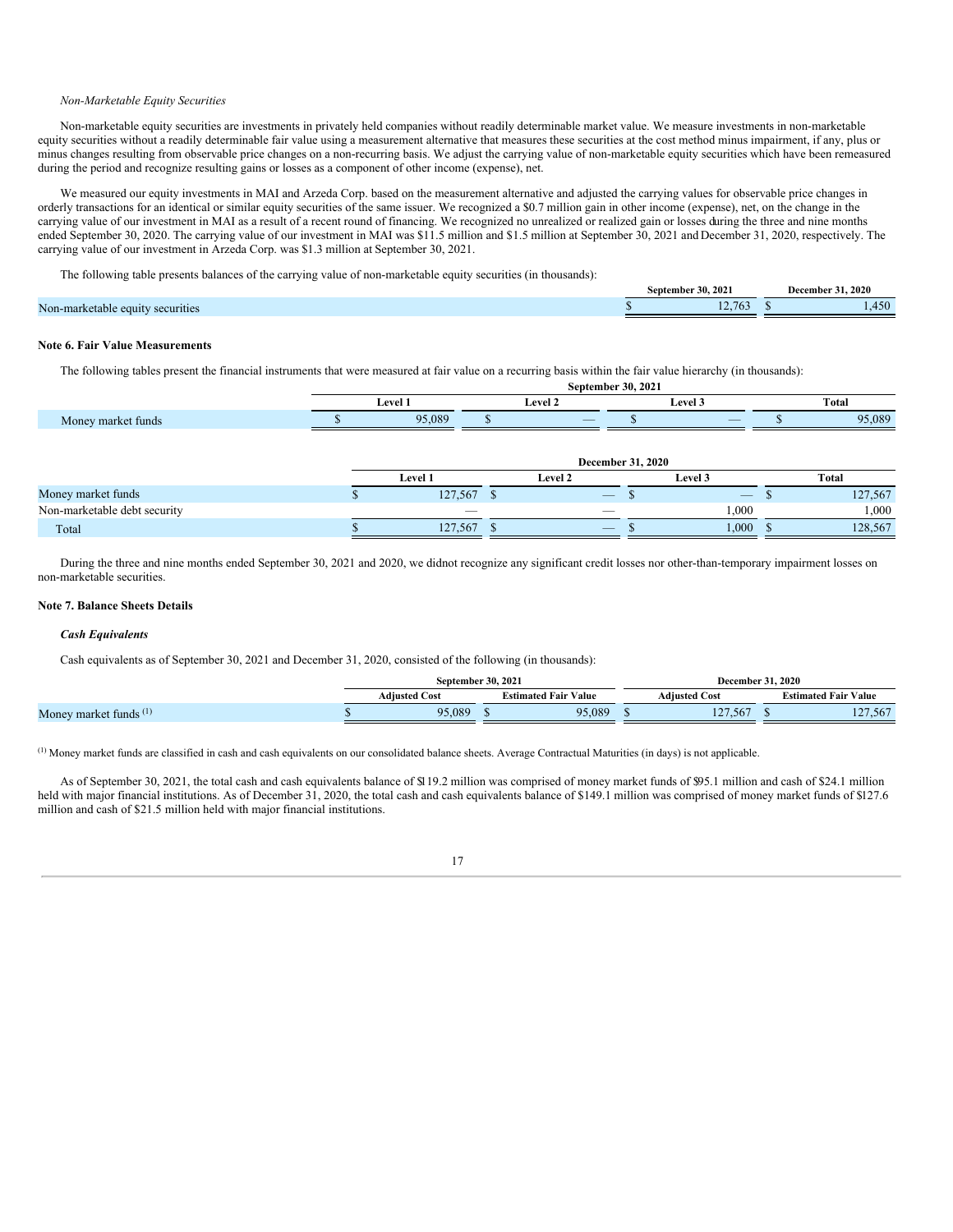# *Inventories*

Inventories consisted of the following (in thousands):

|                 | September 30, 2021 | <b>December 31, 2020</b> |                |  |
|-----------------|--------------------|--------------------------|----------------|--|
| Raw materials   | 49                 |                          | $\overline{a}$ |  |
| Work-in-process | $\overline{a}$     |                          | 82             |  |
| Finished goods  | 958                |                          | 805            |  |
| Inventories     | .084               |                          | 964            |  |

Inventories are recorded net of reserves of \$1.5 million as of September 30, 2021 and December 31, 2020.

# *Property and Equipment, net*

Property and equipment, net consisted of the following (in thousands):

| 25,468    |
|-----------|
| 10,785    |
| 3,192     |
| 1,246     |
| 2,357     |
| 43,048    |
| (33, 373) |
| 9,675     |
|           |

Depreciation expense included in the Unaudited Condensed Consolidated Statements of Operations was follows (in thousands):

|                         | : months ended Sentember 30.<br><b>hre</b> |                 |  |      | l Sentember 30.<br>ended<br>Nine months |     |  |      |  |
|-------------------------|--------------------------------------------|-----------------|--|------|-----------------------------------------|-----|--|------|--|
|                         |                                            | 2021            |  | 2020 |                                         | 202 |  | 2020 |  |
| $m$ ene $m$<br>.<br>,,, |                                            | 76 <sub>c</sub> |  | 503  |                                         | --  |  | .403 |  |

# *Goodwill*

Goodwill had a carrying value of \$3.2 million as of September 30, 2021 and December 31, 2020.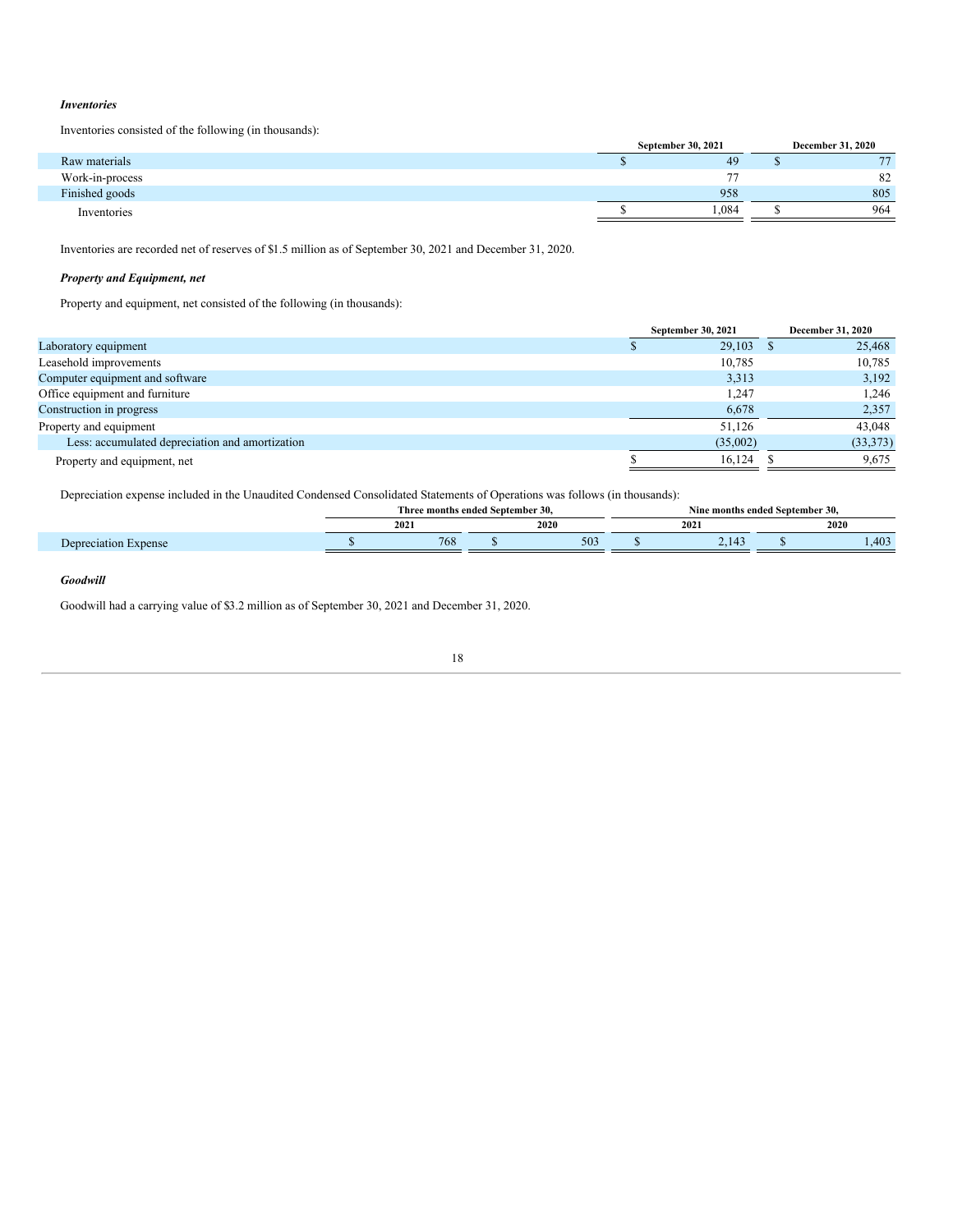# *Other Accrued Liabilities*

Other accrued liabilities consisted of the following (in thousands):

|                                               | September 30, 2021 | <b>December 31, 2020</b> |        |  |
|-----------------------------------------------|--------------------|--------------------------|--------|--|
| Accrued purchases                             | 9,050              |                          | 7,170  |  |
| Accrued professional and outside service fees | 5,936              |                          | 2,589  |  |
| Other                                         | 941                |                          | 513    |  |
| Total                                         | 15.927             |                          | 10.272 |  |

#### **Note 8. Stock-based Compensation**

#### *Equity Incentive Plans*

In 2019, our board of directors (the "Board") and stockholders approved the 2019 Incentive Award Plan (the "2019 Plan"). The 2019 Plan superseded and replaced in its entirety our 2010 Equity Incentive Plan (the "2010 Plan") which was effective in March 2010, and no further awards will be granted under the 2010 Plan; however, the terms and conditions of the 2010 Plan will continue to govern any outstanding awards thereunder.

The 2019 Plan provides for the grant of stock options, including incentive stock options and non-qualified stock options, stock appreciation rights, restricted stock awards ("RSAs"), restricted stock units ("RSUs"), performance-contingent restricted stock units ("PSUs"), performance-based options ("PBOs"), other stock or cash-based awards and dividend equivalents to eligible employees and consultants of the Company or any parent or subsidiary, as well as members of the Board.

The number of shares of our common stock available for issuance under the 2019 Plan is equal to the sum of  $(i)$ 7,897,144 shares, and  $(ii)$  any shares subject to awards granted under the 2010 Plan that were outstanding as of April 22, 2019 and thereafter terminate, expire, lapse or are forfeited provided that no more than 14,000,000 shares may be issued upon the exercise of incentive stock options ("ISOs"). In June 2019, 8.1 million shares authorized for issuance under the 2019 Plan were registered under the Securities Act of 1933, as amended (the "Securities Act").

The 2010 Plan provided for the grant of incentive stock options, non-statutory stock options, RSUs, RSAs, PSUs, PBOs, stock appreciation rights, and stock purchase rights to our employees, non-employee directors and consultants.

# *Stock Options*

The option exercise price for incentive stock options must be at least100% of the fair value of our common stock on the date of grant and the option exercise price for nonstatutory stock options is at least 85% of the fair value of our common stock on the date of grant, as determined by the Board. If, at the time of a grant, the optionee directly or by attribution owns stock possessing more than 10% of the total combined voting power of all of our outstanding capital stock, the exercise price for these options must be at least 110% of the fair value of the underlying common stock. Stock options granted to employees generally have a maximum term often years and vest over four years from the date of grant, of which 25% vest at the end of one year, and 75% vest monthly over the remaining three years. We may grant options with different vesting terms from time to time. Unless an employee's termination of service is due to disability or death, upon termination of service, any unexercised vested options will be forfeited at the end of three months or the expiration of the option, whichever is earlier.

# *Restricted Stock Units ("RSUs")*

We also grant employees RSUs, which generally vest over either a three year period with 33% of the shares subject to the RSUs vesting on each yearly anniversary of the vesting commencement date or over a four year period with 25% of the shares subject to the RSU vesting on each yearly anniversary of the vesting commencement date, in each case contingent upon such employee's continued service on such vesting date. RSUs are generally subject to forfeiture if employment terminates prior to the release of vesting restrictions. We may grant RSUs with different vesting terms from time to time.

## *Performance-contingent Restricted Stock Units ("PSUs") and Performance Based Options ("PBOs")*

The compensation committee of the Board approved, solely in respect of non-executive employees, delegated to our Chief Executive Officer the authority to approve grants of PSUs. The compensation committee of the Board also approved grants of PBOs and PSUs to our executives. The PSUs and PBOs vest based upon both the successful achievement of certain corporate operating milestones in specified timelines and continued employment through the applicable vesting date. When the performance goals are deemed to be probable of achievement for these types of awards, recognition of stock-based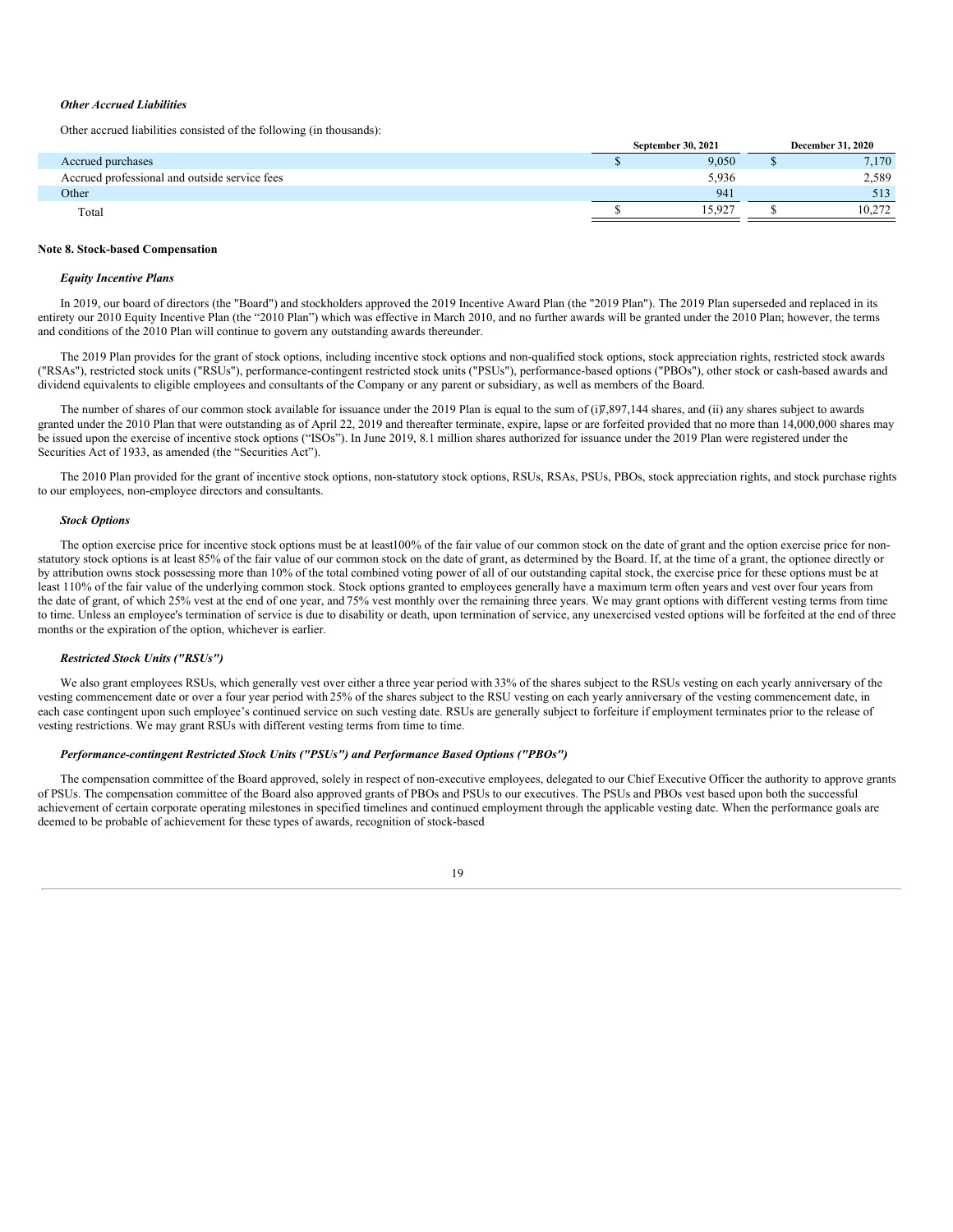compensation expense commences. Once the number of shares eligible to vest is determined, those shares vest intwo equal installments with 50% vesting upon achievement and the remaining 50% vesting on the first anniversary of achievement, in each case, subject to the recipient's continued service through the applicable vesting date. If the performance goals are achieved at the threshold level, the number of shares eligible to vest in respect of the PSUs and PBOs would be equal to half the number of PSUs granted and one-quarter the number of shares underlying the PBOs granted. If the performance goals are achieved at the target level, the number of shares eligible to vest in respect of the PSUs and PBOs would be equal to the number of PSUs granted and half of the shares underlying the PBOs granted. If the performance goals are achieved at the superior level, the number of shares eligible to vest in respect of the PSUs would be equal to two times the number of PSUs granted and equal to the number of PBOs granted. The number of shares issuable upon achievement of the performance goals at the levels between the threshold and target levels for the PSUs and PBOs or between the target level and superior levels for the PSUs would be determined using linear interpolation. Achievement below the threshold level would result in no shares being eligible to vest in respect of the PSUs and PBOs.

In the first quarter of 2021, we awarded PSUs ("2021 PSUs") and PBOs ("2021 PBOs"), each of which commence vesting based upon the achievement of various weighted performance goals, including corporate revenue, performance enzyme segment gross margin, major new biotherapeutics publicity events, strategic performance enzyme and biotherapeutics deliverables, safety, and technology and strategic plan development. As of September 30, 2021, we estimated that the 2021 PSUs and 2021 PBOs performance goals would be achieved at 146% and 73% of the target level, respectively, and recognized stock-based compensation expenses accordingly.

In 2020, we awarded PSUs ("2020 PSUs") and PBOs ("2020 PBOs"), each of which commenced vesting based upon the achievement of various weighted performance goals, including corporate revenue, performance enzyme segment gross margin, major new biotherapeutics publicity events, strategic performance enzyme and biotherapeutics deliverables, and strategic plan development. In the first quarter of 2021, we determined that the 2020 PSUs and 2020 PBOs performance goals had been achieved at 88% of the target level, and recognized expenses accordingly. Accordingly, 50% of the shares underlying the 2020 PSUs and PBOs vested in the first quarter of 2021 and50% of the shares underlying the 2020 PSUs and PBOs will vest in the first quarter of 2022, in each case, subject to the recipient's continued service on each vesting date.

In 2019, we awarded PSUs ("2019 PSUs") and PBOs ("2019 PBOs"), each of which commenced vesting based upon the achievement of various weighted performance goals, including sustained revenue and performance enzyme growth, strategic advancement of biotherapeutics, cash balance and strategic plan development. In the first quarter of 2020, we determined that the 2019 PSUs and 2019 PBOs performance goals had been achieved at 84% of the target level, and recognized expenses accordingly. Accordingly, 50% of the shares underlying the 2019 PSUs and PBOs vested in the first quarter of 2020 and50% of the shares underlying the 2019 PSUs and PBOs vested in the first quarter of 2021, in each case, subject to the recipient's continued service on each vesting date.

## *Stock-Based Compensation Expense*

Stock-based compensation expense is included in the unaudited condensed consolidated statements of operations as follows (in thousands):

|                                     | Three Months Ended September 30. |  |       |  | Nine Months Ended September 30. |  |       |  |
|-------------------------------------|----------------------------------|--|-------|--|---------------------------------|--|-------|--|
|                                     | 2021                             |  | 2020  |  | 2021                            |  | 2020  |  |
| Research and development            | 652                              |  | 385   |  | 1.726                           |  | 1,279 |  |
| Selling, general and administrative | 2.364                            |  | . 599 |  | 6.821                           |  | 4.813 |  |
| Total                               | 3.016                            |  | 1.984 |  | 8.547                           |  | 6.092 |  |

The following table presents total stock-based compensation expense by security type included in the unaudited condensed consolidated statements of operations (in thousands):

|               | Three Months Ended September 30, |       |  |       | Nine Months Ended September 30, |       |  |       |  |
|---------------|----------------------------------|-------|--|-------|---------------------------------|-------|--|-------|--|
|               |                                  | 2021  |  | 2020  |                                 | 2021  |  | 2020  |  |
| Stock options |                                  | 693   |  | 619   |                                 | 2,040 |  | 1,735 |  |
| RSUs and RSAs |                                  | 742   |  | 603   |                                 | 1,974 |  | 1,812 |  |
| <b>PSUs</b>   |                                  | 640   |  | 295   |                                 | 1,683 |  | 922   |  |
| PBOs          |                                  | 941   |  | 467   |                                 | 2.850 |  | 1.623 |  |
| Total         |                                  | 3.016 |  | 1.984 |                                 | 8,547 |  | 6,092 |  |

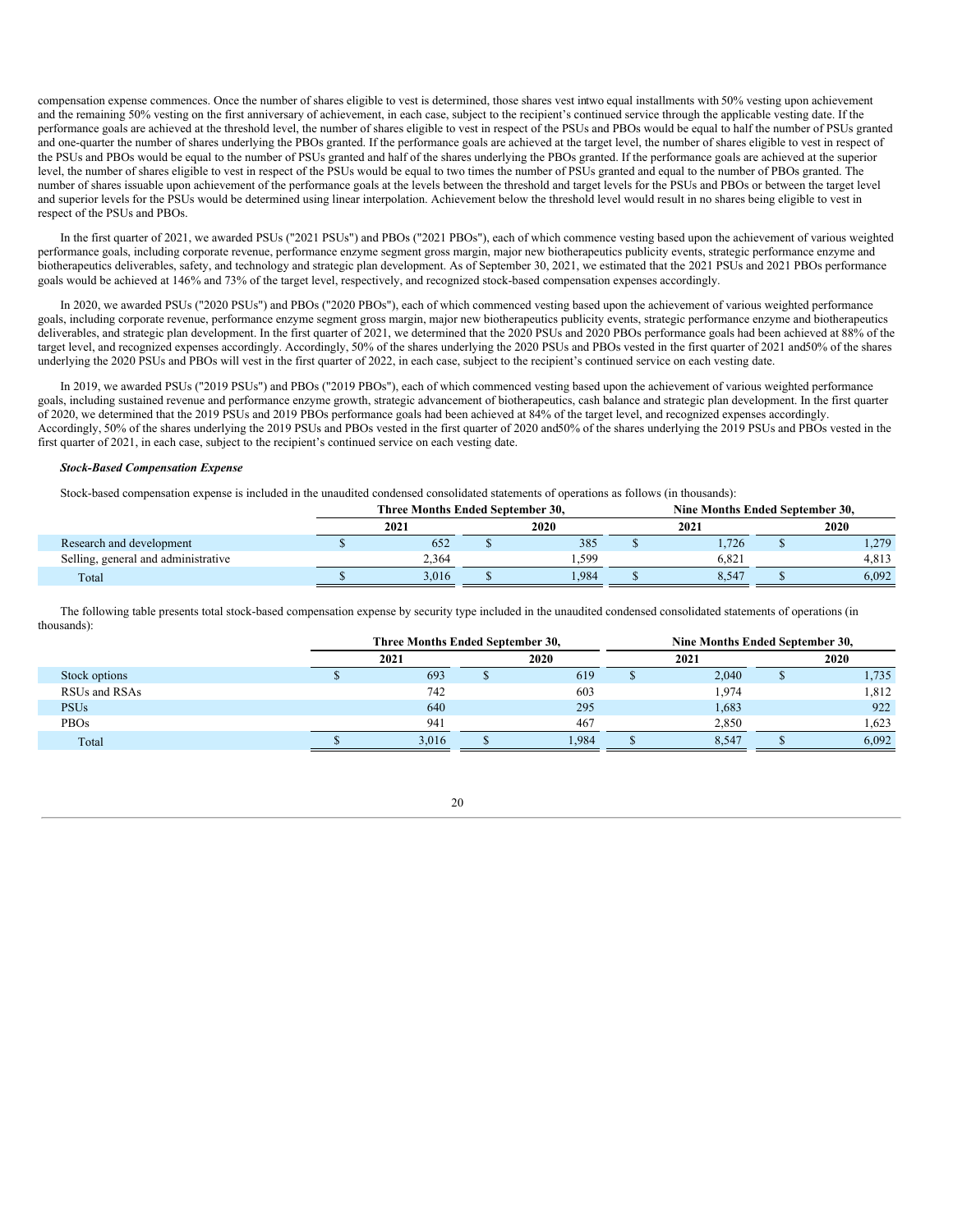As of September 30, 2021, unrecognized stock-based compensation expense, net of expected forfeitures, was \$4.4 million related to unvested stock options, \$4.0 million related to unvested RSUs and RSAs, \$1.5 million related to unvested PSUs, and \$2.6 million related to unvested PBOs based on current estimates of the level of achievement. Stock-based compensation expense for these awards will be recognized through the year of 2025.

#### **Note 9. Capital Stock**

#### *Exercise of Options*

For the nine months ended September 30, 2021 and 2020, we issued422,964 and 87,240 shares, respectively, upon option exercises at a weighted-average exercise price of \$6.45 and \$6.17 per share, respectively, with net cash proceeds of \$2.7 million and \$0.5 million, respectively.

# *Equity Distribution Agreement*

We filed a Registration Statement on Form S-3 with the SEC, under which we may sell common stock, preferred stock, debt securities, warrants, purchase contracts, and units from time to time in one or more offerings. The registration statement became effective on May 7, 2021. In May 2021, we entered into an Equity Distribution Agreement ("EDA") with Piper Sandler & Co ("PSC"), under which PSC, as our exclusive agent, at our discretion and at such times that we may determine from time to time, may sell over a three-year period from the execution of the EDA up to a maximum of \$50.0 million of shares of our common stock. Under the terms of the EDA, PSC may sell the shares at market prices by any method that is deemed to be an "at the market offering" as defined in Rule 415 under the Securities Act of 1933, as amended.

We are not required to sell any shares at any time during the term of the EDA. The EDA will terminate upon the earlier of: (i) the issuance and sale of all shares through PSC on the terms and conditions of the EDA, or (ii) the termination of the EDA in accordance with its terms. Either party may terminate the EDA at any time upon written notification to the other party in accordance with the EDA, and upon such notification, the offering will terminate. Under no circumstances shall any shares be sold pursuant to the EDA after the date which is three years after the registration statement is first declared effective by the SEC. We agreed to pay PSC a commission of 3% of the gross sales price of any shares sold pursuant to the EDA. With the exception of certain expenses, we will pay PSC up to 8% of the gross sales price of the shares sold pursuant to the EDA for a combined amount of commission and reimbursement of PSC's expenses and fees.

During the three and nine months ended September 30, 2021, no shares of our common stock were issued pursuant to the EDA. As of September 30, 2021, \$0.0 million of shares remained available for sale under the EDA.

#### **Note 10. Commitments and Contingencies**

#### *Operating Leases*

Our headquarters are located in Redwood City, California, where we occupy approximately77,300 square feet of office and laboratory space in multiple buildings within the same business park of Metropolitan Life Insurance Company ("MetLife"). Our lease agreement with MetLife ("RWC Lease") includes approximately 28,200 square feet of space located at 200 and 220 Penobscot Drive, Redwood City, California (the "200/220 Penobscot Space") and approximately 37,900 square feet of space located at 400 Penobscot Drive, Redwood City, California (the "400 Penobscot Space") (the 200/220 Penobscot Space and the 400 Penobscot Space are collectively referred to as the "Penobscot Space"), and approximately 11,200 square feet of space located at 501 Chesapeake Drive, Redwood City, California (the "501 Chesapeake Space").

Until the end of January 2020, we also leased approximately29,900 square feet of space located at 101 Saginaw Drive, Redwood City, California (the "Saginaw Space"). During January 2020, we subleased approximately 26,500 square feet of the Saginaw Space to Minerva Surgical, Inc. The lease and sublease for the Saginaw Space both expired at the end of January 2020. During the period from February 1, 2020 through April 30, 2020, we subleased approximately 3,400 square feet at 101 Saginaw Drive from Minerva Surgical, Inc. The sublease expired at the end of April 2020.

We entered into the initial lease with MetLife for our facilities in Redwood City in 2004 and the RWC Lease has been amended multiple times since then to adjust the leased space and terms of the Lease. In February 2019, we entered into an Eighth Amendment to the Lease (the "Eighth Amendment") with MetLife with respect to the Penobscot Space and the 501 Chesapeake Space to extend the term of the Lease for additional periods. Pursuant to the Eighth Amendment, the term of the lease of the Penobscot Space has been extended through May 2027. The lease term for the 501 Chesapeake Space has been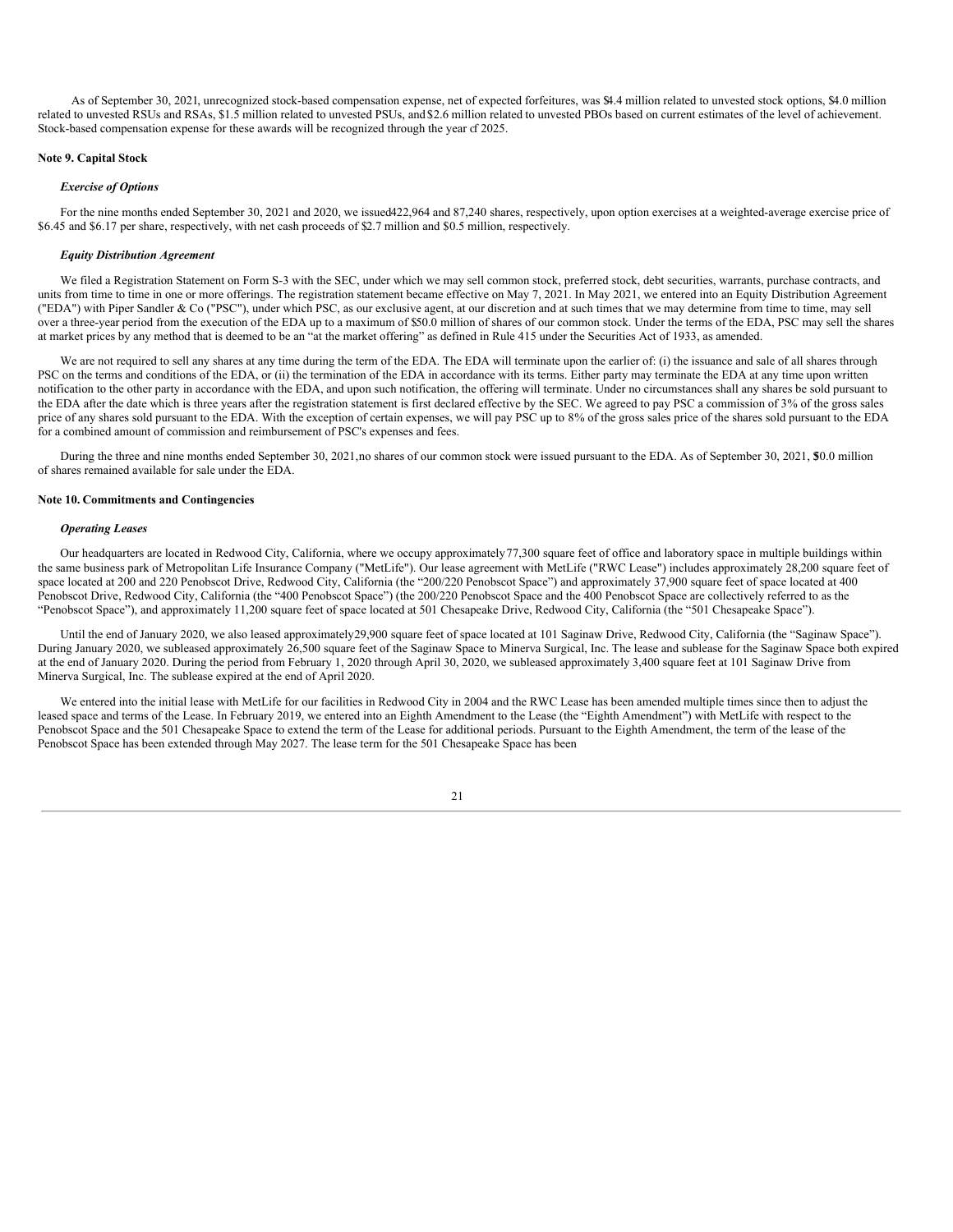extended to May 2029. We have one (1) option to extend the term of the lease for the Penobscot Space for five  $\delta$ ) years, and one (1) separate option to extend the term of the lease for the 501 Chesapeake Space for five (5) years.

We are required to restore certain areas of the Redwood City facilities that we are renting to their original form. We are expensing the asset retirement obligation over the terms of the respective leases. We review the estimated obligation each reporting period and make adjustments if our estimates change. We recorded asset retirement obligations of \$0.3 million as of September 30, 2021 and December 31, 2020, which are included in other long-term liabilities in the unaudited condensed consolidated balance sheets. Accretion expense related to our asset retirement obligations was nominal in the three and nine months ended September 30, 2021 and 2020.

Pursuant to the terms of the RWC Lease, we exercised our right to deliver a letter of credit in lieu of a security deposit. The letter of credit is collateralized by deposit balances held by the bank in the amount of \$1.0 million as of September 30, 2021 and December 31, 2020 and are recorded as non-current restricted cash on the unaudited condensed consolidated balance sheets.

We entered into a short-term office lease in San Carlos, California during the second quarter of 2021 and this lease will expire in April 2022. Our remaining future commitment pursuant to this lease is \$0.1 million as of September 30, 2021.

#### *Finance Leases*

In December 2016, we entered into athree-year financing lease agreement with a third party supplier for the purchase of laboratory equipment that was partially financed through a finance lease of \$0.4 million. The lease became effective upon delivery of the equipment in February 2017, and the term of thethree-year lease was from February 2017 and expired in February 2020. This financing agreement was accounted for as a finance lease due to bargain purchase options at the end of the lease. In April 2017, we entered into a three-year financing lease agreement with a third-party supplier for the purchase of information technology equipment for \$0.3 million. The effective term of the three-year lease was from May 2017 and expired in April 2020.

#### *Lease and other information*

Lease costs, amounts included in measurement of lease obligations and other information related to non-cancellable operating leases and finance leases were as follows (in thousands):

|                                     | Three months ended September 30, |                          |  |                          | Nine months ended September 30, |       |  |       |
|-------------------------------------|----------------------------------|--------------------------|--|--------------------------|---------------------------------|-------|--|-------|
|                                     |                                  | 2021                     |  | 2020                     |                                 | 2021  |  | 2020  |
| Finance lease costs:                |                                  |                          |  |                          |                                 |       |  |       |
| Amortization of right-of-use assets |                                  | 26                       |  | 27                       |                                 | 79    |  | 126   |
| Interest on lease obligations       |                                  | $-$                      |  | _                        |                                 | _     |  |       |
| Finance lease costs                 |                                  | 26                       |  | $\sim$                   |                                 | 79    |  | 127   |
| Operating lease cost                |                                  | 1,032                    |  | 1,033                    |                                 | 3,097 |  | 3,133 |
| Short-term lease costs $(1)$        |                                  | 30                       |  |                          |                                 | 40    |  | 47    |
| Sublease income                     |                                  | $\overline{\phantom{a}}$ |  | $\overline{\phantom{a}}$ |                                 | _     |  | (55)  |
| Total lease $cost^{(2)}$            |                                  | .088                     |  | 1,060                    |                                 | 3,216 |  | 3,252 |

 $(1)$  Short-term lease costs on leases with terms of over one month and less than one year.

(2) The Company had no variable lease costs.

| Other information:                               | <b>Operating Leases</b>         |
|--------------------------------------------------|---------------------------------|
| Weighted-average remaining lease term (in years) | 5.9 years                       |
| Weighted-average discount rate                   | 6.6 $\%$                        |
|                                                  | Nine months ended September 30. |
| $\int$ ash paid:                                 | 2020<br>2021                    |

| Cash paid.                                                        | 202 | 2020 |     |
|-------------------------------------------------------------------|-----|------|-----|
| Operating cash flows from operating leases                        | - 1 |      | 705 |
| $\sim$<br><b>Financing cash flows 1.</b><br>s from finance leases |     |      | 60  |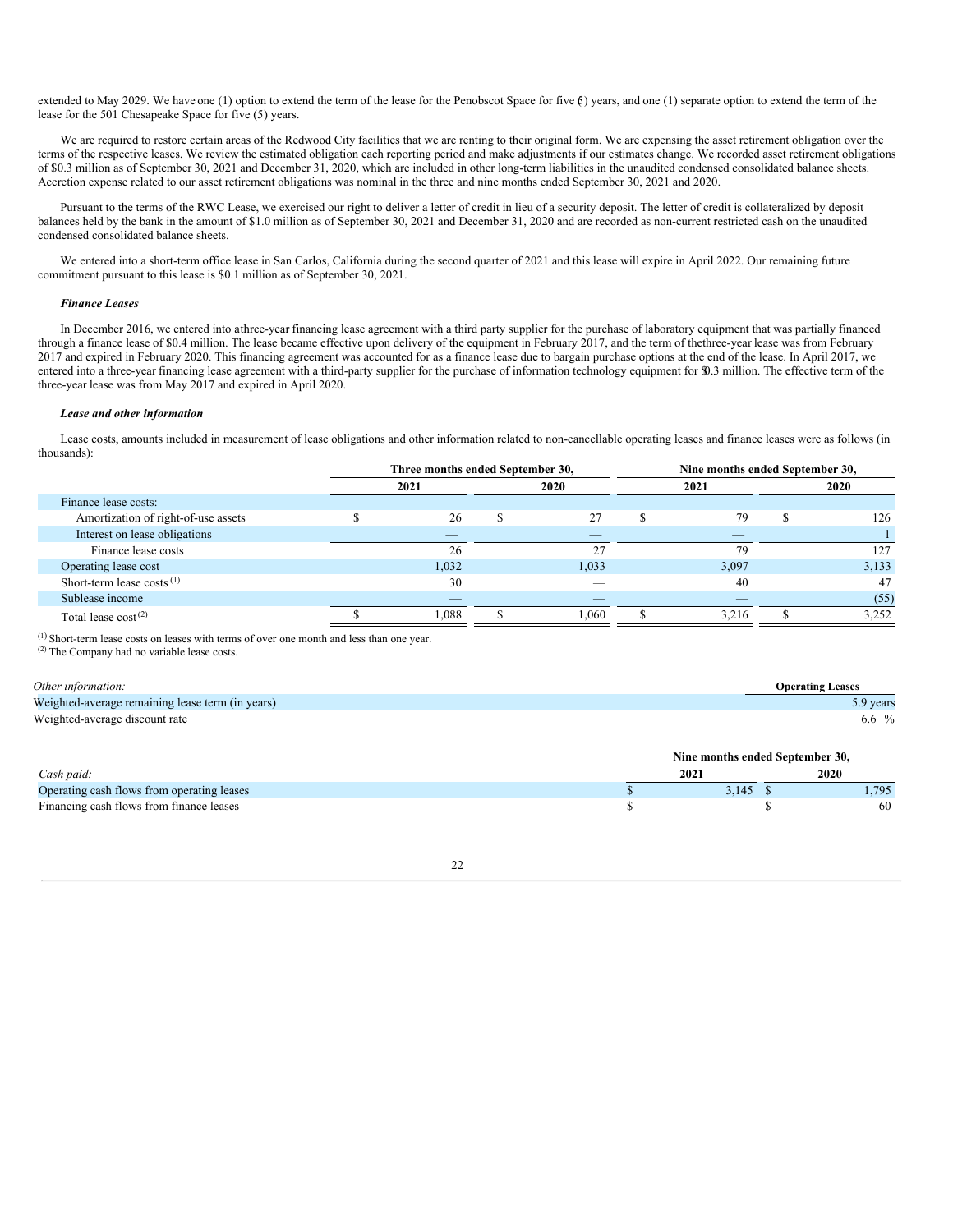As of September 30, 2021, our maturity analysis of annual undiscounted cash flows of the non-cancellable operating leases are as follows (in thousands):

| <b>Years ending December 31,</b> | <b>Operating Leases</b> |
|----------------------------------|-------------------------|
| 2021 (remaining 3 months)        | 1,052                   |
| 2022                             | 4,285                   |
| 2023                             | 4,589                   |
| 2024                             | 4,726                   |
| 2025                             | 4,868                   |
| 2026 and thereafter              | 8,626                   |
| Total minimum lease payments     | 28,146                  |
| Less: imputed interest           | 5,146                   |
| Lease obligations                | 23,000                  |

# *Future Lease Commitment*

In the first quarter of 2021, we entered into a lease agreement with ARE-San Francisco No. 63, LLC ("ARE") to lease a portion of a facility comprising approximately 36,593 rentable square feet in San Carlos, California to serve as additional office and research and development laboratory space (the "San Carlos Space"). We expect to commence occupancy of the San Carlos Space in December 2021, once tenant improvements are substantially completed by ARE in accordance with the construction plan. The budget provides a net tenant improvement allowance of \$6.3 million and an additional allowance of up to \$2.7 million, which we expect to use. ARE will have an enforceable right to payment by us in the form of equal monthly additional rent payments at a certain interest rate through the lease term for the additional allowance. The terms include an initial annualized base rent of \$2.5 million, subject to scheduled 3% annual rent increases, an annualized additional allowance payment of \$0.4 million, plus certain operating expenses. The lease has a 10-year term from the lease commencement date withone option to extend the term for an additional period of5 years. We have provided ARE with a \$0.5 million security deposit in the form of a letter of credit. We have the right to sublease the facility, subject to landlord consent. We determined that the lease commencement date is in December 2021, at which point we will record a right of use asset and a corresponding operating lease liability.

An estimated maturity analysis of the annual undiscounted cash flows of the lease is as follows (in thousands):

| <b>Years ending December 31,</b> | <b>Operating Leases</b> |
|----------------------------------|-------------------------|
| 2021 (remaining 3 months)        |                         |
| 2022                             | 2,463                   |
| 2023                             | 2,988                   |
| 2024                             | 3,066                   |
| 2025                             | 3,145                   |
| 2026 and thereafter              | 20,061                  |
| Total minimum lease payments     | 31,723                  |

# *Other Commitments*

We enter into supply and service arrangements in the normal course of business. Supply arrangements are primarily for fixed-price manufacture and supply. Service agreements are primarily for the development of manufacturing processes and certain studies. Commitments under service agreements are subject to cancellation at our discretion which may require payment of certain cancellation fees. The timing of completion of service arrangements is subject to variability in estimates of the time required to complete the work.

The following table provides quantitative data regarding our other commitments. Future minimum payments reflect amounts that we expect to pay including potential obligations under services agreements subject to risk of cancellation by us (in

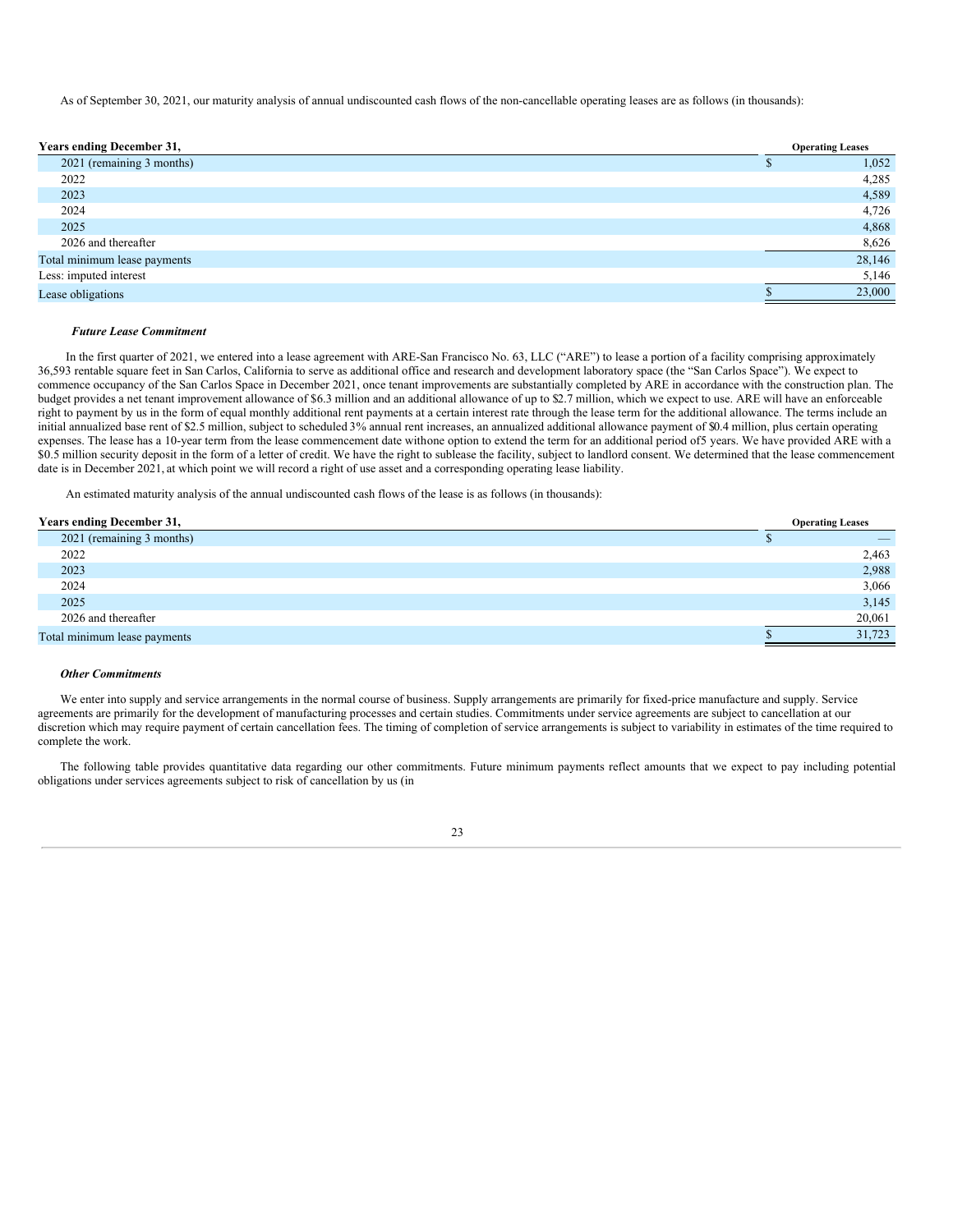thousands):

| <b>Other Commitment Agreement Type</b>                                              | <b>Agreement Date</b> | <b>Future Minimum</b><br>Payment |     |
|-------------------------------------------------------------------------------------|-----------------------|----------------------------------|-----|
| Manufacture and supply agreement with expected future payment date of December 2022 | April 2016            |                                  |     |
| Development and manufacturing services agreements                                   | September 2019        |                                  | 686 |
| Total other commitments                                                             |                       |                                  | 833 |

# *Credit Facility*

In June 30, 2017, we entered into a credit facility (the "Credit Facility") with Western Alliance Bank consisting of term loans ("Term Debt") up to \$0.0 million, and advances ("Advances") under a revolving line of credit ("Revolving Line of Credit") up to \$5.0 million with an accounts receivable borrowing base of80% of eligible accounts receivable. As of September 30, 2021 and December 31, 2020, we have not drawn from the Credit Facility. We may draw on the Term Debt and the Revolving Line of Credit at any time prior to December 31, 2021 and October 1, 2024, respectively. On October 1, 2024 loans drawn under the Term Debt mature and the Revolving Line of Credit terminate. Loans made under the Term Debt bear interest through maturity equal to the greater of (i) 3.75% or (ii) the sum of (A) Index Rate (prime rate published in the Money Rates section of the Western Edition of The Wall Street Journal plus (B) 0.50%. Advances made under the Revolving Line of Credit bear interest at a variable annual rate equal to the equal to the greater of (i)  $4.25\%$  or (ii) the sum of (A) the prime rate plus (B)1.00%.

Our obligations under the Credit Facility are secured by a lien on substantially all of our personal property other than our intellectual property. The Credit Facility includes a number of customary covenants and restrictive financial covenants including meeting minimum product revenue levels and maintaining certain minimum cash levels with the lender. The Credit Facility's financial covenants restrict the ability of the Company to transfer collateral, incur additional indebtedness, engage in mergers or acquisitions, pay dividends or make other distributions, make investments, create liens, sell assets, or sell certain assets held at foreign subsidiaries. A failure to comply with these covenants could permit the lender to exercise remedies against us and the collateral securing the Credit Facility, including foreclosure of our properties securing the Credit Facilities and our cash. As of September 30, 2021, we were in compliance with the covenants for the Credit Facility.

The Credit Facility allows for interest-only payments on the Term Debt through November 1, 2022. Monthly payments of principal and interest on the Term Debt are required following the applicable amortization date. We may elect to prepay in full the Term Debt and Advances under the Revolving Line of Credit at any time.

# *Legal Proceedings*

We are not currently a party to any material pending litigation or other material legal proceedings.

#### *Indemnifications*

We are required to recognize a liability for the fair value of any obligations we assume upon the issuance of a guarantee. We have certain agreements with licensors, licensees and collaborators that contain indemnification provisions. In such provisions, we typically agree to indemnify the licensor, licensee and collaborator against certain types of third party claims. The maximum amount of the indemnifications is not limited. We accrue for known indemnification issues when a loss is probable and can be reasonably estimated. There were no accruals for expenses related to indemnification issues for any periods presented.

# **Note 11. Related Party Transactions**

#### *Molecular Assemblies, Inc.*

In June 2020, we entered into a Stock Purchase Agreement with MAI pursuant to which we purchased1,587,050 shares of MAI's Series A preferred stock for \$1.0 million. In connection with the transaction, John Nicols, our President and Chief Executive Officer, also joined MAI's board of directors. Concurrently with our initial equity investment, we entered into the MAI Agreement with MAI, pursuant to which we are performing services utilizing our CodeEvolver® protein engineering platform technology to improve DNA polymerase enzymes in exchange for compensation in the form of additional shares of MAI's Series A preferred stock. In April 2021, we purchased an additional 1,000,000 shares of MAI's Series A preferred stock for \$0.6 million. In September 2021, we purchased 9,198,423 shares of MAI's Series B preferred stock for \$7.0 million.

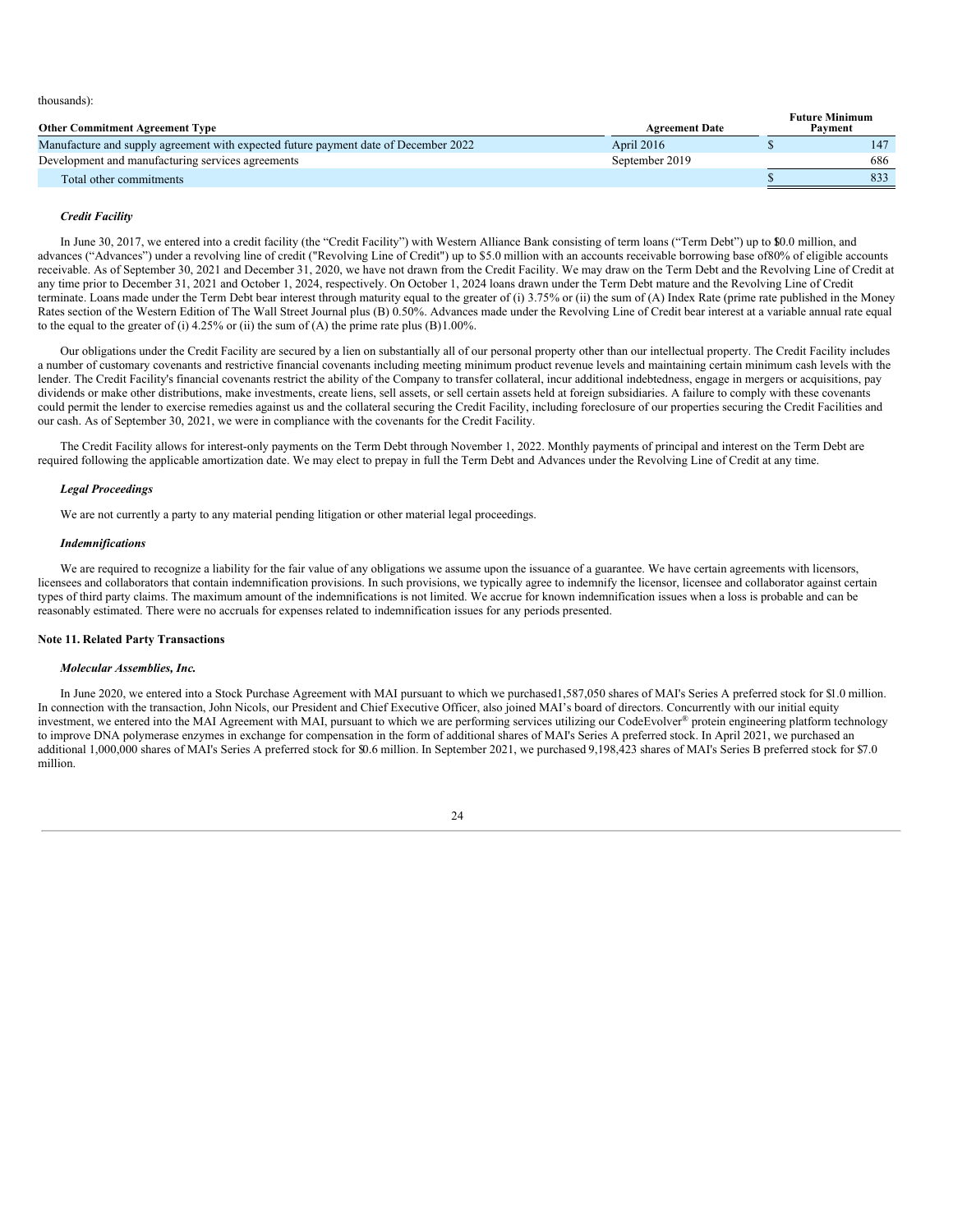We recognized \$0.2 million and \$0.7 million in research and development revenue from transactions with MAI in the three and nine months ended September 30, 2021, respectively, and we recognized \$0.5 million of revenue from research and development service transactions with MAI in the three and nine months ended September 30, 2020. We received 476,114 and 1,904,456 shares of MAI's Series A and B preferred stock from research and development services we provided to MAI in thethree and nine months ended September 30, 2021, respectively, and 714,171 shares of MAI's Series A preferred stock from research and development services in the three and nine months ended September 30, 2020. As of September 30, 2021, we have 15,118,271 shares of MAI's Series A and B preferred stock that we have earned or purchased since executing the Stock Purchase Agreement with MAI. The carrying value of our investment in MAI Series A and B preferred stock was \$11.5 million and \$1.5 million at September 30, 2021 and December 31, 2020, respectively. We had \$0.5 million and nil in deferred revenue as of September 30, 2021 and December 31, 2020, respectively, and nil and \$0.5 million in contract assets due from MAI for services rendered as of September 30, 2021 and December 31, 2020, respectively. Payment for the services rendered was received in the form of additional MAI Series A and Series B preferred stock.

#### *AstraZeneca PLC*

Pam P. Cheng, who served as a member of our board of directors until June 2020, joined AstraZeneca PLC as Executive Vice President, Operations and Information Technology in June 2015. We sold biocatalyst products to AstraZeneca PLC and its controlled purchasing agents and contract manufacturers. We recognized \$0.1 million of revenue in 2020 through the date of Ms. Cheng's departure from our board of directors. As of December 31, 2020, we hadno receivables from AstraZeneca PLC and its controlled purchasing agents and contract manufacturers.

#### **Note 12. Segment, Geographical and Other Revenue Information**

#### *Segment Information*

We manage our business astwo business segments: Performance Enzymes and Novel Biotherapeutics. Our chief operating decision maker ("CODM") is our Chief Executive Officer. Our business segments are primarily based on our organizational structure and our operating results as used by our CODM in assessing performance and allocating resources for the Company.

We report corporate-related expenses such as legal, accounting, information technology, and other costs that are not otherwise included in our reportable business segments as "Corporate costs." All items not included in income (loss) from operations are excluded from the business segments.

We manage our assets on a total company basis, not by business segment, as the majority of our operating assets are shared or commingled. Our CODM does not review asset information by business segment in assessing performance or allocating resources, and accordingly, we do not report asset information by business segment.

#### *Performance Enzymes*

We initially commercialized our CodeEvolver® protein engineering technology platform and products in the pharmaceuticals market, and to date this continues to be our largest market served. Our customers, which include many large global pharmaceutical companies, use our technology, products and services in their manufacturing processes and process development. We have also used the technology to develop customized enzymes for use in other industrial markets. These markets consist of several large industrial verticals, including food and food ingredients, animal feed, flavors, fragrances, and agricultural chemicals. We also use our technology to develop enzymes for customers using NGS and PCR/qPCR for in vitro molecular diagnostic and molecular biology research applications.

## *Novel Biotherapeutics*

We are also targeting new opportunities in the pharmaceutical industry to discover, improve, and/or develop biotherapeutic drug candidates. We believe that our CodeEvolver® protein engineering platform technology can be used to discover novel biotherapeutic drug candidates that will target human diseases that are in need of improved therapeutic interventions. Similarly, we believe that we can deploy our platform technology to improve specific characteristics of a customer's pre-existing biotherapeutic drug candidate, such as its activity, stability or immunogenicity. Most notable is our lead program for the potential treatment of PKU in humans. PKU is an inherited metabolic disorder in which the enzyme that converts the essential amino acid phenylalanine into tyrosine is deficient.

We have also developed a pipeline of other biotherapeutic drug candidates, which are in preclinical development, and in which we expect to continue to make additional investments with the aim of advancing additional product candidates targeting other therapeutic areas. In March 2020, we entered into the Takeda Agreement with Takeda under which we will research and develop protein sequences for use in gene therapy products for certain diseases.

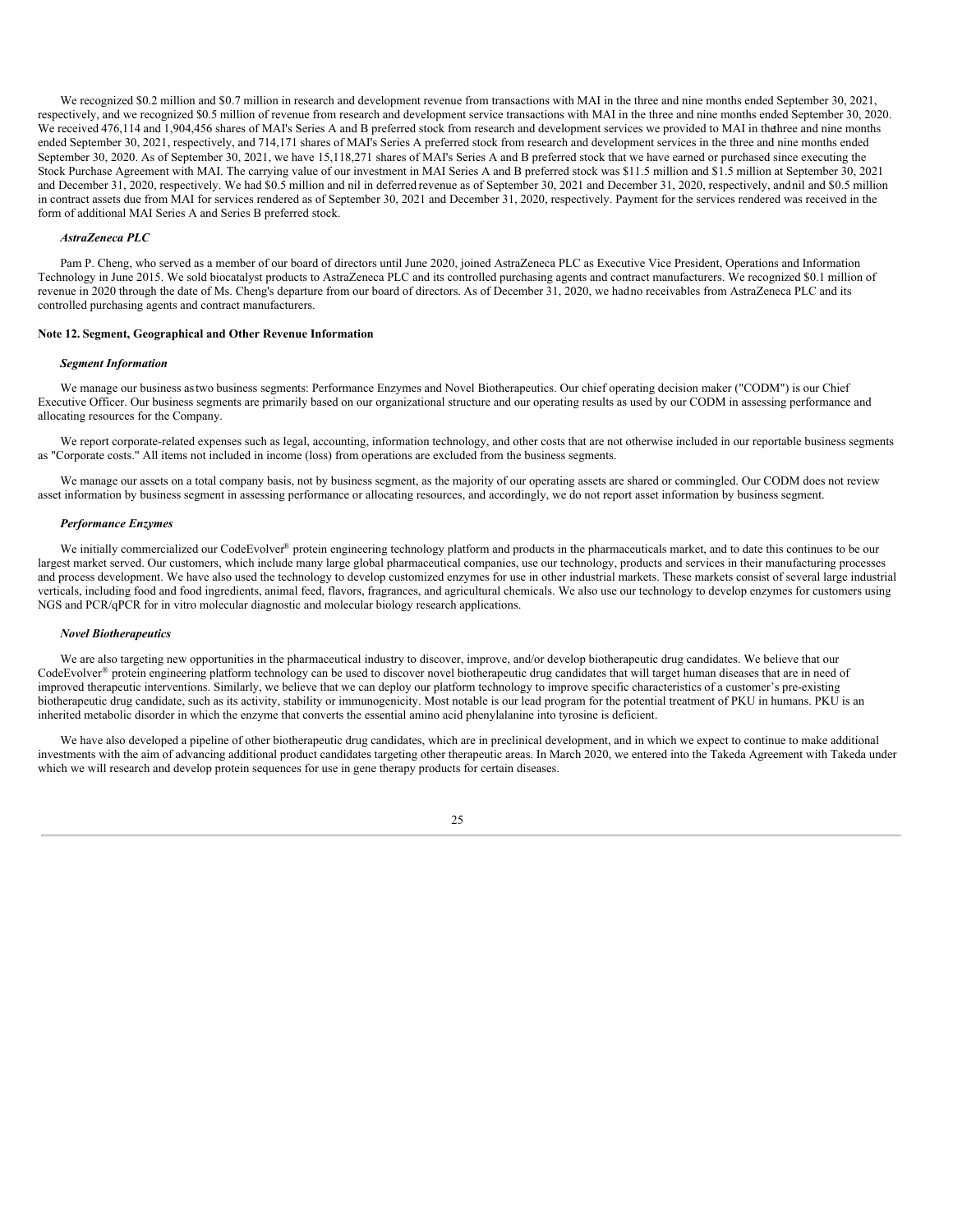Factors considered in determining the two reportable segments of the Company include the nature of business activities, the management structure directly accountable to our CODM for operating and administrative activities, availability of discrete financial information and information presented to the Board of Directors. Our CODM regularly reviews our segments and the approach provided by management for performance evaluation and resource allocation.

Operating expenses that directly support the segment activity are allocated based on segment headcount, revenue contribution or activity of the business units within the segments, based on the corporate activity type provided to the segment. The expense allocation excludes certain corporate costs that are separately managed from the segments. This provides the CODM with more meaningful segment profitability reporting to support operating decisions and allocate resources.

The following table provides financial information by our reportable business segments along with a reconciliation to consolidated income (loss) before income taxes (in thousands):

|                                                       |   |                               |    | Three months ended September 30, 2021  |   |         |    |                               | Three months ended September 30, 2020<br><b>Novel</b><br><b>Biotherapeutics</b><br>Total<br>\$<br>\$<br>8,401<br>5,380<br>9,984<br>5,380<br>18,385<br>3,642<br>11,617<br>6,433<br>515<br>3,190<br>6,948<br>18,449<br>(1, 568)<br>(64) |  |          |  |
|-------------------------------------------------------|---|-------------------------------|----|----------------------------------------|---|---------|----|-------------------------------|---------------------------------------------------------------------------------------------------------------------------------------------------------------------------------------------------------------------------------------|--|----------|--|
|                                                       |   | Performance<br><b>Enzymes</b> |    | <b>Novel</b><br><b>Biotherapeutics</b> |   | Total   |    | Performance<br><b>Enzymes</b> |                                                                                                                                                                                                                                       |  |          |  |
| <b>Revenues:</b>                                      |   |                               |    |                                        |   |         |    |                               |                                                                                                                                                                                                                                       |  |          |  |
| Product revenue                                       | S | 28,731                        | \$ |                                        | S | 28,731  | \$ | 8,401                         |                                                                                                                                                                                                                                       |  |          |  |
| Research and development<br>revenue                   |   | 3,853                         |    | 4,185                                  |   | 8,038   |    | 4,604                         |                                                                                                                                                                                                                                       |  |          |  |
| Total revenues                                        |   | 32,584                        |    | 4,185                                  |   | 36,769  |    | 13,005                        |                                                                                                                                                                                                                                       |  |          |  |
| Costs and operating expenses:                         |   |                               |    |                                        |   |         |    |                               |                                                                                                                                                                                                                                       |  |          |  |
| Cost of product revenue                               |   | 6,867                         |    |                                        |   | 6,867   |    | 3,642                         |                                                                                                                                                                                                                                       |  |          |  |
| Research and development <sup>(1)</sup>               |   | 5,670                         |    | 8,850                                  |   | 14,520  |    | 5,184                         |                                                                                                                                                                                                                                       |  |          |  |
| Selling, general and<br>administrative <sup>(1)</sup> |   | 3,306                         |    | 831                                    |   | 4,137   |    | 2,675                         |                                                                                                                                                                                                                                       |  |          |  |
| Total segment costs and<br>operating expenses         |   | 15,843                        |    | 9,681                                  |   | 25,524  |    | 11,501                        |                                                                                                                                                                                                                                       |  |          |  |
| Income (loss) from operations                         |   | 16,741                        | S  | (5, 496)                               |   | 11,245  | У  | 1,504                         |                                                                                                                                                                                                                                       |  |          |  |
| Corporate costs $(2)$                                 |   |                               |    |                                        |   | (8,097) |    |                               |                                                                                                                                                                                                                                       |  | (5, 483) |  |
| Unallocated depreciation and<br>amortization          |   |                               |    |                                        |   | (794)   |    |                               |                                                                                                                                                                                                                                       |  | (528)    |  |
| Income (loss) before income<br>taxes                  |   |                               |    |                                        |   | 2,354   |    |                               |                                                                                                                                                                                                                                       |  | (6,075)  |  |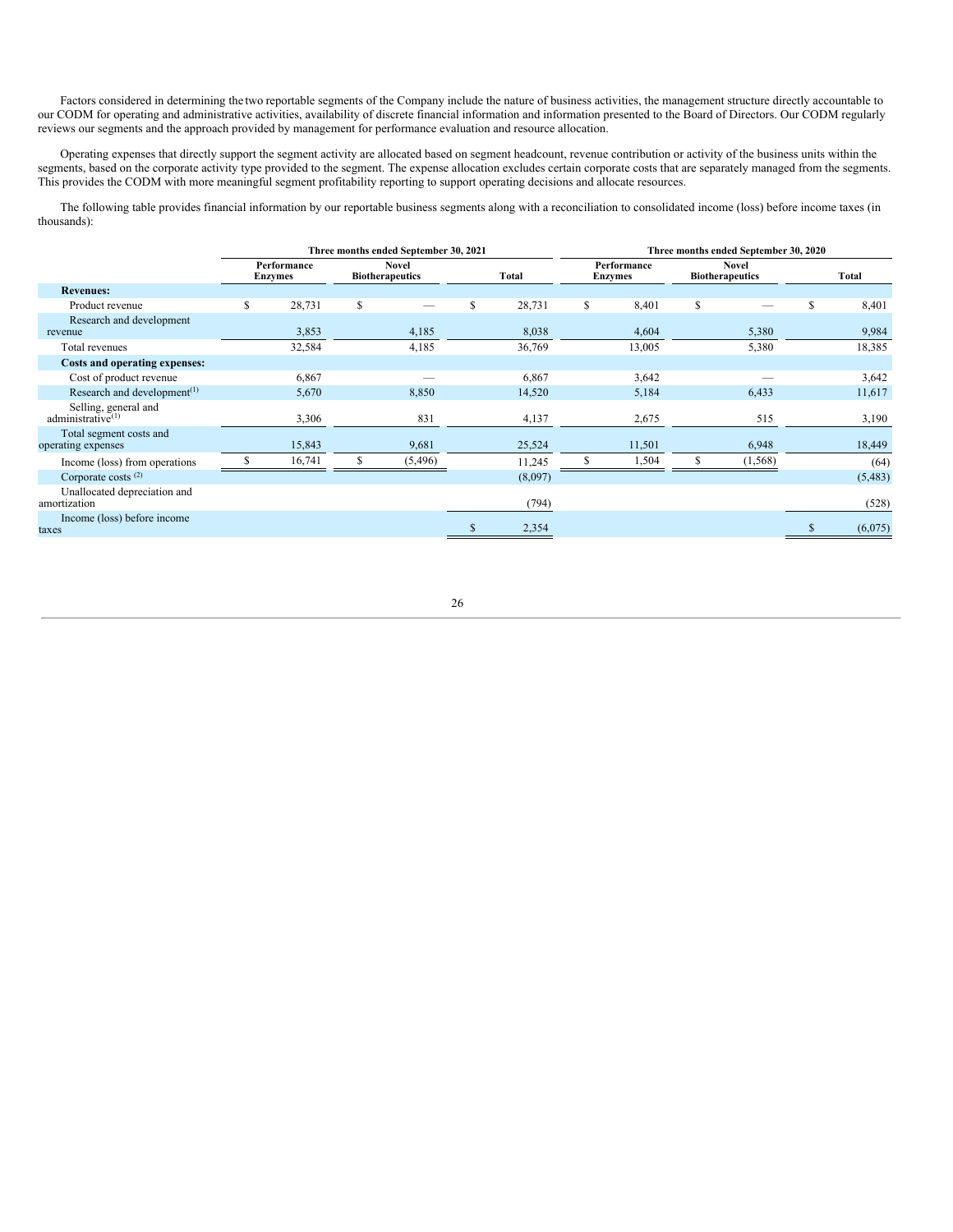|                                                      |    |                               |               | Nine months ended September 30, 2021 |   |           |    |                               |    | Nine months ended September 30, 2020<br>Total<br><b>Novel Biotherapeutics</b><br>S<br>$\overline{\phantom{m}}$<br>16,638<br>16,638 |  |           |  |  |
|------------------------------------------------------|----|-------------------------------|---------------|--------------------------------------|---|-----------|----|-------------------------------|----|------------------------------------------------------------------------------------------------------------------------------------|--|-----------|--|--|
|                                                      |    | Performance<br><b>Enzymes</b> |               | <b>Novel Biotherapeutics</b>         |   | Total     |    | Performance<br><b>Enzymes</b> |    |                                                                                                                                    |  |           |  |  |
| <b>Revenues:</b>                                     |    |                               |               |                                      |   |           |    |                               |    |                                                                                                                                    |  |           |  |  |
| Product revenue                                      | S. | 53,674                        | <sup>\$</sup> | $\overline{\phantom{m}}$             | S | 53,674    | -S | 18,005                        | -S |                                                                                                                                    |  | 18,005    |  |  |
| Research and development revenue                     |    | 14,723                        |               | 11,856                               |   | 26,579    |    | 13,380                        |    |                                                                                                                                    |  | 30,018    |  |  |
| Total revenues                                       |    | 68,397                        |               | 11,856                               |   | 80,253    |    | 31,385                        |    |                                                                                                                                    |  | 48,023    |  |  |
| <b>Costs and operating expenses:</b>                 |    |                               |               |                                      |   |           |    |                               |    |                                                                                                                                    |  |           |  |  |
| Cost of product revenue                              |    | 15,403                        |               |                                      |   | 15,403    |    | 7,882                         |    |                                                                                                                                    |  | 7,882     |  |  |
| Research and development <sup><math>(1)</math></sup> |    | 17,172                        |               | 20,649                               |   | 37,821    |    | 15,877                        |    | 16,848                                                                                                                             |  | 32,725    |  |  |
| Selling, general and administrative $(1)$            |    | 9,294                         |               | 2,052                                |   | 11,346    |    | 7,395                         |    | 1,728                                                                                                                              |  | 9,123     |  |  |
| Total segment costs and operating expenses           |    | 41,869                        |               | 22,701                               |   | 64,570    |    | 31,154                        |    | 18,576                                                                                                                             |  | 49,730    |  |  |
| Income (loss) from operations                        |    | 26,528                        |               | (10, 845)                            |   | 15,683    |    | 231                           |    | (1,938)                                                                                                                            |  | (1,707)   |  |  |
| Corporate costs $(2)$                                |    |                               |               |                                      |   | (24, 431) |    |                               |    |                                                                                                                                    |  | (16, 526) |  |  |
| Unallocated depreciation and amortization            |    |                               |               |                                      |   | (2,220)   |    |                               |    |                                                                                                                                    |  | (1,526)   |  |  |
| Loss before income taxes                             |    |                               |               |                                      |   | (10,968)  |    |                               |    |                                                                                                                                    |  | (19, 759) |  |  |

Research and development expenses and selling, general and administrative expenses exclude depreciation and amortization of finance leases. (1) (2)

Corporate costs include unallocated selling, general and administrative expenses, interest income, and other income (expense), net.

The following table provides stock-based compensation expense included in income (loss) from operations (in thousands):

|                          |                               |                              |                | Three months ended September 30, |  |                               |                              |                |       |
|--------------------------|-------------------------------|------------------------------|----------------|----------------------------------|--|-------------------------------|------------------------------|----------------|-------|
|                          |                               | 2021                         |                |                                  |  |                               | 2020                         |                |       |
|                          | Performance<br><b>Enzymes</b> | <b>Novel Biotherapeutics</b> | Corporate cost |                                  |  | Performance<br><b>Enzymes</b> | <b>Novel Biotherapeutics</b> | Corporate cost | Total |
| Stock-based compensation | 1,228                         | 272                          | 1.516          | 3.016<br>$\cdot$                 |  | 839                           | 132                          | 1.013          | 1,984 |
|                          |                               |                              |                | Nine months ended September 30,  |  |                               |                              |                |       |
|                          |                               | 2021                         |                |                                  |  |                               | 2020                         |                |       |
|                          | Performance<br><b>Enzymes</b> | <b>Novel Biotherapeutics</b> | Corporate cost | Total                            |  | Performance<br><b>Enzymes</b> | <b>Novel Biotherapeutics</b> | Corporate cost | Total |
| Stock-based compensation | 3,337                         | 767                          | 4,443          | 8,547                            |  | 2,335                         | 625                          | 3,132          | 6,092 |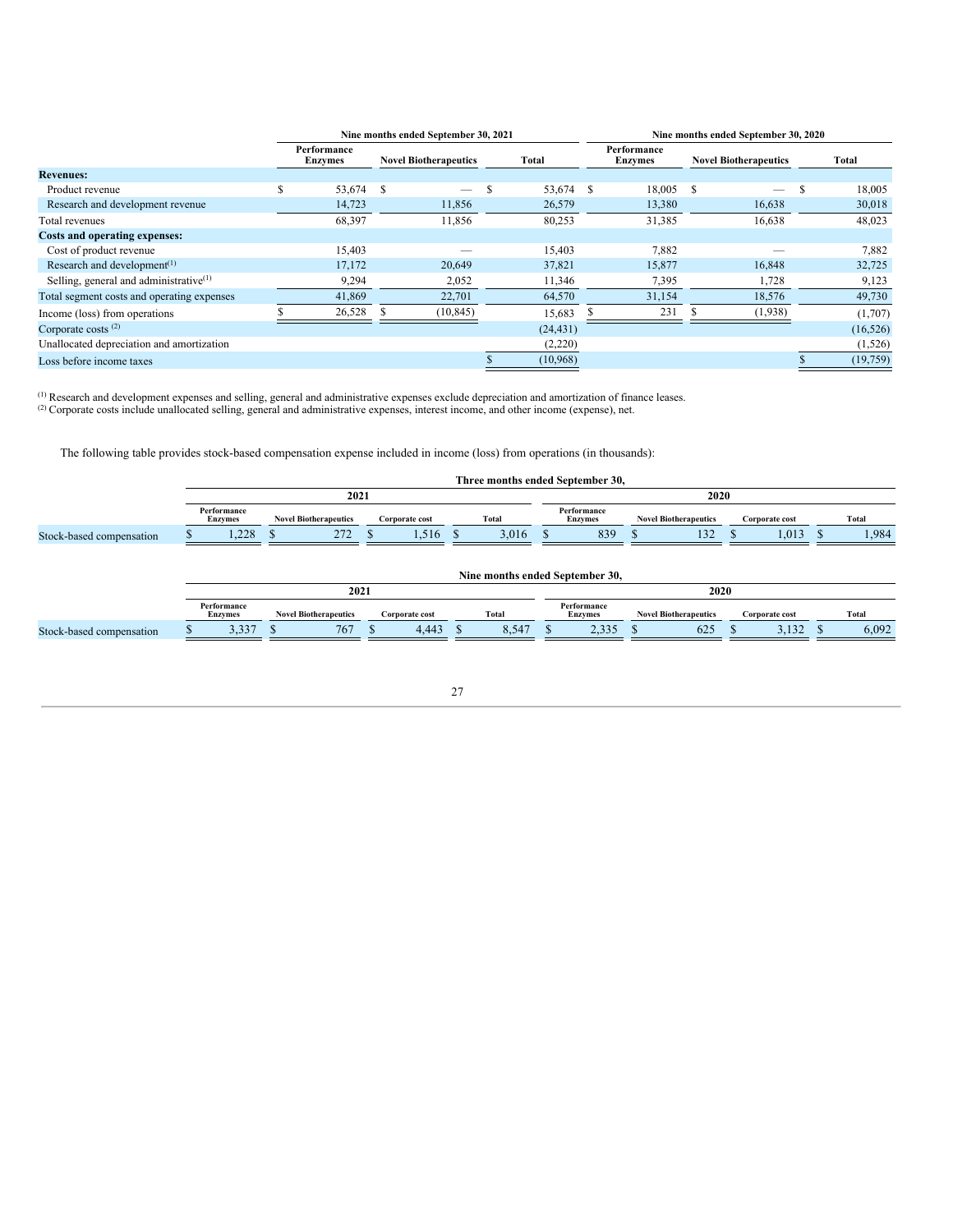# *Significant Customers*

Customers that each accounted for 10% or more of our total revenues were as follows:

|            |                                  | Percentage of Total Revenues for the |                                 |      |
|------------|----------------------------------|--------------------------------------|---------------------------------|------|
|            | Three months ended September 30, |                                      | Nine months ended September 30, |      |
|            | 2021                             | 2020                                 | 2021                            | 2020 |
| Customer A | 51%                              |                                      | 29%                             |      |
| Customer B | ∗                                | 13%                                  | 10%                             |      |
| Customer C |                                  | 23%                                  | 12%                             | 21%  |
| Customer D |                                  | 14%                                  | $\ast$                          | 22%  |
| Customer E |                                  | 15%                                  | $\ast$                          | 13%  |
| Customer F |                                  |                                      |                                 | 11%  |
|            |                                  |                                      |                                 |      |

**Percentage of Total Revenues for the**

\* Percentage was less than 10%

Customers that each accounted for 10% or more of accounts receivable balances as of the periods presented as follows:

|                                | Percentage of Accounts Receivables as of |                   |
|--------------------------------|------------------------------------------|-------------------|
|                                | September 30, 2021                       | December 31, 2020 |
| Customer A                     | 34%                                      |                   |
| Customer C                     | 11%                                      | 32%               |
| Customer E                     | 14%                                      | 13%               |
| Customer F                     | *                                        | 25%               |
| * Percentage was less than 10% |                                          |                   |

*Geographical Information*

Geographic revenues are identified by the location of the customer and consist of the following (in thousands):

|                | Three Months Ended September 30, |        | Nine Months Ended September 30, |        |
|----------------|----------------------------------|--------|---------------------------------|--------|
|                | 2021                             | 2020   | 2021                            | 2020   |
| Revenues       |                                  |        |                                 |        |
| Americas       | 7,816                            | 5,841  | 18,588                          | 17,972 |
| <b>EMEA</b>    | 4,685                            | 4,889  | 17,135                          | 14,175 |
| <b>APAC</b>    | 24.268                           | 7,655  | 44.530                          | 15,876 |
| Total revenues | 36,769                           | 18.385 | 80.253                          | 48,023 |

Identifiable long-lived assets by location was as follows (in thousands):

|                      | sentember : | 30, 2021   | 31, 2020<br>December |               |  |  |
|----------------------|-------------|------------|----------------------|---------------|--|--|
| <b>Jnited States</b> |             | .<br>33.64 |                      | $\sim$ $\sim$ |  |  |

Identifiable goodwill by reporting unit was as follows (in thousands):

|        |             | . 2020<br>-20<br>202<br>and December<br>Sentember<br>AS OF : |                  |                          |              |                                            |  |  |  |  |  |
|--------|-------------|--------------------------------------------------------------|------------------|--------------------------|--------------|--------------------------------------------|--|--|--|--|--|
|        | 'erformance | Enzymes                                                      | NOV <sub>C</sub> | <b>I</b> Biotherapeutics | <b>Total</b> |                                            |  |  |  |  |  |
| odwill |             | $16^\circ$<br>2.70J                                          |                  | 770                      |              | .741<br>$\sim$ $\sim$ $\sim$ $\sim$ $\sim$ |  |  |  |  |  |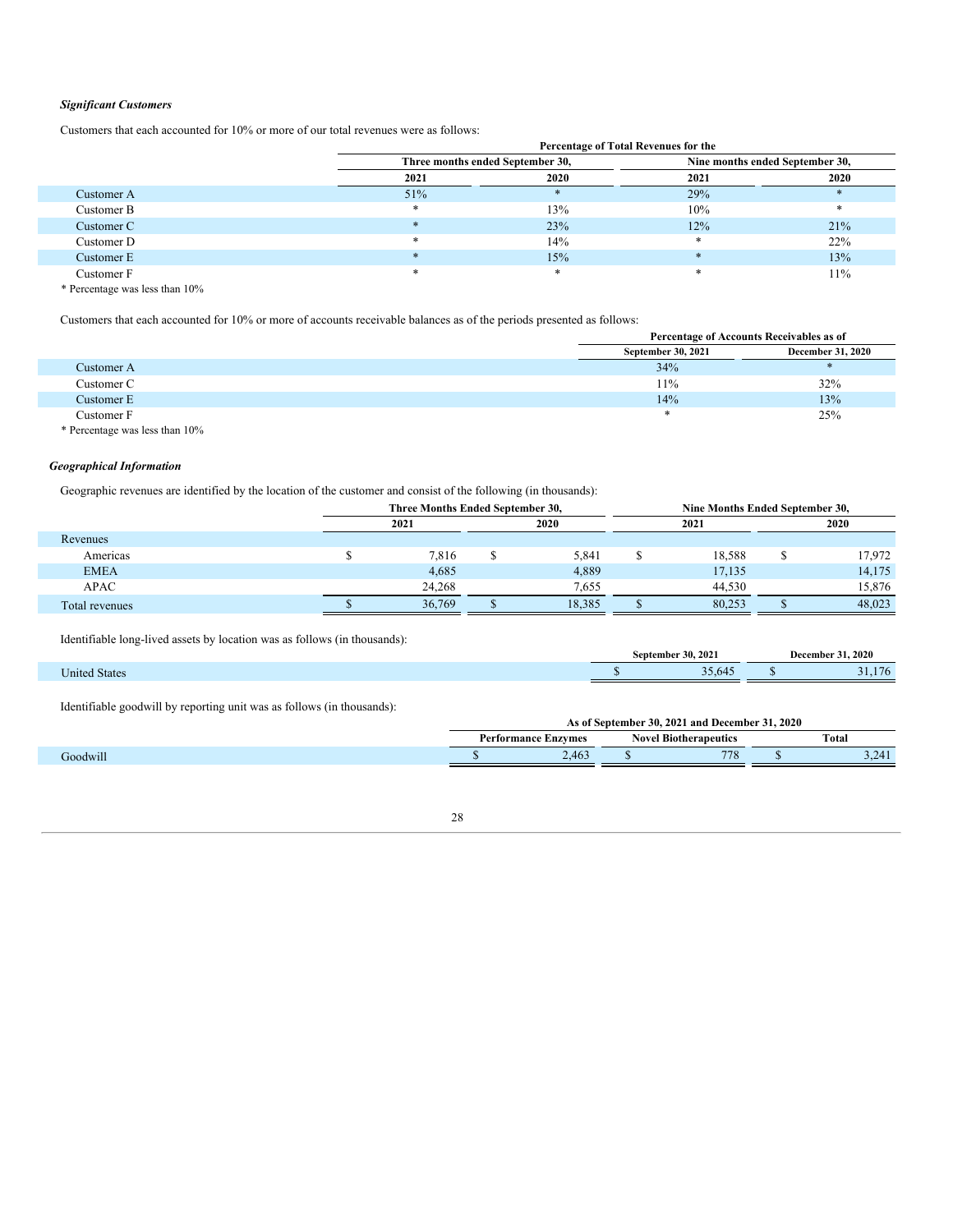# **Note 13. Allowance for Credit Losses**

The following table summarizes the financial assets allowance for credit losses (in thousands):

|                             | September | .30.2021 | 31, 2020<br>December |
|-----------------------------|-----------|----------|----------------------|
| Allowance for credit losses |           | $\sim$   | - -                  |

The following tables summarize accounts receivable by aging category (in thousands):

<span id="page-28-0"></span>

|                     |         |            |            |                   | <b>September 30, 2021</b> |                  |                      |                      |
|---------------------|---------|------------|------------|-------------------|---------------------------|------------------|----------------------|----------------------|
|                     | Current | 31-60 Days |            | <b>61-90 Days</b> |                           | 91 Days and over | <b>Total balance</b> |                      |
| Accounts receivable | 22,328  |            | 1,869      |                   | 847                       |                  | 40                   | 25,084               |
|                     |         |            |            |                   |                           |                  |                      |                      |
|                     |         |            |            |                   | December 31, 2020         |                  |                      |                      |
|                     | Current |            | 31-60 Days |                   | <b>61-90 Days</b>         |                  | 91 Days and over     | <b>Total balance</b> |
| Accounts receivable | 13.398  |            | 489        |                   |                           |                  |                      | 13.894               |
|                     |         |            |            |                   |                           |                  |                      |                      |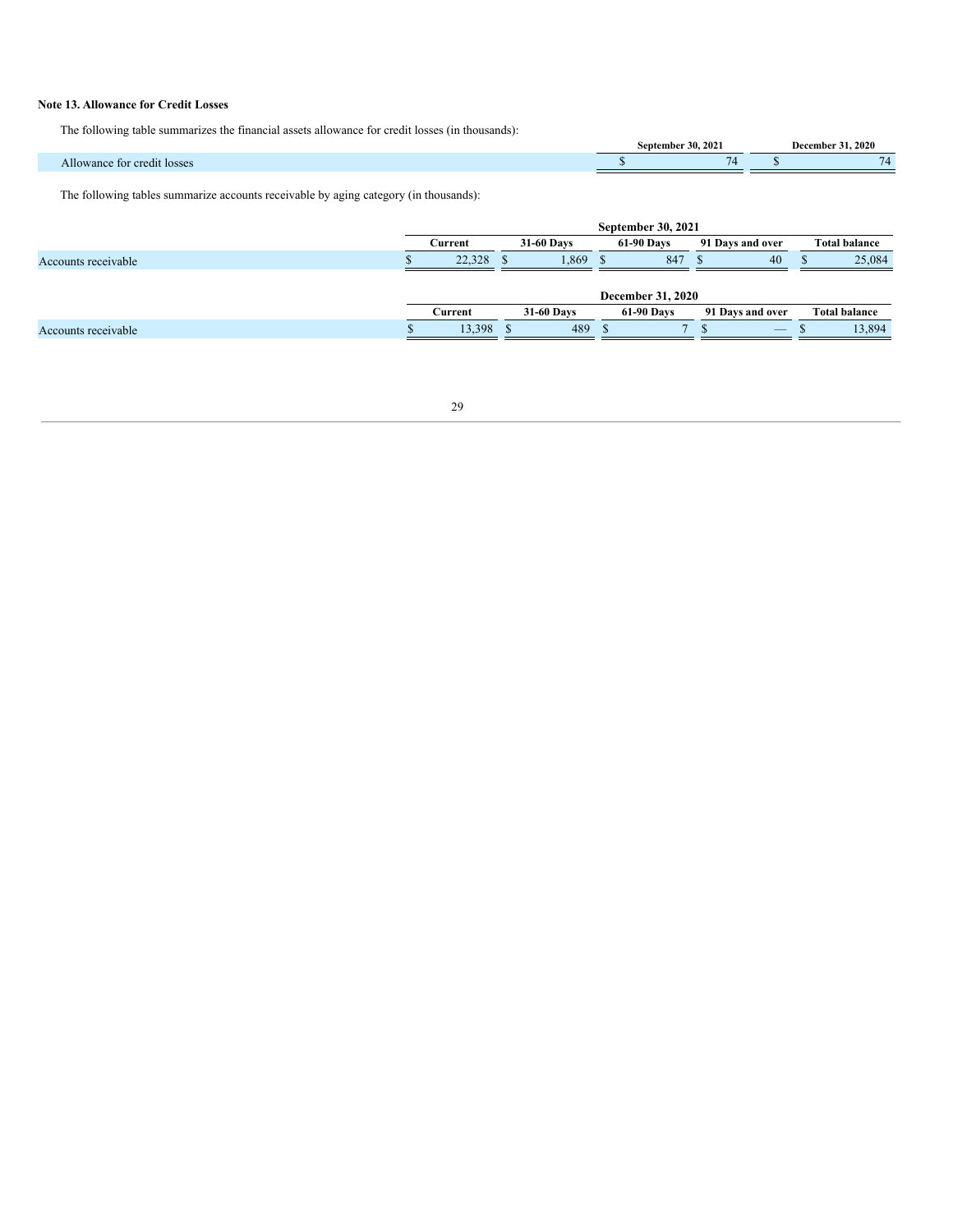# **ITEM 2. MANAGEMENT'S DISCUSSION AND ANALYSIS OF FINANCIAL CONDITION AND RESULTS OF OPERATIONS**

The following management's discussion and analysis of our financial condition and results of operations should be read in conjunction with the unaudited condensed consolidated financial statements and the related notes thereto included elsewhere in this Quarterly Report on Form 10-Q and the audited consolidated financial statements and notes thereto and management's discussion and analysis of financial condition and results of operations for the year ended December 31, 2020 included in our Annual Report on Form 10-K for the year ended December 31, 2020, as filed with the SEC on March 1, 2021 (the "Annual Report"). This Quarterly Report on Form 10-Q contains forwardlooking statements within the meaning of Section 21E of the Securities Exchange Act of 1934, as amended (the "Exchange Act"). These statements include, but are not limited to, expectations regarding our strategy, business plans, financial performance and developments relating to our industry. These statements are often identified by the use of words such as "may," "will," "expect," "believe," "anticipate," "intend," "could," "should," "estimate," or "continue," and similar expressions or variations. Such forward-looking statements are subject to risks, uncertainties and other factors that could cause actual results and the timing of certain events to differ materially from future results expressed or implied by such forward-looking statements. Factors that could cause or contribute to such differences include, but are not limited to, those discussed in Part II, Item 1A: "Risk Factors" of this Quarterly Report on Form 10-Q and Part I, Item 1A: "Risk Factors" of our Annual Report, as incorporated herein and referenced in Part II, Item 1A: "Risk Factors" of this Quarterly Report on Form 10-Q and elsewhere in this report. The forward-looking statements in this Quarterly Report on Form 10-Q represent our views as of the date of this Quarterly Report on Form 10-O. We anticipate that subsequent events and developments will cause our views to change. However, while we may elect to update these forward-looking statements at some point in the future, we have no current intention of doing so except to the extent required by applicable law. You should, therefore, not rely on these forward-looking statements as representing our views as of any date subsequent to the date of this Quarterly Report on Form 10-Q.

# **Business Overview**

We discover, develop and sell enzymes and other proteins that deliver value to our clients in a growing set of industries. We view proteins as a vast, largely untapped source of value-creating products, and we are using our proven technologies, which we have been continuously improving since our inception in 2002, to commercialize an increasing number of novel enzymes, both as proprietary Codexis products and in partnership with our customers.

We are a pioneer in harnessing computational technologies to drive biology advancements. Since 2002, we have made substantial investments in the development of our CodeEvolver® protein engineering technology platform, the primary source of our competitive advantage. Our technology platform is powered by proprietary, artificial intelligence-based, computational algorithms that rapidly mine the structural and performance attributes of our large and continuously growing library of protein variants. These computational outputs enable increasingly reliable predictions for next generation protein variants to be engineered, enabling time- and cost-efficient delivery of the targeted performance enhancements. In addition to its computational prowess, our CodeEvolver® protein engineering technology platform integrates additional modular competencies, including robotic high-throughput screening and genomic sequencing, organic chemistry and bioprocess development which are all coordinated to rapidly innovate novel, fitfor-purpose products.

The core historical application of the technology has been in developing commercially viable biocatalytic manufacturing processes for more sustainable production of complex chemicals. This begins by conceptually designing the most cost-effective and practical process for a targeted product. We then develop optimized biocatalysts to enable the designed process, using our CodeEvolver® platform. Engineered biocatalyst candidates, numbering many thousands for each project, are then rapidly screened and validated using high throughput methods under process-relevant operating conditions. This approach results in an optimized biocatalyst that enables cost-efficient processes that are relatively simple to run in conventional manufacturing equipment. This also allows for efficient technical transfer of our processes to our manufacturing partners.

The successful embodiment of our CodeEvolver® protein engineering technology platform in commercial manufacturing processes requires well-integrated expertise in a number of technical disciplines. In addition to those competencies directly integrated in our CodeEvolver® protein engineering platform, such as molecular biology, enzymology, microbiology, cellular engineering, metabolic engineering, bioinformatics, biochemistry and high throughput analytical chemistry, our process development projects also involve integrated expertise in organic chemistry, chemical process development, chemical engineering, bioprocess development and fermentation engineering. Our integrated, multi-disciplinary approach to product and process development is a critical success factor for the Company.

We initially commercialized our CodeEvolver® protein engineering technology platform and products in the manufacture of small molecule pharmaceuticals, which remains a primary business focus. Our customers, which include many large, global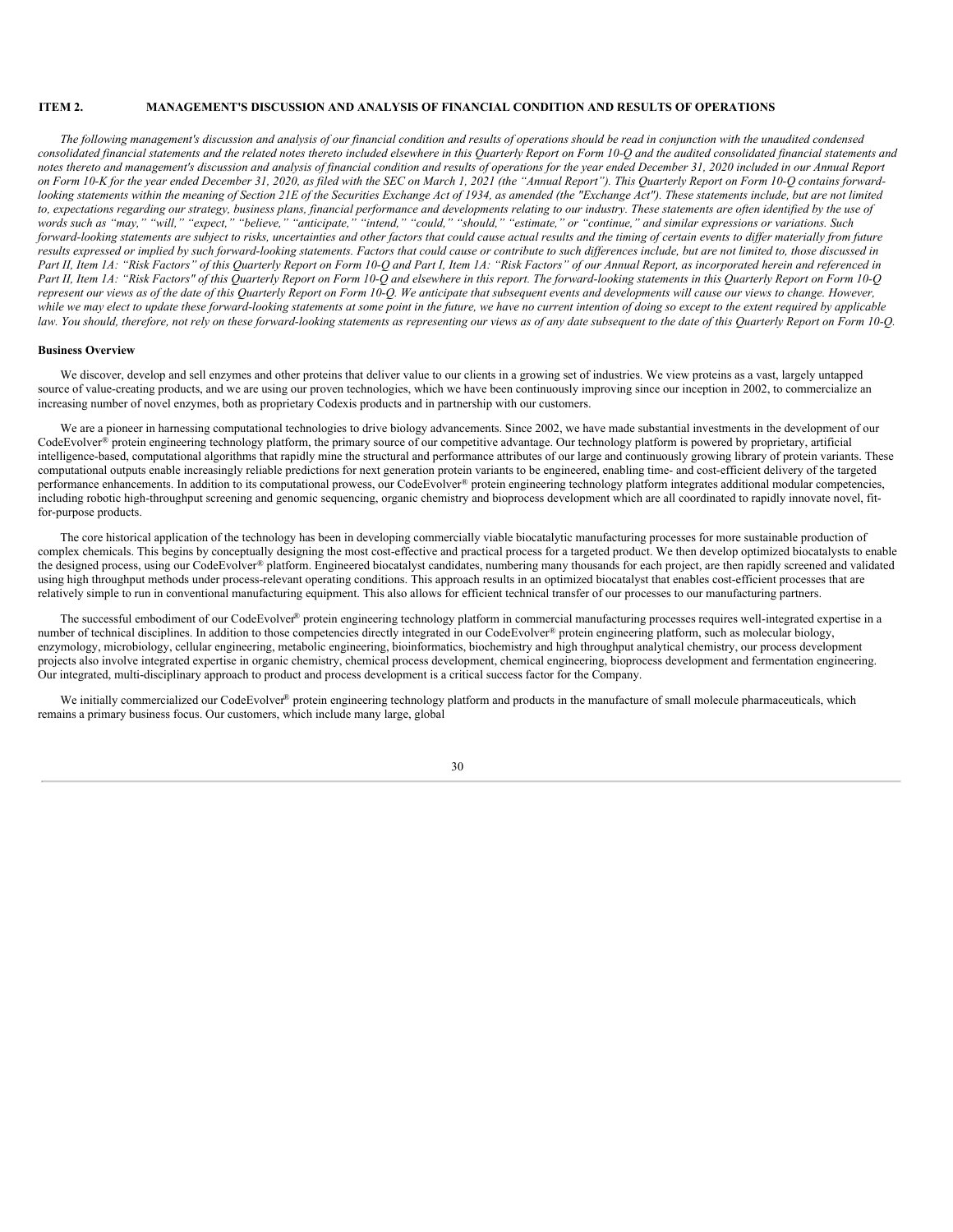pharmaceutical companies, use our technology, products and services in their process development and in manufacturing. Additionally, we have licensed our proprietary CodeEvolver® protein engineering technology platform to global pharmaceutical companies enabling them to use this technology, in house, to engineer enzymes for their own businesses. Most recently, in May 2019, we entered into the Novartis CodeEvolver® Agreement with Novartis. The Novartis CodeEvolver® Agreement (our third such agreement with large pharma companies) allows Novartis to use our proprietary CodeEvolver® protein engineering platform technology in the field of human healthcare.

As evidence of our strategy to extend our technology beyond pharmaceutical manufacturing, we have also used the technology to develop biocatalysts and enzyme products for use in a broader set of industrial markets, including several large verticals, such as food, feed, consumer care and fine chemicals. In addition, we are using our technology to develop enzymes for various life science related applications, such as next generation sequencing ("NGS") and polymerase chain reaction ("PCR/qPCR") for in vitro molecular diagnostic and genomic research applications. In December 2019, we entered into a license agreement to provide Roche Sequencing Solutions, Inc. with our first enzyme for this target market: the Company's EvoT4™ DNA ligase. In June 2020, we entered into a co-marketing and enzyme supply collaboration agreement with Alphazyme LLC for the production and co-marketing of enzymes for life science applications including, initially, high-fidelity DNA polymerase, T7 RNA polymerase and reverse transcriptase enzymes.

We have been using the CodeEvolver® protein engineering technology platform to develop early stage, novel biotherapeutic product candidates, both in partnership with customers and for our own proprietary Codexis drug candidates. Our first program was for the potential treatment of phenylketonuria ("PKU") in humans. PKU is an inherited metabolic disorder in which the enzyme that converts the essential amino acid phenylalanine into tyrosine is deficient. In October 2017, we entered into the Nestlé License Agreement with Nestlé Health Science to advance CDX-6114, our enzyme biotherapeutic product candidate for the potential treatment of PKU. In February 2019, Nestlé Health Science exercised its option to obtain an exclusive license to develop and commercialize CDX-6114. Also in October 2017, we entered into the Nestlé SCA pursuant to which we and Nestlé Health Science are collaborating to leverage the CodeEvolver® platform technology to develop other novel enzymes for Nestlé Health Science's established Consumer Care and Medical Nutrition business areas. In January 2020, we entered into a development agreement with Nestlé Health Science to advance a new lead candidate discovered under the Nestlé SCA, CDX-7108, into preclinical development and early clinical studies as a potential treatment for a gastrointestinal disorder. In parallel, the Nestlé SCA was extended through December 2021 to support the discovery of therapeutic candidates for additional disorders.

In March 2020, we entered into the Takeda Agreement with Shire Human Genetic Therapies, Inc., a wholly-owned subsidiary of Takeda, for the research and development of novel gene therapies for certain disease indications, including the treatment of lysosomal storage disorders and a blood factor deficiency.

In June 2020, we entered into the MAI Agreement with Molecular Assemblies, Inc. ("MAI") pursuant to which we are leveraging our CodeEvolver platform technology to improve the DNA polymerase enzymes that are critical for enzymatic DNA synthesis. Concurrently with the MAI Agreement, we purchased 1,587,050 shares of MAI's Series A preferred stock for \$1.0 million and, in connection with the transaction, John Nicols, our President and Chief Executive Officer, joined MAI's board of directors. In April 2021, we purchased an additional 1,000,000 shares of MAI's Series A preferred stock for \$0.6 million. In September 2021, we purchased 9,198,423 shares of MAI's Series B preferred stock for \$7.0 million. We anticipate completing an enzyme engineering project with MAI in the first quarter of 2022.

## **Business Segments**

We manage our business as two business segments: Performance Enzymes and Novel Biotherapeutics. See Note 12, "Segment, Geographical and Other Revenue Information" in the Notes to Unaudited Condensed Consolidated Financial Statements included in this Quarterly Report on Form 10-Q.

#### *Performance Enzymes*

We initially commercialized our CodeEvolver® protein engineering technology platform and products in the manufacture of small molecule pharmaceuticals and, to date, this continues to be our largest market served. Our customers, which include many large global pharmaceutical companies, use our technology, products and services in their manufacturing processes and process development. We have also used the technology to develop customized enzymes for use in other industrial markets. These markets consist of several large industrial verticals, including food, feed, consumer care, and fine chemicals. We also use our technology in the life sciences markets to develop enzymes for customers using NGS and PCR/qPCR for in vitro molecular diagnostic and molecular biology research applications, as well DNA/RNA synthesis and health monitoring applications.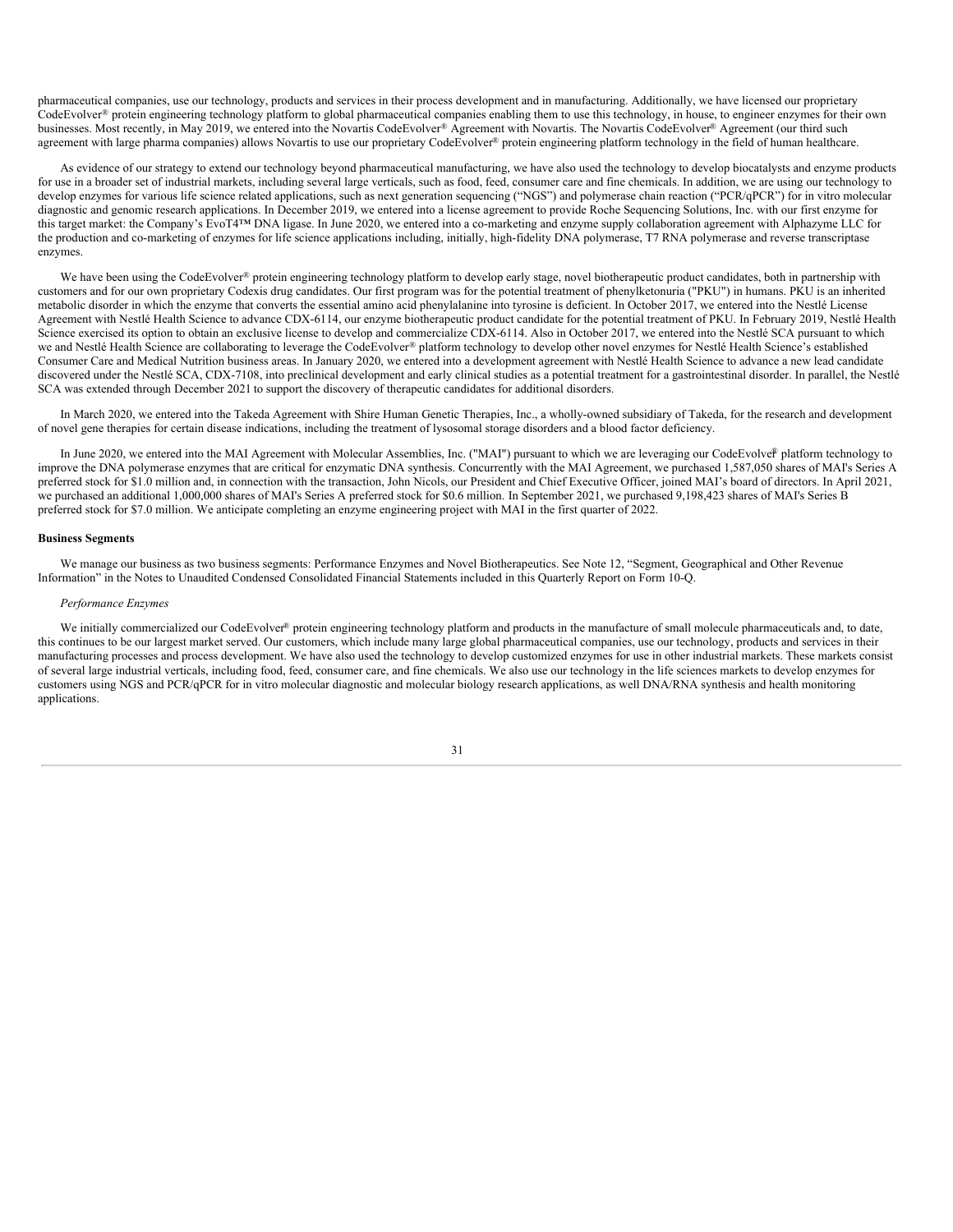## *Novel Biotherapeutics*

We are also targeting new opportunities in the pharmaceutical industry to discover, improve, and/or develop biotherapeutic drug candidates. We believe that our CodeEvolver® protein engineering platform technology can be used to discover novel biotherapeutic drug candidates that will target human diseases that are in need of improved therapeutic interventions. Similarly, we believe that we can deploy our platform technology to improve specific characteristics of a customer's pre-existing biotherapeutic drug candidate, such as its activity, stability or immunogenicity. Our first lead program was for the potential treatment of PKU in humans. PKU is an inherited metabolic disorder in which the enzyme that converts the essential amino acid phenylalanine into tyrosine is deficient. In October 2017, we announced a global development, option and license agreement with Nestlé Health Science to advance CDX-6114, our own novel orally administrable enzyme therapeutic candidate for the potential treatment of PKU. In February 2019, Nestlé Health Science exercised its option to obtain an exclusive, worldwide, royalty-bearing, sub-licensable license for the global development and commercialization of CDX-6114 for the management of PKU. Upon exercising its option, Nestlé Health Science assumed all responsibilities for future clinical development and commercialization of CDX-6114. During 2020, Nestlé Health Science completed a safety, tolerability and PK/PD study of CDX-6114 in PKU patients that demonstrated CDX-6114 was well tolerated at all doses tested. In addition, an increase in blood levels of cinnamic acid, a biomarker of enzyme activity, was observed which is consistent with the intended mode of action for CDX-6114.

In October 2017, we separately entered into the Nestlé SCA with Nestlé Health Science pursuant to which we and Nestlé Health Science are collaborating to leverage the CodeEvolver® platform technology to develop other novel enzymes for Nestlé Health Science's established Consumer Care and Medical Nutrition business areas. The Nestlé SCA was extended through December 2021. In January 2020, we and Nestlé Health Science entered into a development agreement pursuant to which we and Nestlé Health Science are collaborating to advance into preclinical and early clinical studies a lead candidate targeting a gastrointestinal disorder, CDX-7108, discovered through the Nestlé SCA. During 2021, we, together with Nestlé Health Science, continued to advance CDX-7108 towards initiation of a Phase 1 clinical trial which commenced in October 2021. Additionally, the parties are progressing three programs under the Nestlé SCA targeting different gastrointestinal disorders.

In March 2020, we entered into the Takeda Agreement pursuant to which we are collaborating to research and develop protein sequences for use in gene therapy products for certain disease indications in accordance with the respective program plans for Fabry Disease, Pompe Disease, and an undisclosed blood factor deficiency. In March 2020, we received a one-time, non-refundable cash payment of \$8.5 million. Of these programs, the Fabry disease program is the most advanced, with multiple sequences, including CDX-6311, having been provided to Takeda. In May 2021, Takeda elected to exercise their option to initiate an additional program for a certain undisclosed rare genetic disorder, as a result we received the option exercise fee during the third quarter of 2021.

For further description of our business segments, see Note 12, "Segment, Geographical and Other Revenue Information" in the Notes to Unaudited Condensed Consolidated Financial Statements included in this Quarterly Report on Form 10-Q.

# **Business Update Regarding COVID-19**

We are subject to risks and uncertainties as a result of the current COVID-19 pandemic. The COVID-19 pandemic has presented a substantial public health and economic challenge around the world and is affecting our employees, communities and business operations, as well as the U.S. economy and other economies worldwide. The full extent to which the COVID-19 pandemic will directly or indirectly impact our business, results of operations and financial condition will depend on future developments that are highly uncertain and may not be accurately predicted, including the duration and severity of the pandemic, the prevalence of more contagious and or virulent variants, and the extent and severity of the impact on our customers, new information that may emerge concerning COVID-19, the actions taken to contain it or treat its impact and the economic impact on local, regional, national and international markets.

To date, we and our collaboration partners have been able to continue to supply our enzymes to our customers worldwide. However, we are dependent on our manufacturing and logistics partners and consequently, disruptions in operations of our partners and customers may affect our ability to supply enzymes to our customers. Furthermore, our ability to provide future research and development ("R&D") services will continue to be impacted as a result of governmental orders and any disruptions in operations of our customers with whom we collaborate. We believe that these disruptions have had a minimal impact on revenue for the three and nine months ended September 30, 2021. The extent to which the pandemic may impact our business operations and operating results will continue to remain highly dependent on future developments, which are uncertain and cannot be predicted with confidence.

In the United States, the impact of COVID-19, including governmental orders ("Orders") governing the operation of businesses during the pandemic, caused the temporary closure of our Redwood City, California facilities and disrupted our

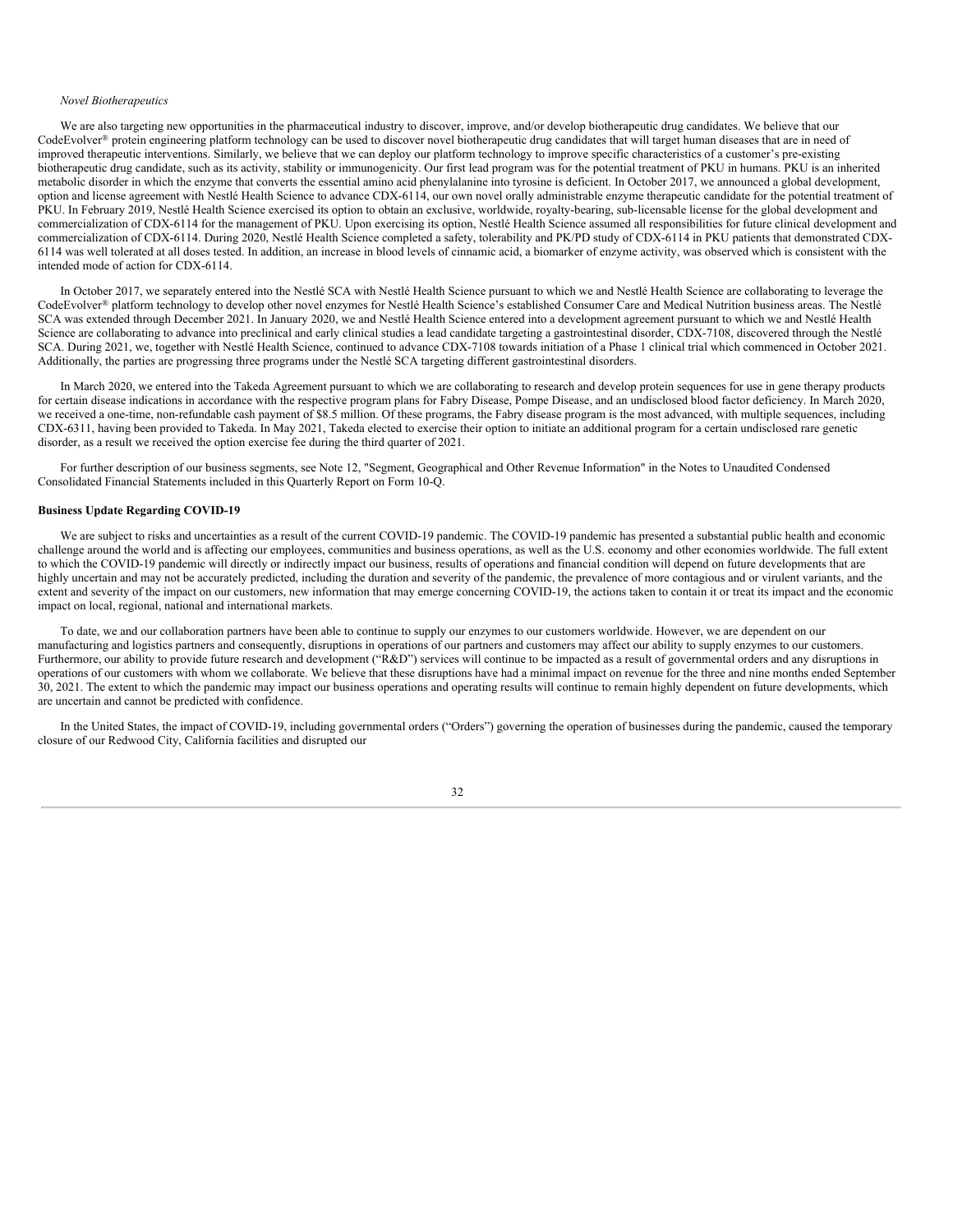R&D operations. R&D operations for several projects were temporarily suspended from mid-March 2020 through the end of April 2020 in accordance with these Orders. In May 2020, we re-initiated limited R&D operations and have ramped up operations such that we are currently utilizing our normal R&D capacity while following county, state and federal COVID-19 guidance for the protection of our employees. Additionally, we resumed manufacturing at our Redwood City pilot plant in May 2020.

Our future results of operations and liquidity could be adversely impacted by delays in payments of outstanding receivable amounts beyond normal payment terms, supply chain disruptions and uncertain demand, and the impact of any initiatives or programs that we may undertake to address financial and operations challenges faced by our customers. The near-and-long term impact of COVID-19 to our financial condition, liquidity, or results of operations in the future remains uncertain. Although some of the Orders that were enacted to control the spread of COVID-19 have begun to be scaled back and the vaccine rollout has expanded, surges in the spread of COVID-19 due to the emergence of new more contagious or virulent variants or the ineffectiveness of the vaccines against such strains, may result in the reimplementation of certain Orders, which could adversely impact our business. For additional information on the various risks posed by the COVID-19 pandemic, please read Item 1A. Risk Factors included in our Annual Report on Form 10-K, for the fiscal year ended December 31, 2020, filed on March 1, 2021.

#### *Results of Operations Overview*

Revenues were \$36.8 million in the third quarter of 2021, a 100% increase from \$18.4 million in the third quarter of 2020.

Product revenue, which consists primarily of sales of biocatalysts, pharmaceutical intermediates, and Codex® biocatalyst panels and kits, was \$28.7 million in the third quarter of 2021, an increase of 242% from \$8.4 million in the third quarter of 2020. The increase in product revenue was primarily due to an increase in customer demand for branded pharmaceutical products. We expect the demand for our products for the rest of the year to be higher than the comparative periods in the prior year mainly due to overall higher demand for enzymes used in the manufacture of branded pharmaceutical products and a total of three large purchase orders from Pfizer, Inc. for an aggregate amount of \$29.0 million of a proprietary high enzyme product that we received in June and August 2021, and that will continue to be recognized as revenue in subsequent periods.

Research and development revenues, which include license, technology access and exclusivity fees, research service fees, milestone payments, royalties, and optimization and screening fees, totaled \$8.0 million in the third quarter of 2021, a 19% decrease compared with \$10.0 million in the third quarter of 2020. The decrease in research and development revenue was primarily due to lower license fees from Takeda under the Takeda Agreement and lower revenue from Novartis under the Novartis CodeEvolver® Agreement being recognized this year compared to the same period in the prior year.

Our products' profitability is affected by many factors including the margin of profit onthe products we sell. Our profit margins are affected by many factors including the costs of internal and third-party fixed and variable costs, including materials and supplies, labor, facilities and other overhead costs. Profit margin data is used as a management performance measure to provide additional information regarding our results of operations on a consolidated basis. Product gross margins increased to 76% in the third quarter of 2021, compared to 57% in the third quarter of 2020, due to improved product mix resulting from an increase in customer demand for branded products.

Research and development expenses were \$15.2 million in the third quarter of 2021, an increase of 26% from \$12.0 million in the third quarter of 2020. The increase was primarily due to increases in costs associated with higher headcount, higher depreciation expense and higher lab supplies costs, partially offset by a reduction in costs associated with outside services related to Chemistry, Manufacturing and Controls ("CMC") and regulatory expenses and a decrease in allocable expenses. We expect research and development expenses for the rest of the year to be higher than the comparative periods in the prior year mainly due to increase in headcount as we continue our efforts on advancing our internal and collaborative programs.

Selling, general and administrative expenses were \$13.4 million in the third quarter of 2021, an increase of 52%, compared to \$8.8 million in the third quarter of 2020. The increase was primarily due to increases in expenses associated with a higher headcount, increase in legal expenses, and higher stock-based compensation expense, partially offset by lower travel and allocable expenses. We expect selling, general and administrative expenses for the rest of the year to be higher than the comparative periods in prior year mainly due to increase in headcount and higher operating costs as we invest more in our business.

We recognized \$0.1 million in income tax expense in the third quarter of 2021 due to income tax withholding imposed by foreign taxing authorities on income earned in certain countries outside of the United States and remitted to the United States. We recognized \$19.0 thousand provision for income taxes for the third quarter 2020 due to the accrual of interest and penalties on historical uncertain tax positions

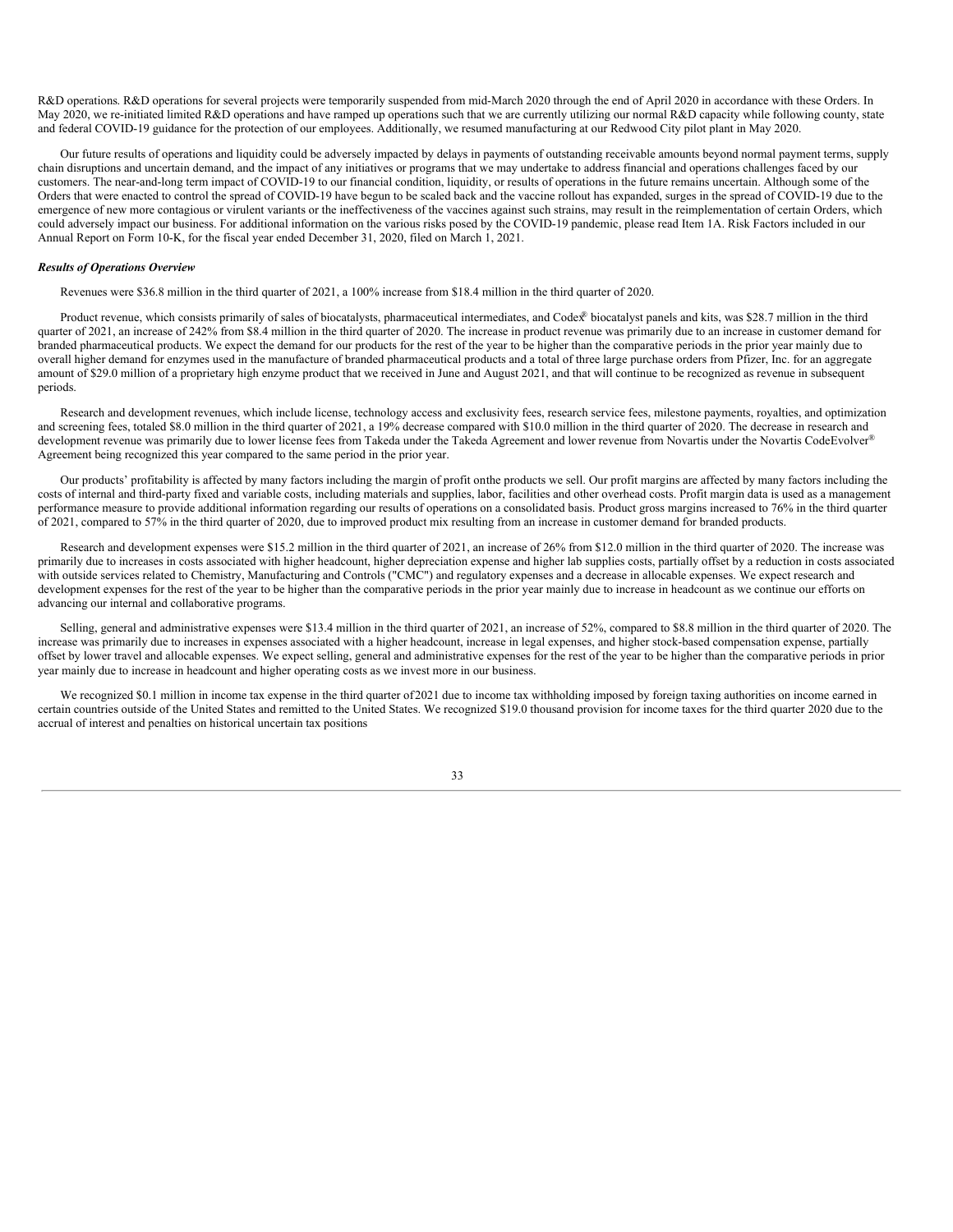Net income was \$2.2 million, or \$0.03 per basic and diluted share in the third quarter of 2021 compared to a net loss of \$6.1 million, or \$0.10 per basic and diluted share for the third quarter of 2020. The increase in net income is primarily related to increase in product revenues and margins, which were partially offset by increases in operating expenses.

Cash and cash equivalents decreased to \$119.2 million as of September 30, 2021 compared to \$149.1 million as of December 31, 2020.In addition, net cash used in operating activities was \$14.9 million in the nine months ended September 30, 2021 as compared to \$15.0 million in the nine months ended September 30, 2020. We believe that based on our current level of operations, our existing cash and cash equivalents will provide adequate funds for ongoing operations, planned capital expenditures and working capital requirements for at least the next 12 months.

In June 2017, we entered into a loan and security agreement with Western Alliance Bank that allows us to borrow up to \$10.0 million under a term loan, and up to \$5.0 million under a revolving credit facility with 80% of certain eligible accounts receivable as a borrowing base (the "Credit Facility"). Obligations under the Credit Facility are secured by a lien on substantially all of our personal property other than our intellectual property. In September 2021, we entered into the Ninth Amendment to the Credit Facility whereby we may draw on the term debt and the Revolving Line of Credit at any time prior to December 31, 2021 and October 1, 2024, respectively. Draws on the term debt are subject to customary conditions for funding including, among others, that no event of default exists. As of September 30, 2021, no amounts were borrowed under the Credit Facility and we were in compliance with the covenants for the Credit Facility. See Note 10, "Commitments and Contingencies" in the Notes to Unaudited Condensed Consolidated Financial Statements included in this Quarterly Report on Form 10-Q.

Below is an overview of our results of operations by business segments:

#### *Performance Enzymes*

Revenues increased by \$19.6 million, or 151%, to \$32.6 million in the third quarter of 2021, compared to \$13.0 million in the third quarter of 2020 primarily due to higher product revenue. The increase in product revenue of \$20.3 million, or 242%, to \$28.7 million in the third quarter of 2021, compared to \$8.4 million in the third quarter of 2020 was primarily due to higher customer demand for enzymes for the manufacture of branded pharmaceuticals products.We expect the demand for our products for the rest of the year to be higher than the comparative periods in the prior year mainly due to overall higher demand for enzymes used in the manufacture of branded pharmaceutical products and a total of three large purchase orders from Pfizer, Inc. for an aggregate amount of \$29.0 million of a proprietary high enzyme product that we received in June and August 2021 and that will continue to be recognized as revenue in subsequent periods.

The decrease in research and development revenue of \$0.8 million, or 16%, to \$3.9 million in the third quarter of 2021, compared to \$4.6 million in third quarter of 2020 was primarily due to lower revenues from the Novartis CodeEvolver® Agreement as we completed the technology transfer to Novartis during the third quarter of 2021, but were partially offset by higher license fees from existing collaboration agreements.

Product gross margins were 76% in the third quarter of 2021, compared to 57% in the third quarter of 2020. The increase in product gross margins was primarily due to improved product mix due to higher demand for enzymes for the manufacture of branded pharmaceutical products.

Research and development expense increased by \$0.5 million, or 9%, to \$5.7 million for the third quarter of 2021, compared to \$5.2 million in the third quarter of 2020. The increase was primarily due to an increase in costs associated with higher headcount, higher outside services expenses, and higher lab supplies, partially offset by lower allocable expenses.

Selling, general and administrative expense increased by \$0.6 million, or 24%, to \$3.3 million for the third quarter of 2021, compared to \$2.7 million in the third quarter of 2020. The increase was primarily due to an increase in costs associated with higher headcount and allocable expenses, partially offset by lower outside services expenses.

We expect both research and development expenses and selling, general and administrative expenses for the rest of the year to be higher than the comparative periods in the prior year mainly due to increase in headcount as we invest more in our business.

# *Novel Biotherapeutics*

Research and development revenues decreased by \$1.2 million, to \$4.2 million in the third quarter of 2021, compared to \$5.4 million in the third quarter of 2020. The decrease in research and development revenue was primarily due to lower license and research and development fees from Takeda under the Takeda Agreement recognized this year compared to the prior year.

Research and development expense increased by \$2.4 million, or 38%, to \$8.9 million for the third quarter of 2021, compared to \$6.4 million in the third quarter of 2020. The increase was primarily due to higher costs associated with higher

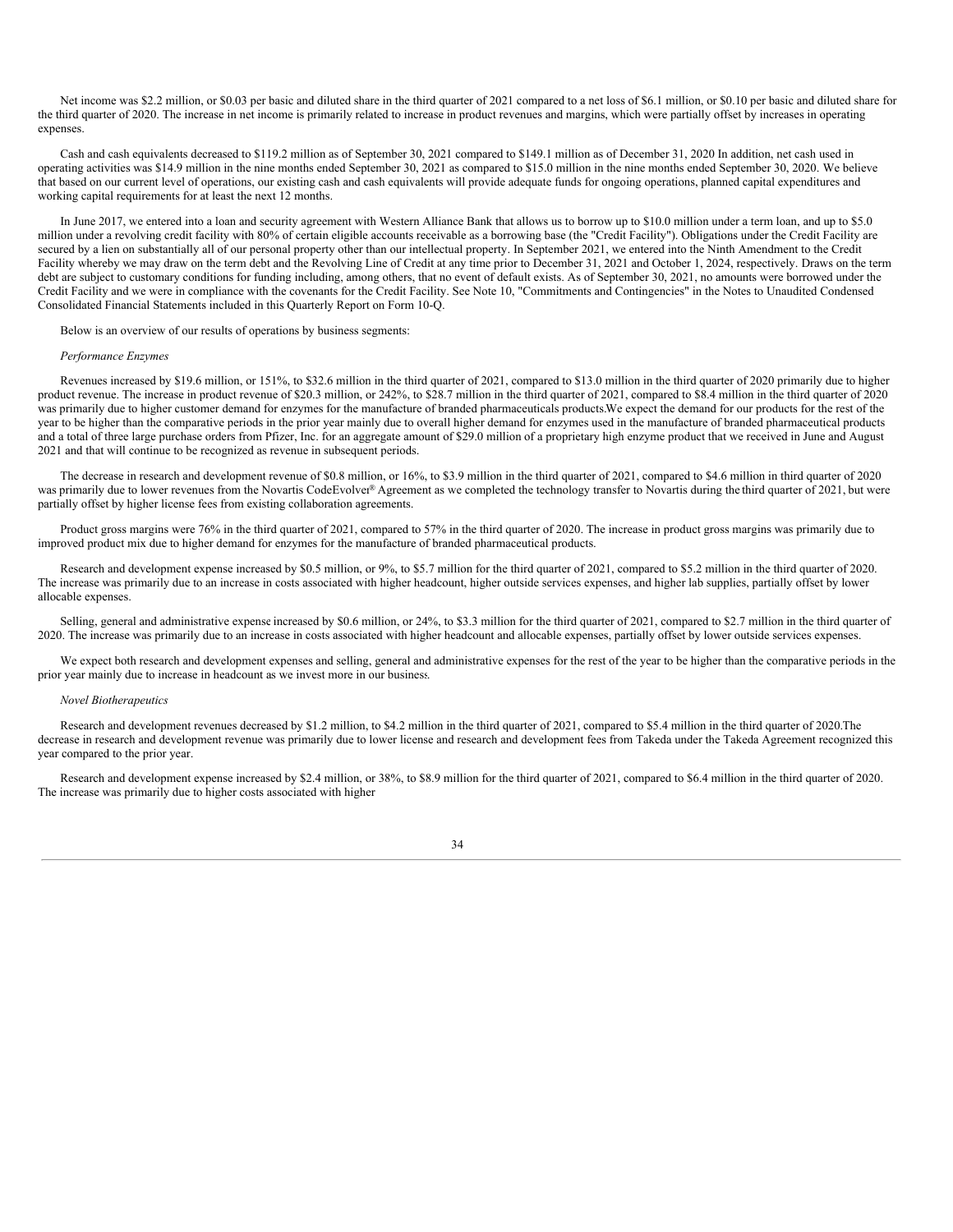headcount and allocable expenses, but offset by reduction in outside services related to CMC and regulatory expenses. We expect research and development expenses for the rest of the year to be higher than the comparative periods in prior year mainly due to increase in headcount as we continue our efforts on advancing our internal and collaborative programs.

Selling, general and administrative expense increased by \$0.3 million, or 61%, to \$0.8 million in the third quarter of 2021, compared to \$0.5 million in the third quarter of 2020. The increase was primarily due to increase in costs associated with higher headcount and higher allocable expenses, partially offset by lower outside services expenses.

# *Merck Sitagliptin Catalyst Supply Agreement*

In February 2012, we entered into a five-year Sitagliptin Catalyst Supply Agreement ("Sitagliptin Supply Agreement") with Merck whereby Merck may obtain commercial scale enzyme for use in the manufacture of Januvia®, its product based on the active ingredient sitagliptin. In December 2015, Merck exercised its option under the terms of the Sitagliptin Catalyst Supply Agreement to extend the agreement for an additional five years through February 2022. In September 2021, the Sitagliptin Catalyst Supply Agreement was amended to extend the agreement through December 2026.

Effective as of January 2016, we and Merck amended the Sitagliptin Supply Agreement to prospectively provide for variable pricing based on the cumulative volume of sitagliptin enzyme purchased by Merck.

We have determined that the variable pricing, which provides a discount based on the cumulative volume of sitagliptin enzyme purchased by Merck, provides Merck material rights and we are recognizing product revenues using the alternative method. Under the alternative method, we estimate the total expected consideration and allocate it proportionately with the expected sales.

Pursuant to the terms of the Sitagliptin SupplyAgreement, Merck may purchase supply of sitagliptin enzyme from us for a fee based on contractually stated prices. We recognized revenue of \$1.9 million and \$7.3 million for the three and nine months ended September 30, 2021, respectively, compared to \$3.2 million and \$7.0 million for the three and nine months ended September 30, 2020, respectively, in product revenue under this contract. Revenues recognized by us under the Sitagliptin Supply Agreement comprised 5% and 9% for the three and nine months ended September 30, 2021, respectively, compared to 17% and 15% for the three and nine months ended September 30, 2020 of our total revenues.

As of September 30, 2021, we recorded revenue of \$2.5 million from sitagliptin enzyme that were recognized over time based on the progress of the manufacturing process. These products will be shipped within the six month period following the end of the quarter. The contract asset balances were partially offset by contract liabilities as they are under the same contract.

# *Global Development, Option and License Agreement and Strategic Collaboration Agreement*

In October 2017, we entered into the Nestlé License Agreement with Nestlé Health Science and, solely for the purpose of the integration and the dispute resolution clauses of the Nestlé License Agreement, Nestlé Health Science S.A., to advance CDX-6114, our enzyme biotherapeutic product candidate for the potential treatment of PKU.

In January 2019, we received notice from the FDA that it had completed its review of our IND for CDX-6114 and concluded that we may proceed with the proposed Phase 1b multiple ascending dose study in healthy volunteers in the United States. In February 2019, Nestlé Health Science exercised its option to obtain an exclusive, worldwide, royalty-bearing, sub-licensable license for the global development and commercialization of CDX-6114 for the management of PKU. Upon exercising its option, Nestlé Health Science made an option payment and assumed all responsibilities for future clinical development and commercialization of CDX-6114. We are also eligible to receive payments from Nestlé Health Science under the Nestlé License Agreement that include (i) development and approval milestones of up to \$85.0 million, (ii) sales-based milestones of up to \$250.0 million in the aggregate, which aggregate amount is achievable if net sales exceed \$1.0 billion in a single year, and (iii) tiered royalties, at percentages ranging from the mid-single digits to low double-digits, of net sales of product.

In October 2017, we entered into the Nestlé SCA pursuant to which we and Nestlé Health Science are collaborating to leverage the CodeEvolver protein engineering technology platform to develop novel enzymes for Nestlé Health Science's established Consumer Care and Medical Nutrition business areas.

In January 2020, we entered into a development agreement with Nestlé Health Science pursuant to which we and Nestlé Health Science are collaborating to advance a lead candidate, CDX-7108, targeting a gastrointestinal disorder discovered through our Nestlé SCA into preclinical and early clinical studies. During 2021, we, together with Nestlé Health Science, continued to advance CDX-7108 towards initiation of a Phase 1 clinical trial which commenced in October 2021. Additionally, the parties are progressing three programs under the Nestlé SCA targeting different gastrointestinal disorders

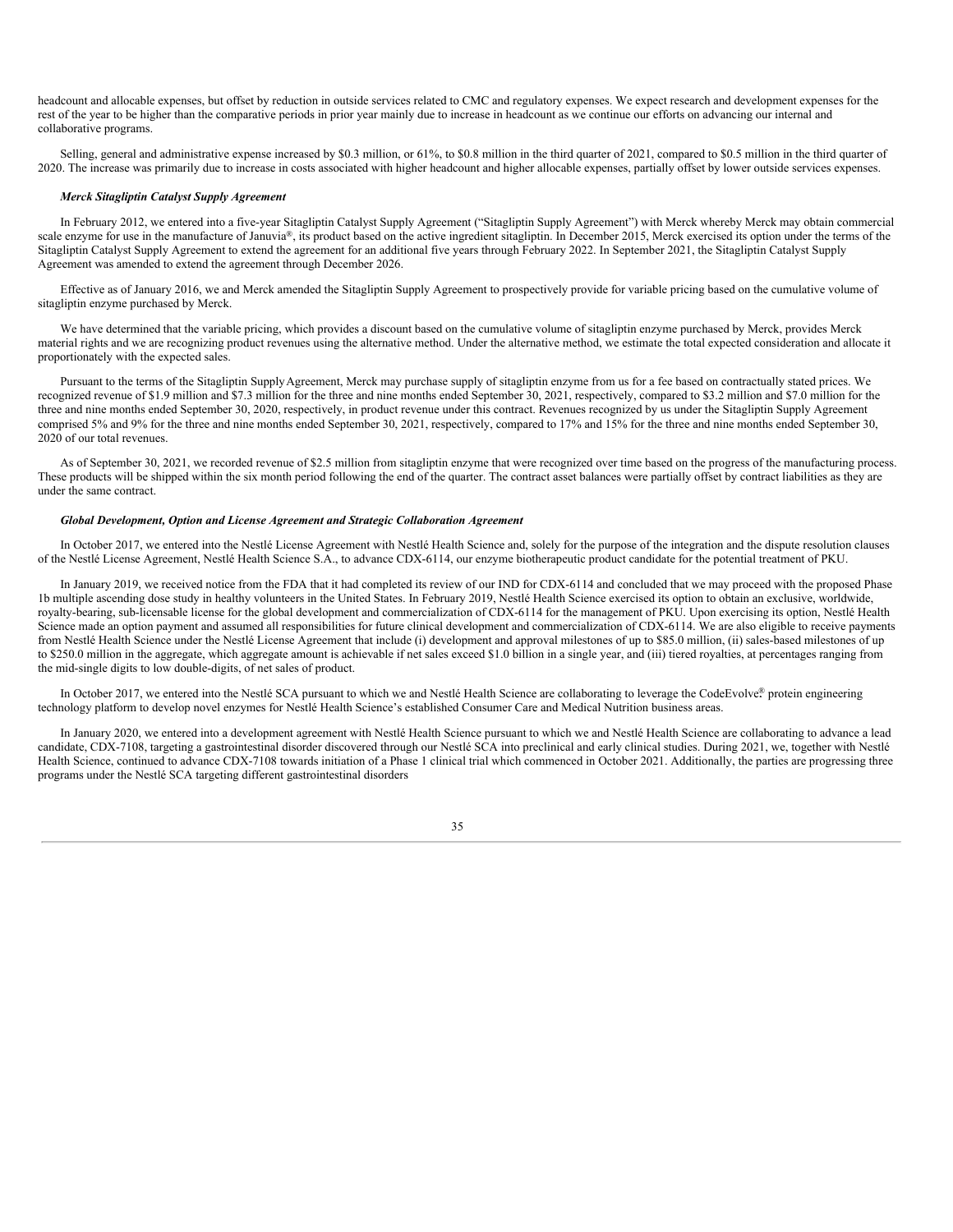Under the Nestlé SCA and the development agreement, we recognized research and development fees of \$2.4 million and \$5.8 million for the three and nine months ended September 30, 2021, respectively, compared to \$2.8 million and \$6.1 million for the three and nine months ended September 30, 2020, respectively.

# *Platform Technology Transfer and License Agreement*

In May 2019, we entered into the Novartis CodeEvolver® Agreement with Novartis. The Agreement allows Novartis to use our proprietary CodeEvolver® protein engineering platform technology in the field of human healthcare. In July 2021, we announced the completion of the technology transfer period during which we transferred our proprietary CodeEvolver® protein engineering platform technology to Novartis (the "Technology Transfer Period"). As a part of this technology transfer, the Company provided to Novartis our proprietary enzymes, proprietary protein engineering protocols and methods, and proprietary software algorithms. In addition, teams of the Company and Novartis scientists participated in technology training sessions and collaborative research projects at our laboratories in Redwood City, California and at a designated Novartis laboratory in Basel, Switzerland. Novartis has now installed the CodeEvolver® protein engineering platform technology at its designated laboratory.

Pursuant to the agreement, we received an upfront payment of \$5.0 million shortly after the effective date of the Novartis CodeEvolver® Agreement. In the second quarter of 2020, we completed the second technology milestone transfer under the agreement and became eligible to receive a milestone payment of \$4.0 million, which we subsequently received in July 2020. We have also received \$3.4 million in March 2021, for partial completion of the third technology milestone. Additionally, we will receive an additional payment of \$1.6 million for completion of the third technology transfer milestone in July 2021, which brings the total cash payment for the third technology transfer milestone to \$5.0 million as specified in the Novartis CodeEvolver® Agreement. In consideration for the continued disclosure and license of improvements to the technology and materials during a multi-year period that began on the conclusion of the Technology Transfer Period ("Improvements Term"), Novartis will pay Codexis annual payments which amount to an additional \$8.0 million in aggregate. The Company also has the potential to receive quantity-dependent, usage payments for each API that is manufactured by Novartis using one or more enzymes that have been developed or are in development using the CodeEvolver® protein engineering platform technology during the period that began on the conclusion of the Technology Transfer Period and ends on the expiration date of the last to expire licensed patent. These product-related usage payments, if any, will be paid by Novartis to the Company for each quarter that Novartis manufactures API using a CodeEvolver®-developed enzyme. The usage payments will be based on the total volume of API produced using the CodeEvolver®-developed enzyme. These usage payments can begin in the clinical stage and will extend throughout the commercial life of each API. Revenue for the combined initial license and technology transfer performance obligation is being recognized using a single measure of progress that depicts our performance in transferring control of the services, which is based on the ratio of level of effort incurred to date compared to the total estimated level of effort required to complete the performance obligation relating to the combined initial license and technology transfer. In July 2021, we completed the technology transfer to Novartis. Revenue allocated to improvements made during the Improvements Term will be recognized during the Improvement Term. We recognized \$0.2 million and \$1.4 million in research and development revenue for the three and nine months ended September 30, 2021, respectively, compared to \$0.9 million and \$4.1 million for the three and nine months ended September 30, 2020, respectively.

## *Strategic Collaboration and License Agreement*

In March 2020, we entered into the Takeda Agreement with Shire Human Genetic Therapies, Inc., a wholly-owned subsidiary of Takeda, under which we are collaborating to research and develop protein sequences for use in gene therapy products for certain diseases. On execution of the Takeda Agreement, we received an upfront non-refundable cash payment of \$8.5 million. Revenue relating to the functional licenses provided to Takeda was recognized at a point in time when the control of the license transferred to the customer. In May 2021, Takeda elected to exercise its option to initiate an additional program for a certain undisclosed rare genetic disorder; as a result we received the option exercise fee during the third quarter of 2021.

Other potential payments from Takeda include (i) reimbursement of research and development fees and preclinical development milestones for the three initial programs of \$15.4 million, in aggregate (ii) clinical development and commercialization-based milestones, per target gene, of up to \$100.0 million, and (iii) tiered royalties based on net sales of applicable products at percentages ranging from the middle-single digits to low single-digits. We recognized research and development revenue related to the Takeda Agreement of \$1.8 million and \$6.0 million for the three and nine months ended September 30, 2021, respectively, compared to \$2.6 million and \$10.6 million for the three and nine months ended September 30, 2020, respectively.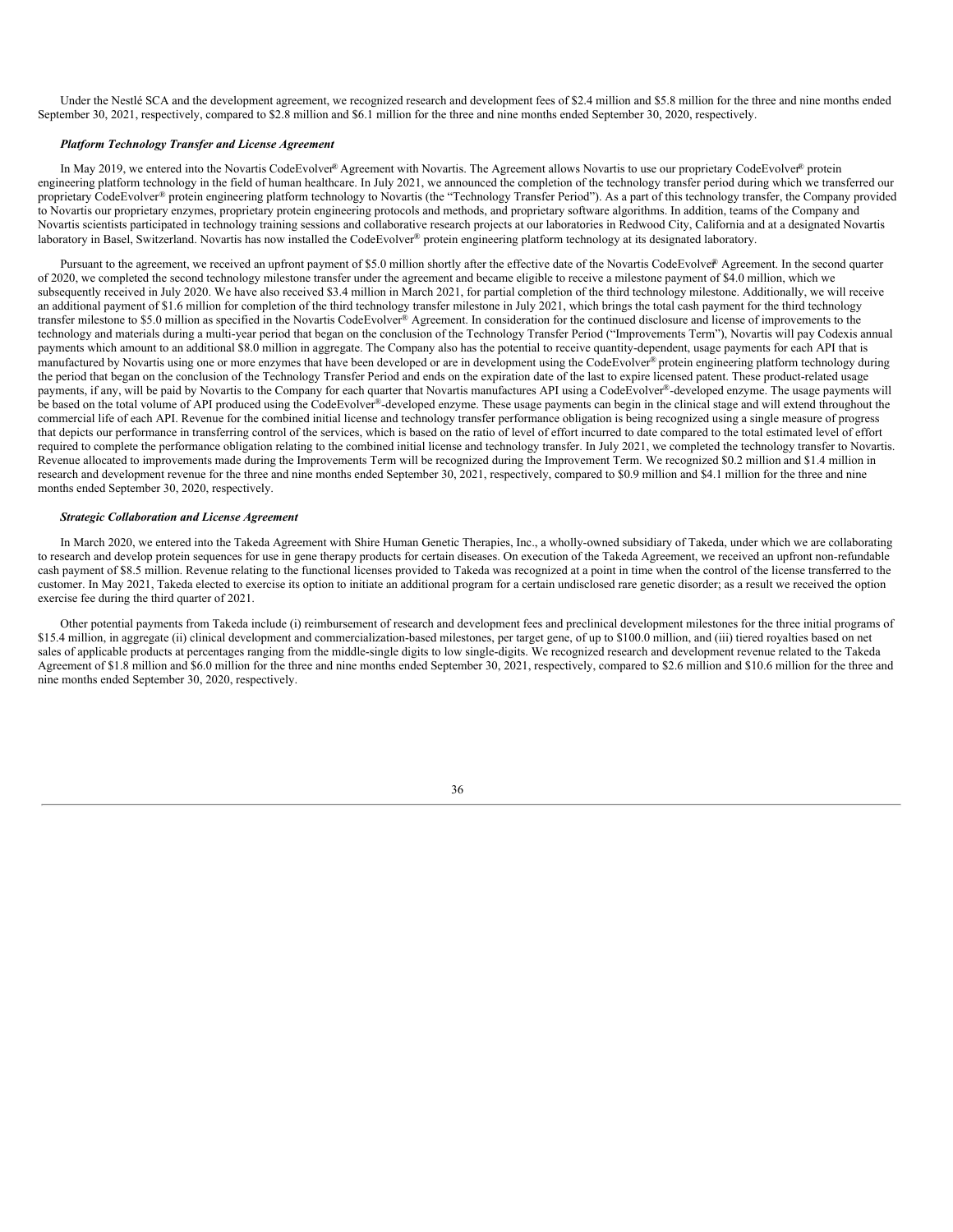# *Pfizer, Inc. purchase orders*

In June 2021, we received a binding purchase order from Pfizer, Inc. for the sale and purchase of a quantity of proprietary enzyme product for \$13.9 million. In August 2021, we had received two additional binding purchase orders from Pfizer for the sale and purchase of a quantity of the same enzyme product for an aggregate amount of approximately \$15.0 million. The enzyme product is intended for use in the manufacture of Pfizer's clinical-stage COVID antiviral therapeutic candidate.

We recognized product revenue related to the three purchase orders from Pfizer of \$18.9 million for the three and nine months ended September 30, 2021. As of September 30, 2021, we recorded revenue of \$10.6 million from the sale of this enzyme product that were recognized over time based on the progress of the manufacturing process. These products will be shipped within the three month period following the end of the quarter. As of September 30, 2021, we had \$10.6 million in contract assets related to these purchase orders.

# **Results of Operations**

The following table shows the amounts from our unaudited condensed consolidated statements of operations for the periods presented (in thousands, except percentages):

|                                           | Three months ended September 30, |        |    |         |                | Change        |               |              | Nine months ended September 30, |                |              | Change       |               |               |
|-------------------------------------------|----------------------------------|--------|----|---------|----------------|---------------|---------------|--------------|---------------------------------|----------------|--------------|--------------|---------------|---------------|
|                                           |                                  | 2021   |    | 2020    | s              | $\frac{0}{0}$ |               |              | 2021                            | 2020           |              | $\mathbf{s}$ | $\frac{0}{0}$ |               |
| <b>Revenues:</b>                          |                                  |        |    |         |                |               |               |              |                                 |                |              |              |               |               |
| Product<br>revenue                        | \$                               | 28,731 | \$ | 8,401   | \$<br>20,330   | 242           | $\%$          | \$           | 53,674                          | \$<br>18,005   | \$           | 35,669       | 198           | $\%$          |
| Research and<br>development<br>revenue    |                                  | 8,038  |    | 9,984   | (1,946)        | (19)          | $\%$          |              | 26,579                          | 30,018         |              | (3,439)      | (11)          | $\%$          |
| Total revenues                            |                                  | 36,769 |    | 18,385  | 18,384         | 100           | $\%$          |              | 80,253                          | 48,023         |              | 32,230       | 67            | $\%$          |
| <b>Costs and</b><br>operating expenses:   |                                  |        |    |         |                |               |               |              |                                 |                |              |              |               |               |
| Cost of<br>product revenue                |                                  | 6,867  |    | 3,642   | 3,225          | 89            | $\frac{0}{0}$ |              | 15,403                          | 7,882          |              | 7,521        | 95            | $\%$          |
| Research and<br>development               |                                  | 15,165 |    | 12,010  | 3,155          | 26            | $\frac{0}{0}$ |              | 39,562                          | 33,830         |              | 5,732        | 17            | $\%$          |
| Selling.<br>general and<br>administrative |                                  | 13,407 |    | 8,797   | 4,610          | 52            | $\%$          |              | 37,600                          | 26,307         |              | 11,293       | 43            | $\%$          |
| Total costs and<br>operating expenses     |                                  | 35,439 |    | 24,449  | 10,990         | 45            | $\frac{0}{0}$ |              | 92,565                          | 68,019         |              | 24,546       | 36            | $\%$          |
| Income (loss) from<br>operations          |                                  | 1,330  |    | (6,064) | 7,394          | 122           | $\frac{0}{0}$ |              | (12,312)                        | (19,996)       |              | 7,684        | (38)          | $\frac{0}{0}$ |
| Interest income                           |                                  | 41     |    | 39      | $\overline{2}$ | 5             | $\frac{0}{0}$ |              | 424                             | 362            |              | 62           | 17            | $\%$          |
| Other income<br>(expense), net            |                                  | 983    |    | (50)    | 1.033          | 2,066         | $\%$          |              | 920                             | (125)          |              | 1.045        | 836           | $\%$          |
| Income (loss)<br>before income taxes      |                                  | 2,354  |    | (6,075) | 8,429          | 139           | $\frac{0}{0}$ |              | (10,968)                        | (19,759)       |              | 8,791        | (44)          | $\frac{0}{0}$ |
| Provision for<br>income taxes             |                                  | 110    |    | 19      | 91             | 479           | $\frac{0}{0}$ |              | 121                             | 331            |              | (210)        | (63)          | $\%$          |
| Net income (loss)                         | \$                               | 2,244  | \$ | (6,094) | \$<br>8,338    | 137           | $\frac{0}{6}$ | $\mathbb{S}$ | (11,089)                        | \$<br>(20,090) | $\mathbb{S}$ | 9,001        | (45)          | $\frac{0}{0}$ |

#### *Revenues*

Our revenues comprise of product revenue and research and development revenue as follows:

- Product revenue consist of sales of biocatalysts, pharmaceutical intermediates, and Codex® biocatalyst panels and kits.
- Research and development revenue includes license, technology access and exclusivity fees, research services fees, milestone payments, royalties, optimization and screening fees.

| Revenues are as follows (in thousands, except percentages): |                                  |        |         |               |               |                                 |        |          |        |               |
|-------------------------------------------------------------|----------------------------------|--------|---------|---------------|---------------|---------------------------------|--------|----------|--------|---------------|
|                                                             | Three months ended September 30, |        |         | Change        |               | Nine months ended September 30, |        |          | Change |               |
|                                                             | 2021                             | 2020   |         | $\frac{0}{0}$ |               | 2021                            | 2020   |          | $\%$   |               |
| Product<br>revenue                                          | 28,731                           | 8.401  | 20.330  | 242           | $\frac{0}{0}$ | 53.674                          | 18.005 | 35.669   | 198    | $\frac{0}{0}$ |
| Research and<br>development<br>revenue                      | 8.038                            | 9.984  | (1,946) | (19)          | $\%$          | 26,579                          | 30.018 | (3, 439) | (11)   | $\%$          |
| Total<br>revenues                                           | 36,769                           | 18,385 | 18,384  | 100           | $\frac{0}{0}$ | 80,253                          | 48,023 | 32.230   | 67     | $\frac{0}{0}$ |

Revenues typically fluctuate on a quarterly basis due to the variability in our customers' manufacturing schedules and the timing of our customers' clinical trials. In addition, we have limited internal capacity to manufacture enzymes. As a result, we are dependent upon the performance and capacity of third-party manufacturers for the commercial scale manufacturing of the enzymes used in our pharmaceutical and fine chemicals business.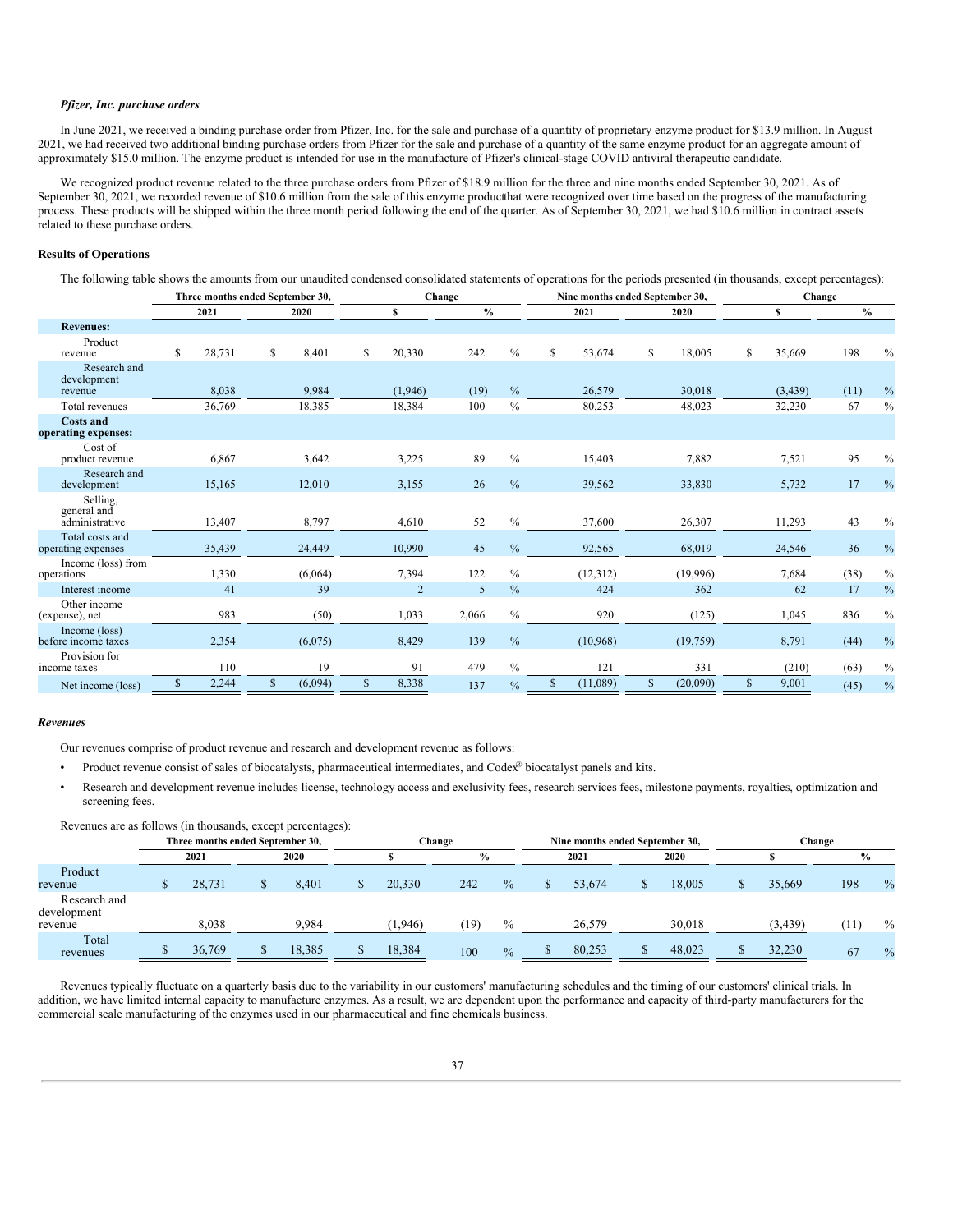We accept purchase orders for deliveries covering periods from one day up to approximately 14 months from the date on which the order is placed. However, a majority of the purchase orders can be revised or cancelled by the customer without penalty. Considering these industry practices and our experience, we do not believe the total of customer purchase orders outstanding (backlog) provides meaningful information that can be relied on to predict actual sales for future periods.

Total revenues increased by \$18.4 million and \$32.2 million in the three and nine months ended September 30, 2021, respectively, compared to the same periods in 2020, primarily due to higher product revenue but partially offset by lower research and development revenue for the three and nine month period.

Product revenue, increased by \$20.3 million and \$35.7 million in the three and nine months ended September 30, 2021, respectively, compared to the same periods in 2020, primarily due to an increase in customer demand for branded pharmaceutical products. We expect the demand for our products for the rest of the year to be higher than the comparative periods in the prior year mainly due to overall higher demand for enzymes used in the manufacture of branded pharmaceutical products and a total of three large purchase orders from Pfizer, Inc. for an aggregate amount of \$29.0 million of a proprietary high enzyme product that we received in June and August 2021 and that will continue to be recognized as revenue in subsequent periods.

Research and development revenue decreased by \$1.9 million and \$3.4 million in the three and nine months ended September 30, 2021, respectively, compared to the same periods in 2020, primarily due to lower license and research and development fees from Takeda under the Takeda Agreement and lower revenues from the Novartis CodeEvolver<sup>®</sup> Agreement recognized this year compared to the prior year period, partially offset by higher license fees from other existing collaboration agreements.

# *Cost and Operating Expenses*

Our cost and operating expenses comprise cost of product revenue, research and development expense, and selling, general and administrative expense. The following table shows the amounts of our cost of product revenue, research and development expense, and selling, general and administrative expense from our unaudited condensed consolidated statements of operations for the periods presented (in thousands, except percentages):

|                                          | Three months ended September 30, |        |        | Change        |               |   | Nine months ended September 30, |        | Change |    |               |
|------------------------------------------|----------------------------------|--------|--------|---------------|---------------|---|---------------------------------|--------|--------|----|---------------|
|                                          | 2021                             | 2020   |        | $\frac{6}{9}$ |               |   | 2021                            | 2020   |        |    | $\%$          |
| Cost of product<br>revenue               | 6,867                            | 3.642  | 3.225  | 89            | $\%$          | ъ | 15.403                          | 7,882  | 7.521  | 95 | $\frac{0}{0}$ |
| Research and<br>development              | 15.165                           | 12.010 | 3.155  | 26            | $\frac{0}{0}$ |   | 39.562                          | 33.830 | 5.732  | 17 | $\frac{0}{0}$ |
| Selling, general<br>and administrative   | 13,407                           | 8,797  | 4,610  | 52            | $\frac{0}{0}$ |   | 37,600                          | 26,307 | 11,293 | 43 | $\frac{0}{0}$ |
| Total costs<br>and operating<br>expenses | 35,439                           | 24,449 | 10,990 | 45            | $\%$          |   | 92,565                          | 68,019 | 24,546 | 36 | $\frac{0}{0}$ |

# *Cost of Product Revenue and Product Gross Margin*

Our product revenues are derived entirely from our Performance Enzymes segment. Revenues from the Novel Biotherapeutics segment are from collaborative research and development activities and not from product revenue.

The following table shows the amounts of our product revenue, cost of product revenue, product gross profit and product gross margin from our unaudited condensed consolidated statements of operations for the periods presented (in thousands, except percentages):

|                                              |    | Three months ended September 30, |    |       |        | Change        |               |   | Nine months ended September 30, |    |               |        | Change |               |
|----------------------------------------------|----|----------------------------------|----|-------|--------|---------------|---------------|---|---------------------------------|----|---------------|--------|--------|---------------|
|                                              |    | 2021                             |    | 2020  |        | $\frac{0}{0}$ |               |   | 2021                            |    | 2020          |        |        | $\frac{0}{0}$ |
| Product<br>revenue                           |    | 28,731                           |    | 8,401 | 20,330 | 242           | $\frac{0}{0}$ | S | 53,674                          |    | 18,005        | 35,669 | 198    | $\frac{0}{0}$ |
| Cost of<br>product revenue                   |    | 6,867                            |    | 3,642 | 3,225  | 89            | $\frac{0}{0}$ |   | 15,403                          |    | 7,882         | 7,521  | 95     | $\%$          |
| Product<br>gross profit                      |    | 21,864                           |    | 4,759 | 17,105 | 359           | $\frac{0}{0}$ |   | 38,271                          |    | 10,123        | 28,148 | 278    | $\frac{0}{0}$ |
| Product<br>gross<br>$\frac{1}{2}$ margin (%) | 76 | $\frac{0}{0}$                    | 57 | $\%$  |        |               |               |   | $\%$                            | 56 | $\frac{0}{0}$ |        |        |               |

 $(1)$  Cost of product revenue comprises both internal and third-party fixed and variable costs, including materials and supplies, labor, facilities and other overhead costs associated with our product revenue.

 $^{(2)}$  Product gross margin is used as a performance measure to provide additional information regarding our results of operations on a consolidated basis.

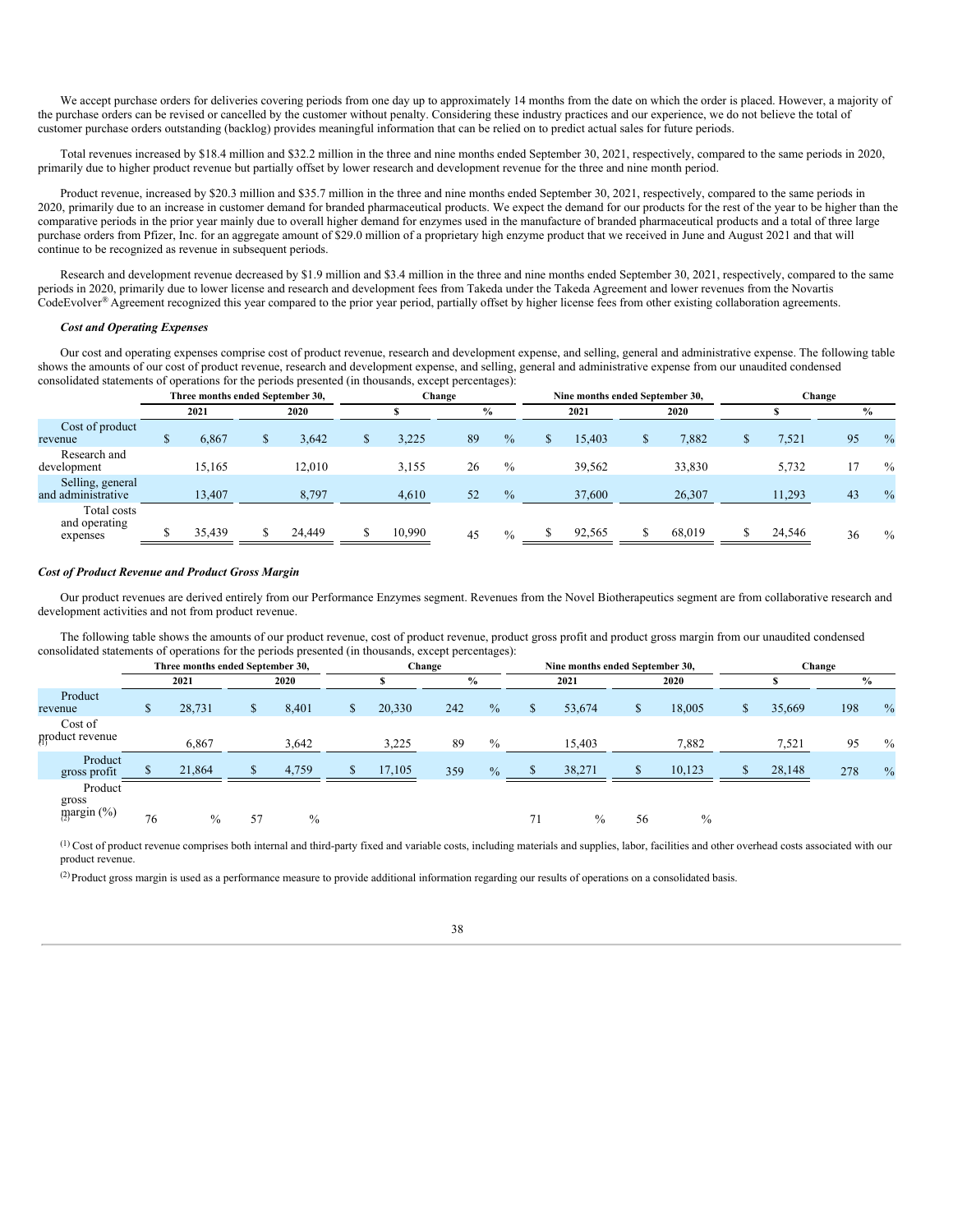Cost of product revenue increased by \$3.2 million in the three months ended September 30, 2021, compared to the three months ended September 30, 2020, and increased by \$7.5 million in the nine months ended September 30, 2021, compared to the nine months ended September 30, 2020. The increase was primarily due to a higher volume of product sales and variations in product mix. The product gross margin increased to 76% and 71% in the three and nine months ended September 30, 2021, respectively, compared to 57% and 56% in the three and nine months ended September 30, 2020, respectively, primarily due to the sale of higher margin branded products.

# *Research and Development Expenses*

Research and development expenses consist of costs incurred for internal projects as well as collaborative research and development activities. These costs primarily consist of (i) employee-related costs, which include salaries and other personnel-related expenses (including stock-based compensation), (ii) various allocable expenses, which include occupancy-related costs, supplies, depreciation of facilities and laboratory equipment, and (iii) external costs. Research and development expenses are expensed when incurred.

Research and development expenses increased by \$3.2 million, or 26%, during the three months ended September 30, 2021, and by \$5.7 million, or 17%, in the nine months ended September 30, 2021, compared to the same periods in 2020. The increase in research and development expenses was primarily due to an increase in costs associated with higher headcount, higher lab supplies, depreciation and other outside services, partially offset by a decrease in costs associated with outside services relating to CMC and regulatory expenses. We expect research and development expenses for the rest of the year to be higher than the comparative periods in the prior year mainly due to increase in headcount as we continue our efforts on advancing our internal and collaborative programs.

#### *Selling, General and Administrative Expenses*

Selling, general and administrative expenses consist of employee-related costs, which include salaries and other personnel-related expenses (including stock-based compensation), hiring and training costs, consulting and outside services expenses (including audit and legal counsel related costs), marketing costs, building lease costs, and depreciation expenses and amortization expense.

Selling, general and administrative expenses increased by \$4.6 million, or 52%, in the three months ended September 30, 2021, and by \$11.3 million, or 43%, in the nine months ended September 30, 2021 compared to the same periods in 2020. The increase was primarily due to an increase in costs associated with a higher headcount, increase in legal fees, and higher share-based compensation costs, partially offset by lower travel and allocable expenses. We expect selling, general and administrative expenses for the rest of the year to be higher than the comparative periods in the prior year mainly due to increase in headcount and higher operating costs as we invest more in our business.

# *Interest Income and Other Income (Expense), net*(in thousands, except percentages):

|                                   | Three months ended September<br>30, |      |       | Change        | Nine months ended<br>September 30. |       |       | Change |
|-----------------------------------|-------------------------------------|------|-------|---------------|------------------------------------|-------|-------|--------|
|                                   | 2021                                | 2020 |       | $\frac{0}{0}$ | 2021                               | 2020  |       |        |
| Interest income                   | 41                                  | 39   |       | $5\%$ \$      | 424                                | 362   | 62    | $17\%$ |
| Other income (expense), net       | 983                                 | (50) | 1,033 | $2.066\%$     | 920                                | (125) | 1.045 | 836 %  |
| Total other income (expense), net | 0.024                               | Ί1   | 1,035 | 9.409%        | .344                               | 237   | 1,107 | 467%   |

#### *Interest Income*

Interest income increased by \$2 thousand and \$62 thousand in the three and nine months ended September 30, 2021, respectively, compared to the same periods in 2020, primarily due to earned interest income and amortization of debt discount on a non-marketable debt security, partially offset by a reduction in interest income from lower average interest rates on lower average cash balances.

# *Other Income (Expense), net*

Other income (expense), net, increased by \$1.0 million in the three and nine months ended September 30, 2021 compared to the same periods in 2020 primarily due to gain from remeasurement on the carrying value of our investment in MAI, but partially offset by a prior year write-down of \$0.4 million of our investment in CO2 Solutions and fluctuations in foreign currency.

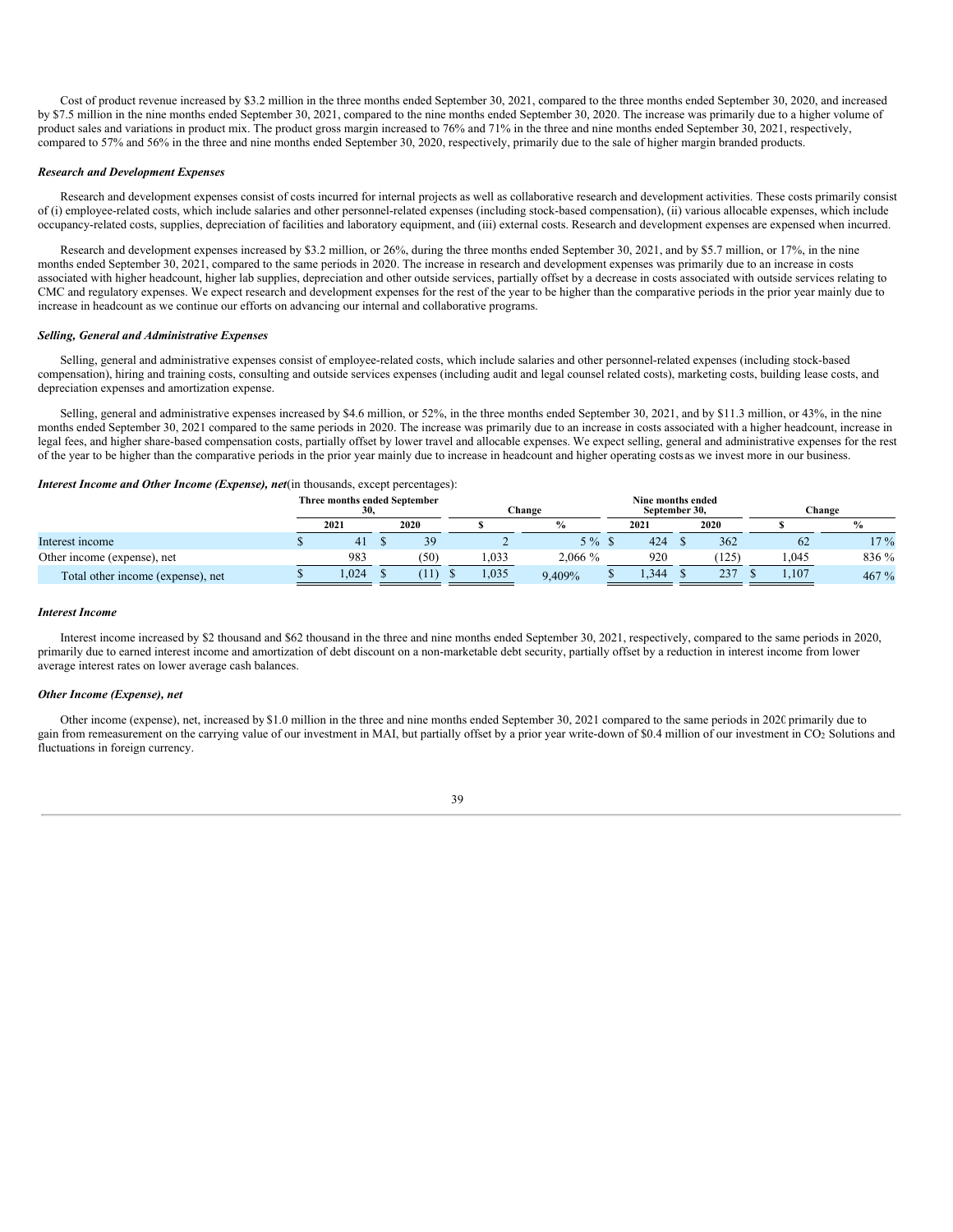*Provision for Income Taxes*(in thousands, except percentages):

|                            | Three months ended September<br>-30. |          |          | Change | Nine months ended September<br>JV. | 30 |      |       | . hange |
|----------------------------|--------------------------------------|----------|----------|--------|------------------------------------|----|------|-------|---------|
|                            | 2021                                 | 2020     |          |        | 2021                               |    | 2020 |       |         |
| Provision for income taxes | 110                                  | $\Omega$ | $\Omega$ | 479 %  | 1/1                                |    | 331  | (210) | (63)%   |

The provision for income taxes for the three and nine months ended September 30, 2021 and 2020 were primarily due to the income tax withholding imposed by foreign taxing authorities on income earned in certain countries outside of the United States and remitted to the United States and the accrual of interest and penalties on historic uncertain tax positions.

# *Net Income (Loss)*

Net income for the three months ended September 30, 2021 was \$2.2 million, or \$0.03 per basic and diluted share. This compared to a net loss of \$6.1 million, or \$0.10 per basic and diluted share for the three months ended September 30, 2020. Net loss for the nine months ended September 30, 2021 was \$11.1 million, or \$0.17 per basic and diluted share. This compared to a net loss of \$20.1 million, or \$0.34 per basic and diluted share for the nine months ended September 30, 2020. The achievement of net income in the three months ended September 30, 2021, and the decrease in net loss for the nine months ended September 30, 2021, was primarily related to an increase in product revenue with higher margins, partially offset by higher operating expenses and lower research and development revenues.

#### **Results of Operations by Segment** (in thousands, except percentages):

#### *Revenues by segment*

|                                     |                               |                              |        | Three months ended September 30. |                              |        |                            | Change        |                              |                |
|-------------------------------------|-------------------------------|------------------------------|--------|----------------------------------|------------------------------|--------|----------------------------|---------------|------------------------------|----------------|
|                                     |                               | 2021                         |        |                                  | 2020                         |        | <b>Performance Enzymes</b> |               | <b>Novel Biotherapeutics</b> |                |
|                                     | Performance<br><b>Enzymes</b> | <b>Novel Biotherapeutics</b> | Total  | Performance<br><b>Enzymes</b>    | <b>Novel Biotherapeutics</b> | Total  |                            | $\frac{0}{0}$ |                              | $\%$           |
| <b>Revenues:</b>                    |                               |                              |        |                                  |                              |        |                            |               |                              |                |
| Product revenue                     | 28,731 \$                     | $\overline{\phantom{m}}$     | 28,731 | 8.401                            |                              | 8.401  | 20,330                     | $242 \%$ \$   |                              | $-\frac{0}{6}$ |
| Research and development<br>revenue | 3.853                         | 4.185                        | 8,038  | 4.604                            | 5,380                        | 9.984  | (751)                      | $(16)\%$      | (1,195)                      | (22)%          |
| Total revenues                      | 32,584                        | 4,185                        | 36,769 | 13,005                           | 5,380                        | 18,385 | 19,579                     | 151%          | (1, 195)                     | (22)%          |

|                                     |                               |                                 |        | Nine months ended September 30, |                                 |        |                            |               | Change |                              |               |
|-------------------------------------|-------------------------------|---------------------------------|--------|---------------------------------|---------------------------------|--------|----------------------------|---------------|--------|------------------------------|---------------|
|                                     |                               | 2021                            |        |                                 | 2020                            |        | <b>Performance Enzymes</b> |               |        | <b>Novel Biotherapeutics</b> |               |
|                                     | Performance<br><b>Enzymes</b> | <b>Novel Biotherapeutics</b>    | Total  | Performance<br><b>Enzymes</b>   | <b>Novel Biotherapeutics</b>    | Total  |                            | $\frac{9}{0}$ |        |                              | $\frac{9}{6}$ |
| <b>Revenues:</b>                    |                               |                                 |        |                                 |                                 |        |                            |               |        |                              |               |
| Product revenue                     | 53,674 \$                     | $\hspace{0.1mm}-\hspace{0.1mm}$ | 53.674 | 18,005                          | $\hspace{0.1mm}-\hspace{0.1mm}$ | 18,005 | 35.669                     | $198\%$ \$    |        |                              | $-$ %         |
| Research and development<br>revenue | 14.723                        | 11.856                          | 26,579 | 13.380                          | 16,638                          | 30,018 | 1,343                      | 10 %          |        | (4,782)                      | (29)%         |
| Total revenues                      | 68,397                        | 11.856                          | 80.253 | 31,385                          | 16,638                          | 48,023 | 37.012                     | 118 %         |        | (4,782)                      | (29)%         |

Revenues from the Performance Enzymes segment increased by \$19.6 million, or 151%, for the three months ended September 30, 2021, and by \$37.0 million, or 118%, for the nine months ended September 30, 2021, compared to the same periods in 2020, primarily due to higher product revenue.The increase in product revenue of \$20.3 million, or 242%, in the three months ended September 30, 2021, and of \$35.7 million, or 198%, in the nine months ended September 30, 2021, compared to the same periods in 2020, was primarily due to higher customer demand for enzymes for the manufacture of branded pharmaceuticals products.The decrease in research and development revenue of \$0.8 million, or 16%, to \$3.9 million in three months ended September 30, 2021, compared to \$4.6 million in the three months ended September 30, 2020 was primarily due to lower revenue from the Novartis CodeEvolver® Agreement as we completed the technology transfer to Novartis during the third quarter of 2021. The increase in research and development revenue of \$1.3 million, or 10%, to \$14.7 million in the nine months ended September 30, 2021, compared to \$13.4 million in the nine months ended September 30, 2020, was primarily due to higher license fees from existing collaboration agreements but partially offset by lower revenues from Novartis under the Novartis CodeEvolver<sup>®</sup> Agreement.

Revenues from the Novel Biotherapeutics segment decreased by \$1.2 million, or 22%, for the three months ended September 30, 2021, and by \$4.8 million, or 29%, for the nine months ended September 30, 2021, compared to the same

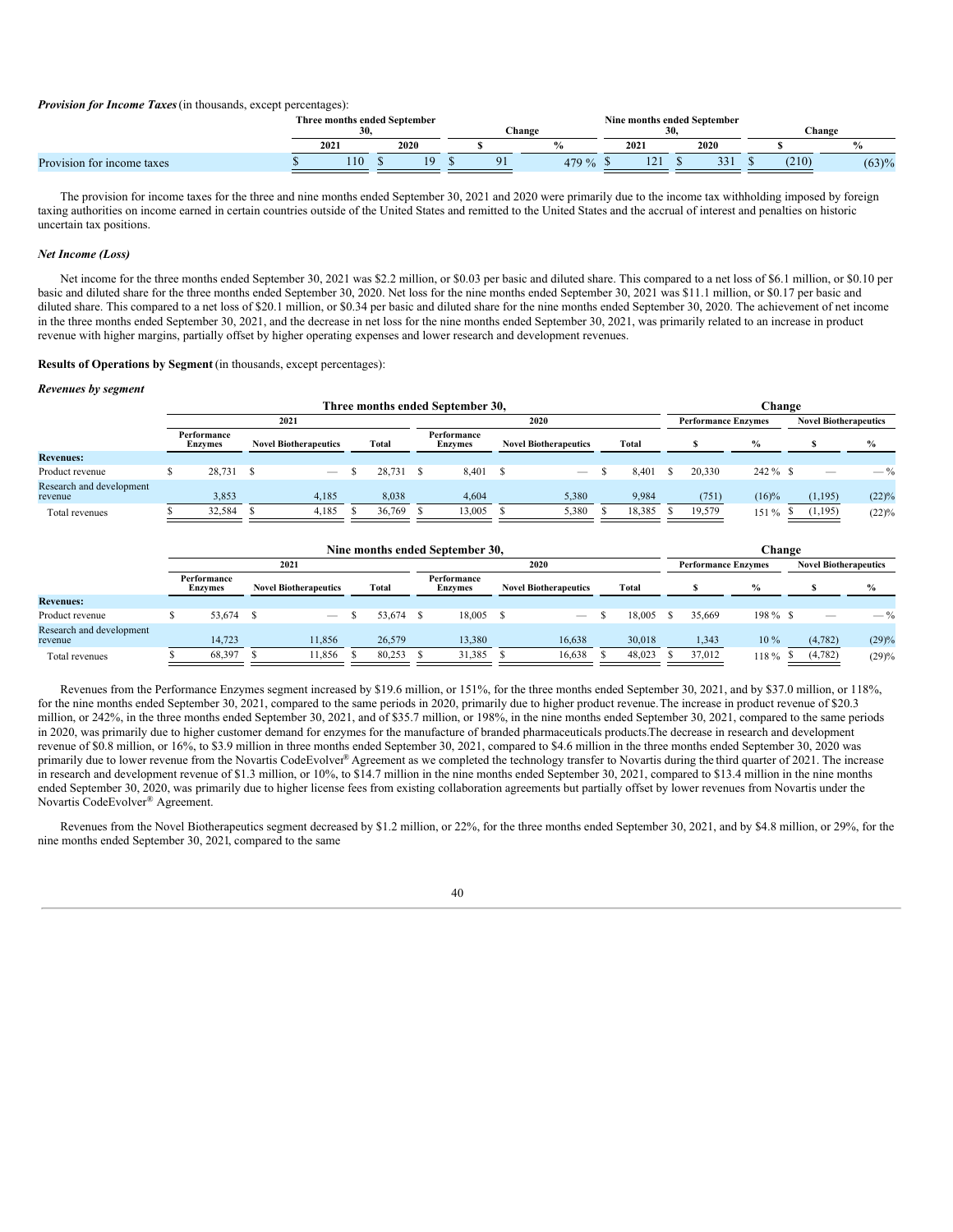periods in 2020, primarily due to lower license and research and development fees from Takeda under the Takeda Agreement recognized this year compared to the prior year and a decrease in research and development revenue from Nestlé Health Science compared to last year.

## *Costs and operating expenses by segment*

|                                               |                               |                              | Three months ended September 30, |                               |                              | Change |        |       |                            |                              |       |
|-----------------------------------------------|-------------------------------|------------------------------|----------------------------------|-------------------------------|------------------------------|--------|--------|-------|----------------------------|------------------------------|-------|
|                                               |                               | 2021                         |                                  |                               | 2020                         |        |        |       | <b>Performance Enzymes</b> | <b>Novel Biotherapeutics</b> |       |
|                                               | Performance<br><b>Enzymes</b> | <b>Novel Biotherapeutics</b> | Total                            | Performance<br><b>Enzymes</b> | <b>Novel Biotherapeutics</b> |        | Total  |       | $\%$                       | S                            | $\%$  |
| Cost of product revenue                       | 6,867                         |                              | 6,867                            | 3,642                         |                              |        | 3,642  | 3,225 | $89\%$ \$                  |                              | $-$ % |
| Research and development <sup>(1)</sup>       | 5,670                         | 8,850                        | 14,520                           | 5,184                         | 6,433                        |        | 11,617 | 486   | $9\%$                      | 2,417                        | 38 %  |
| Selling, general and<br>administrative $(1)$  | 3,306                         | 831                          | 4,137                            | 2,675                         | 515                          |        | 3,190  | 631   | 24 %                       | 316                          | 61 %  |
| Total segment costs and<br>operating expenses | 15,843                        | 9,681                        | 25,524                           | 11,501                        | 6,948                        |        | 18,449 | 4,342 | 38 %                       | 2,733                        | 39 %  |
| Corporate costs $(2)$                         |                               |                              | 9,121                            |                               |                              |        | 5,472  |       |                            |                              |       |
| Unallocated depreciation and<br>amortization  |                               |                              | 794                              |                               |                              |        | 528    |       |                            |                              |       |
| Total costs and operating<br>expenses         |                               |                              | 35,439                           |                               |                              |        | 24,449 |       |                            |                              |       |

|                                               |                               |                              |        |      | Nine months ended September 30, |                              |        |    |                            |               | Change  |       |                              |
|-----------------------------------------------|-------------------------------|------------------------------|--------|------|---------------------------------|------------------------------|--------|----|----------------------------|---------------|---------|-------|------------------------------|
|                                               |                               | 2021                         |        |      |                                 | 2020                         |        |    | <b>Performance Enzymes</b> |               |         |       | <b>Novel Biotherapeutics</b> |
|                                               | Performance<br><b>Enzymes</b> | <b>Novel Biotherapeutics</b> | Total  |      | Performance<br><b>Enzymes</b>   | <b>Novel Biotherapeutics</b> | Total  |    |                            | $\frac{0}{0}$ |         |       | $\frac{0}{0}$                |
| Cost of product revenue                       | 15,403                        |                              | 15,403 | - \$ | 7,882                           | $\qquad \qquad -$            | 7,882  |    | 7,521                      |               | 95 % \$ |       | $-$ %                        |
| Research and development <sup>(1)</sup>       | 17,172                        | 20,649                       | 37,821 |      | 15,877                          | 16,848                       | 32,725 |    | 1,295                      |               | 8 %     | 3,801 | 23 %                         |
| Selling, general and<br>administrative $(1)$  | 9,294                         | 2,052                        | 11,346 |      | 7,395                           | 1,728                        | 9,123  |    | 1,899                      |               | 26 %    | 324   | 19 %                         |
| Total segment costs and<br>operating expenses | 41,869                        | 22,701                       | 64,570 |      | 31,154                          | 18,576                       | 49,730 | Ъ. | 10,715                     |               | 34 % \$ | 4,125 | 22 %                         |
| Corporate costs $(2)$                         |                               |                              | 25,775 |      |                                 |                              | 16,763 |    |                            |               |         |       |                              |
| Unallocated depreciation and<br>amortization  |                               |                              | 2,220  |      |                                 |                              | 1,526  |    |                            |               |         |       |                              |
| Total costs and operating<br>expenses         |                               |                              | 92,565 |      |                                 |                              | 68,019 |    |                            |               |         |       |                              |

 $\alpha^{(1)}$  Research and development expenses and selling, general and administrative expenses exclude depreciation and amortization of finance leases.

 $(2)$  Corporate costs include unallocated selling, general and administrative expenses.

For a discussion of product cost of revenue, see "*Results of Operations*".

Research and development expense in the Performance Enzymes segment increased by \$0.5 million, or 9%, in the three months ended September 30, 2021, and by \$1.3 million, or 8% in the nine months ended September 30, 2021, as compared to the same periods in 2020. The increase was primarily due to an increase in costs associated with outside services, lab supplies and higher headcount, partially offset by lower allocable expenses.

Selling, general and administrative expense in the Performance Enzymes segment increased by \$0.6 million, or 24%, in the three months ended September 30, 2021, and by \$1.9 million, or 26%, in the nine months ended September 30, 2021, as compared to the same periods in 2020. The increase was primarily due to an increase in costs associated with higher headcount and higher allocable expenses, partially offset by lower outside services expenses.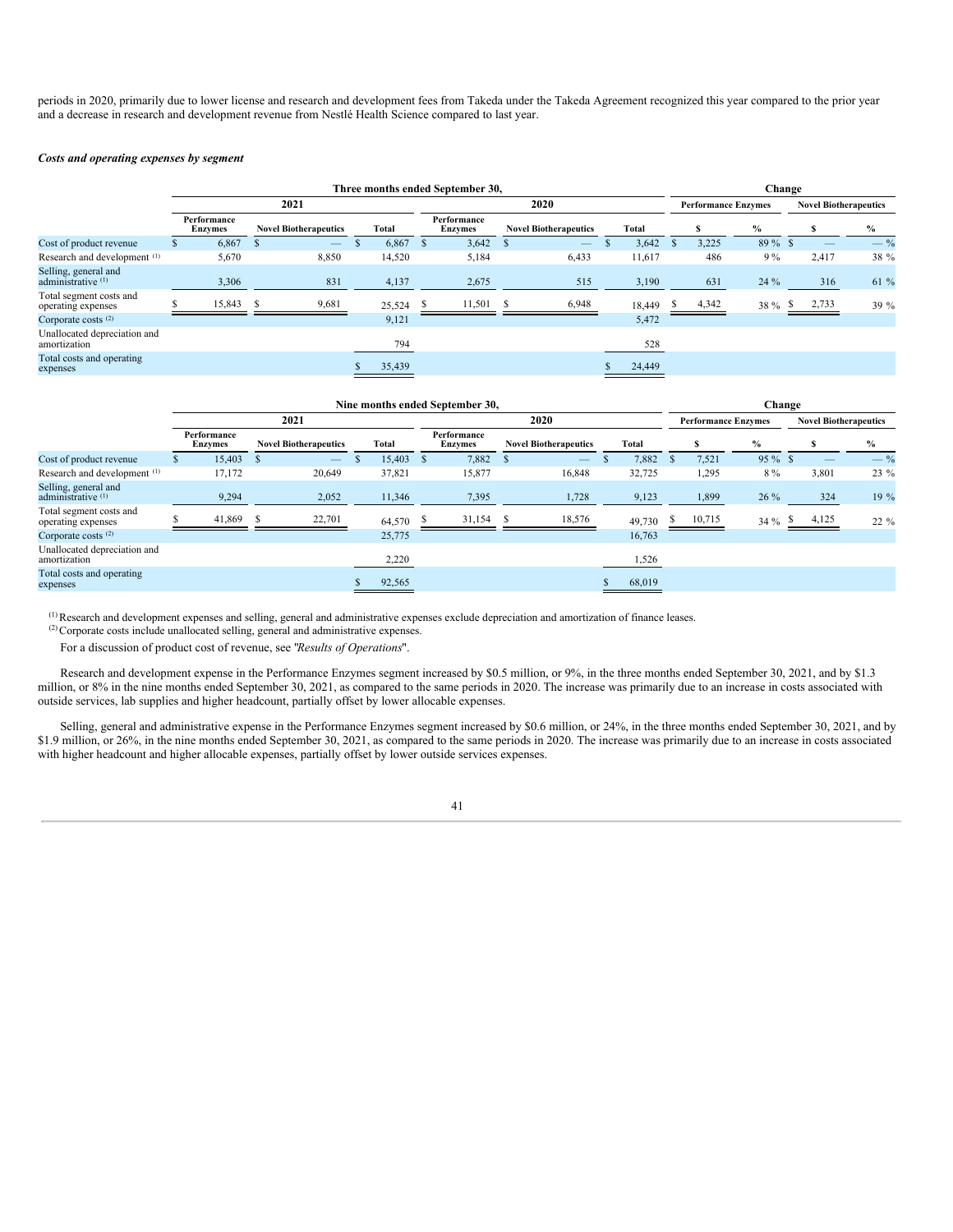Research and development expense in the Novel Biotherapeutics segment increased by \$2.4 million, or 38%, in the three months ended September 30, 2021, and by \$3.8 million, or 23%, in the nine months ended September 30, 2021, as compared to the same periods in 2020. The increase was primarily due to higher costs associated with higher headcount and allocable expenses but partially offset by reduction in costs associated with outside services relating to CMC and regulatory expenses.

Selling, general and administrative expense in the Novel Biotherapeutics segment increased by \$0.3 million, or 61%, in the three months ended September 30, 2021, and by \$0.3 million, or 19%, in the nine months ended September 30, 2021, as compared to the same periods in 2020. The increase was primarily due to increase in costs associated with higher headcount and higher allocable expenses, partially offset by lower outside services expenses.

# **Liquidity and Capital Resources**

Liquidity is the measurement of our ability to meet working capital needs and to fund capital expenditures. We have historically funded our operations primarily through cash generated from operations, stock option exercises and public and private offerings of our common stock. We also have the ability to borrow up to \$15.0 million under our Credit Facility. We actively manage our cash usage and investment of liquid cash to ensure the maintenance of sufficient funds to meet our working capital needs. Our cash and cash equivalents are held in U.S. banks.

The following summarizes our cash and cash equivalents balance and working capital as of September 30, 2021 and December 31, 2020 (in thousands): **September 30, 2021 December 31, 2020**

|                           |         | $PCC$ $H10C1$ $J1.2020$          |
|---------------------------|---------|----------------------------------|
| Cash and cash equivalents | 119.189 | $-1$ $-1$<br>149.11              |
| Working capital           | 40.632  | $\overline{1}$<br>-50<br>159,442 |

In addition to our existing cash and cash equivalents, we are eligible to earn milestone and other contingent payments for the achievement of defined collaboration objectives and certain royalty payments under our collaboration agreements. Our ability to earn these milestone and contingent payments and the timing of achieving these milestones is primarily dependent upon the outcome of our collaborators' research and development activities and is uncertain at this time. In 2016, we completed the final phase in the transfer of CodeEvolver® technology to Merck under the Merck CodeEvolver® Agreement. We are eligible to receive payments of up to \$15.0 million for each commercial API that is manufactured by Merck using one or more novel enzymes developed by Merck using the CodeEvolver® technology. In addition, depending upon GSK's successful application of the licensed technology, we have the potential to receive additional contingent payments that range from \$5.75 million to \$38.5 million per project.

In May 2019, we entered into the Novartis CodeEvolver® Agreement with Novartis. The Novartis CodeEvolver® Agreement allows Novartis to use Codexis' proprietary CodeEvolver® protein engineering platform technology in the field of human healthcare. Pursuant to the agreement, we received an upfront payment of \$5.0 million shortly after the effective date of the Novartis CodeEvolver® Agreement. In the second quarter of 2020, we completed the second technology milestone transfer under the agreement and became eligible to receive a milestone payment of \$4.0 million, which we subsequently received in July 2020. In the first quarter of 2021, we also received\$3.4 million for partial completion of the third technology milestone. Additionally, we will receive an additional \$1.6 million for the completion of the third technology transfer milestone in July 2021. In consideration for the continued disclosure and license of improvements to our technology and materials during a multi-year period that begins on the conclusion of the Technology Transfer Period ("Improvements Term"), Novartis will pay Codexis annual payments which amount to an additional \$8 million in aggregate.

In October 2017, we entered into the Nestlé License Agreement with Nestlé Health Science. Pursuant to the Nestlé License Agreement, Nestlé Health Science paid us an upfront cash payment and milestone payments after dosing the first subjects in a first-in-human Phase 1a dose-escalation trial with CDX-6114 and achievement of a formulation relating to CDX-6114. In January 2019, we received notice from the FDA that it had completed its review of our IND for CDX-6114 and concluded that we may proceed with the proposed Phase 1b multiple ascending dose study in healthy volunteers in the United States. In February 2019, Nestlé Health Science exercised its option to obtain an exclusive, worldwide, royalty-bearing, sub-licensable license for the global development and commercialization of CDX-6114 for the management of PKU. Upon exercising its option, Nestlé Health Science made an option payment and assumed all responsibilities for future clinical development and commercialization of CDX-6114, with the exception of the completion of an extension study which was substantially completed in the fourth quarter of 2019. Other potential payments from Nestlé Health Science to us under the Nestlé License Agreement include (i) development and approval milestones of up to \$85.0 million, (ii) sales-based milestones of up to \$250.0 million in the aggregate, which aggregate amount is achievable if net sales exceed \$1.0 billion in a single year, and (iii) tiered royalties, at percentages ranging from the mid-single digits to low double-digits, of net sales of products containing CDX-6114.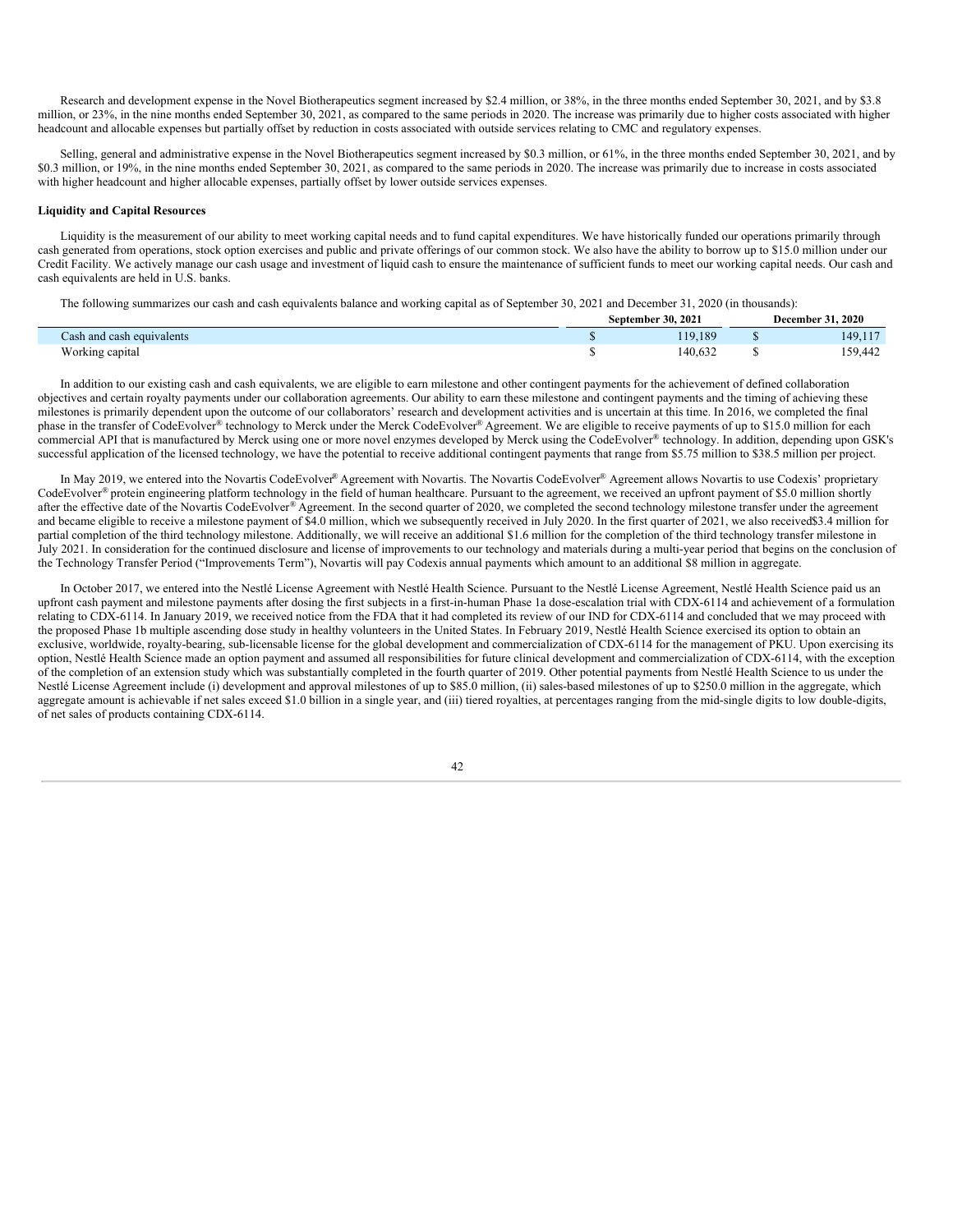We are actively collaborating with new and existing customers in the pharmaceutical and food industries. We believe that we can utilize our current products and services, and develop new products and services, to increase our revenues and gross margins in future periods.

We have historically experienced negative cash flows from operations as we continue to invest in key technology development projects and improvements to our CodeEvolver® protein engineering technology platform and expand our business development and collaboration with new customers. Our cash flows from operations will continue to be affected principally by product sales and product gross margins, sales from licensing our technology to major pharmaceutical companies, and collaborative research and development services provided to customers, as well as our headcount costs, primarily in research and development. Our primary source of cash flows from operating activities is cash receipts from our customers for purchases of products, collaborative research and development services, and licensing our technology to major pharmaceutical companies. Our largest uses of cash from operating activities are for employee-related expenditures, rent payments, inventory purchases to support our product sales and non-payroll research and development costs.

# *Equity Distribution Agreement*

In May 2021, we entered into an Equity Distribution Agreement ("EDA") with Piper Sandler & Co ("PSC"), under which PSC, as our exclusive agent, at our discretion and at such times that we may determine from time to time, may sell over a three-year period from the execution of the agreement up to a maximum of \$50 million of shares of our common stock. During the nine months ended September 30, 2021, no shares were issued of our common stock pursuant to the EDA. As of September 30, 2021, \$50.0 million of shares remained available for sale under the EDA. Sales of our common stock under this arrangement could be subject to business, economic or competitive uncertainties and contingencies, many of which may be beyond our control, and which could cause actual results from the sale of our common stock to differ materially from expectations. For information, see Note 9, "Capital Stock" in the Notes to Unaudited Condensed Consolidated Financial Statements included in this Quarterly Report on Form 10-Q.

# *Stock Of ering*

In December 2020, we completed an underwritten public offering of 4,928,572 shares of our common stock, par value \$0.0001 per share, at a public offering price of \$17.50 per share. The net proceeds to us were approximately \$80.8 million after deducting offering costs and the underwriting discounts and commissions and other offering expenses of \$5.5 million.

# *Credit Facility*

In June 30, 2017, we entered into the Credit Facility with Western Alliance Bank which consists of term debt for loans that allow us to borrow up to \$10.0 million, and under a revolving facility that allows us to borrow up to \$5.0 million with a certain eligible accounts receivable borrowing base of 80% of eligible accounts receivable. In September 2021, we entered into the Ninth Amendment to the Credit Facility whereby we may draw on the Term Debt and the Revolving Line of Credit at any time prior to December 31, 2021 and October 1, 2024, respectively, subject to customary conditions for funding including, among others, that no event of default exists. Draws on the Credit Facility are secured by a lien on substantially all of our personal property other than our intellectual property. On October 1, 2024, loans drawn under the Term Debt mature and the Revolving Line of Credit terminates. There were no amounts drawn under the credit facility as of September 30, 2021 and December 31, 2020. At September 30, 2021, we were in compliance with the covenants for the Credit Facility. The Credit Facility requires us to maintain compliance with certain financial covenants including attainment of certain lender-approved projections or maintenance of certain minimum cash levels. Restrictive covenants in the Credit Facility restrict the payment of dividends or other distributions. For additional information about our contractual obligations, see Note 10, "Commitments and Contingencies" in the Notes to Unaudited Condensed Consolidated Financial Statements included in this Quarterly Report on Form 10-Q.

As of September 30, 2021, we had cash and cash equivalents of \$119.2 million and \$15.0 million available to borrow under our Credit Facility. Our liquidity is dependent upon our cash and cash equivalents, cash flows provided by operating activities and the continued availability of borrowings under our Credit Facility.

We believe that, based on our current level of operations, our existing cash and cash equivalents will provide adequate funds for ongoing operations, planned capital expenditures and working capital requirements for at least the next 12 months.

However, we may need additional capital if our current plans and assumptions change. In addition, we may choose to seek other sources of capital even if we believe we have generated sufficient cash flows to support our operating needs. Our need for additional capital will depend on many factors, including the financial success of our business, the spending required to develop and commercialize new and existing products, the effect of any acquisitions of other businesses, technologies or facilities that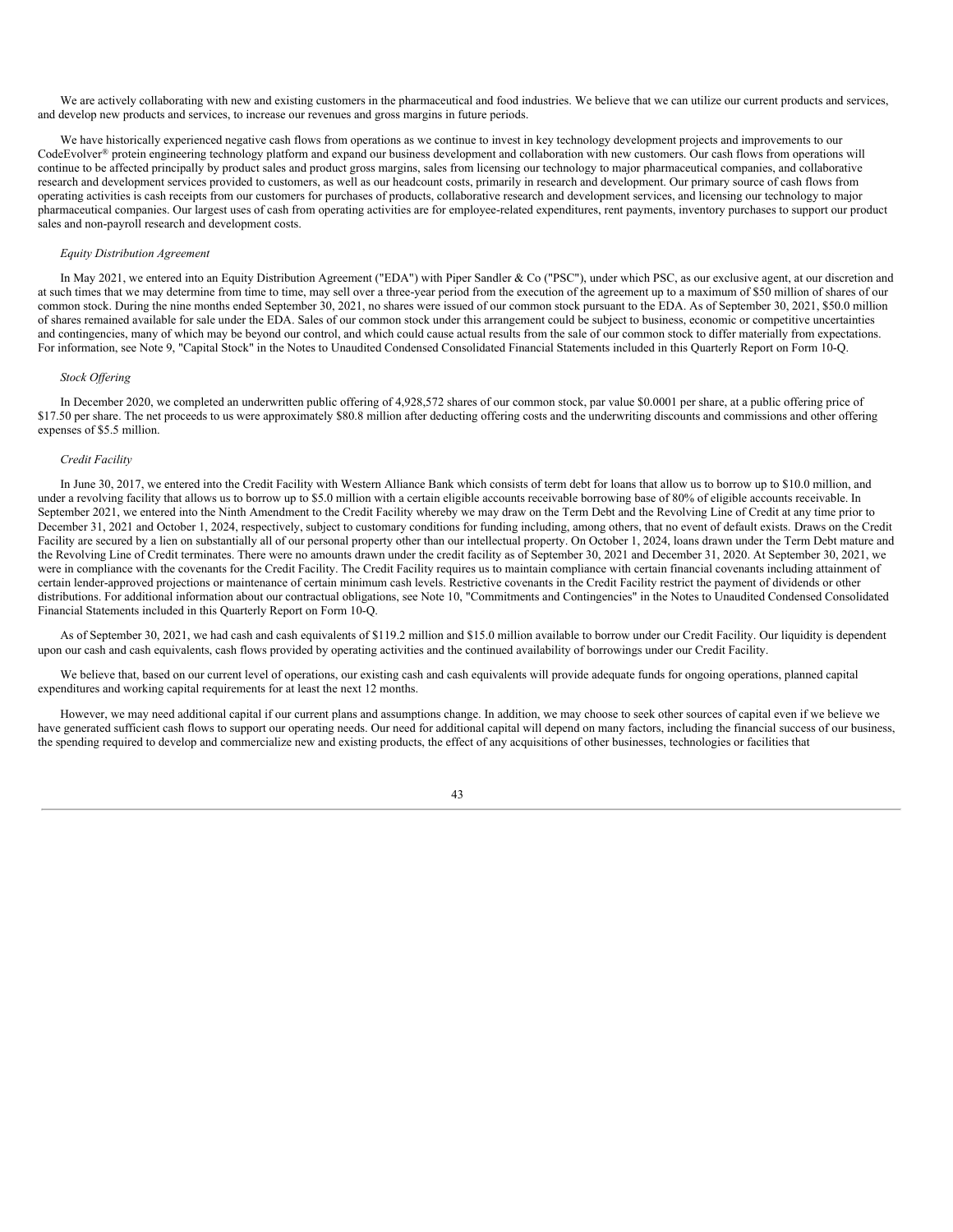we may make or develop in the future, our spending on new market opportunities, and the potential costs for the filing, prosecution, enforcement and defense of patent claims, if necessary. If our capital resources are insufficient to meet our capital requirements, and we are unable to enter into or maintain collaborations with partners that are able or willing to fund our development efforts or commercialize any products that we develop or enable, we will have to raise additional funds to continue the development of our technology and products and complete the commercialization of products, if any, resulting from our technologies. If future financings involve the issuance of equity securities, our existing stockholders would suffer dilution. If we raise debt financing or enter into credit facilities, we may be subject to restrictive covenants that limit our ability to conduct our business. We may not be able to raise sufficient additional funds on terms that are favorable to us, if at all. If we fail to raise sufficient funds and fail to generate sufficient revenues to achieve planned gross margins and to control operating costs, our ability to fund our operations, take advantage of strategic opportunities, develop products or technologies, or otherwise respond to competitive pressures could be significantly limited. If this happens, we may be forced to delay or terminate research or development programs or the commercialization of products resulting from our technologies, curtail or cease operations or obtain funds through collaborative and licensing arrangements that may require us to relinquish commercial rights, or grant licenses on terms that are not favorable to us. If adequate funds are not available, we will not be able to successfully execute our business plan or continue our business.

#### *Cash Flows*

The following is a summary of cash flows for nine months ended September 30, 2021 and 2020 (in thousands):

|                                                            | Nine months ended September 30, |           |
|------------------------------------------------------------|---------------------------------|-----------|
|                                                            | 2021                            | 2020      |
| Net cash used in operating activities                      | $(14, 927)$ \$                  | (14, 972) |
| Net cash used in investing activities                      | (15, 942)                       | (3,260)   |
| Net cash provided by (used in) financing activities        | 1.341                           | (778)     |
| Net decrease in cash, cash equivalents and restricted cash | (29, 528)                       | (19,010)  |

#### *Cash Flows from Operating Activities*

Cash used in operating activities was \$14.9 million for the nine months ended September 30, 2021, which resulted from anet loss of \$11.1 million adjusted for non-cash charges for depreciation of \$2.1 million, ROU lease asset amortization expense of \$2.0 million, stock-based compensation of \$8.5 million, partially offset by equity securities earned from research and development activities of \$0.7 million and unrealized gain on non-marketable securities of \$1.0 million. Additional cash used by changes in operating assets and liabilities was \$14.8 million. Changes in operating assets and liabilities included a decrease of \$2.3 million in other long-term liabilities, increase of \$19.6 million in financial assets and increase of \$1.2 million in prepaid expenses and other assets, partially offset by increase of \$7.0 million in accrued compensation and other accrued liabilities, increase of \$0.9 million in deferred revenue and increase of \$0.6 million in accounts payable.

Cash used in operating activities was \$15.0 million for the nine months ended September 30, 2020, which resulted from a net loss of \$20.1 million adjusted for non-cash charges for depreciation of \$1.4 million, ROU lease asset amortization expense of \$2.0 million, stock-based compensation of \$6.1 million and allowance of credit loss of \$40 thousand. Additional cash used by changes in operating assets and liabilities was \$4.3 million. Changes in operating assets and liabilities included an increase of \$4.9 million in unbilled receivables, an increase of \$1.6 million in accounts receivables, and a decrease of \$1.9 million in other long-term liabilities partially offset by an increase of \$3.6 million in accrued compensation and other accrued liabilities and an increase of \$2.0 million in deferred revenue.

#### *Cash Flows from Investing Activities*

Cash used in investing activities was \$15.9 million and \$3.3 million for the nine months ended September 30, 2021 and 2020, respectively. Cash used in investing activities for the nine months ended September 30, 2021 was primarily attributable to \$8.3 million for purchases of property and equipment and \$7.6 million for the purchase of 1,000,000 shares of MAI's Series A preferred stock in April 2021 and 9,198,423 shares of MAI's Series B preferred stock in September 2021.

Cash used in investing activities of \$3.3 million for the nine months ended September 30, 2020, was primarily attributable to \$2.3 million for purchases of property and equipment and \$1.0 million for the purchase of 1,587,050 shares of MAI's Series A preferred stock.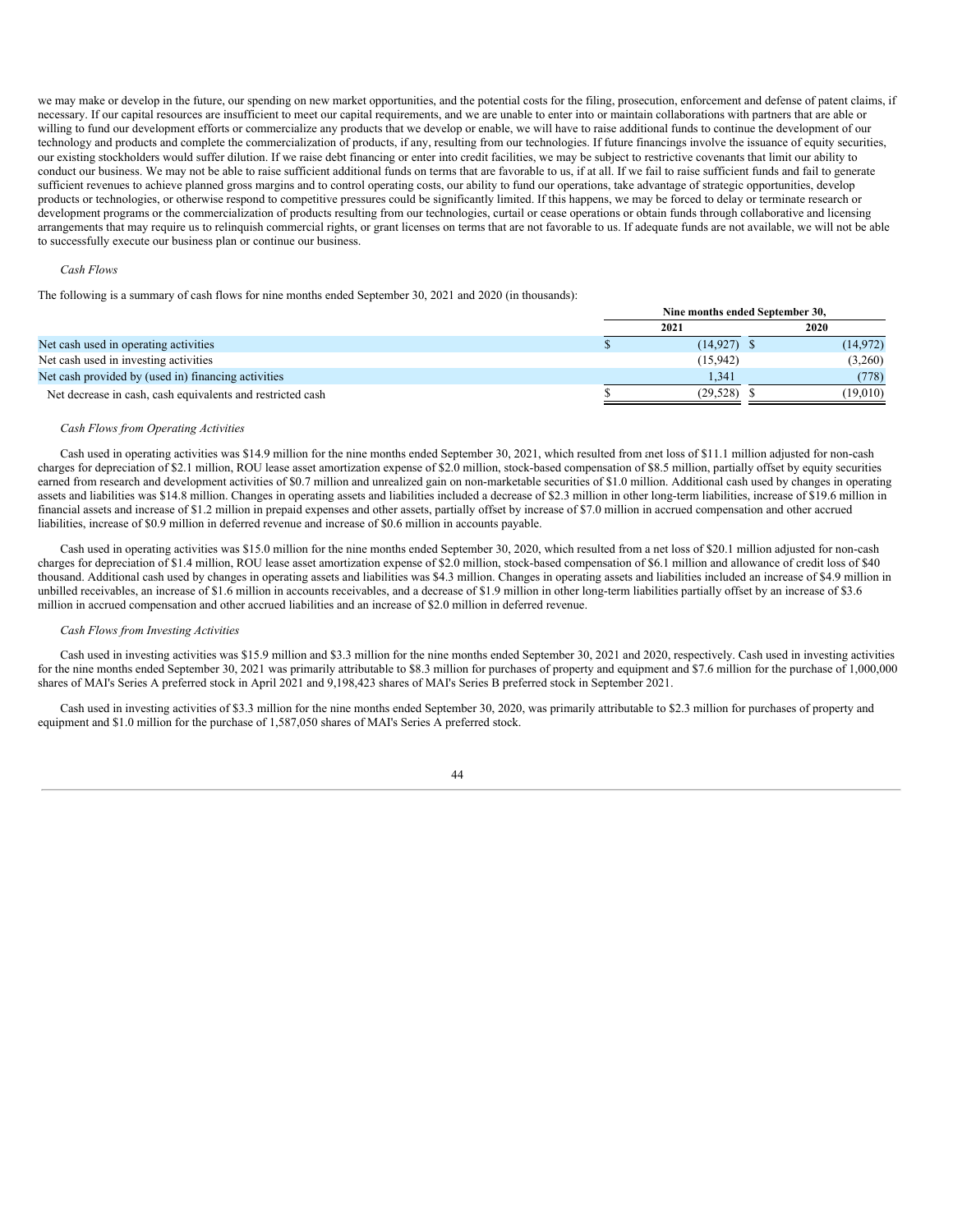#### *Cash Flows from Financing Activities*

Cash provided by financing activities was \$1.3 million for the nine months ended September 30, 2021primarily attributable to \$2.7 million of proceeds from exercises of stock options, partially offset by \$1.2 million for taxes paid related to net share settlement of equity awards.

Cash used in financing activities was \$0.8 million for the nine months ended September 30, 2020, which included \$1.3 million for taxes paid related to net share settlement of equity awards offset by \$0.5 million of proceeds from exercises of stock options.

#### *Material Cash Requirements*

The following table summarizes material cash requirements related to minimum future payments under non-cancellable operating leases, exclusive of common area maintenance charges and real estate taxes, as of September 30, 2021 (in thousands):

|                       |        |                  | Payments due by period |              |                   |
|-----------------------|--------|------------------|------------------------|--------------|-------------------|
|                       | Total  | Less than 1 year | 1 to 3 years           | 4 to 5 years | More than 5 years |
| Operating lease $(1)$ | 28,146 | 4.220            | 9.247                  | 9,810        | 4,869             |
| Operating lease $(2)$ | 31.723 | 1.726            | 6.015                  | 7.974        | 16.008            |
| Total                 | 59.869 | 5.946            | 15.262                 | 17.784       | 20.877            |

 $\alpha$ ) In the first quarter of 2019, we have entered into an Eighth Amendment to the Lease with MetLife, extending the lease terms from May 2027 to May 2029 of our Redwood City, California facilities.

(2) In the first quarter of 2021, we entered into a ten-year lease with ARE-San Francisco No. 63, LLC, for our San Carlos facilities.

For additional information see Note 10, "Commitments and Contingencies" in the Notes to Unaudited Condensed Consolidated Financial Statements included in this Quarterly Report on Form 10-Q.

# *Other Material Cash Requirements*

We have other material cash requirements related to supply and service arrangements entered in the normal course of business. For additional information about other material cash requirements, see Note 10, "Commitments and Contingencies" in the Notes to Unaudited Condensed Consolidated Financial Statements included in this Quarterly Report on Form 10-Q. Future minimum payments reflect amounts those obligations are expected to have on our liquidity and cash flows in future period and include obligations subject to risk of cancellation by us (in thousands):

| <b>Other Material Cash Requirements by Agreement Type</b>                      | <b>Agreement Date</b> | <b>Future Minimum Payment</b> |
|--------------------------------------------------------------------------------|-----------------------|-------------------------------|
| Manufacture and supply agreement with expected future payment date of December |                       |                               |
| 2022                                                                           | April 2016            |                               |
| Development and manufacturing services agreements                              | September 2019        | 686                           |
| Total other commitments                                                        |                       |                               |

We are contingently committed to an aggregate \$2.7 million of potential future research and development milestone payments to third parties for patents, licensing and development programs achieved in clinical application and the regulatory approval process. Payments generally are due and payable only upon achievement of certain developmental and regulatory milestones for which the specific timing cannot be predicted. Certain agreements also provide for sales-based milestones aggregating to \$0.6 million that we are contingently obligated to pay to upon achievement of certain sales levels in addition to royalties.

We do not utilize special-purpose financing vehicles or have undisclosed off-balance sheet arrangements.

#### **Critical Accounting Policies and Estimates**

<span id="page-44-0"></span>The preparation financial statements in conformity with generally accepted accounting principles requires management to make judgments, estimates and assumptions in the preparation of our consolidated financial statements and accompanying notes. Actual results could differ from those estimates. There have been no material changes to our critical accounting policies or estimates during the three and nine months ended September 30, 2021, from those discussed in our Annual Report on Form 10-K for the year ended December 31, 2020, filed with the SEC on March 1, 2021.

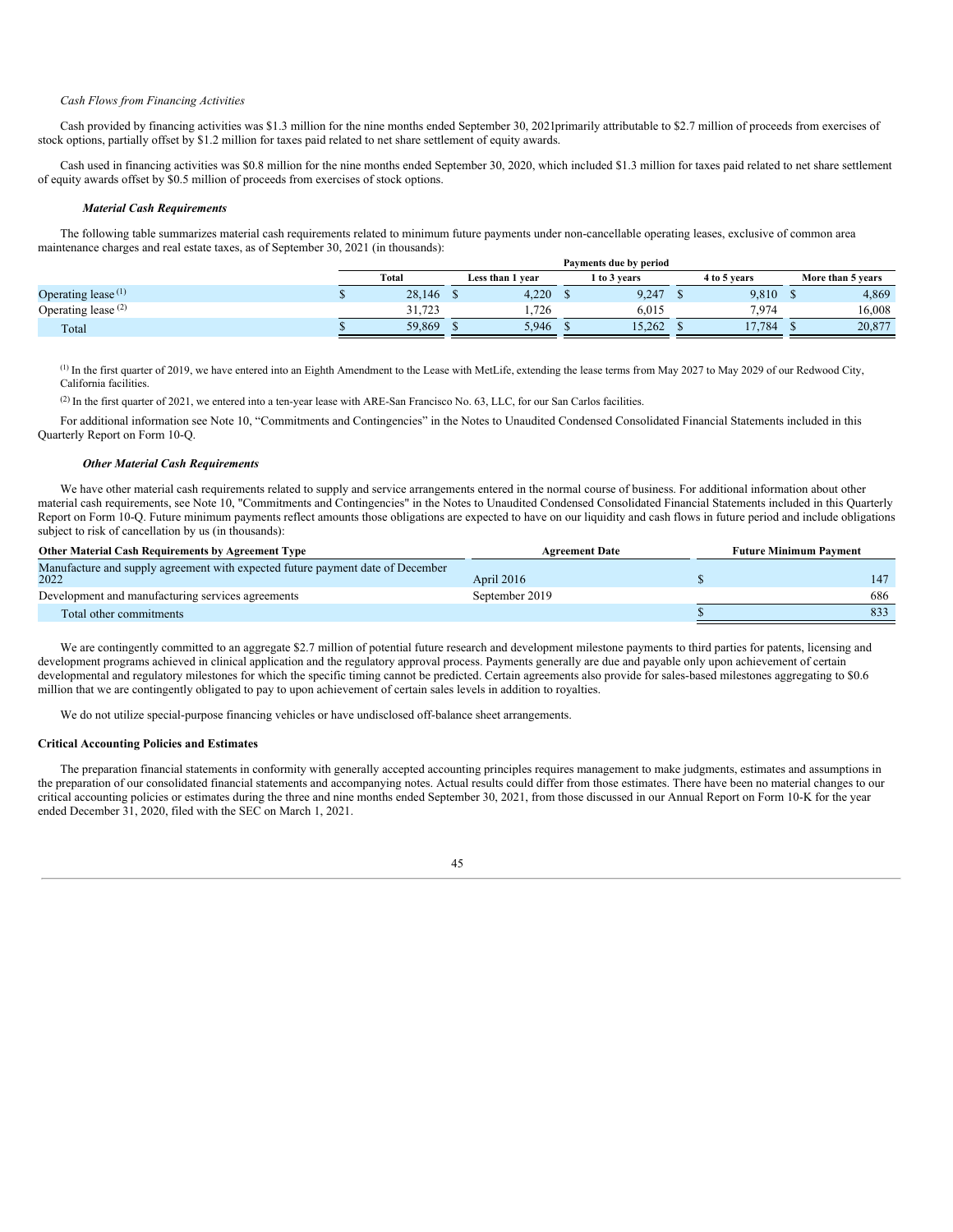# **ITEM 3. QUANTITATIVE AND QUALITATIVE DISCLOSURES ABOUT MARKET RISK**

#### *Market Risk Management*

Our cash flows and earnings are subject to fluctuations due to changes in foreign currency exchange rates, interest rates and other factors. These market risk exposures are disclosed in Part II, Item 7A of our Annual Report on Form 10-K for the year ended December 31, 2020, filed with the SEC on March 1, 2021.

# *Interest Rate Sensitivity*

Our unrestricted cash and cash equivalents total \$119.2 million at September 30, 2021. We primarily invest these amounts in money market funds which are held for working capital purposes. We do not enter into investments for trading or speculative purposes. As of September 30, 2021, the effect of a hypothetical 10% decrease in market interest rates would have an immaterial impact on a potential loss in future interest income and cash flows.

In June 2017, we entered into a Credit Facility with Western Alliance Bank consisting of term loans up to \$10.0 million, and advances under a revolving line of credit up to \$5.0 million. Term loans made under the Term Debt bear interest at variable rate through maturity at the greater of (i) 3.75% or (ii) the sum of (A) Index Rate (prime rate published in the Money Rates section of the Western Edition of The Wall Street Journal plus (B) 0.50%. Advances made under the Revolving Line of Credit bear interest at a variable annual rate equal to the greater of (i) 4.25% or (ii) the sum of (A) the prime rate plus (B) 1.00%. Increases in these variable interest rates will increase our future interest expense and decrease our results of operations and cash flows. No amounts were drawn under the Credit Facility as of September 30, 2021. Our exposure to interest rates risk relates to our 2017 Credit Facility with variable interest rates, where an increase in interest rates may result in higher borrowing costs. Since we have no outstanding borrowings under our 2017 Credit Facility as of September 30, 2021, the effect of a hypothetical 10% change in interest rates would not have any impact on our interest expense.

# *Foreign Currency Risk*

Our results of operations and cash flows are subject to fluctuations due to changes in foreign currency exchange rates. Although substantially all of our sales are denominated in United States dollars, future fluctuations in the value of the USD may affect the price competitiveness of our products outside the United States. The impact of changes in foreign currency exchange rates on our operations and cash flows may be difficult or impossible to quantify.

# *Investment in Non-Marketable Equity Securities*

<span id="page-45-0"></span>We own investments in non-marketable equity securities without readily determinable fair values. We may value these equity securities based on significant recent armslength equity transactions with sophisticated non-strategic unrelated investors, providing the terms of these security transactions are substantially similar to the security transactions terms between the investors and us. The impact of the difference in transaction terms on the market value of the portfolio company may be difficult or impossible to quantify.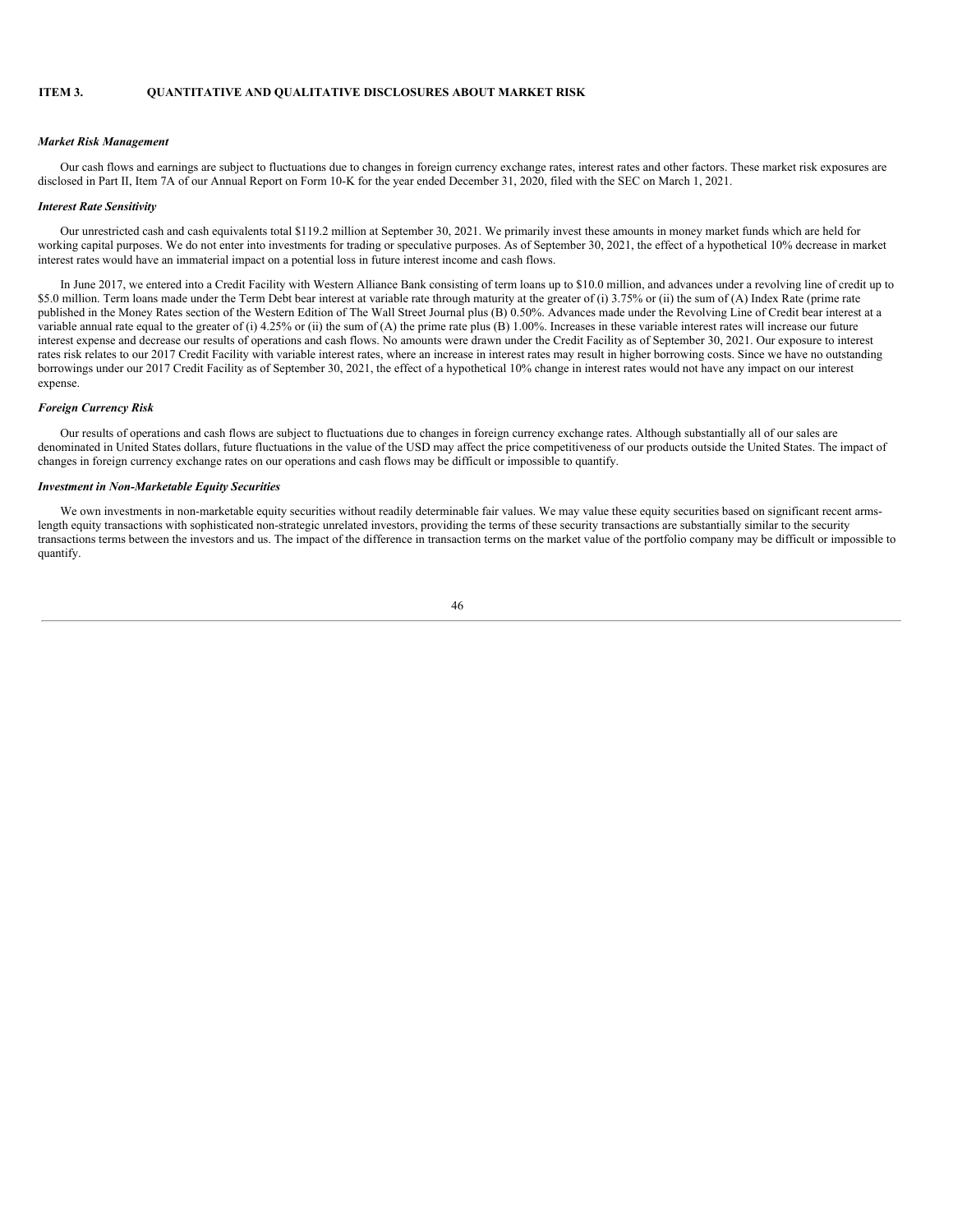# **ITEM 4. CONTROLS AND PROCEDURES**

## *Evaluation of Disclosure Controls and Procedures*

We maintain disclosure controls and procedures and internal controls that are designed to provide reasonable assurance that information required to be disclosed in our Exchange Act reports is recorded, processed, summarized, and reported within the time periods specified in the SEC's rules and forms and that such information is accumulated and communicated to our management, including our principal executive officer and our principal financial and accounting officer, as appropriate, to allow timely decisions regarding required disclosure.

Our management, including our principal executive officer and our principal financial and accounting officer, evaluated the effectiveness of our disclosure controls and procedures as defined by Rules 13a-15(e) and 15d-15(e) of the Exchange Act. Based on this review, our principal executive officer and our principal financial and accounting officer concluded that these disclosure controls and procedures were effective as of September 30, 2021, at the reasonable assurance level.

#### *Changes in Internal Control over Financial Reporting*

There were no changes in our internal control over financial reporting identified in connection with the evaluation required by paragraph (d) of Exchange Act Rules 13a-15 or 15d-15 that occurred during our last fiscal quarter that have materially affected, or are reasonably likely to materially affect, our internal control over financial reporting. There were no significant changes to our internal control over financial reporting due to the adoption of new standards.

# *Inherent Limitations on Ef ectiveness of Controls*

<span id="page-46-0"></span>In designing and evaluating the disclosure controls and procedures, management recognizes that any controls and procedures, even if determined effective and no matter how well designed and operated, can provide only reasonable assurance of achieving the desired control objectives to prevent or detect misstatements. In addition, the design of disclosure controls and procedures must reflect the fact that there are resource constraints and that management is required to apply judgment in evaluating the benefits of possible controls and procedures relative to their costs. Also, projections of any evaluation of effectiveness to future periods are subject to the risk that controls may become inadequate because of changes in conditions, or that the degree of compliance with the policies or procedures may deteriorate.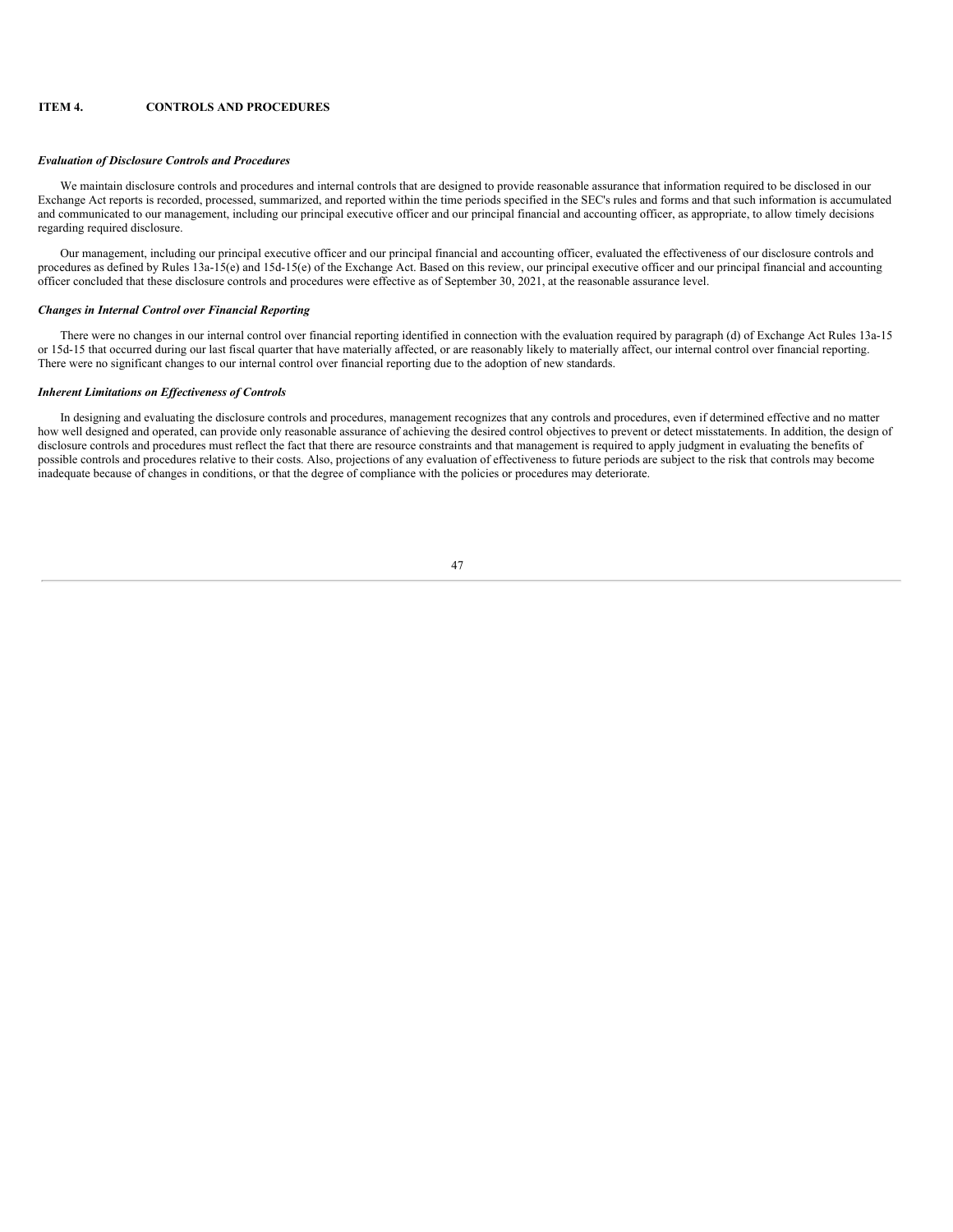# **PART II. OTHER INFORMATION**

#### <span id="page-47-0"></span>**ITEM 1. LEGAL PROCEEDINGS**

We are not currently a party to any material pending litigation or other material legal proceedings.

# <span id="page-47-1"></span>**ITEM 1A. RISK FACTORS**

We have included in Part I, Item 1A of our Annual Report on Form 10-K for the year ended December 31, 2020, a description of certain risks and uncertainties that could affect our business, future performance or financial condition (the "Risk Factors"). Other than in respect of the additional risk factor included below, during the three months ended September 30, 2021, there were no material changes from the disclosure provided in the Form 10-K for the year ended December 31, 2020 with respect to the Risk Factors. Investors should consider the Risk Factors, as well as the risk factor included below, prior to making an investment decision with respect to our stock.

# A significant portion of our revenue growth in 2021 is as a result of purchase orders from Pfizer for use in the manufacture of its clinical-stage COVID antiviral therapeutic candidate, PF-07321332. If Pfizer discontinues the development of PF-07321332, our revenue will be materially and adversely affected.

In June and August 2021, we announced that we had received purchase orders of \$13.9 million and approximately \$15.0 million, respectively, froman undisclosed global pharmaceutical company for the sale and purchase of a proprietary Codexis enzyme product that is intended for use in the manufacture of a critical intermediate for its undisclosed active pharmaceutical ingredient in a therapeutic drug. In October 2021, we announced that these purchase orders, which aggregate to approximately \$29 million, were received by us from Pfizer, Inc. and that the proprietary Codexis enzyme product is intended for use in the manufacture of PF-07321332, Pfizer's clinical-stage COVID antiviral therapeutic candidate.

In the event that Pfizer discontinues the development of PF-07321332 and, as a result, no longer requires the use of our enzyme to manufacture PF-07321332, our revenue will be materially and adversely affected. We have no control over the development of PF-07321332 and no additional insight into the development of PF-07321332 other than that publicly reported by Pfizer, including the results of any preclinical studies or clinical trials or the timing of announcements related to such studies or trials. If Pfizer decides to discontinue the development of PF-07321332 for the prevention of COVID-19 infection or if Pfizer otherwise determines that the clinical or commercial profile of PF-07321332 doesn't sufficiently warrant continued development, our future revenues may be materially and adversely impacted.

# <span id="page-47-2"></span>**ITEM 2. UNREGISTERED SALES OF EQUITY SECURITIES AND USE OF PROCEEDS**

None.

## <span id="page-47-3"></span>**ITEM 3. DEFAULTS UPON SENIOR SECURITIES**

None.

# <span id="page-47-4"></span>**ITEM 4. MINE SAFETY DISCLOSURES**

Not applicable.

# <span id="page-47-5"></span>**ITEM 5. OTHER INFORMATION**

<span id="page-47-6"></span>Not applicable.

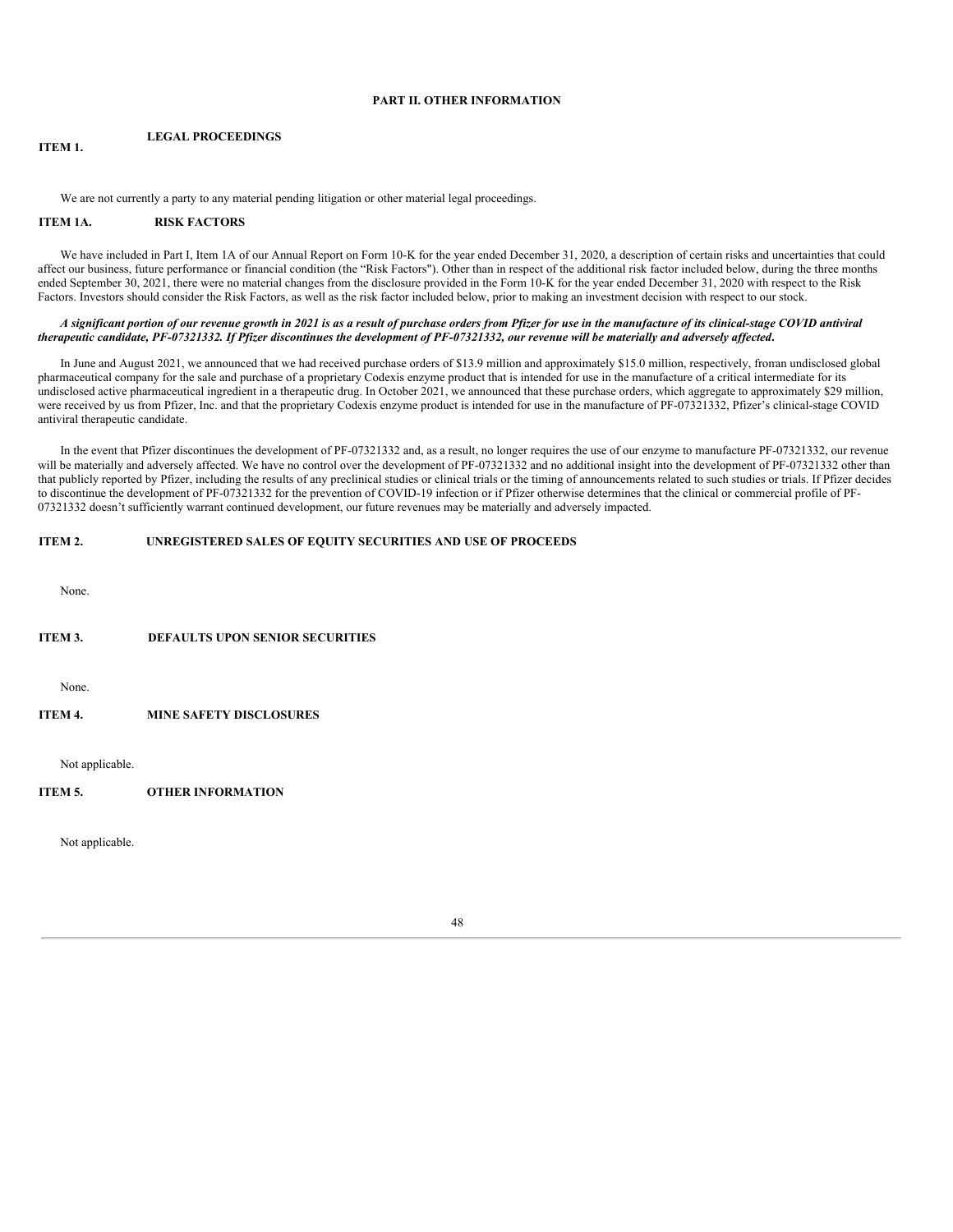# **ITEM 6. EXHIBITS**

- 3.1 Amended and Restated Certificate of [Incorporation](http://www.sec.gov/Archives/edgar/data/1200375/000095013010000138/dex31.htm) of Codexis, Inc. filed with the Secretary of the State of the State of Delaware on April 27, 2010 and effective as of April 27, 2010 (incorporated by reference to Exhibit 3.1 to the Company's Quarterly Report on Form 10-Q for the quarter ended March 31, 2010, filed on May 28, 2010).
- 3.2 Certificate of Designations of Series A Junior Participating Preferred Stock of Codexis, Inc., filed with the Secretary of State of the State of Delaware on September 4, 2012 [\(incorporated](http://www.sec.gov/Archives/edgar/data/1200375/000119312512378221/d405085dex31.htm) by reference to Exhibit 3.1 to the Company's Current Report on Form 8-K, filed on September 4, 2012).
- 3.3 Amended and Restated Bylaws of Codexis, Inc. effective as of April 27, 2010 [\(incorporated](http://www.sec.gov/Archives/edgar/data/1200375/000095013010000138/dex32.htm) by reference to Exhibit 3.2 to the Company's Quarterly Report on Form 10-Q for the quarter ended March 31, 2010, filed on May 28
- 4.1 Reference is made to Exhibits 3.1 through 3.3.
- 10.1 \* [Amendment](#page-52-0) No. 5 to Sitagliptin Supply Agreement, effective as of July 1, 2021, by and between Codexis, Inc. and Merck Sharp & Dohme Corp.
- 10.2 Ninth [Amendment](#page-57-0) to Loan and Security Agreement, effective as of September 30, 2021, by and between Codexis, Inc. and Western Alliance Bank.
- 31.1 [Certification](#page-59-0) of Principal Executive Officer Required Under Rule 13a-14(a) and 15d-14(a) of the Securities Exchange Act of 1934, as amended.
- 31.2 [Certification](#page-60-0) of Principal Financial Officer Required Under Rule 13a-14(a) and 15d-14(a) of the Securities Exchange Act of 1934, as amended.
- 32.1 [Certification](#page-61-0) of Principal Executive Officer and Principal Financial Officer Required Under Rule 13a-14(b) of the Securities Exchange Act of 1934, as amended, and 18 U.S.C. §1350.
- 101 The following materials from the Company's Quarterly Report on Form 10-Q for the quarter ended September 30, 2021, formatted in Inline<br>Extensible Business Reporting Language ("iXBRL") includes: (i) Unaudited Condensed December 31, 2020 (ii) Unaudited Condensed Consolidated Statements of Operations for the Three and Nine Months Ended September 30, 2021 and 2020, (iii) Unaudited Condensed Consolidated Statements of Stockholders' Equity for the Three and Nine Months Ended September 30, 2021 and 2020, (iv) Unaudited Condensed Consolidated Statements of Cash Flows for the Nine Months Ended September 30, 2021 and 2020 and (v) Notes to Unaudited Condensed Consolidated Financial Statements.
- 101.SCH Inline XBRL Taxonomy Extension Schema Document
- 101.CAL Inline XBRL Taxonomy Extension Calculation Linkbase Document
- 101.DEF Inline XBRL Taxonomy Extension Definition Linkbase Document
- 101.LAB Inline XBRL Taxonomy Extension Label Linkbase Document
- <span id="page-48-0"></span>101.PRE Inline XBRL Taxonomy Extension Presentation Linkbase Document
	- 104 The cover page from the Company's Quarterly Report on Form 10-Q for the quarter ended September 30, 2021, formatted in Inline XBRL and contained in Exhibit 101.
		- Portions of the exhibit, marked by brackets, have been omitted because the omitted information is (i) not material and (ii) would be competitively harmful if publicly disclosed.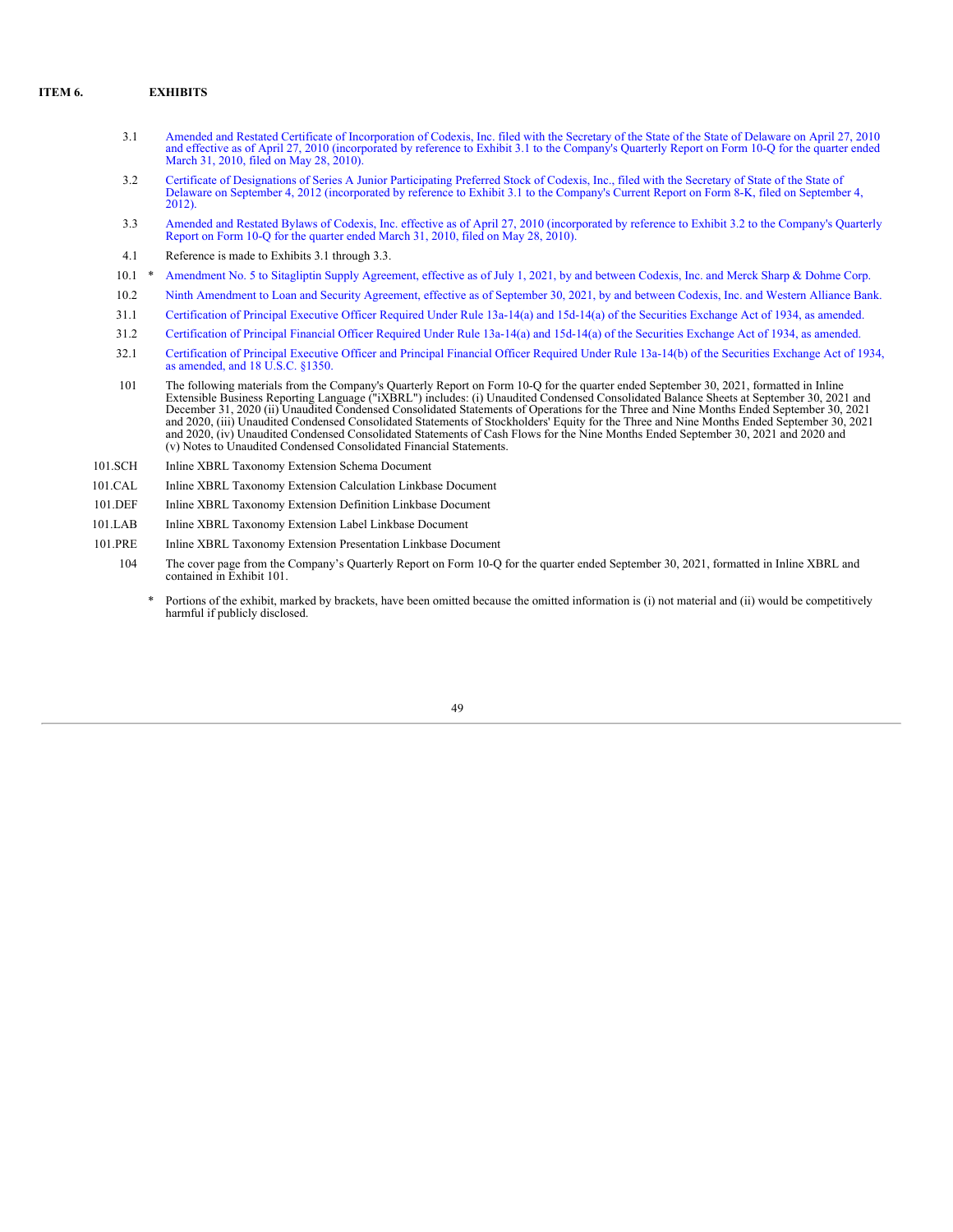# **SIGNATURES**

Pursuant to the requirements of the Securities Exchange Act of 1934, the Registrant has duly caused this report to be signed on its behalf by the undersigned, thereunto duly authorized.

|       |                  | Codexis, Inc. |                                                                                                                  |
|-------|------------------|---------------|------------------------------------------------------------------------------------------------------------------|
| Date: | November 5, 2021 | By:           | /s/ John J. Nicols                                                                                               |
|       |                  |               | John J. Nicols<br>President and Chief Executive Officer<br>(principal executive officer)                         |
| Date: | November 5, 2021 | By:           | /s/ Ross Taylor                                                                                                  |
|       |                  |               | Ross Taylor<br>Senior Vice President and Chief Financial Officer<br>(principal financial and accounting officer) |
|       |                  |               |                                                                                                                  |
|       |                  |               |                                                                                                                  |
|       |                  | 50            |                                                                                                                  |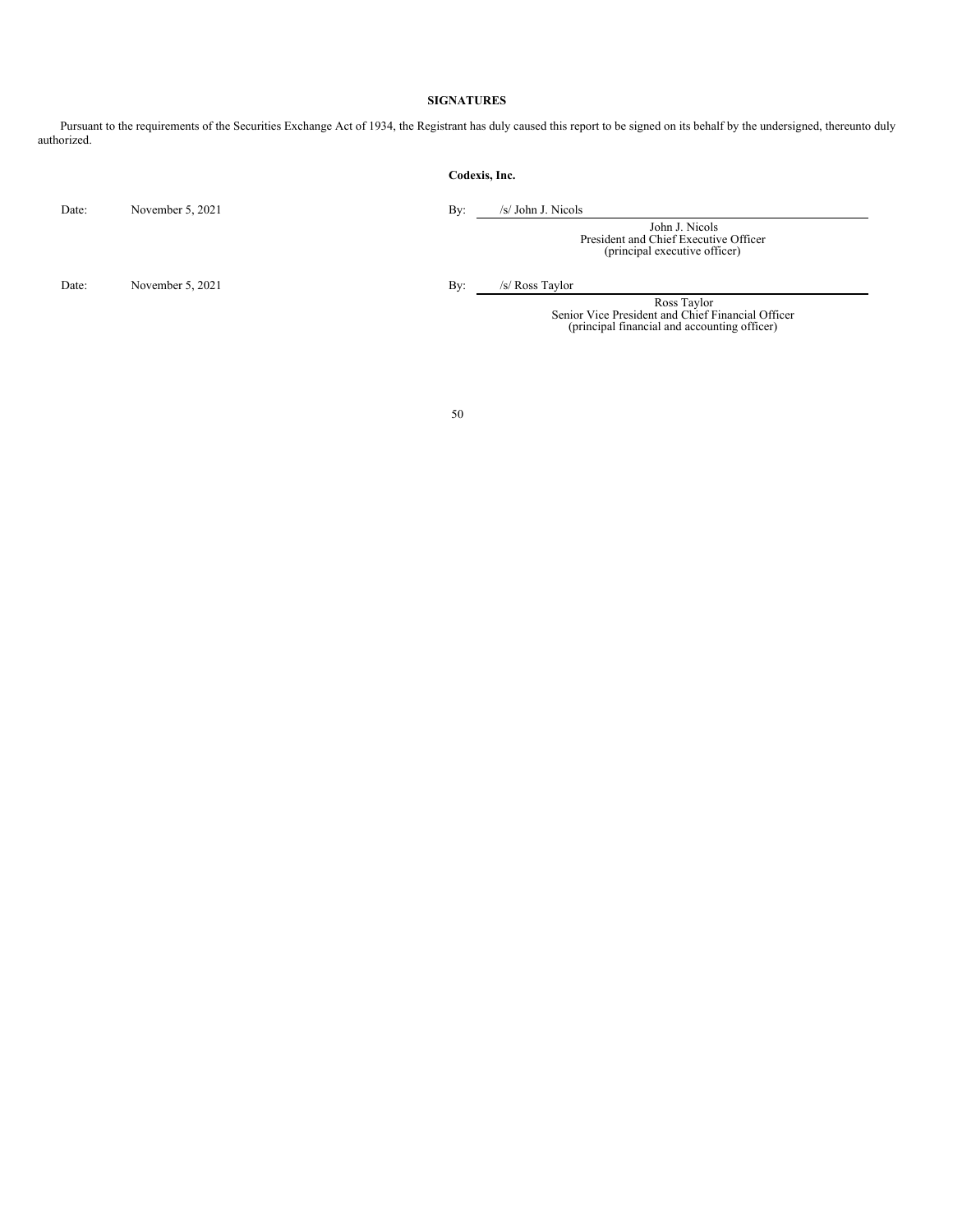**Exhibit 10.1**

#### **AMENDMENT NO. 5 TO SITAGLIPTIN SUPPLY AGREEMENT**

**AMENDMENT NO. 5 TO SITAGLIPTIN CATALYST SUPPLY AGREEMENT** (this "AMENDMENT") is effective as of **July 1, 2021 (the "AMENDMENT EFFECTIVE DATE")** by and between Codexis, Inc., a Delaware corporation, having a place of business at 200 Penobscot Drive, Redwood City, CA 94063 ("CODEXIS") and Merck Sharp and Dohme Corp., having a place of business at One Merck Drive, Whitehouse Station, NJ 08889-0100. ("MERCK")

#### **W I T N E S S E T H:**

**WHEREAS,** the parties are party to that certain**SITAGLIPTIN CATALYST SUPPLY AGREEMENT** dated as of February 1, 2012, as amended as of October 1, 2013, February 25, 2015, December 4, 2015 and as of January 1, 2016 (as so amended, the "AGREEMENT"); and

**WHEREAS,** the parties desire to amend the AGREEMENT to modify the terms of the AGREEMENT as more fully set forth below;

**NOW, THEREFORE,** in consideration of the premises and the mutual covenants herein contained, and for other good and valuable consideration, the receipt and sufficiency of which is hereby acknowledged, the parties hereto hereby agree as follows:

# **1. As of the AMENDMENT EFFECTIVE DATE, the AGREEMENT is amended as follows:**

**1.01** Section 2.1.2 shall be amended to read in its entirety as follows:

During the TERM of this AGREEMENT, CODEXIS shall be the supplier of a minimum of [\*\*\*]% of the SUBSTANCE requirements by MERCK; provided, however, there are no supply disruptions or compliance issues with the CODEXIS supplied SUBSTANCE pursuant to this Section 2.1.2. In the event MERCK or CODEXIS identifies a SUBSTANCE compliance issue with respect to the quality of SUBSTANCE or if CODEXIS is unable to supply, or anticipates it will be unable to supply, in whole or in part, the quantity of SUBSTANCE to MERCK as set forth in any purchase order or forecast, the identifying PARTY shall notify the other PARTY immediately of such issue, and the PARTIES shall discuss such issue in good faith. If the PARTIES mutually agree that such issue creates a significant risk with respect to quality and/or DELIVERY of SUBSTANCE, the PARTIES shall discuss in good faith steps to be taken to resolve such issue and CODEXIS shall have thirty (30) days to resolve such issue. If CODEXIS is unable to resolve such issue within such thirty (30)-day period, then MERCK shall have the right to immediately qualify its own SUBSTANCE MANUFACTURER and/or purchase from its own direct SUBSTANCE MANUFACTURER any quantity sufficient to alleviate the shortage and CODEXIS will have the obligation to immediately provide the appropriate technical support for such qualification at no cost to MERCK. In this case, the [\*\*\*]% minimum SUBSTANCE supply commitment to CODEXIS by MERCK will immediately cease to be in effect until CODEXIS resolves such SUBSTANCE compliance issue to MERCK's reasonable satisfaction, at which point, such [\*\*\*]% minimum requirement shall be reinstated at a reasonable time as MERCK may have made commitments to other suppliers to mitigate the risk. CODEXIS also hereby agrees and acknowledges that in the event of a shortage of SUBSTANCE, all available quantities of SUBSTANCE shall be allocated for DELIVERY to MERCK and shall be used solely to satisfy CODEXIS' obligations to MERCK hereunder prior to satisfying CODEXIS' obligations to any other customer besides MERCK.

**1.02** Section 2.1.3 shall be amended to read in its entirety as follows:

"Beginning on February 1, 2022, MERCK, its AFFILIATES, and its THIRD PARTY SUPPLIER have the right to purchase up to and including [\*\*\*]% of SUBSTANCE demand directly from a direct SUBSTANCE MANUFACTURER. The direct SUBSTANCE MANUFACTURER will be [\*\*\*], which is also the SECONDARY SUBSTANCE MANUFACTURER for CODEXIS.

MERCK will negotiate the price for such SUBSTANCE directly with [\*\*\*] and CODEXIS will not be involved in any part of the commercial agreement.

Within ninety (90) days after delivery of SUBSTANCE by [\*\*\*] (as MERCK's, its AFFILIATES', and its THIRD PARTY SUPPLIERS' direct SUBSTANCE MANUFACTURER) to MERCK (or its AFFILIATE(S) or THIRD PARTY SUPPLIER(S)) as a SUBSTANCE MANUFACTURER, MERCK shall pay CODEXIS \$[\*\*\*]. Notwithstanding the foregoing, if MERCK's, its AFFILIATES', or its THIRD PARTY SUPPLIERS' direct purchases from a SUBSTANCE MANUFACTURER are necessitated as the result of a supply issue as described in Section 2.1.2, CODEXIS waives its right to this \$[\*\*\*] payment.

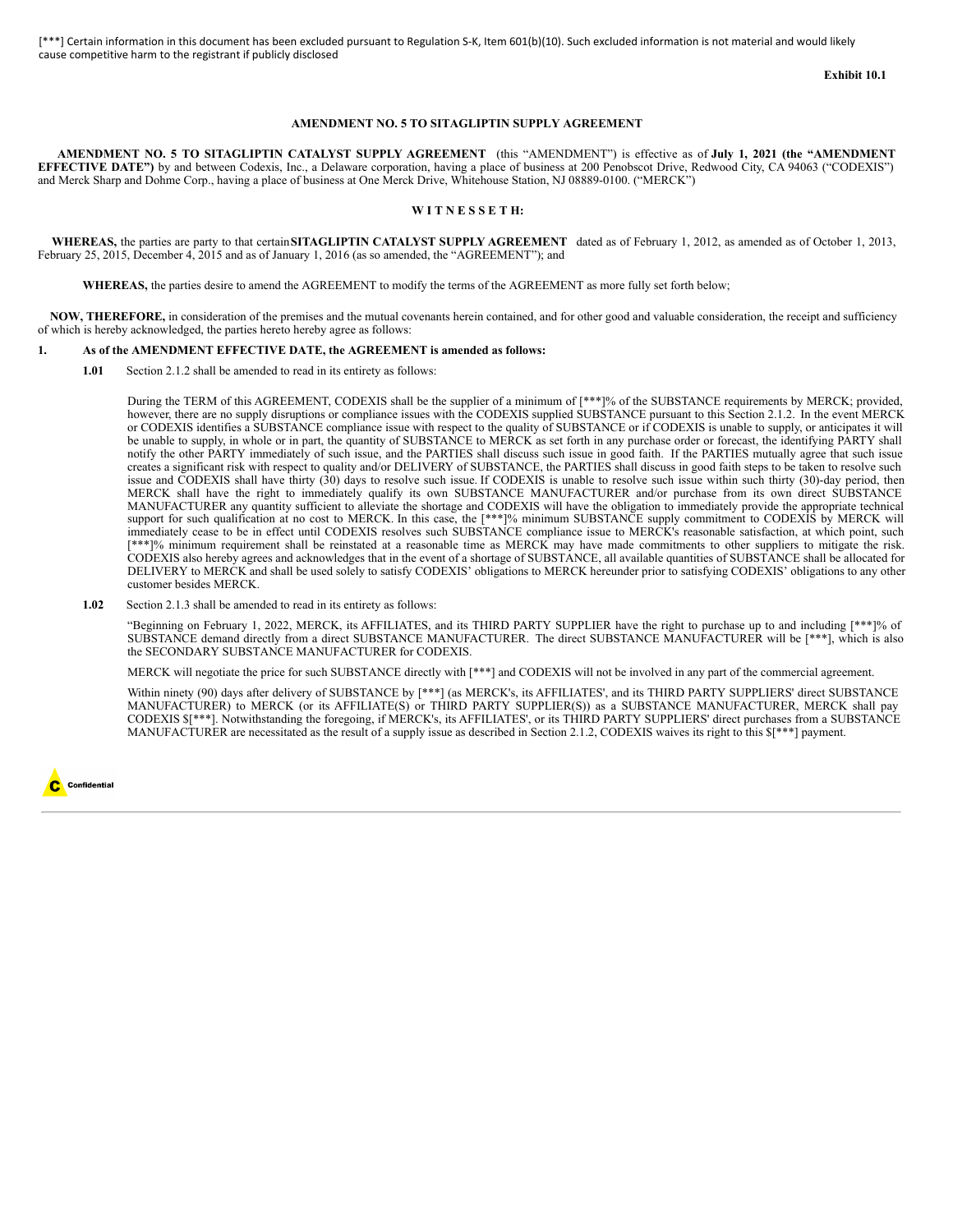> In the event that during any calendar year (N) MERCK's, its AFFILIATES', and its THIRD PARTY SUPPLIERS' purchases from direct SUBSTANCE MANUFACTURER exceeds [\*\*\*]% of MERCK's SUBSTANCE demand in calendar year (N), thereby resulting in a CODEXIS share of less than [\*\*\*]% for calendar year (N), then MERCK shall make up such deficit of purchases from CODEXIS in the following calendar year (N+1). Such make-up volume shall be in addition to the minimum of [\*\*\*]% of SUBSTANCE demand MERCK, its AFFILIATES, and its THIRD PARTY SUPPLIERS are required to purchase from CODEXIS in calendar year (N+1). Make-up volume to be purchased in calendar year (N+1) will be priced according to the CUMULATIVE SUBSTANCE PURCHASE VOLUME TIER applicable on December 31 of calendar year (N).

> For purposes of facilitating MERCK's, its AFFILIATES', and its THIRD PARTY SUPPLIERS' acquisition of SUBSTANCE from [\*\*\*], beginning February 1, 2022 CODEXIS will, upon request by MERCK, perform the following services ("ANCILLARY SERVICES") for MERCK for each lot of SUBSTANCE purchased by MERCK, its AFFILIATES or its THIRD PARTY SUPPLIERS from [\*\*\*] as contemplated by this Section 2.1.3:

- 1. Testing for Certificate of Analysis pursuant to the latest Quality Standard Specifications in effect per Section 6.1 and as provided for under Attachment 5 of the Agreement:
	- a. Color, Form and Appearance
		- b. Conversion/Specificity (@ 24 Hours)
		- c. LOD
		- d. Assay (Weight %)
		-
		- e. Molecular Weight<br>f SDS-PAGE Iden SDS-PAGE - Identity
	- g. Use Test (@16 Hours)
	-
- 2. QC analytical data review<br>3. QA review of QC data she
- 3. QA review of QC data sheet<br>4 Processing of BSE/TSE and Processing of BSE/TSE and COA
- 5. Product release

MERCK shall pay to CODEXIS a fee of US\$[\*\*\*] for ANCILLARY SERVICES performed by CODEXIS for each lot of SUBSTANCE purchased by MERCK, its AFFILIATES or its THIRD PARTY SUPPLIERS from [\*\*\*]. CODEXIS will invoice MERCK upon completion of the ANCILLARY SERVICES for each lot of SUBSTANCE. MERCK shall pay complete invoices in the same manner as set forth in Sections 9.1 and 9.2 of the Agreement. CODEXIS shall make available to MERCK during quality audits of CODEXIS all documentation generated by CODEXIS in the regular course of performing the ANCILLARY SERVICES. CODEXIS warrants that it shall perform such ANCILLARY SERVICES for MERCK in good faith and in the same manner and with the same level of care as CODEXIS performs such services for itself with respect to SUBSTANCE produced by [\*\*\*] for CODEXIS. Except as provided in the preceding sentence, ANCILLARY SERVICES are provided "as-is, where-is," and CODEXIS makes no warranty of any kind, express or implied, with respect to the ANCILLARY SERVICES including, without limitation, no warranties of merchantability, fitness for any particular purpose or conformance with industry standards. CODEXIS shall not discriminate against MERCK in the performance or timing of the ANCILLARY SERVICES as compared to its performance of similar services for CODEXIS' own business, and CODEXIS shall not be required to discriminate against its own businesses in the performance of the ANCILLARY SERVICES for MERCK. All risk and liability associated with the use of any ANCILLARY SERVICES by MERCK, its AFFILIATES, its and their THIRD PARTY SUPPLIERS, and/or [\*\*\*], and the use of any SUBSTANCE produced by [\*\*\*] which is purchased by MERCK, its AFFILIATES and their THIRD PARTY SUPPLIERS from [\*\*\*], is the sole responsibility of MERCK."

**1.03** Section 2.2.1.1 shall be amended to read in its entirety as follows:

"Within five (5) business days at the beginning of each QUARTER during the TERM, MERCK shall provide CODEXIS in writing (e-mail is acceptable) a good faith forecast reflecting MERCK's, its AFFILIATES', and its THIRD PARTY SUPPLIERS' requirements, if any, for SUBSTANCE for each of the following six (6) QUARTERS, including the QUARTER in which the forecast is delivered, by setting forth the quantities of SUBSTANCE to be supplied, broken down by QUARTER. All projected order dates, quantities and shipping dates set forth in the forecasts delivered pursuant to this Section 2.2.1.1 shall be binding on MERCK in respect of the requirements set forth for the next three (3) QUARTERS of the forecast, including the QUARTER in which the forecast is made. Additionally, for the third QUARTER of the binding forecast, during the ensuing QUARTER and up until the next QUARTER's forecast, MERCK reserves the right to adjust the quantities forecasted for the third QUARTER of the binding forecast by up to and including  $\pm$ [\*\*\*] % without penalty. For example only, the January 5<sup>th</sup> forecast in any calendar year shall include binding forecasts for the QUARTERS commencing January 1, April 1,

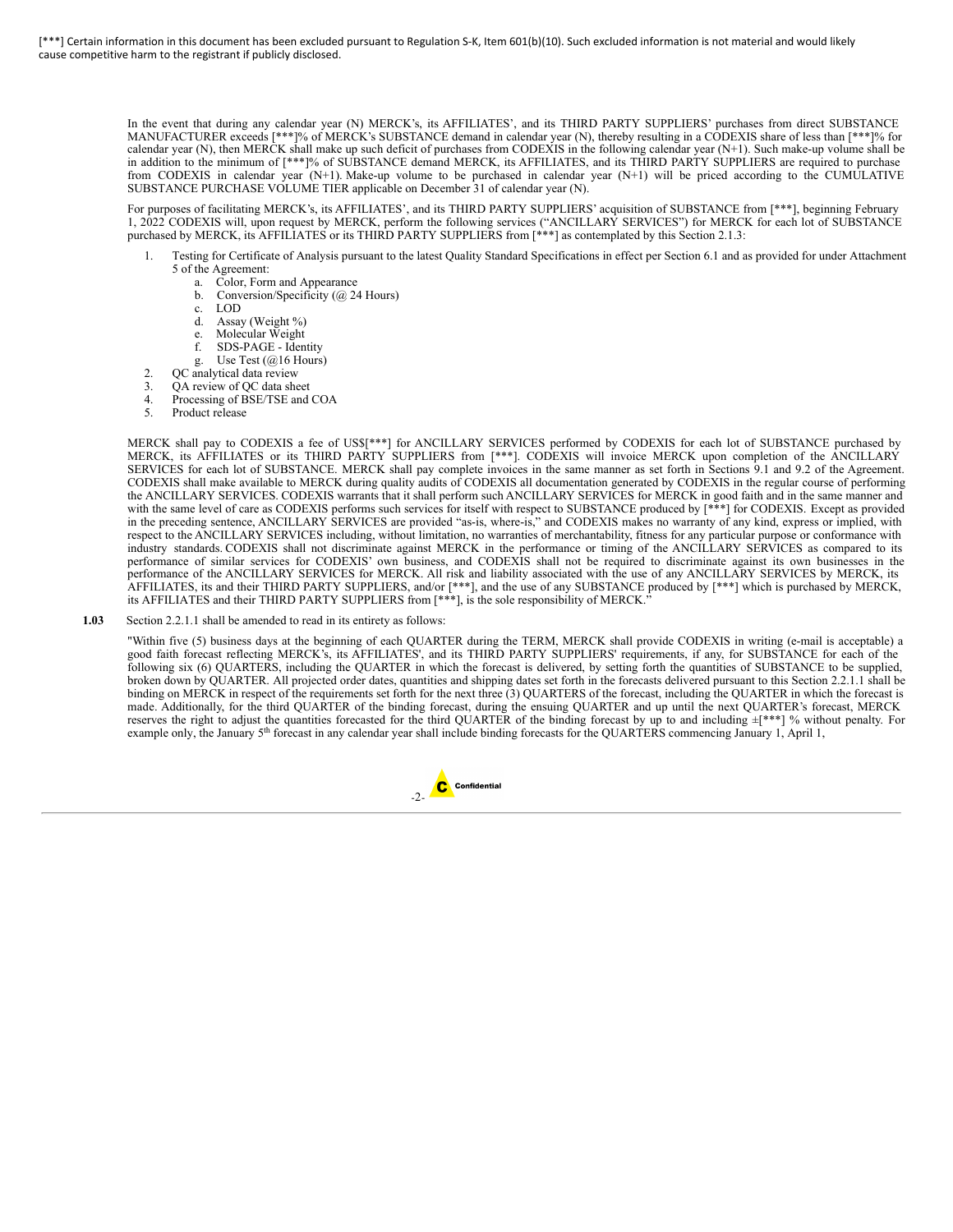<span id="page-52-0"></span>and July 1 in such calendar year and the binding forecast for the QUARTER commencing July 1 may be adjusted by  $\pm$ [\*\*\*] % without penalty between January 5<sup>th</sup> and April 5<sup>th</sup>. Except as provided in this Section 2.2.1.1, it is understood and agreed that the forecasts shall not constitute commitments to take DELIVERY of SUBSTANCE or FIRM ORDERS unless such forecasts are specified in writing by MERCK as binding."

**1.04** Section 2.2.1.6 shall be amended to read in its entirety as follows:

"CODEXIS shall cause each shipment of SUBSTANCE to be DELIVERED to MERCK with not less than [\*\*\*] months of the then-current re-test period remaining on such shipment of SUBSTANCE; provided, however, that after the re-test period of SUBSTANCE is extended to [\*\*\*] months or beyond, CODEXIS shall cause each shipment of SUBSTANCE to be DELIVERED to MERCK with not less than [\*\*\*] months of the then-current re-test period remaining on such shipment of SUBSTANCE. CODEXIS will perform stability tests through at least [\*\*\*] months."

**1.05** Section 4.1.2.2 shall be amended to read in its entirety as follows:

"Subject to Section 9.1, MERCK shall pay CODEXIS a SUBSTANCE FEE for the purchase of SUBSTANCE according to the schedule in ATTACHMENT 3 (Revised July 1, 2021). The pricing set forth in ATTACHMENT 3 (Revised July 1, 2021) will apply through the remaining TERM of this AGREEMENT based on the current ≥[\*\*\*] % SUBSTANCE LOADING FACTOR. The PARTIES agree to negotiate a new pricing table should MERCK reduce the current ≥[\*\*\*] % SUBSTANCE LOADING FACTOR.

The PARTIES agree that such ATTACHMENT 3 (Revised July 1, 2021) shall apply equally to all FIRM ORDERS placed by MERCK, its AFFILIATES and its THIRD PARTY SUPPLIERS directly with CODEXIS for DELIVERY of SUBSTANCE under this Agreement."

**1.06** Section 11.2 shall be amended to read in its entirety as follows:

"MERCK shall protect, defend, indemnify, and hold CODEXIS, its AFFILIATES and their respective REPRESENTATIVES, harmless from any and all LOSSES to the extent such LOSSES arise out of or result from: (i) any breach by MERCK and/or its AFFILIATES of their representations, warranties, covenants or obligations under this AGREEMENT; (ii) any negligence, recklessness, or willful misconduct by MERCK and/or its AFFILIATES; (iii) product liability related to the marketing, sale or use of any COMPOUND or PRODUCT, or (iv) the use by MERCK and/or its AFFILIATES and/or their THIRD PARTY SUPPLIERS of any ANCILLARY SERVICES provided by CODEXIS to such parties and/or [\*\*\*] pursuant to Section 2.3. The indemnification obligations for items (i), (ii) and (iii) above shall not apply to the extent CODEXIS is required to indemnify MERCK and its REPRESENTATIVES in accordance with Section 11.1, and the indemnification obligations for item (iv) above shall not apply to the extent of CODEXIS' or its REPRESENTATIVES' gross negligence or willful misconduct."

**1.07** Section 12.1 shall be amended to read in its entirety as follows:

"This AGREEMENT shall become effective as of February 1, 2012 and shall continue in effect until December 31, 2026. This AGREEMENT may be renewed for an additional five (5) year term (beginning January 1, 2027) upon mutual written agreement executed by both PARTIES. Both PARTIES agree to initiate negotiations in good faith no later than [\*\*\*] to extend this AGREEMENT and, provided an extension is mutually agreed upon, reach a commercial agreement no later than [\*\*\*] for the new contract period 2027-2031. Both PARTIES acknowledge the intent to renew the AGREEMENT once the SUBSTANCE price is mutually agreed upon, provided that business conditions have not been significantly altered for either or both PARTIES during the period between the AMENDMENT EFFECTIVE DATE of this AMENDMENT and the negotiation period defined above."

- **1.08** Attachment 2 (Annual License Fee Schedule) shall be replaced with Exhibit A entitled "Attachment 2 (Revised July 1, 2021) Annual License Fee Schedule" to this AMENDMENT.
- **1.09** Attachment 3 (Revised January 1, 2016) Substance Fees shall be replaced with Exhibit B entitled "Attachment 3 (Revised July 1, 2021) Substance Fees" to this AMENDMENT.
- **1.10** The Parties also agree that in addition to the execution of this AMENDMENT to the AGREEMENT, the Parties will negotiate and enter into an Amended and Restated Sitagliptin Catalyst Supply Agreement ("AMENDED AND RESTATED AGREEMENT") that will amend and supersede this AGREEMENT. This AMENDED AND RESTATED AGREEMENT will include the original AGREEMENT, all changes made to the AGREEMENT through the AMENDMENTS and any other changes deemed mutually agreeable between the Parties. The Parties agree to take commercially reasonable efforts to enter into this new AGREEMENT by [\*\*\*].
- **2. Miscellaneous**

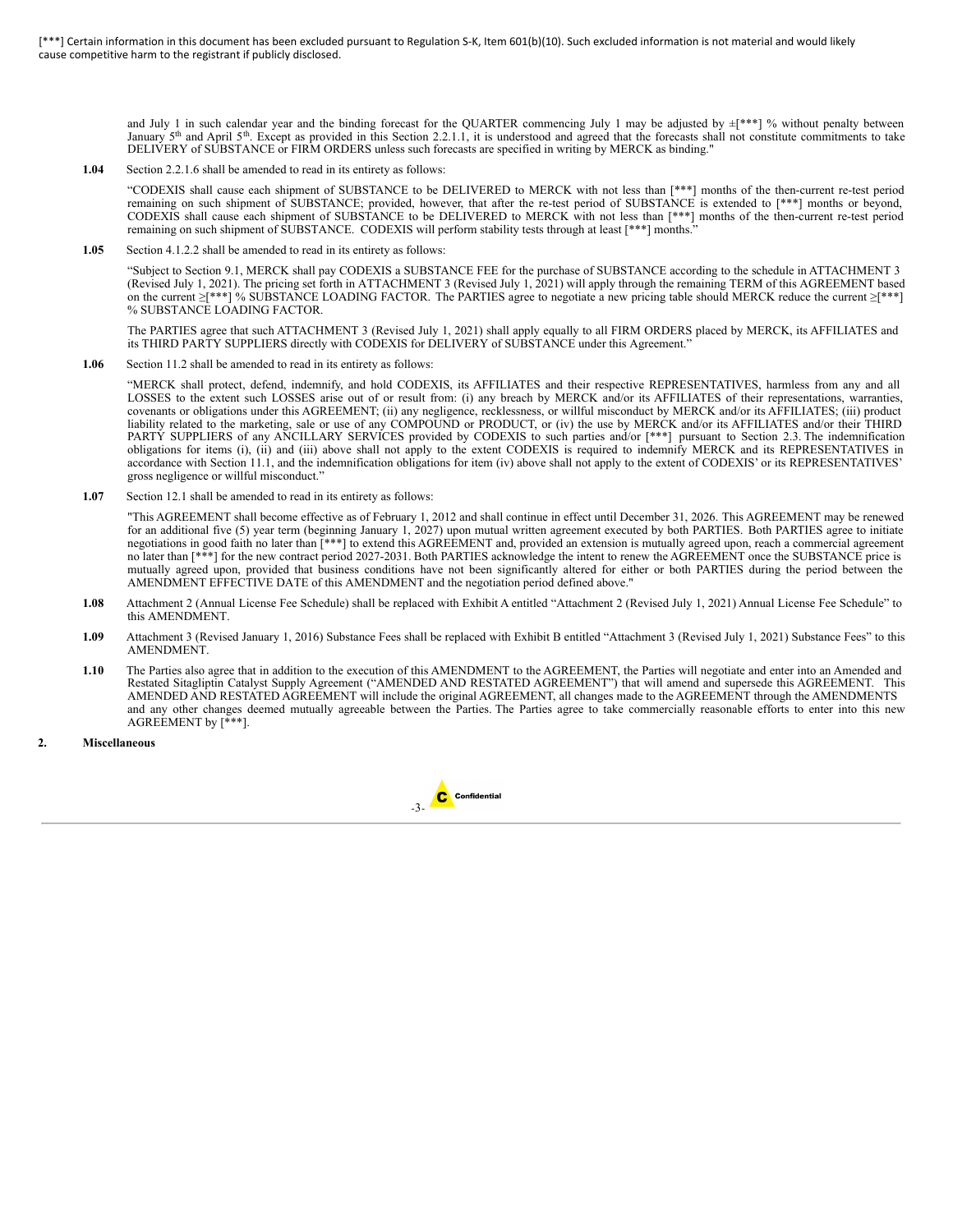- **2.01** Effect of AMENDMENT; Joinder. Except as expressly changed by this AMENDMENT, the AGREEMENT shall remain in full force and effect in accordance with its stated terms. The AGREEMENT and the Schedules and Exhibits thereto, as amended by this AMENDMENT and all preceding AMENDMENTS, set forth the entire understanding of the parties with respect to the subject matter thereof. There are no agreements, restrictions, promises, warranties, covenants or undertakings other than those expressly set forth or referred to therein. The AGREEMENT and the Schedules and Exhibits thereto, as amended by this AMENDMENT and all preceding AMENDMENTS, supersede all prior agreements and undertakings between the parties with respect to such subject matter.
- 2.02 Counterparts. This AMENDMENT may be executed by the parties in separate counterparts, each of which when so executed and delivered is deemed an original. All such counterparts together constitute but one and the same instrument.
- 2.03 Definitions. All capitalized terms used but not defined in this AMENDMENT shall have the respective definitions assigned to such terms in the AGREEMENT.

**IN WITNESS WHEREOF,** the parties have caused this AMENDMENT to be signed by their duly authorized representatives as of the date and year first written above.

# **Codexis, Inc. Merck Sharp & Dohme Corp.**

By: /s/ John Nicols By: /s/ Rajiv Sharma Name: John Nicols Name: Rajiv Sharma Title: President and Chief Executive Officer Title: Director-Procurement Date: August 16, 2021 Date: September 8, 2021

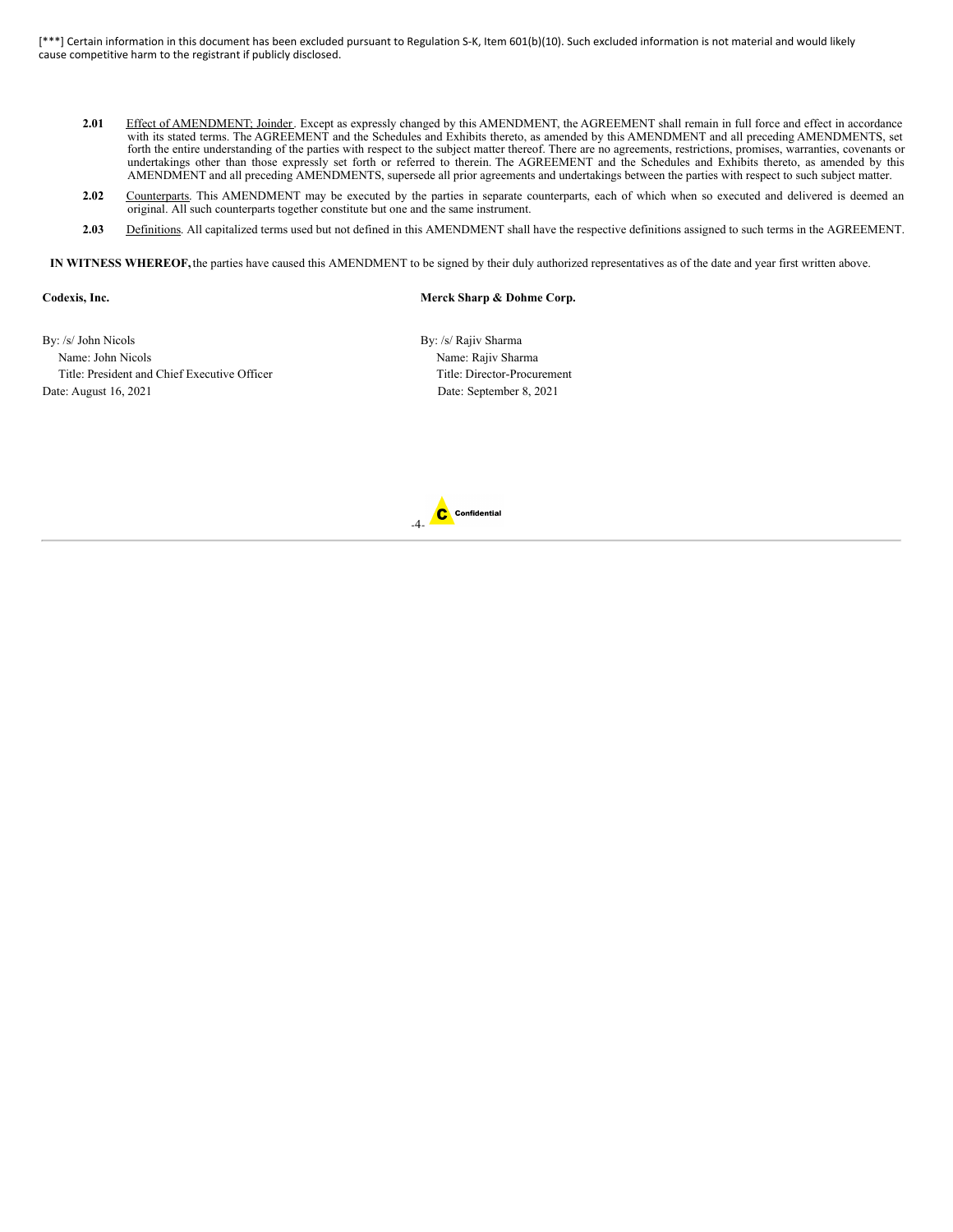# **Exhibit A:**

# **ATTACHMENT 2 (REVISED JULY 1, 2021)**

# **ANNUAL LICENSE FEE SCHEDULE**

| <b>YEAR</b> | <b>DATE LICENSE FEE</b><br><b>PAYABLE</b> | <b>LICENSE FEE IN MILLIONS</b><br><b>USD</b> |
|-------------|-------------------------------------------|----------------------------------------------|
| 01          | <b>February 1, 2013</b>                   | $$[^{***}]$                                  |
| 02          | February 1, 2014                          | $$[^{***}]$                                  |
| 03          | <b>February 1, 2015</b>                   | $$[^{***}]$                                  |
| 04          | <b>February 1, 2016</b>                   | $$[^{***}]$                                  |
| 05          | <b>February 1, 2017</b>                   | $$[^{***}]$                                  |
| 06          | <b>February 1, 2018</b>                   | $$[^{***}]$                                  |
| 07          | <b>February 1, 2019</b>                   | $$[^{***}]$                                  |
| 08          | <b>February 1, 2020</b>                   | $$[^{***}]$                                  |
| 09          | <b>February 1, 2021</b>                   | $$[^{***}]$                                  |

Note: For the avoidance of doubt, upon execution of this amendment, prior to November 1, 2021 no License Fee shall be due to CODEXIS from MERCK on [\*\*\*].

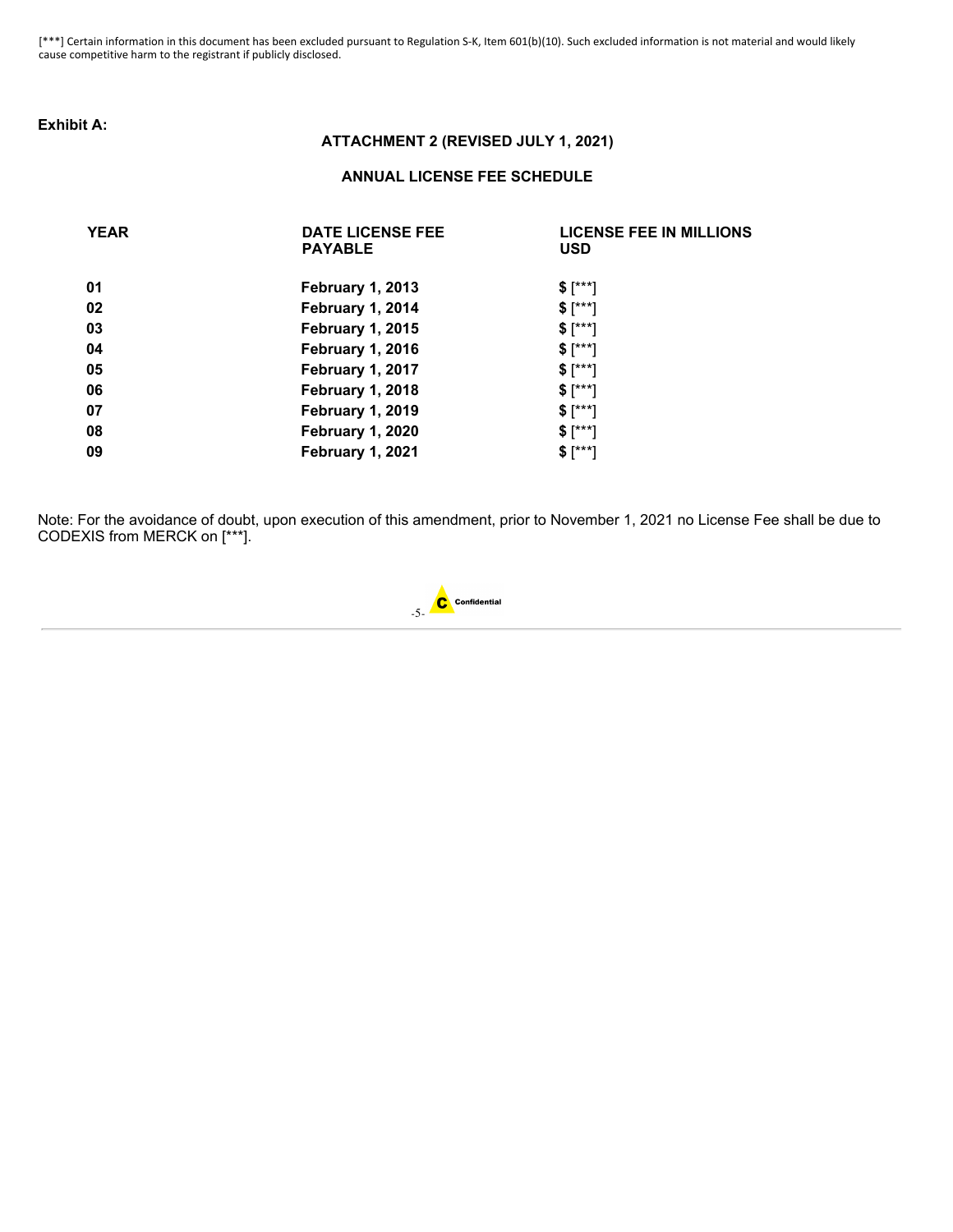# **Exhibit B:**

# **ATTACHMENT 3 (REVISED JULY 1, 2021)**

# **SUBSTANCE FEE SCHEDULE**

# **SUBSTANCE Price/Volume Table 1**

| CUMULATIVE SUBSTANCE PURCHASE VOLUME TIER              |              | SUBSTANCE PRICE AT               |
|--------------------------------------------------------|--------------|----------------------------------|
| <b>[CUMULATIVE SUBSTANCE PURCHASE VOLUME delivered</b> |              | $\geq$ [***] % SUBSTANCE LOADING |
| commencing January 1, 2017 through January 31, 2022    |              | <b>FACTOR</b>                    |
|                                                        | (kg)         | (\$/kg)                          |
| <b>F***1</b>                                           | <b>F***1</b> | <b>F***1</b>                     |

# **SUBSTANCE Price/Volume Table 2**

| CUMULATIVE SUBSTANCE PURCHASE VOLUME TIER              | SUBSTANCE PRICE AT               |
|--------------------------------------------------------|----------------------------------|
| <b>[CUMULATIVE SUBSTANCE PURCHASE VOLUME delivered</b> | $\geq$ [***] % SUBSTANCE LOADING |
| commencing February 1, 2022 and thereafter             | <b>FACTOR</b>                    |
| (kg)                                                   | (\$/kg)                          |
| <b>F***1</b><br><b>F***1</b>                           | <b>「***</b>                      |

Effective [\*\*\*], 2022, in the event that [\*\*\*], the parties shall make commercially reasonable efforts to negotiate in good faith [\*\*\*]. [\*\*\*]. In all cases, throughout the Term, CODEXIS shall [\*\*\*], 20[\*\*\*], [\*\*\*].

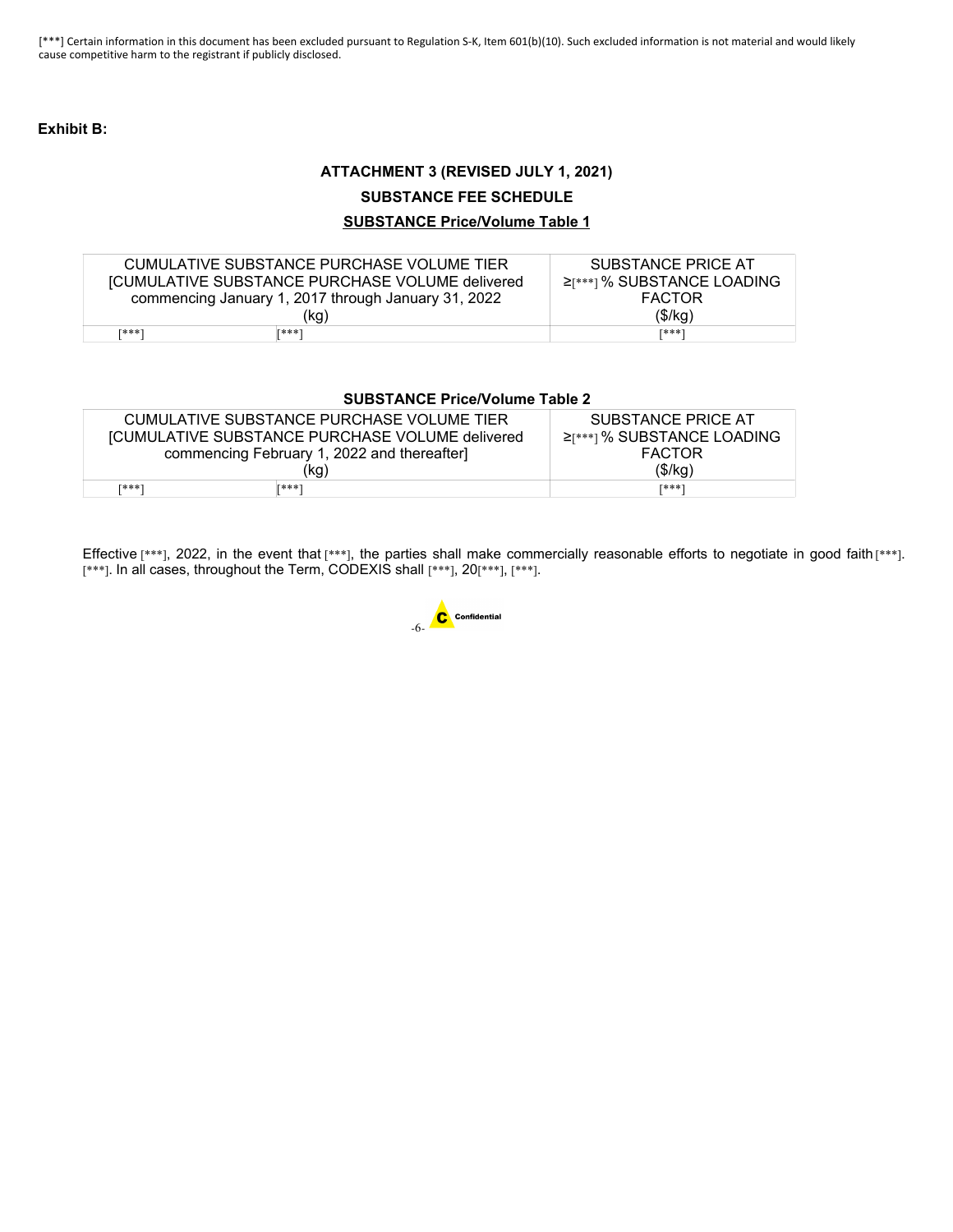# **NINTH AMENDMENT TO LOAN AND SECURITY AGREEMENT**

THIS NINTH AMENDMENT to Loan and Security Agreement (this "**Amendment**") is made effective as of September 30, 2021 (the "**Amendment Date**") and made by and among **WESTERN ALLIANCE BANK**, an Arizona corporation ("**Bank**") and **CODEXIS, INC.**, a Delaware corporation ("**Borrower**").

WHEREAS, Bank and Borrower have entered into that certain Loan and Security Agreement, dated as of June 30, 2017 (as amended, supplemented, restated or otherwise modified from time to time, the "**Loan Agreement**"); and

WHEREAS, Bank and Borrower desire to amend certain provisions of the Loan Agreement as provided herein and subject to the terms and conditions set forth herein;

NOW, THEREFORE, in consideration of the promises, covenants and agreements contained herein, and other good and valuable consideration, the receipt and adequacy of which are hereby acknowledged, Bank and Borrower hereby agree as follows:

- 1. Capitalized terms used herein but not otherwise defined shall have the respective meanings given to them in the Loan Agreement.
- 2. Section 1.1 of the Loan Agreement is hereby further amended by amending and restating the following definitions therein as follows:

"Draw Period" is the period commencing on the Closing Date and ending on the earlier of (i) December 31, 2021 and (ii) the occurrence of an Event of Default.

- 3. Limitation of Amendment.
	- a. The amendment set forth above is effective for the purposes set forth herein and shall be limited precisely as written and shall not be deemed to (a) be a consent to any amendment, waiver or modification of any other term or condition of any Loan Document, or (b) otherwise prejudice any right, remedy or obligation which the Bank or Borrower may now have or may have in the future under or in connection with any Loan Document, as amended hereby.
	- b. This Amendment shall be construed in connection with and as part of the Loan Documents and all terms, conditions, representations, warranties, covenants and agreements set forth in the Loan Documents, except as herein amended, are hereby ratified and confirmed and shall remain in full force and effect.
- 4. To induce the Bank to enter into this Amendment, Borrower hereby represents and warrants to the Bank as follows:
	- a. Immediately after giving effect to this Amendment (a) the representations and warranties contained in Article 5 of the Loan Agreement are true, accurate and complete in all material respects as of the date hereof (except to the extent such representations and warranties relate to an earlier date, in which case they are true and correct in all material respects as of such date), and (b) no Event of Default has occurred and is continuing;
	- b. Borrower has the power and due authority to execute and deliver this Amendment and to perform its obligations under the Loan Agreement, as amended by this Amendment;
	- c. The organizational documents of Borrower delivered to the Bank on the Closing Date, and updated pursuant to subsequent deliveries by the Borrower to the Bank, if any, remain true,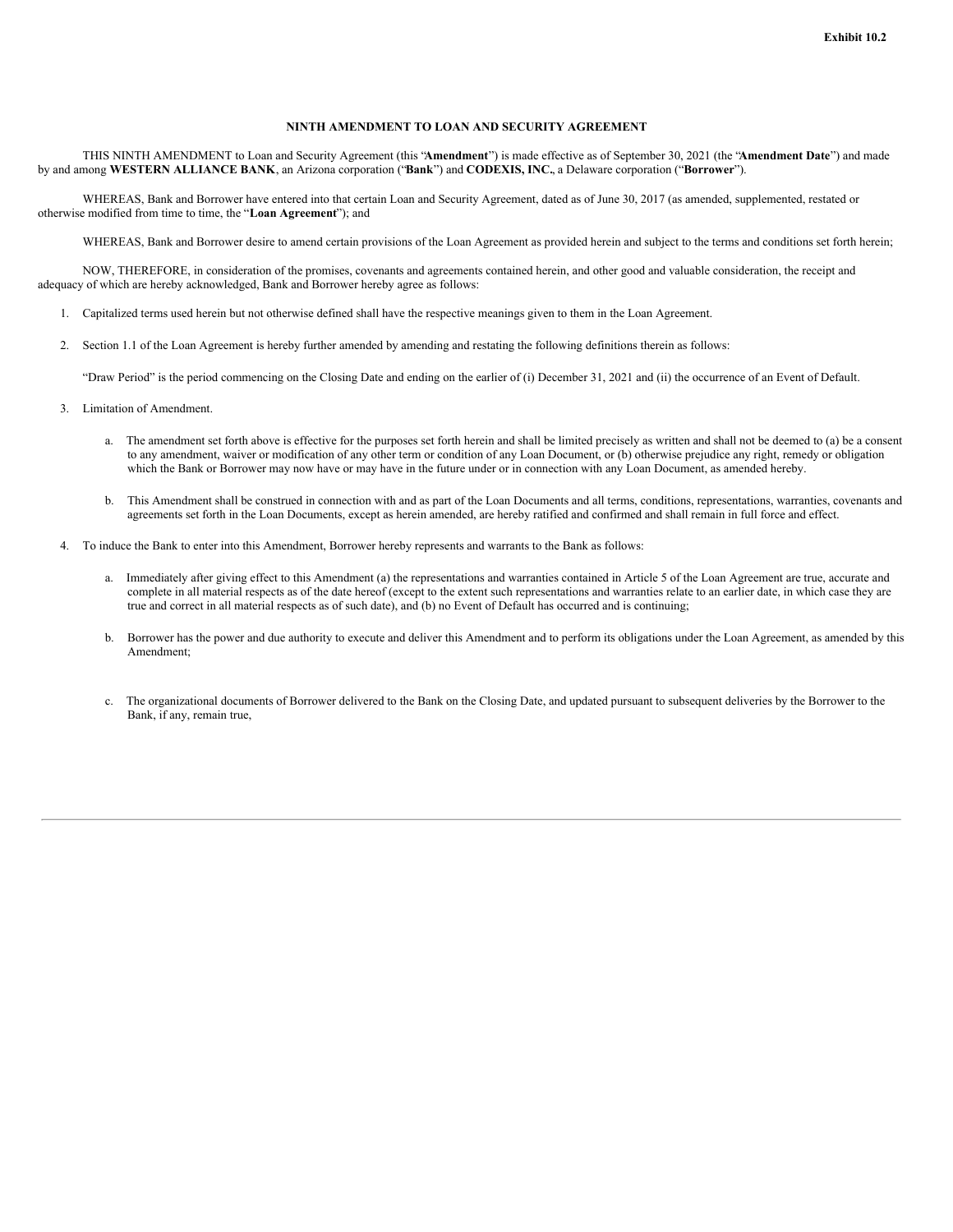<span id="page-57-0"></span>accurate and complete and have not been amended, supplemented or restated and are and continue to be in full force and effect;

- d. The execution and delivery by Borrower of this Amendment and the performance by Borrower of its obligations under the Loan Agreement, as amended by this Amendment, do not and will not contravene (i) any law or regulation binding on or affecting Borrower, (ii) any contractual restriction with a Person binding on Borrower, (iii) any order, judgment or decree of any court or other governmental or public body or authority, or subdivision thereof, binding on Borrower, or (iv) the organizational documents of Borrower;
- e. The execution and delivery by Borrower of this Amendment and the performance by Borrower of its obligations under the Loan Agreement, as amended by this Amendment, do not require any order, consent, approval, license, authorization or validation of, or filing, recording or registration by Borrower with, or exemption by any governmental or public body or authority, or subdivision thereof, binding on Borrower, except as already has been obtained or made; and
- f. This Amendment has been duly executed and delivered by Borrower and is the binding obligation of Borrower, enforceable against Borrower in accordance with its terms, except as such enforceability may be limited by bankruptcy, insolvency, reorganization, liquidation, moratorium or other similar laws of general application and by general equitable principles.
- 5. Except as expressly set forth herein, the Loan Agreement shall continue in full force and effect without alteration or amendment. This Amendment and the Loan Documents represent the entire agreement about this subject matter and supersede prior negotiations or agreements.
- 6. This Amendment shall be deemed effective as of the Amendment Date upon the due execution and delivery to the Bank of this Amendment by each party hereto.
- 7. This Amendment may be executed in any number of counterparts, each of which shall be deemed an original, and all of which, taken together, shall constitute one and the same instrument.
- 8. This Amendment and the rights and obligations of the parties hereto shall be governed by and construed in accordance with the laws of the State of California.

# **[***Balance of Page Intentionally Left Blank***]**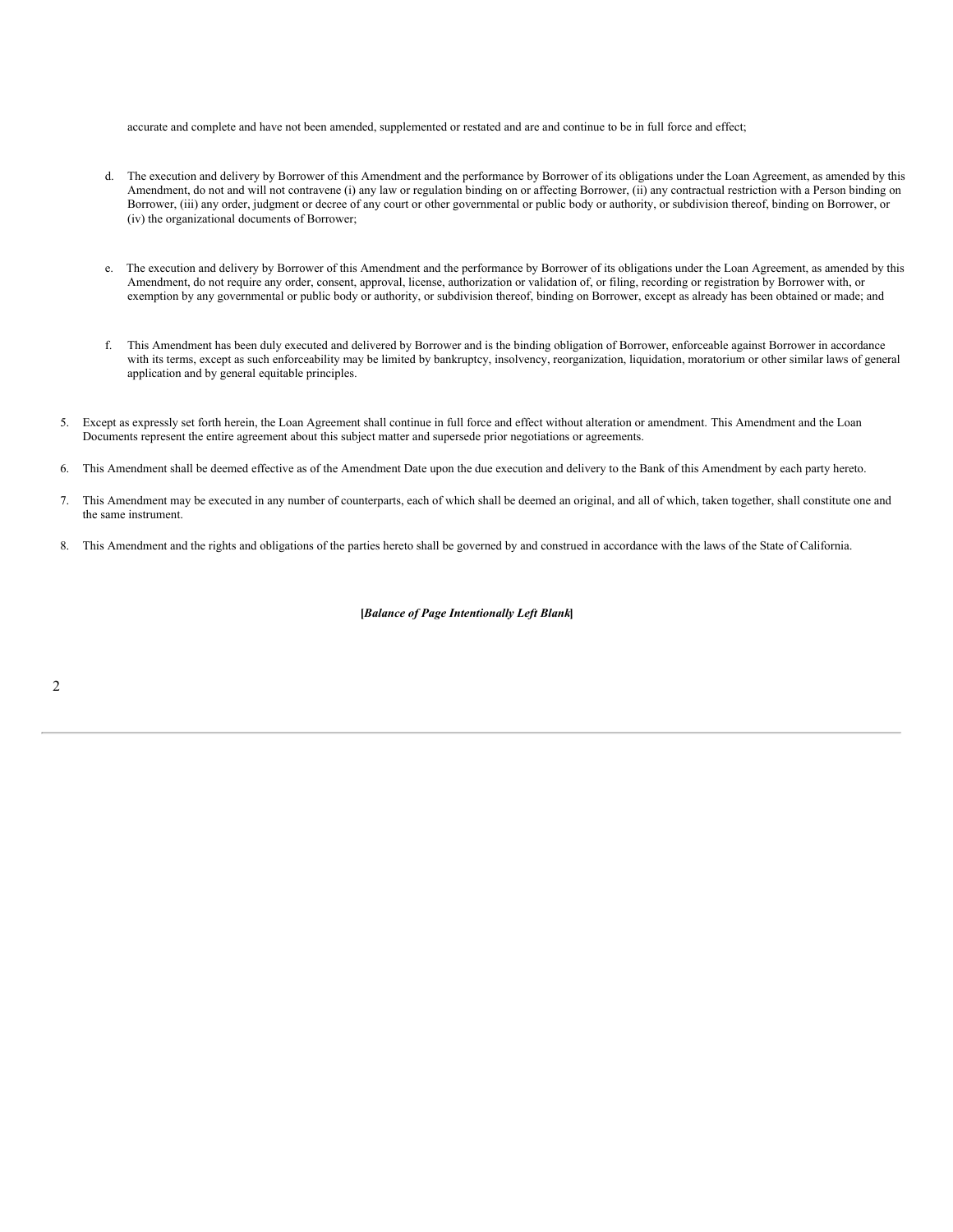**IN WITNESS WHEREOF**, the parties hereto have caused this Ninth Amendment to Loan and Security Agreement to be executed as of the date first set forth above.

# **BORROWER:**

# **CODEXIS, INC., A DELAWARE CORPORATION**

By: /s/ Ross Taylor Name: Ross Taylor Title: Chief Financial Officer

# **BANK:**

# **WESTERN ALLIANCE BANK, AN ARIZONA CORPORATIO**N

By: /s/ Bill Wickline Name: Bill Wickline Title: Managing Director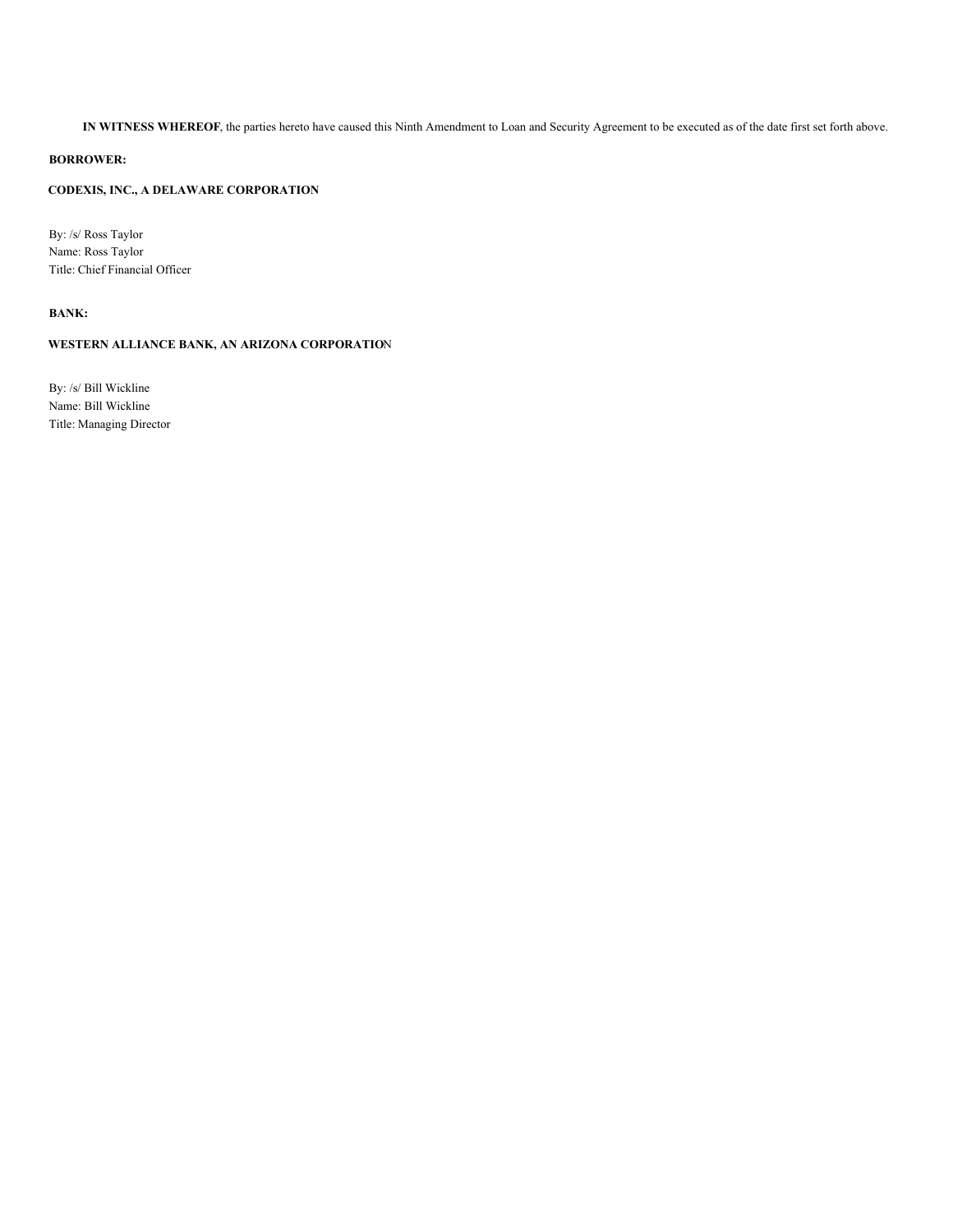# **CERTIFICATION**

<span id="page-59-0"></span>I, John J. Nicols, certify that:

- 1. I have reviewed this Quarterly Report on Form 10-Q of Codexis, Inc.;
- 2. Based on my knowledge, this report does not contain any untrue statement of a material fact or omit to state a material fact necessary to make the statements made, in light of the circumstances under which such statements were made, not misleading with respect to the period covered by this report;
- 3. Based on my knowledge, the financial statements, and other financial information included in this report, fairly present in all material respects the financial condition, results of operations and cash flows of the registrant as of, and for, the periods presented in this report;
- 4. The registrant's other certifying officer(s) and I are responsible for establishing and maintaining disclosure controls and procedures (as defined in Exchange Act Rules 13a-15(e) and 15d-15(e)) and internal control over financial reporting (as defined in Exchange Act Rules 13a-15(f) and 15d-15(f)) for the registrant and have:
	- (a) Designed such disclosure controls and procedures, or caused such disclosure controls and procedures to be designed under our supervision, to ensure that material information relating to the registrant, including its consolidated subsidiaries, is made known to us by others within those entities, particularly during the period in which this report is being prepared;
	- (b) Designed such internal control over financial reporting, or caused such internal control over financial reporting to be designed under our supervision, to provide reasonable assurance regarding the reliability of financial reporting and the preparation of financial statements for external purposes in accordance with generally accepted accounting principles;
	- (c) Evaluated the effectiveness of the registrant's disclosure controls and procedures and presented in this report our conclusions about the effectiveness of the disclosure controls and procedures, as of the end of the period covered by this report based on such evaluation; and
	- (d) Disclosed in this report any change in the registrant's internal control over financial reporting that occurred during the registrant's most recent fiscal quarter (the registrant's fourth fiscal quarter in the case of an annual report) that has materially affected, or is reasonably likely to materially affect, the registrant's internal control over financial reporting; and
- 5. The registrant's other certifying officer(s) and I have disclosed, based on our most recent evaluation of internal control over financial reporting, to the registrant's auditors and the audit committee of the registrant's board of directors (or persons performing the equivalent functions):
	- (a) All significant deficiencies and material weaknesses in the design or operation of internal control over financial reporting which are reasonably likely to adversely affect the registrant's ability to record, process, summarize and report financial information; and
	- (b) Any fraud, whether or not material, that involves management or other employees who have a significant role in the registrant's internal control over financial reporting.

Date: November 5, 2021

/s/ John J. Nicols

John J. Nicols President and Chief Executive Officer (principal executive officer)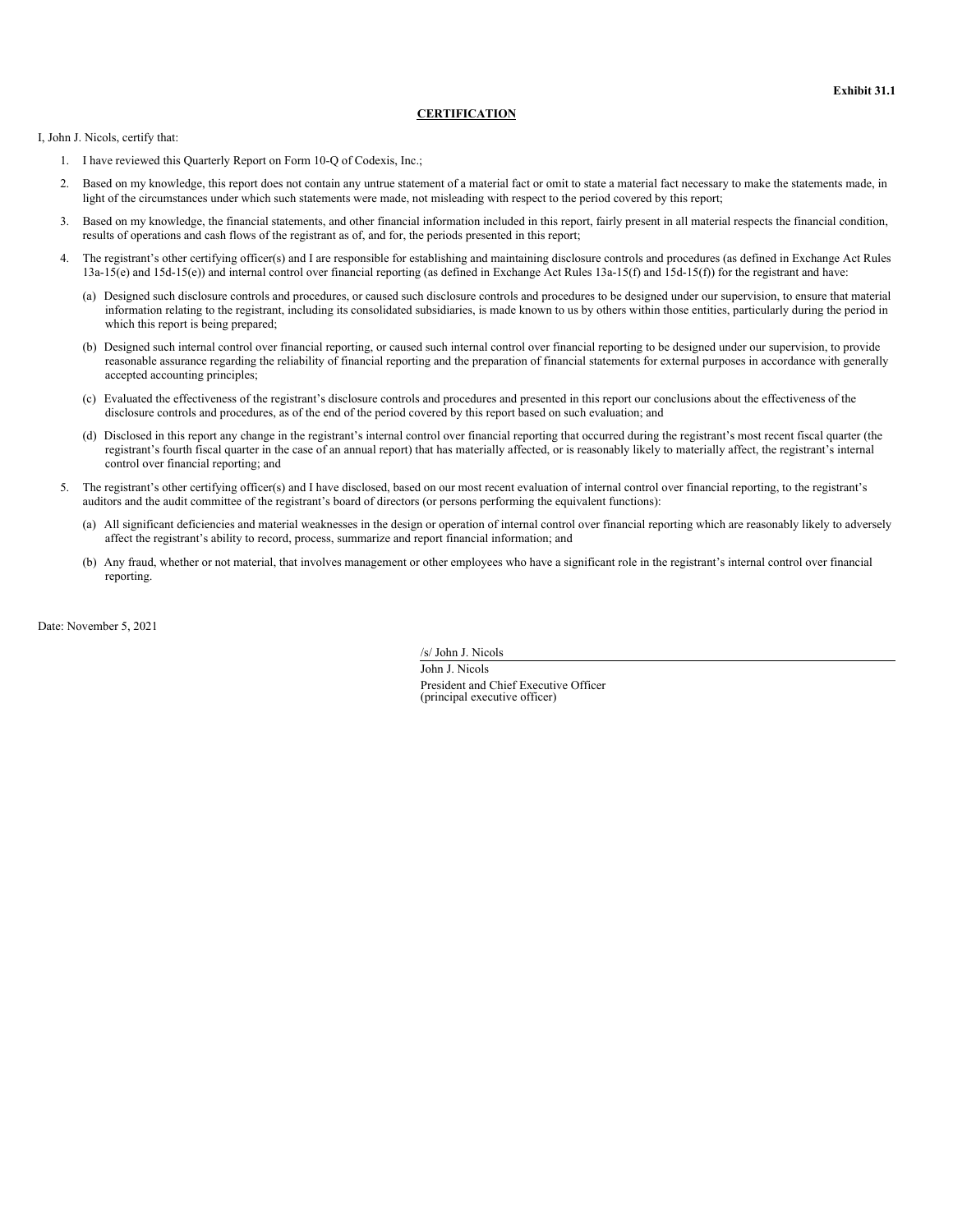# **CERTIFICATION**

<span id="page-60-0"></span>I, Ross Taylor, certify that:

- 1. I have reviewed this Quarterly Report on Form 10-Q of Codexis, Inc.;
- 2. Based on my knowledge, this report does not contain any untrue statement of a material fact or omit to state a material fact necessary to make the statements made, in light of the circumstances under which such statements were made, not misleading with respect to the period covered by this report;
- 3. Based on my knowledge, the financial statements, and other financial information included in this report, fairly present in all material respects the financial condition, results of operations and cash flows of the registrant as of, and for, the periods presented in this report;
- The registrant's other certifying officer(s) and I are responsible for establishing and maintaining disclosure controls and procedures (as defined in Exchange Act Rules 13a-15(e) and 15d-15(e)) and internal control over financial reporting (as defined in Exchange Act Rules 13a-15(f) and 15d-15(f)) for the registrant and have:
	- (a) Designed such disclosure controls and procedures, or caused such disclosure controls and procedures to be designed under our supervision, to ensure that material information relating to the registrant, including its consolidated subsidiaries, is made known to us by others within those entities, particularly during the period in which this report is being prepared;
	- (b) Designed such internal control over financial reporting, or caused such internal control over financial reporting to be designed under our supervision, to provide reasonable assurance regarding the reliability of financial reporting and the preparation of financial statements for external purposes in accordance with generally accepted accounting principles;
	- (c) Evaluated the effectiveness of the registrant's disclosure controls and procedures and presented in this report our conclusions about the effectiveness of the disclosure controls and procedures, as of the end of the period covered by this report based on such evaluation; and
	- (d) Disclosed in this report any change in the registrant's internal control over financial reporting that occurred during the registrant's most recent fiscal quarter (the registrant's fourth fiscal quarter in the case of an annual report) that has materially affected, or is reasonably likely to materially affect, the registrant's internal control over financial reporting; and
- 5. The registrant's other certifying officer(s) and I have disclosed, based on our most recent evaluation of internal control over financial reporting, to the registrant's auditors and the audit committee of the registrant's board of directors (or persons performing the equivalent functions):
	- (a) All significant deficiencies and material weaknesses in the design or operation of internal control over financial reporting which are reasonably likely to adversely affect the registrant's ability to record, process, summarize and report financial information; and
	- (b) Any fraud, whether or not material, that involves management or other employees who have a significant role in the registrant's internal control over financial reporting.

Date: November 5, 2021

/s/ Ross Taylor

Ross Taylor Senior Vice President and Chief Financial Officer (principal financial and accounting officer)